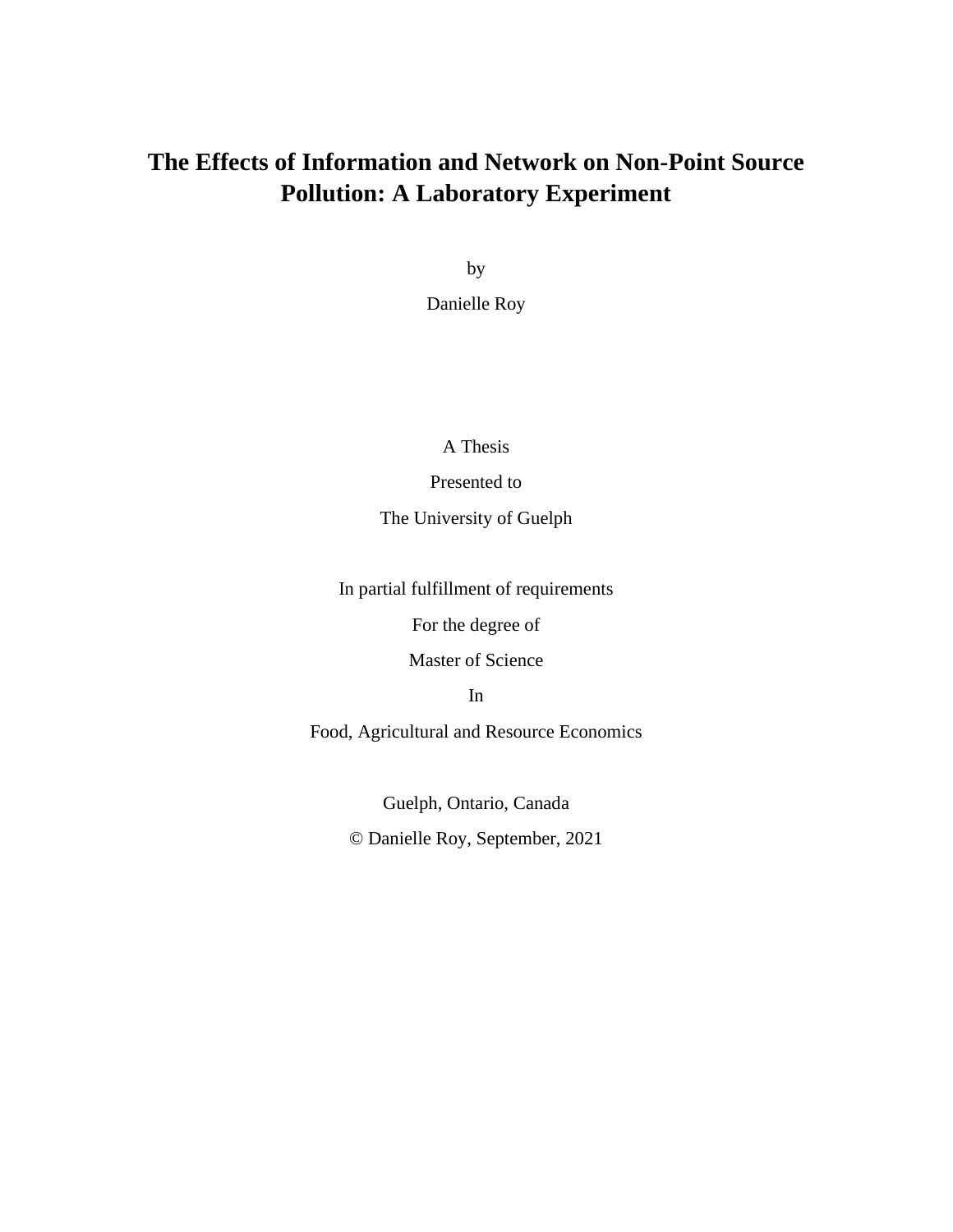### **ABSTRACT**

## The Effects of Information and Network on Non-Point Source Pollution: A Laboratory Experiment

Danielle Roy Advisor: University of Guelph, 2021 Tongzhe Li

This research employs a laboratory experiment to analyze the impact of information networks, an emissions-reduction technology subsidy, and a pro-abatement nudge on non-point source (NPS) pollution levels. Participants made input and technology decisions which generated pollutants under an ambient tax. Three information treatments are evaluated in a 3x2 design, orthogonal to a nudge. When combined with the nudge, the ambient mechanism induces socially optimal emissions levels when no information on others' technology adoption and/or subsidy provision is known. Under certain conditions, observing another's technology adoption is found to increase an individual's own likelihood of adoption. Subsidies are found to lower pollutants and increase adoption regardless of the level of information flows in a network. The findings suggest that subsidies and nudges may be effective in reducing NPS levels, but that care must be taken when incentivizing producers in scenarios with high information flows regarding others' technology adoption.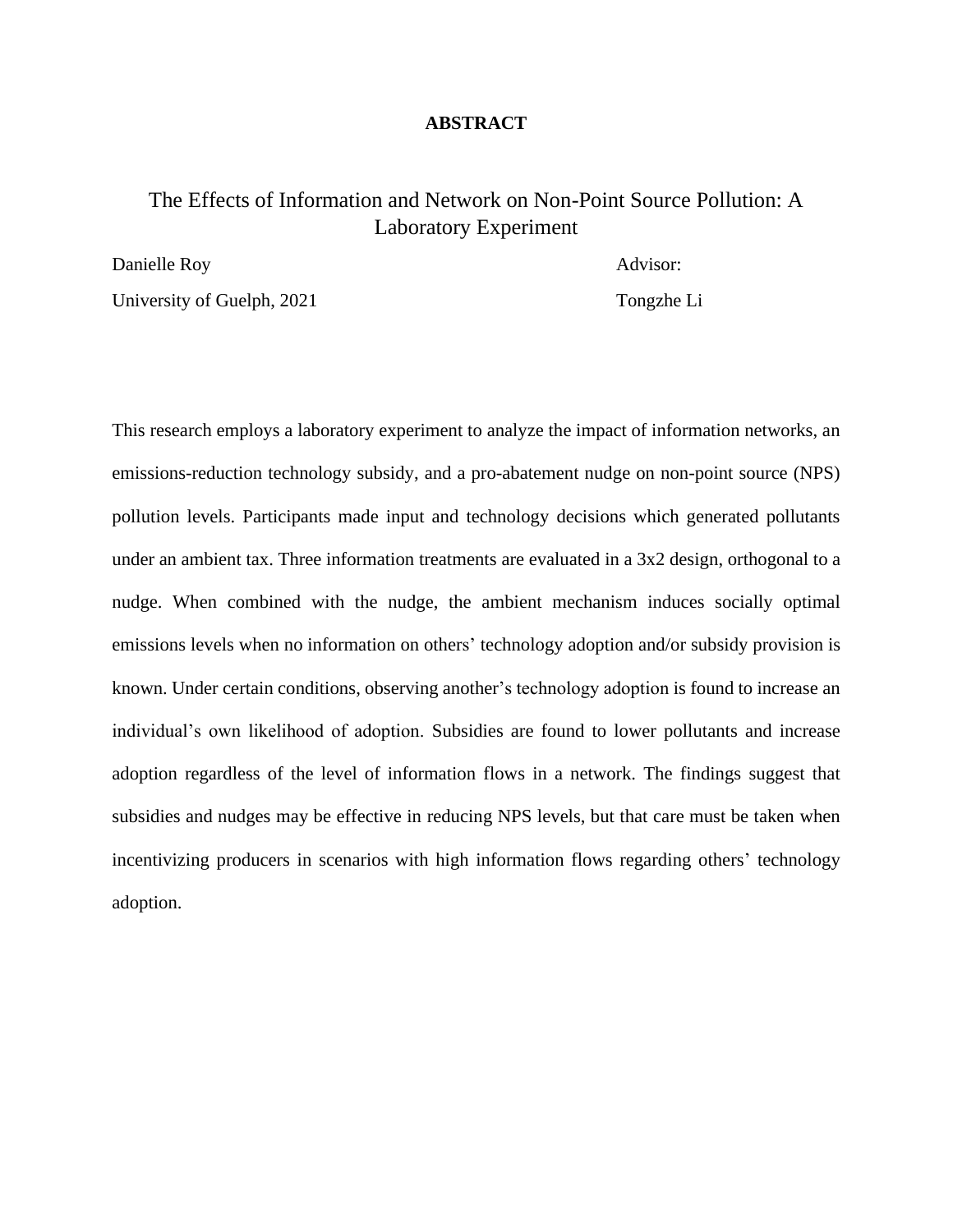#### **ACKNOWLEDGEMENTS**

Much gratitude is owed to the many people who helped in the development of this thesis and throughout my time in the MSc degree program.

Thank you to the funding agencies for allowing this research to come to fruition: The Ontario Ministry of Agriculture, Food, and Rural Affairs ["Behavioural Economics for Best Management Practices Adoption," OMAFRA (s) Alliance - Tier I] and Genome Canada ["Environmental DNA ('eDNA'), Meta-barcoding and Transcriptional Profiling to Improve Sustainability of Freshwater Fisheries and Fish Culture"].

A huge thank you to Dr. Li who offered nothing but excellent guidance throughout this whole process and helped me to grow my skills and, most importantly, my interest and desire to learn more about the fascinating world of behavioural economics. Thank you to Dr. Lee, Dr. Weersink, and Dr. Deaton who gave me valuable feedback and insight throughout my thesis development.

This thesis would never have been complete without the help of the FARELab team – Conor, Reanna, Kayne and Ying thank you for all your assistance in getting my experiment off the ground and running. The entire team has my thanks for the countless hours spent testing my experiment and offering feedback.

Last but never least, my family and friends who supported me throughout this program every step of the way. Thank you.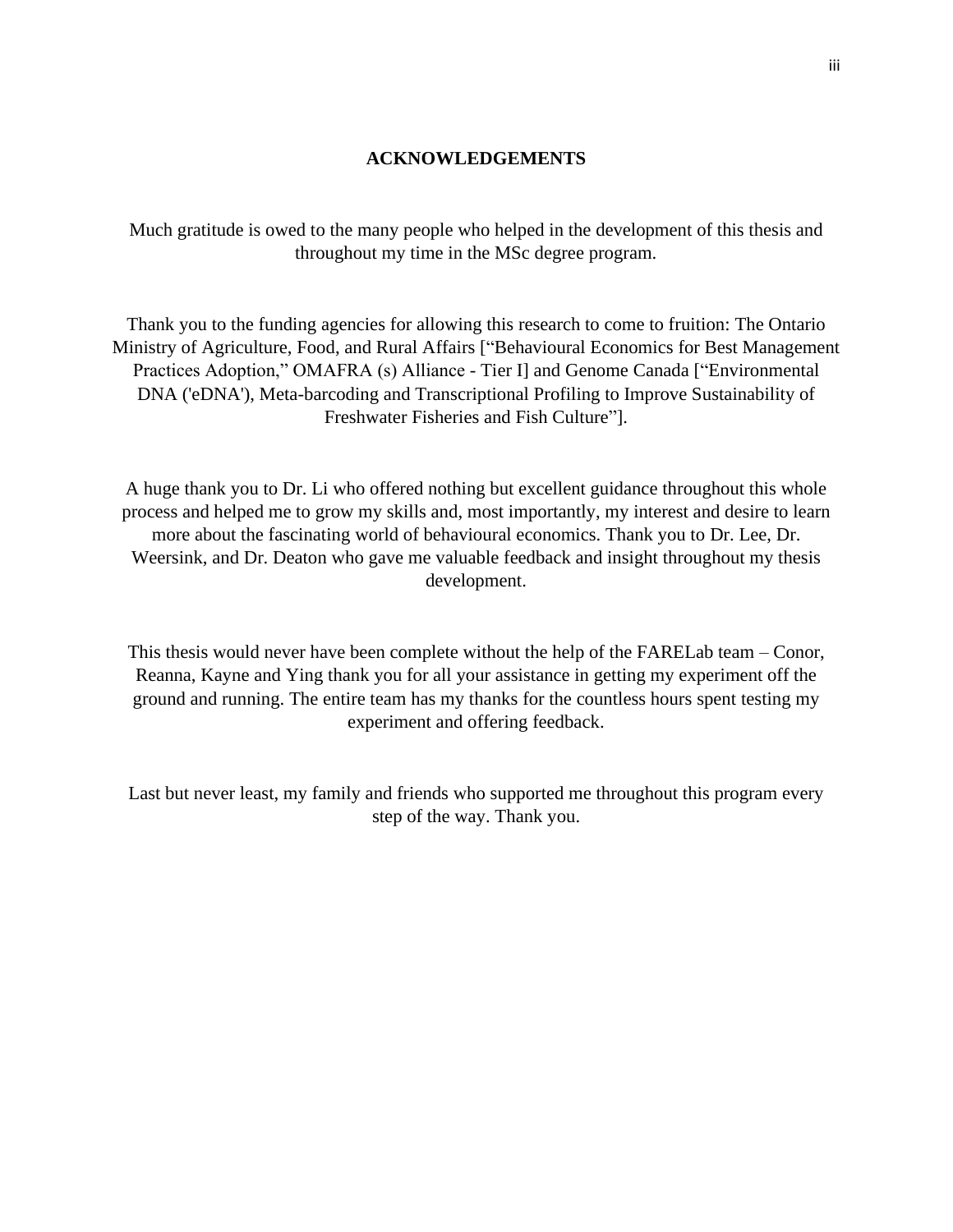# **Table of Contents**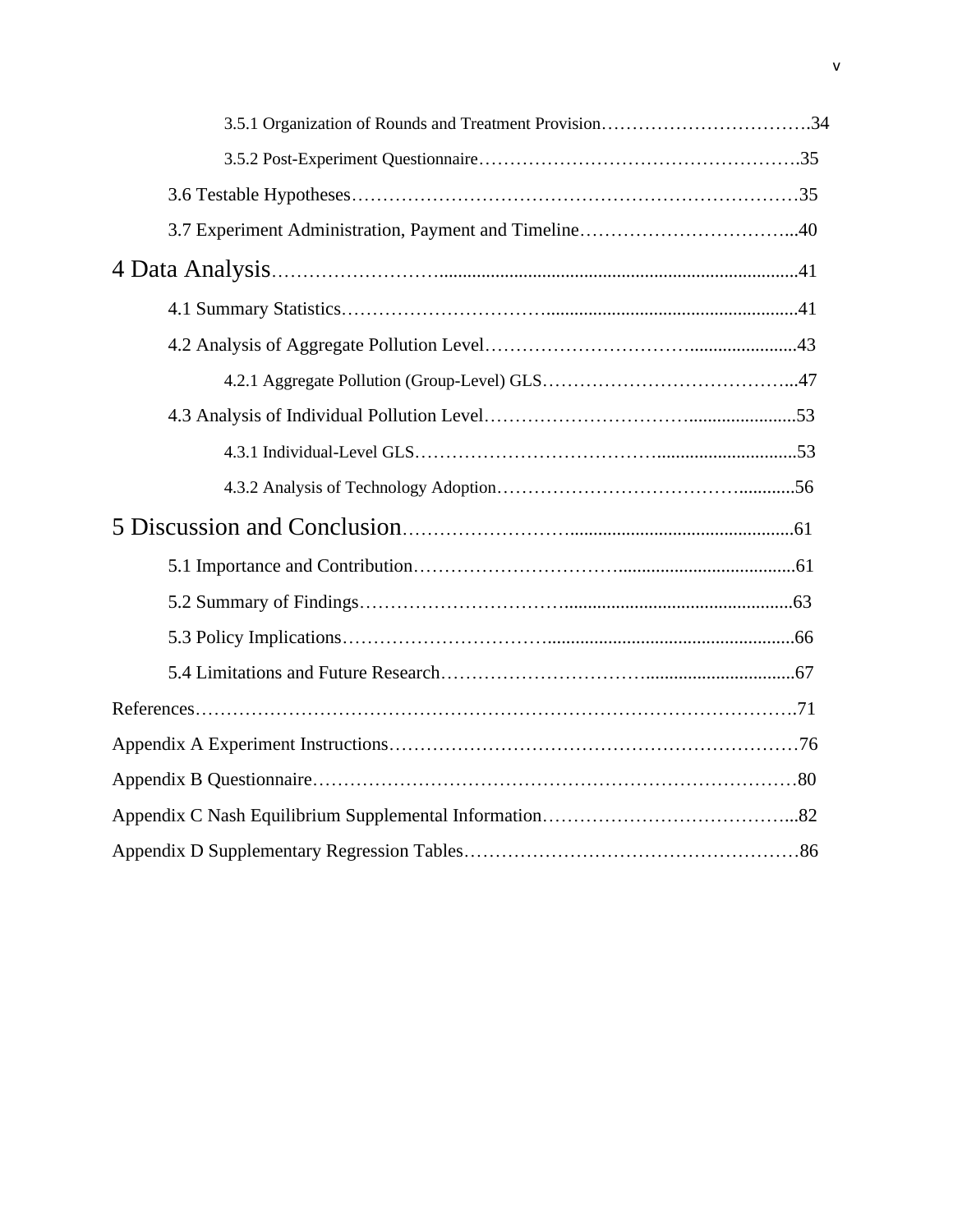# **List of Tables**

| Appendix Table 8: Random-Effects Logit Regression Results: Demographic Controls88 |  |
|-----------------------------------------------------------------------------------|--|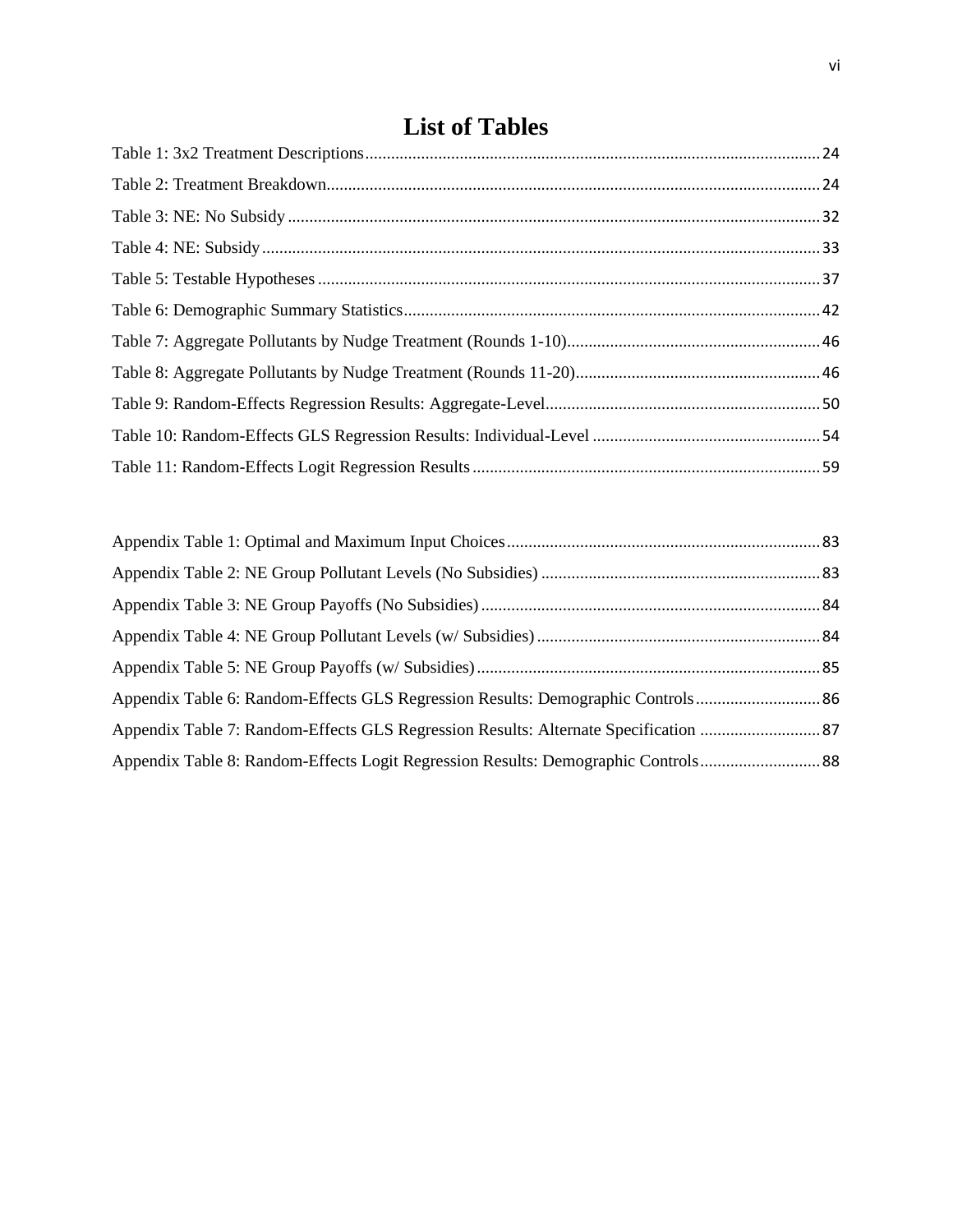# **List of Figures**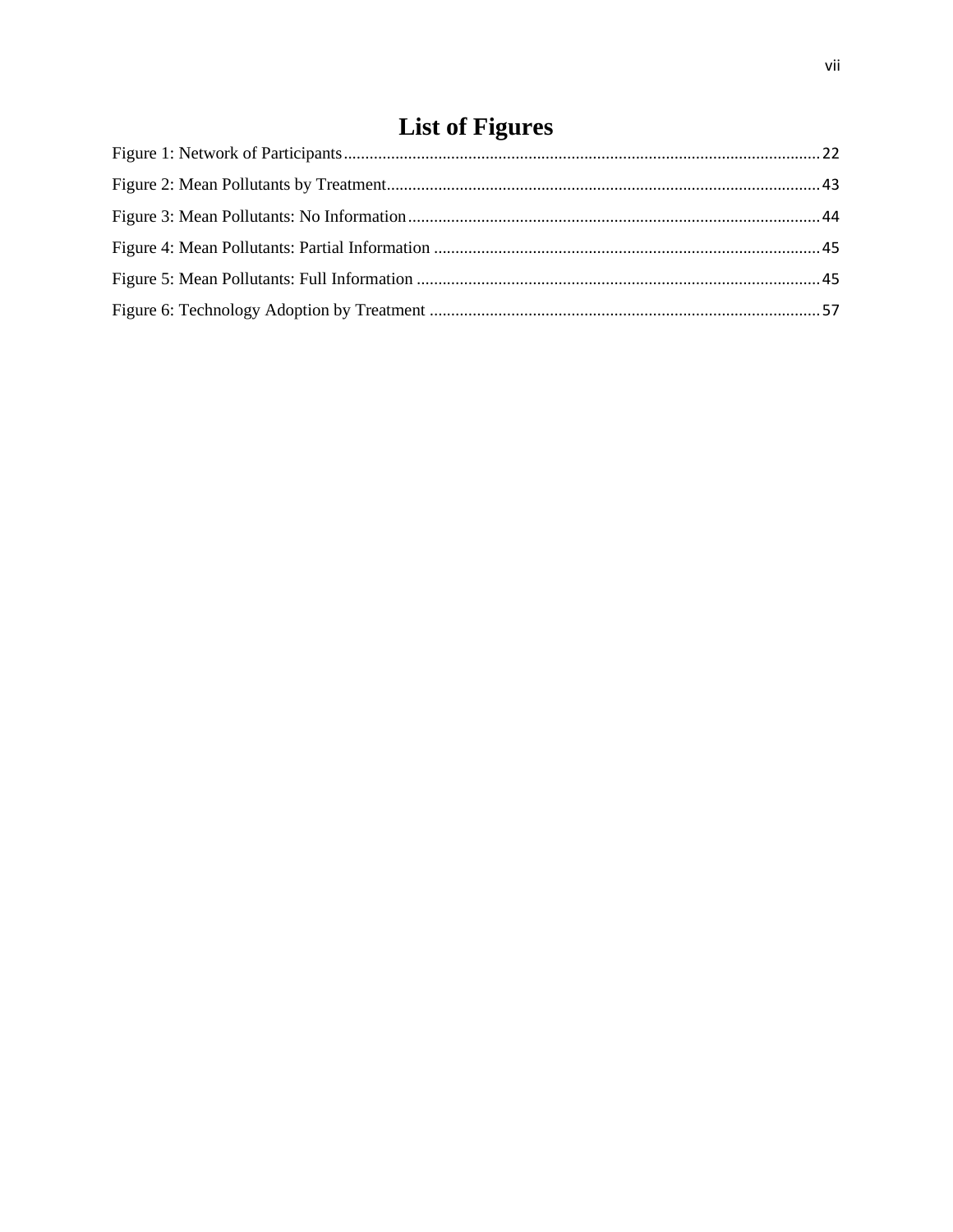## Chapter 1 Introduction

Non-point source (NPS) water pollution is characterized by the diffuse nature of emissions in which individual sources are not easily observable and therefore regulation of this form of environmental damage can be challenging (Wu, Palm-Forster & Messer, 2021; Suter et al., 2008). Runoff and nutrient deposition are two common NPS emissions sources which can, if left unabated, lead to a variety of environmental problems including water quality degradation as well as issues of algal blooms, hypoxia, and negative impacts to aquatic ecosystems (Moxey 2012; Xepapadeas, 2011; Suter at al., 2008). According to the U.S. Environmental Protection Agency (EPA), NPS pollution is a leading cause of water quality issues in many areas (EPA, 2021). The OECD reports that within Canada reducing water pollution can yield tangible economic benefits stemming from local water quality improvements, reductions in impacts to recreational fishing, and through lessening the burden on water treatment requirements (Moxey, 2012).

Monitoring of NPS pollution is often prohibited by issues of multiple emitters as well as pollutant accumulation which can occur far from the initial source. In addition, as emission levels at a given source are often not observable, this can lend to issues of free-riding and incentive problems at the individual-level with regards to policy regulation of NPS pollution. Contemporary economics literature has analyzed the potential mechanisms which can motivate reduction of NPS pollution levels (Wu, Palm-Forster & Messer, 2021; Griesinger 2017).

Agriculture is a leading global cause of water pollution (Wu, Palm-Forster & Messer, 2021; Food and Agriculture Organization of the United Nations, 2017). Agricultural activities can deposit excess nutrients into surrounding environments through the runoff of sediment, fertilizers,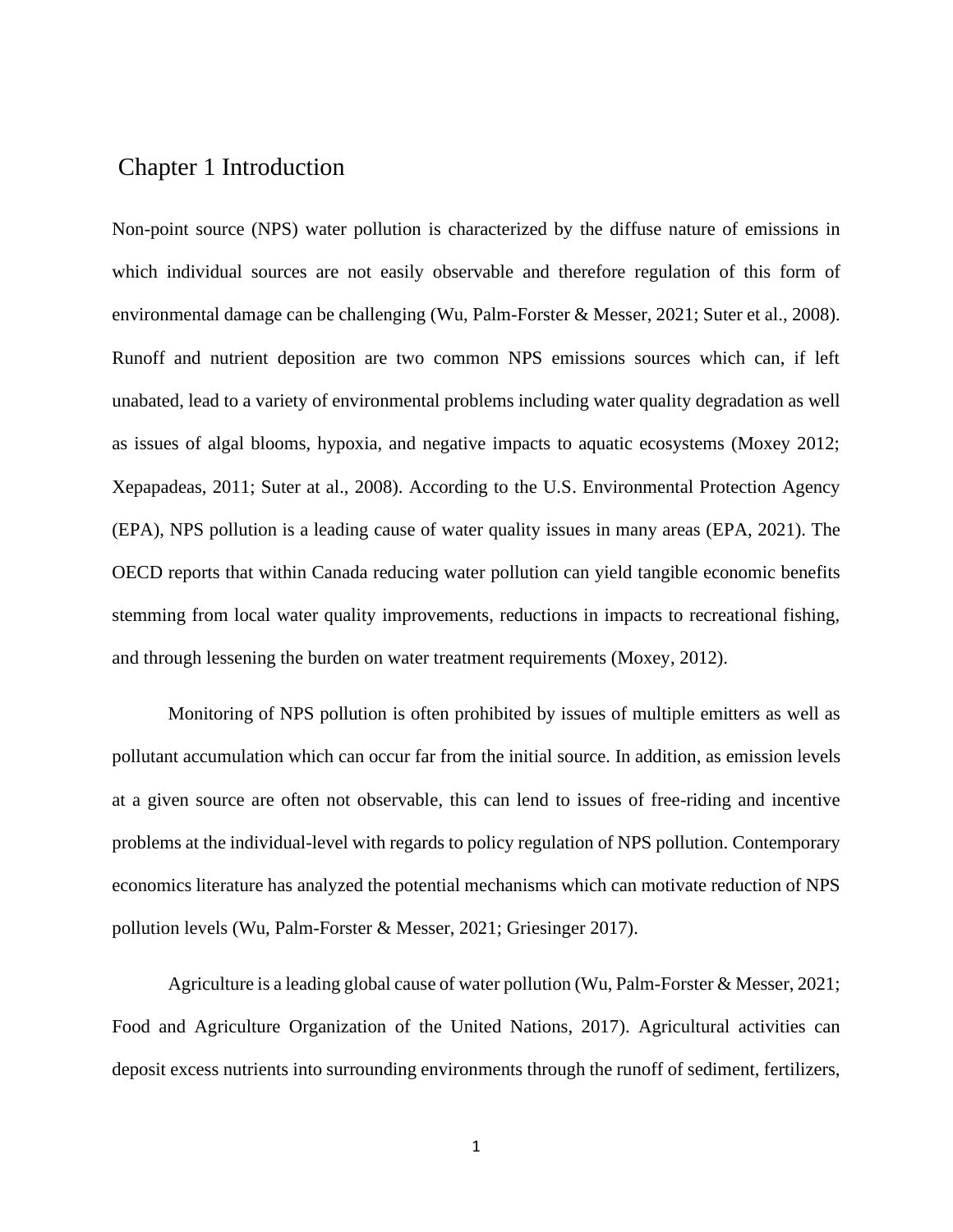and manure (Palm-Forster, Suter, & Messer, 2018; Xepapadeas, 2011). The environmental impacts of runoff may occur far from the source of the agricultural activity and individual sources are not always observable. Agricultural pollution is therefore a form of non-point source (NPS) pollution characterized by multiple and diffuse emission sources. Due to these characteristics, regulation of agricultural runoff to reduce the environmental externalities associated with production presents a challenge for policy regulation (Moxey, 2012; Weersink et al. 1998). According to the Government of Canada (2016), NPS pollution from agricultural runoff is expected to increase in future years due to higher demand for food and fibre which necessitates higher densities of livestock kept on farms and the intensification of cropping. Additionally, increased temperature and snowmelt associated with climate change is expected to amplify the negative impacts of agricultural runoff (Jain & Singh, 2019; Xepapadeas, 2011).

Motivating farmers to adopt Best Management Practices (BMPs) and technologies which can manage runoff from their production is therefore necessary to help mitigate the current and future negative environmental impacts of agricultural activities (Government of Canada, 2016). However, widespread adoption of many BMPs which can improve environmental outcomes has not generally occurred (Palm-Forster, Swinton, & Shupp, 2017). Policy which promotes adoption of such abatement practices can be informed through research which seeks to understand the behavioural factors which may affect farmer decision-making in the adoption process (Streletskaya, et al., 2020; Weersink & Fulton, 2020).

Economic experiments are a powerful tool that can be utilized to understand the factors which influence agricultural technology adoption (Maertens & Barrett, 2012). According to Cochard, Wilinger, & Xepapadeas (2005), economic experiments can be effective when studying the efficacy of mechanisms which can manage NPS pollution. Experiments can be employed to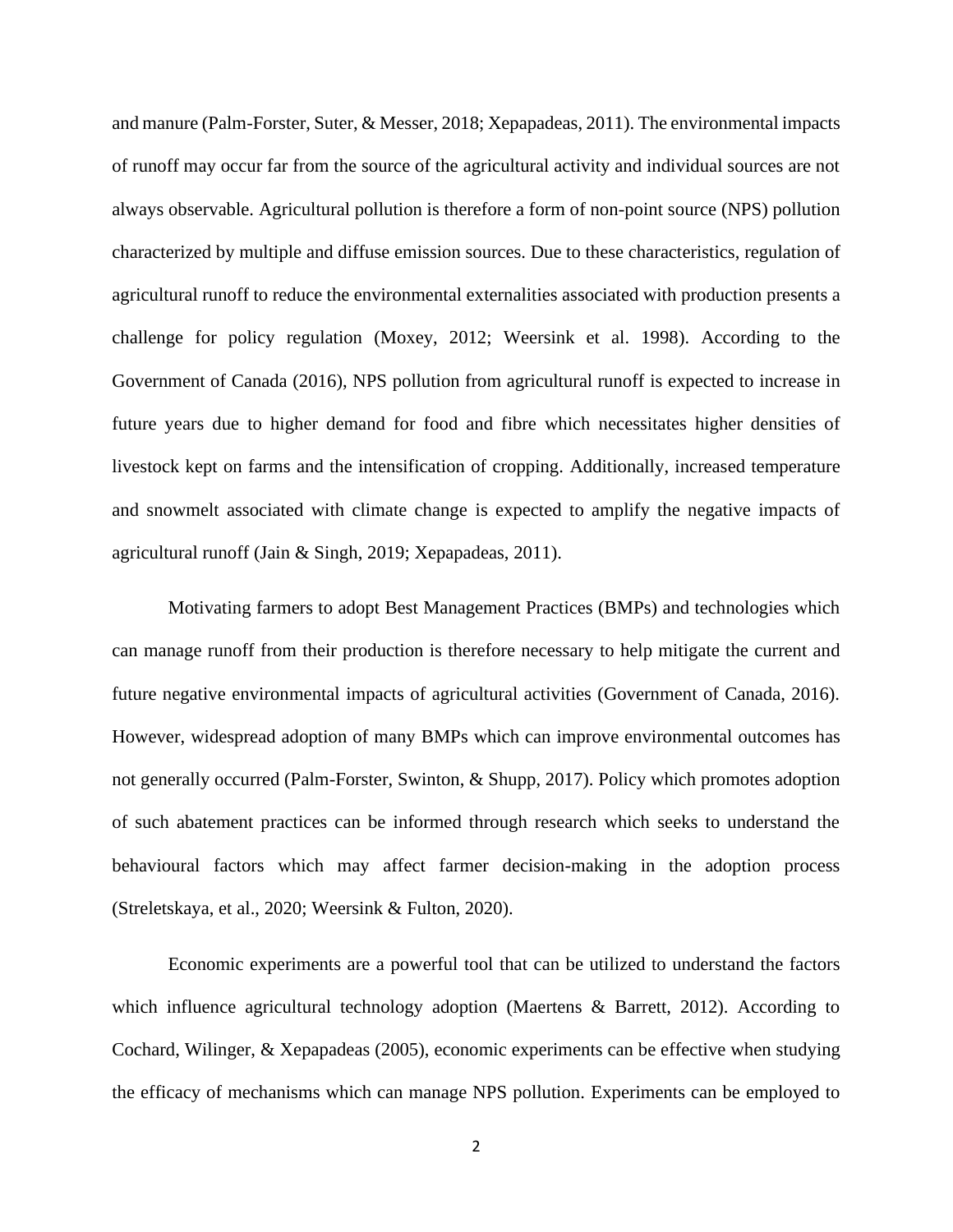measure direct variables of interest which are not easily observed in the real world (Al-Ubaydli et al., 2019; Palm-Forster et al., 2019). Insight from experiments can therefore be used to develop evidence-based policy, identifying the behavioural factors which may influence adoption of abatement practices. Informing effective policy through these insights can improve welfare through preservation of water quality and reduction of the environmental externalities associated with agricultural practices (Czap et al., 2019; Lourenço et al., 2016; Moxey, 2012). However, to date there has been limited research within the field of behavioural economics which focuses specifically on agri-environmental issues (Palm-Forster et al., 2019).

The research presented in this thesis employs a laboratory experiment to understand how information and policy instruments can influence producers' decisions to adopt emissionsreductions practices. In the experiment participants made decisions regarding whether to adopt an emissions-reduction technology analogous to a BMP in the real world which has the potential to reduce a farmer's agricultural runoff. In the experiment participants also made individual production input decisions. Together, these decisions generated pollutants in a context-free experiment environment. The experiment utilized a social network design whereby the effect of information amongst participants on other's adoption decisions could be analyzed. In addition to information networks, subsidies for the emissions-reduction technology were also included as a component of the experiment. Therefore, this experimental design allowed for a direct analysis of the impact of information networks as well as subsidies on abatement decisions in the context of a NPS pollution problem. A nudge encouraging individual-level abatement decisions was also evaluated and the effectiveness of pro-abatement messaging within networks with varying levels of information between producers was analyzed.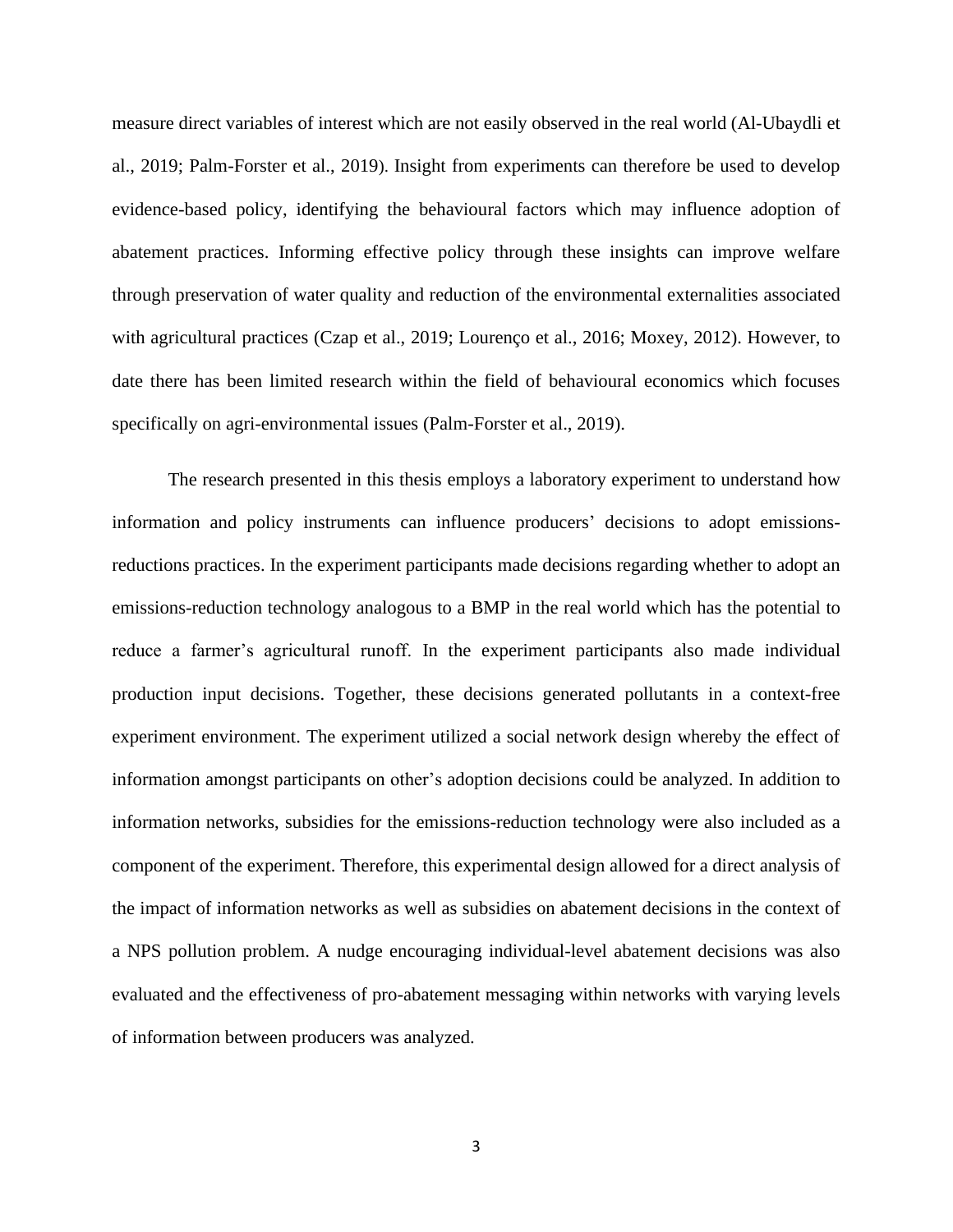This research acts as a proof-of-concept study and the hypotheses examined in this experiment relate to the impact of several policy and behavioural factors on NPS pollution levels under conditions of an ambient tax. Specifically, the effect of a pro-abatement nudge, a subsidy for an emissions-reduction technology, and varying levels of information flows within a producer's network are examined. The following research questions are then explored: First, whether a proabatement nudge can induce lower NPS pollution levels and increase technology adoption. Second, if subsidization of an emissions-reduction technology will lead to lower NPS pollution levels and higher adoption rates. Third, if information regarding other producers' technology adoption in the network influences an individual's own adoption behaviour. Fourth, if information on whether a direct neighbour has received a subsidy affects an individual's adoption decisions. Finally, if the level of information flows within a network between producers affects the aggregate pollution level. Of note, the interaction effects between the information level in a network, other producers' behaviour and the pro-abatement nudge are analyzed in this research.

The experiment was conducted with 228 participants in groups of six who made both input and technology decisions over 20 rounds of decision-making. The experiment was administered in a context-free environment and participant's decisions in the game impacted their final payoff. A 3x2 treatment design was employed with between-group information treatments orthogonal to a pro-abatement nudge shown to approximately half the groups. Data was analyzed at both the aggregate and individual-level with respect to the pollutants generated in the experiment through the input and technology decisions made by participants. A random-effects Generalized Least-Squares (GLS) regression analysis was conducted at the group-level to determine the effect of the nudge and the amount of information provided in the network on the aggregate level of pollutants. This regression analysis was also conducted at the individual-participant level to determine the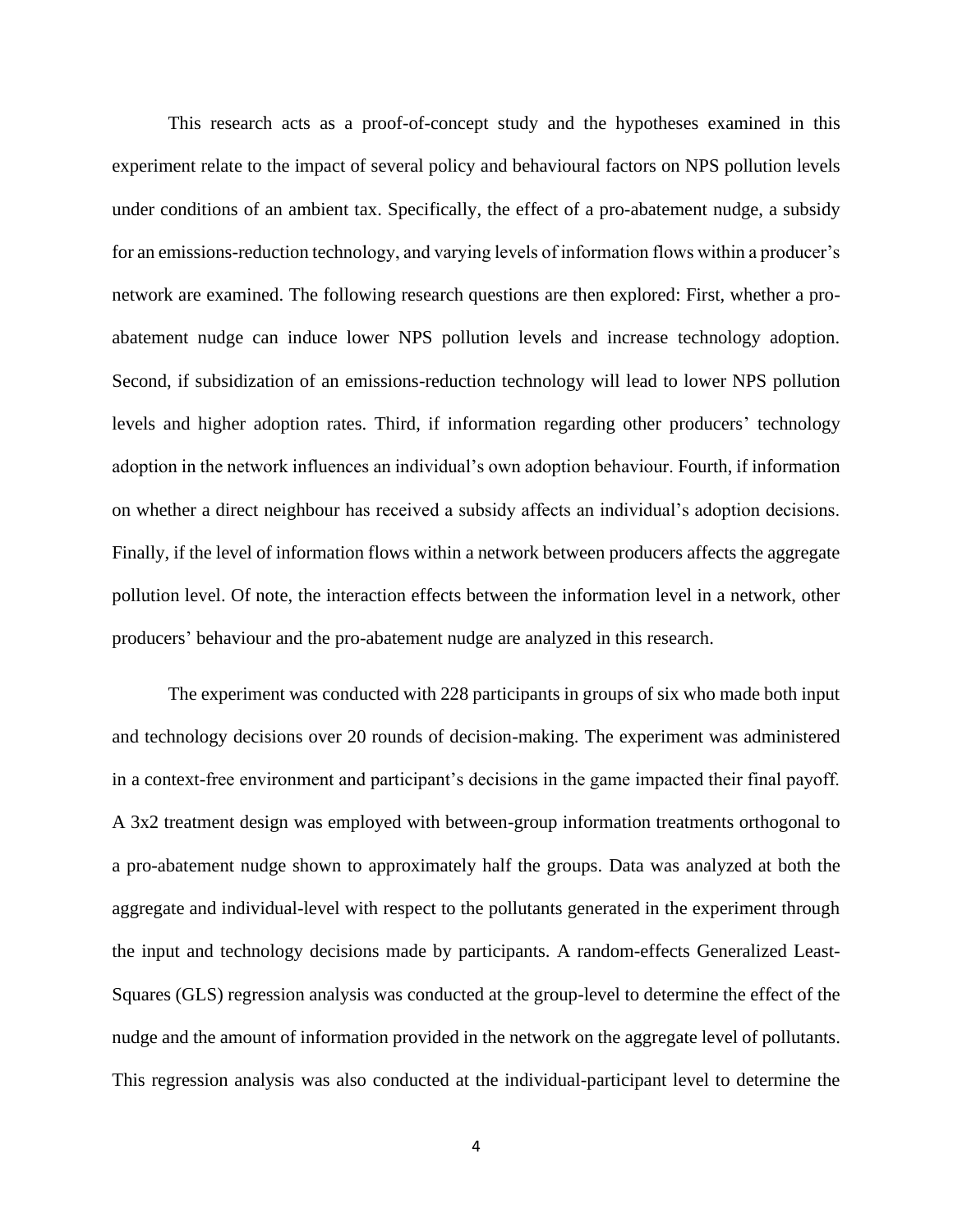impact of information, the pro-abatement nudge, as well as subsidy provision and neighbour's adoption behaviour on the level of pollutants generated by each individual. Finally, a randomeffects logit regression was employed to assess the aforementioned factors on individual decisions to adopt the emissions-reduction technology.

The results indicate that in the low information scenario, where participants have no knowledge of other's technology adoption decisions, that the pro-abatement nudge was able to effectively reduce NPS pollution levels. Furthermore, the evidence suggests that pro-abatement messaging can be effective under conditions of low information between producers in inducing a socially optimal emissions level where neighbour's adoption decisions are not known. However, the results indicate that pro-abatement messaging may prove ineffective in scenarios where producers have high levels of information regarding each other's adoption behaviour and whether other producers have received a subsidy. These finding signals that care must be taken in the implementation of pro-abatement messaging in networks with high levels of information flows between producers. The experiment yields evidence that, in certain situations when a producer has knowledge of another's adoption behaviour, that they will be more likely to adopt the technology themselves if they view another producer doing so, and vice versa. This suggests evidence of peerinfluence amongst producers with regards to their adoption of emissions-reductions practices. Finally, the results indicate a positive impact of technology subsidy provision on lowering NPS pollution levels and increasing technology adoption. Within the experiment, receipt of a subsidy was found to increase the likelihood of technology adoption by 22-35%. Of note, the results indicate that subsidy provision can be effective regardless of the level of information flows in a producer's network and both with and without the use of a pro-abatement nudge.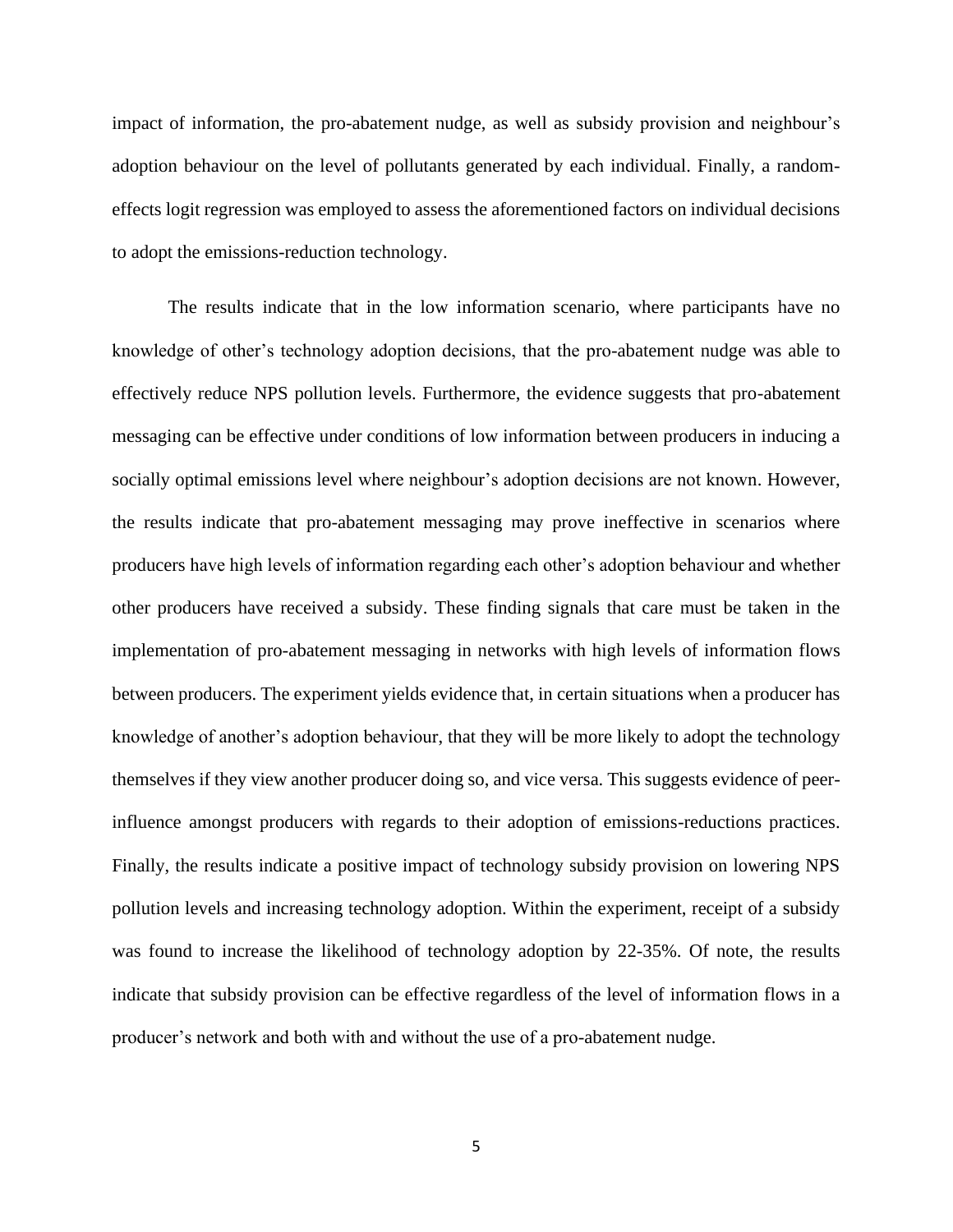This research contributes to the literature on information networks and BMP adoption and addresses the need for more robust experimental designs in the context of agri-environmental NPS pollution issues (Omotilewa, Ricker-Gilbert, & Ainembabazi, 2020; Wu, Palm-Forster, & Messer, 2021). There is evidence that information networks can influence farmers' decisions to adopt new practices or technologies (Omotilewa, Ricker-Gilbert, & Ainembabazi, 2020; Weersink & Fulton, 2020; Foster & Rosenzweig, 2010). According to Maertens & Barrett (2012), research regarding new technology adoption is enhanced by considering the role of social networks which may influence the decision-making of a potential adopter and can therefore help inform effective policy. Note that a farmer's own information network can comprise people who are socially close, the greater farming community, and can also include formal outreach from government institutions (Weersink & Fulton, 2020; Krishnan & Patnam, 2013). Therefore, by understanding the influence of social networks on farmer behaviour policy can potentially utilize these networks to design outreach avenues which motivate adoption of emissions-reduction practices. The behavioural insights gathered from this experiment can therefore inform policy which seeks to mitigate the negative impacts of agricultural runoff. In addition, this research furthers the understanding of individual behaviour under a profit-maximization framework in the context of a NPS problem and, specifically, allows for an analysis of how decision-making agents may respond under an ambient policy. To this end, this research utilizes a Nash Equilibrium framework to develop the economic theory as it relates to agent's decisions under varying policy treatments (i.e. subsidy and no subsidy provision) and the corresponding outcomes with respect both producer payoffs and pollution generation.

The layout of the remainder of this paper is as follows: Section 2 examines the literature on non-point source pollution and policy instruments as well as agricultural BMP adoption.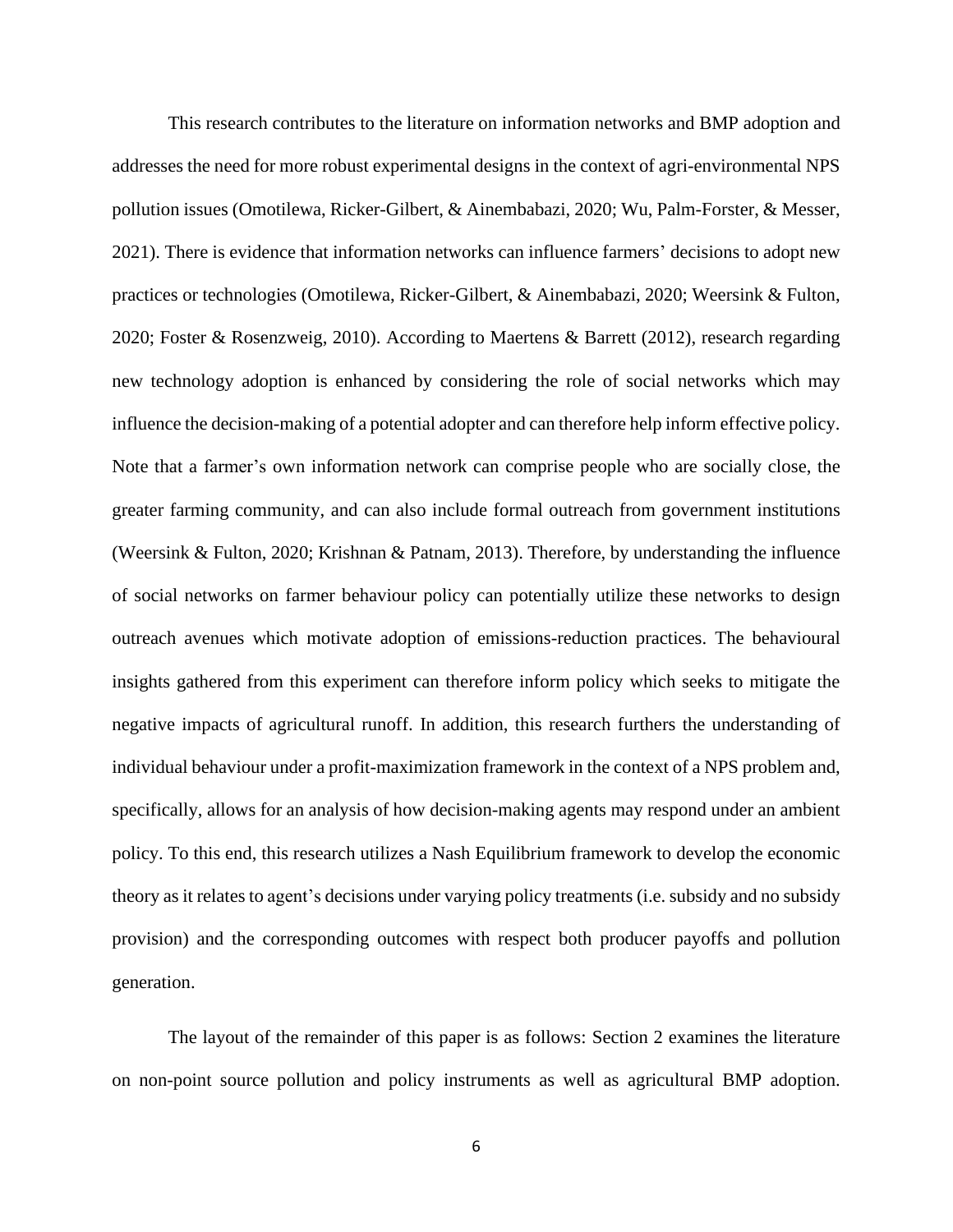Related economic experiments which address these topics are also discussed in the context of this research. Section 3 outlines the conceptual framework of the experiment including the social planner's problem with respect to NPS pollution levels and the associated ambient tax mechanism as well as the Nash Equilibrium for participant's decisions made within the experiment. Section 3 details the experimental design including a description of each treatment as well as the testable hypotheses. Section 4 presents the summary statistics and employs random-effects GLS regressions of pollution levels at both the aggregate and individual-level. A random-effects logit regression of individual adoption decisions is also evaluated. Finally, Section 5 discusses the contribution of this research to the literature. The main findings are then summarized and policy implications as well as future research avenues are developed.

## Chapter 2 Literature Review

## 2.1 Non-Point Source Pollution

Non-point source (NPS) pollution can be defined as pollution from diffuse emitters, in which the individual source can not be easily identified (Suter et al., 2008). NPS pollution is particularly challenging from a policy perspective as monitoring and enforcement on an individual-level is often infeasible or too costly (Griesinger et al. 2017; Xepapadeas, 2011; Weersink et al. 1998).

The literature acknowledges the considerable impact agriculture can have on environmental quality and the importance of Best Management Practices (BMPs) in limiting negative externalities from farming (Weersink et al. 1998). Runoff from agriculture contributes to water pollution through sediment, fertilizer, and manure displacement which can introduce additional phosphorus, nitrogen, and pathogens into the environment (Griesinger et al. 2017;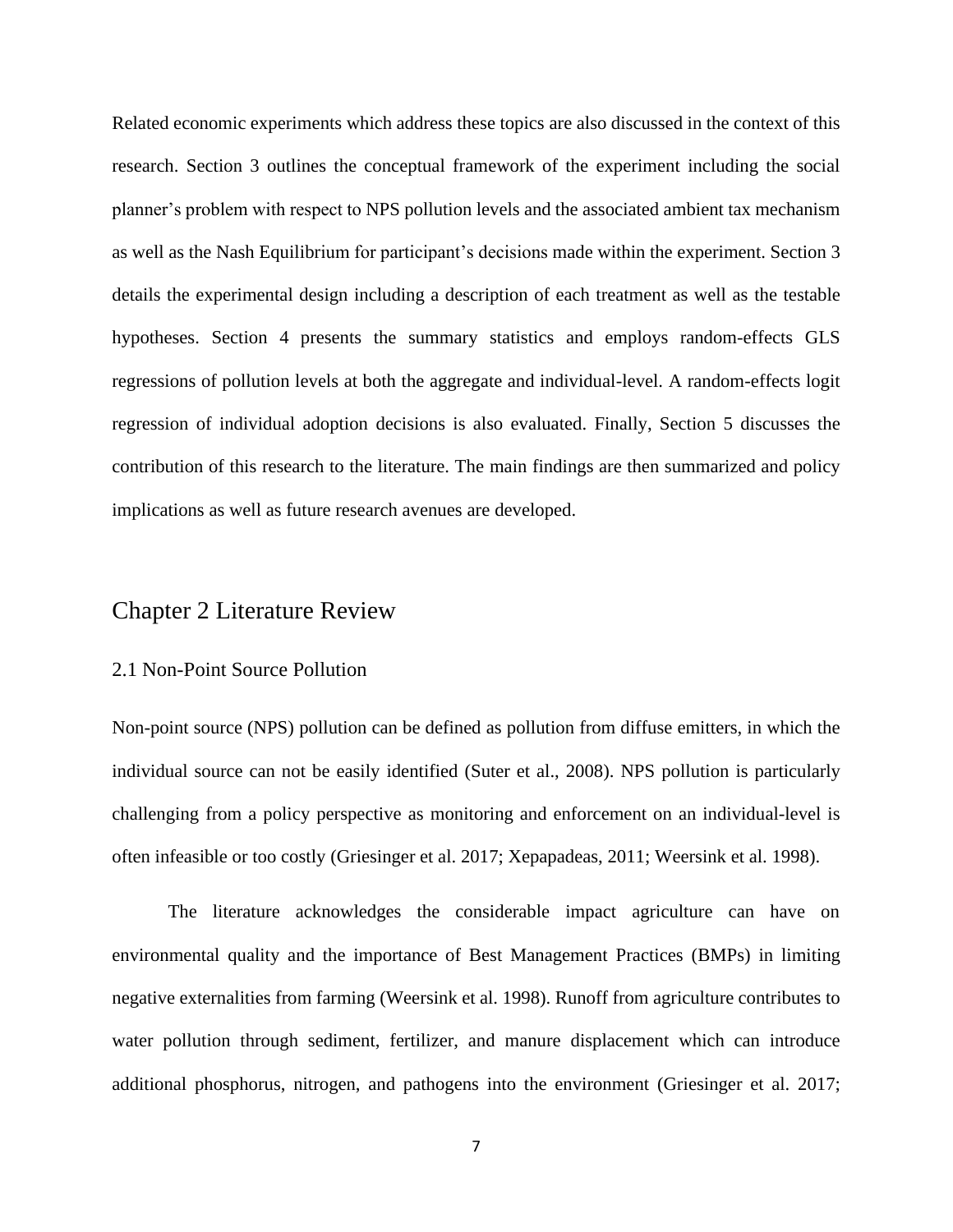Xepapadeas, 2011). NPS pollution can impact a diverse range of water sources, including groundwater, soil, streams, lakes, coastlines, and watersheds (Pett, 2001). Pollution of water can lend to issues of eutrophication, algal blooms, and hypoxia which may result from excessive nutrient loads and reduced oxygen in aquatic environments (Palm-Forster, Suter, & Messer, 2018; Xepapadeas, 2011). The deleterious impacts of agricultural pollution may occur near the emissions source but in many cases can also have far-reaching effects (Weersink et al. 1998).

In Canada, incidence of agricultural runoff is expected to increase in the absence of abatement practices due to increased densities of livestock and the expansion of cropping to satisfy higher demand for food and fibre (Government of Canada, 2016). Additionally, the environmental consequence of agricultural runoff is estimated to be amplified in future years due to climate change and the associated impacts on temperature, snowmelt, and precipitation (Xepapadeas, 2011).

### *2.1.1 Policy Instruments for Managing NPS Pollution*

NPS pollution control presents a unique challenge from the standpoint of the social planner. This is because contributors to NPS water pollution, be they producers or residents, each act in their own self-interest and individual pollutant levels can seldom be directly observed (Li et al., 2021; Palm-Forster et al. 2019; Palm-Forster, Suter, & Messer, 2018; Xepapadeas, 2011). Rather, ambient pollution levels are often the only indicator of environmental damages from NPS pollution.

Unlike point-pollution which is traceable to individual sources, NPS pollutants can not be monitored effectively outside of individual receptor points. Enforcement then presents a potentially costly challenge for policy remedies as no precise control methods are available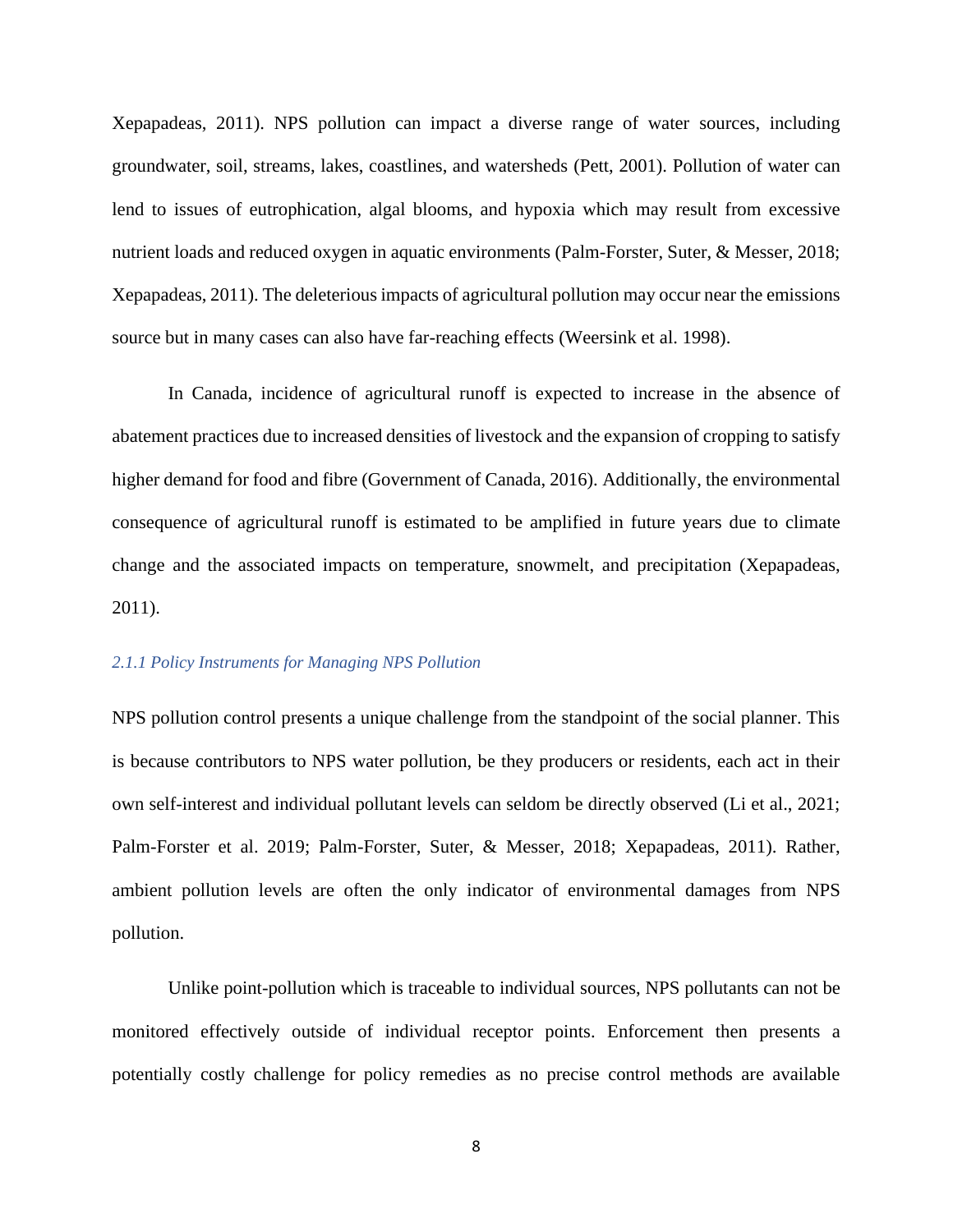(Xepapadeas, 2011). In recent decades policy has turned to regulatory control instruments to lessen NPS emissions into shared water bodies. Technology subsidies and ambient control schemes are instruments which can be potentially employed to induce efficient levels of NPS pollution (Lopez et al. 2010). These two mechanisms are discussed further in the subsequent sections and are evaluated as instruments to manage agricultural runoff in this research.

### *2.1.2 Technology Subsidies*

Subsidies for BMPs and new technologies are a mechanism which can encourage adoption. One way subsidies can be allocated is homogeneously in which all eligible farmers have the opportunity to receive a payment towards initial adoption. Alternatively, subsides can be allocated to specific producers such as individuals likely to be early adopters. Discussions of subsidies in the environmental conservation literature support the efforts to increase BMP adoption and environmental stewardship at the farmer level can be aided by BMP subsidies and that this approach can increase social welfare (Duflo, Kremer, & Robinson, 2011; Chouinard et al. 2008).

Field and laboratory experiments have been conducted to estimate the effect of provision of a one-time technology or input subsidy on subsequent and persistent adoption behaviour (Omotilewa, Ricker-Gilbert, & Ainembabazi, 2020; Channa et al. 2019; de Janvry et al. 2016). A field experiment by Carter, Laajaj, & Yang (2014) found that when farmers in Mozambique were given a one-time subsidy for fertilizer and improved seeds that this led to long-term substantial increases in adoption. Notably the subsidy was determined to encourage learning-by-doing among the farmers which motivated adoption in future seasons. A study by Duflo, Kremer, & Robinson (2011) found that a 50% subsidy paid to farmers for inputs led to an increase in fertilizer use by 13-14%. Similarly, a field study by Omotilewa, Ricker-Gilbert, & Ainembabazi (2020) demonstrated that farmers in Uganda subsidized to buy a new agricultural technology were more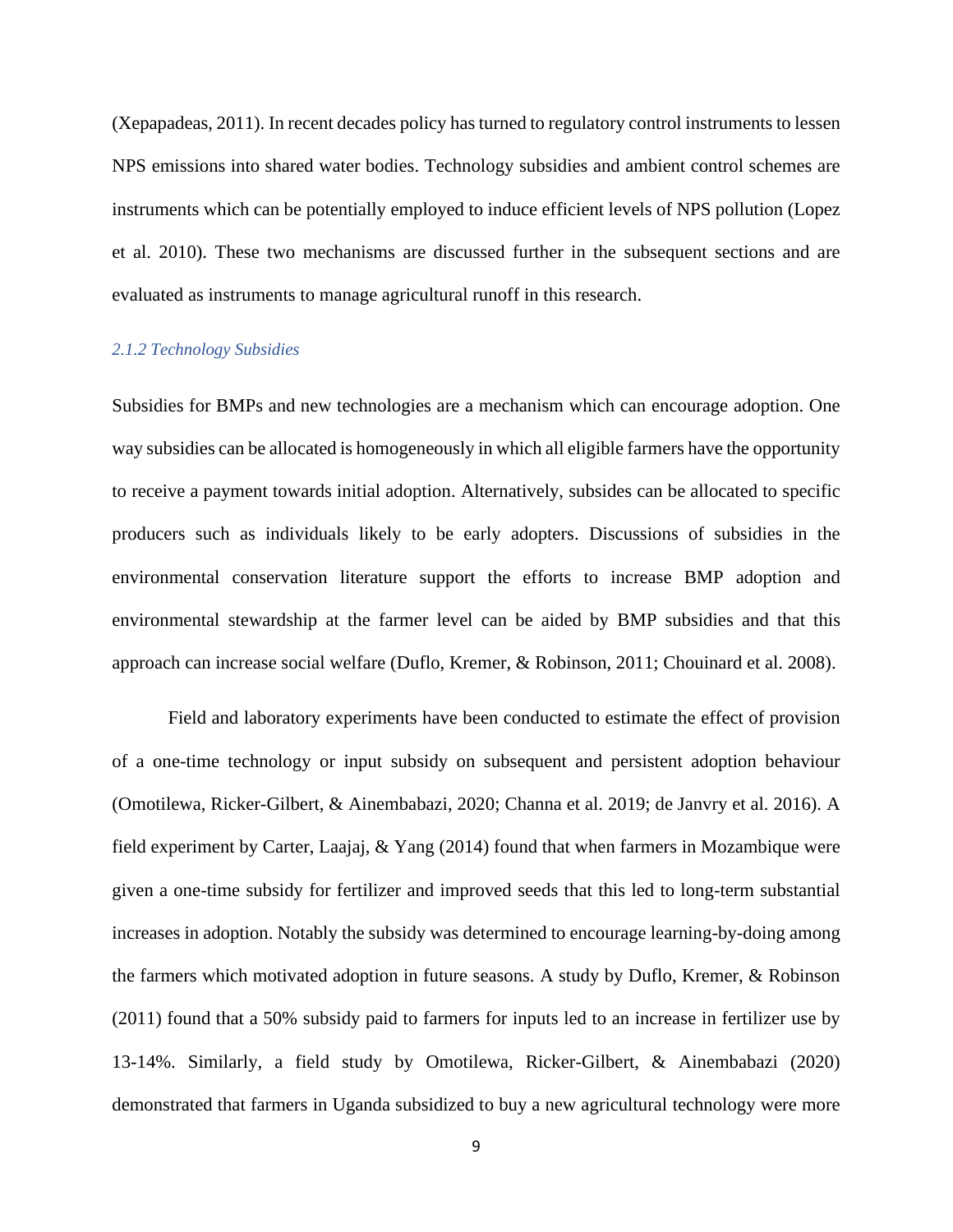likely to purchase the technology at full price at a later time, compared to farmers who were aware of the technology but did not receive a prior subsidy.

These results support that the provision of subsidies to encourage farmers to adopt new technologies can also generate long-term demand. Experimental evidence regarding the effect of a direct subsidy for technologies which can reduce environmental externalities associated with production, particularly where a voluntary adoption decision for the subsidized technology is presented, is limited (Palm-Forster, Suter & Messer, 2018). Additionally, further research is needed to account for heterogeneity in available subsidies to producers (Palm-Forster, Suter & Messer, 2018).

Jaffe, Newell, & Stavins (2005) assert that, generally, most countries see support in the subsidization of new technology and practices. However, the characteristics of the subsidy provided and the length of time in which the subsidy is available to potential adopters is critical in the design of effective policy. There is evidence that large subsidies that cover in excess of half a technology or BMP's cost may be less efficient from a welfare perspective than more conservative subsidies (Duflo, Kremer, & Robinson, 2011). Additionally, it is potentially disadvantageous to instill "permanent" ongoing subsidies which may have negative impacts in long-run social efficiency (Omotilewa, Ricker-Gilbert, & Ainembabazi, 2020). The number of subsides provided may also prove to be an important consideration in influencing adoption. For instance, the field experiment by Carter, Laajaj, & Yang (2014) found that there was a significant effect of having up to 2 subsidy recipients in a social circle of potential adopters but there was no influence of further subsidy provision in increasing overall adoption. Notably, the effect of subsidy provision on adoption of emissions-reductions practices within a network, as well as the impact of subsidy provision amongst both recipients and non-recipients, is of interest to this research.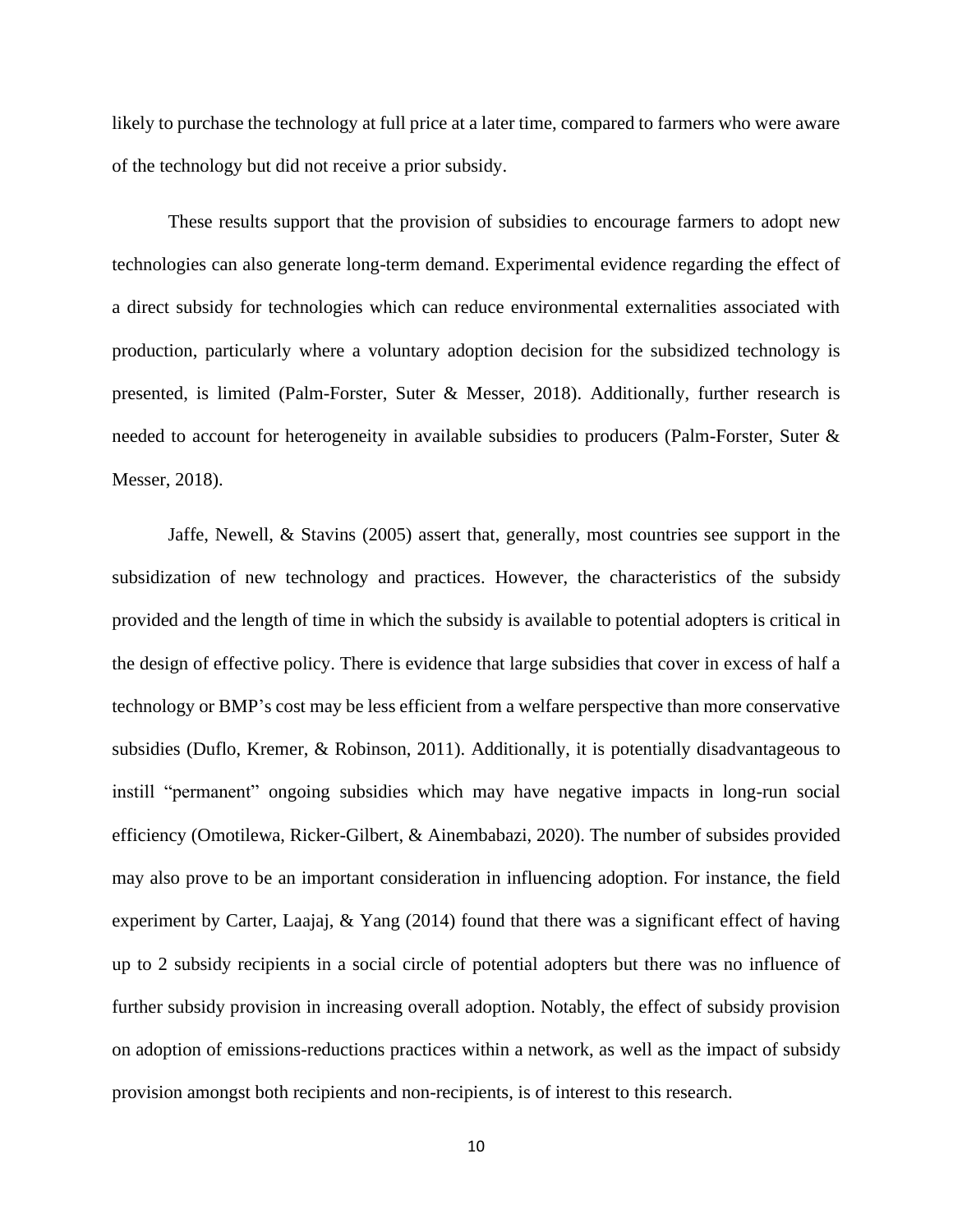#### *2.1.3 Ambient Control Instruments*

The diffuse nature of agricultural runoff and issues of information asymmetry due to the NPS pollutant aspect of this problem preclude the effective use of conventional control instruments such as a Pigouvian tax to internalize the environmental externalities of production (Xepapadeas, 2011; Pigou, 1921). Rather, a common approach for inducing NPS pollution levels to a desired outcome studied in the NPS pollution literature is the use of an ambient tax or ambient subsidy method as proposed by Segerson in 1988. Segerson's framework on potential policy approaches which can reduce producers' emissions demonstrates the potential effectiveness of ambient control schemes in inducing an optimal total emissions level (Wu, Palm-Forster, & Messer, 2021). Under an ambient control method all emitters incur the same penalty for the total level of pollution, also known as the *aggregate level* of pollution, and hold equal liability as a group (Griesinger et al. 2017; Segerson, 1988).

To illustrate the ambient control mechanism, consider the case of an ambient tax scheme employed in a water shed bordered by several producers. A maximum allowable amount of total pollution – also known as the *threshold* level – is then determined by the social planner. For each unit of pollution in the shared watershed that exceeds this level every producer along the water body is taxed. The tax is proportional to the level of pollution in excess of the determined threshold and is applied evenly across all producers. In some cases, an ambient subsidy is provided under the same logic in which a payment is allocated to producers proportional to the level of emissions below the threshold. In either case the threshold level of pollution is therefore instrumental in the behaviour of producers as it can impact the aggregate level of pollution (Spraggon, 2013). It is important to note that at no point will information about individual pollutant levels be readily observable to either the producers or the regulator and only the total level of pollution in the water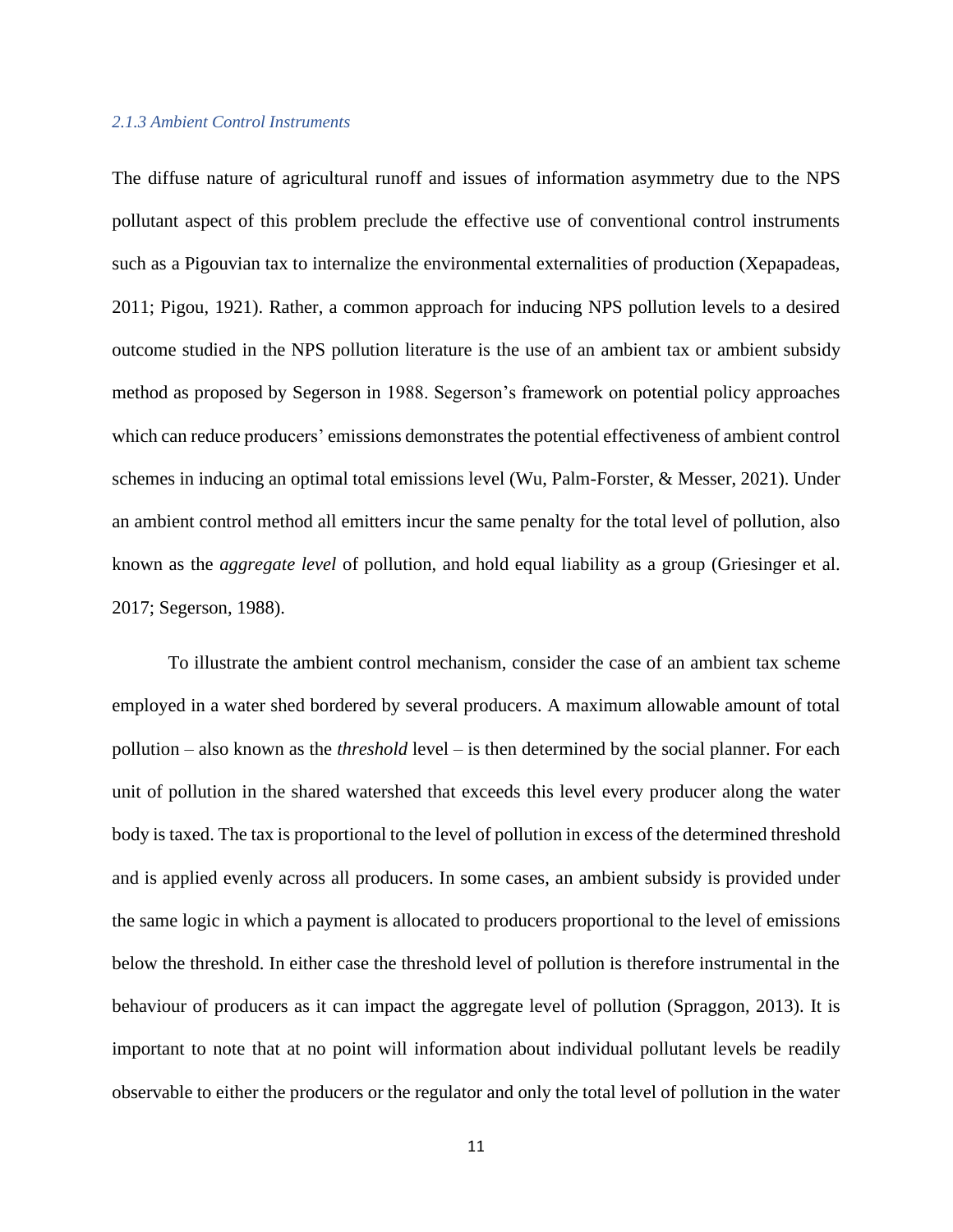body can be known (Segerson, 1988). Ambient tax methods can offer the benefit of allowing producers more autonomy than command-and-control methods as producers can choose the method by which they achieve pollution abatement while employing their own expertise and primary knowledge of time-and-place (Weersink et al. 1998; Hayek, 1945).

The characteristics of the selected ambient method has been demonstrated to be an important factor in influencing efficient outcomes. For instance, a laboratory experiment by Cochard, Wilinger, & Xepapadeas (2005) found that use of an ambient tax was both effective and reliable in inducing an efficient outcome in the context of a NPS pollution problem. However, this study also found that the combination of an ambient tax and subsidy, in which a tax is applied for each unit exceeding the threshold and conjointly a subsidy is provided for each unit below, decreased social efficiency. Additionally, a laboratory experiment by Palm-Forster, Suter, & Messer (2018) which looked at the impact of ambient policy in reducing pollution via adoption of a "green technology" found that participants were significantly more likely to adopt if they were assured that they would not be liable for excessive group pollution, contingent on their adoption. In the absence of this assurance Palm-Forster, Suter, & Messer (2018) found that participants would instead choose the lowest-cost abatement level in lieu of adopting the green technology. These results then stress not only the policy mechanism in place to induce pollution abatement but also the characteristics of the policy.

As is the nature of methods which rely on group compliance, free-riding is an issue of considerable difficulty under ambient control methods (Wu, Palm-Forster, & Messer, 2021 Griesinger et al. 2017; Segerson, 1988). Notably, where large water bodies with many heterogenous polluters are concerned problems of free-riding may be more prevalent (Weersink et al. 1998). As emphasized by Spraggon (2002), the ambient control scheme can not guarantee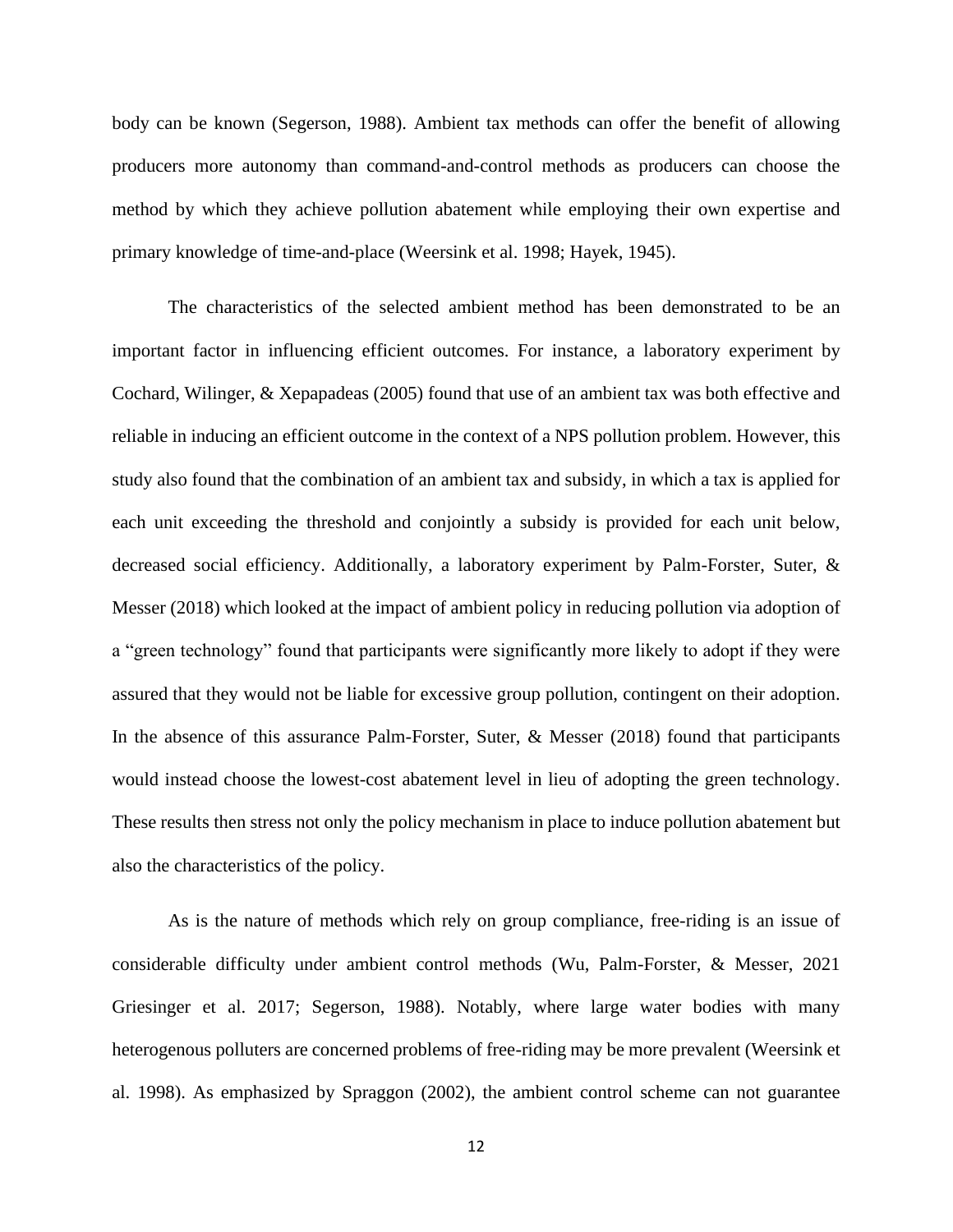emissions compliance at the individual level. Therefore, individual producers may incur a large emissions tax should the aggregate level greatly exceed the set threshold - even if a producer appropriately adopted conservation practices (Spraggon, 2002; Wu, Palm-Forster, & Messer, 2021). Xepapadeas (2011) cautions that unfair taxation of producers who individually exercised "good behaviour" is a potential drawback of ambient tax schemes. This then emphasizes the importance of effective and well-planned policy design which takes into account local conditions where ambient schemes are concerned. Therefore, understanding the factors affecting the behaviour to adopt emissions-reduction technology and practices under ambient control schemes is a necessary element in the formation of effective policy (Baerenklau, 2005).

## 2.2 Technology Adoption

The level of water pollution generated from a farming operation depends on several factors including the size and other physical characteristics of the farm, location, seasonal conditions, and importantly, the conservation practices and technology employed by the farmer (Wu, Palm-Forster, & Messer, 2021; Weersink et al. 1998). There are available practices and technologies which can help limit agricultural runoff if adopted by farmers. However, adoption rates are generally low (Maertens & Barrett, 2012). It is a goal of the contemporary literature on NPS pollution to identify the factors in addition to policy instruments that can effectively encourage BMP adoption.

The cost of BMPs to reduce agricultural runoff can be a prohibitive factor in dissuading adoption. Should a new practice or technology be too expensive to be profitable adoption is unlikely to occur (Chouinard et al. 2008). However, there is evidence in the literature that there are factors which influence farmer decisions to adopt BMPs that defy the traditional profitmaximization assumption including social goals such as recognition from others and the "warm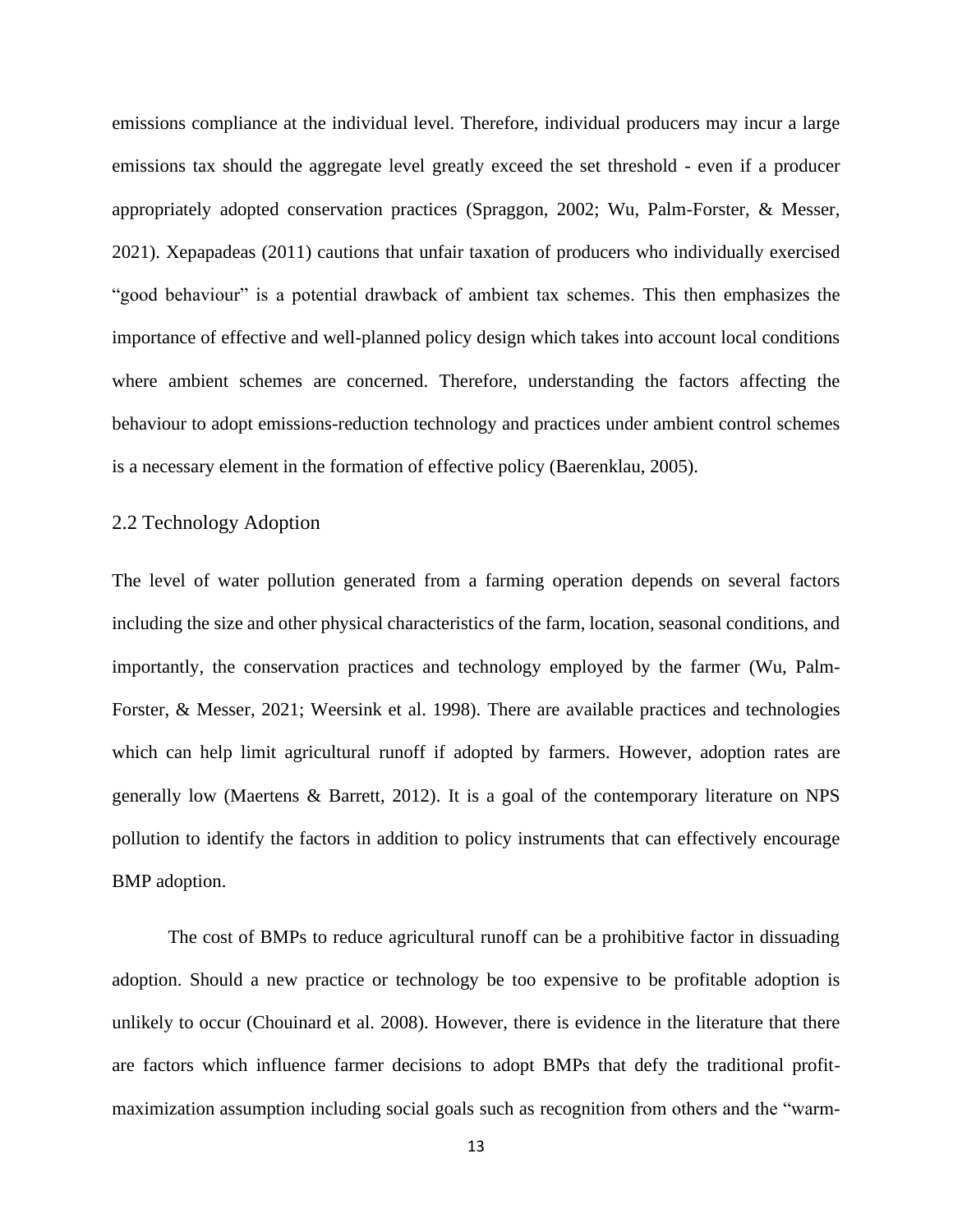glow" effect associated with environmentally beneficial actions (Chouinard et al. 2008). The impact of social pressures and information must then be explored further as there is research to suggest the influence of these factors in agricultural technology adoption (Streletskaya, et al., 2020). In particular, and as discussed by Weersink & Fulton (2020), these factors are likely influential at early stages in the adoption process.

#### *2.2.1 Social Factors Affecting Technology Adoption*

The individual characteristics of the farmer are a key factor which can motivate BMP adoption (Palm-Forster, Swinton, & Shupp, 2017). There is some evidence to suggest that demographic influences can potentially affect adoption rates. For example, a study of dairy farmer's adoption of BMPs by Rahelizatovo & Gillespie (2004) yielded evidence that older as well as less educated farmers may be less receptive of new technologies. Further, analysis of smallholder farmer adoption of soil management technology in Ghana by Martey & Kuwornu (2021) found that females had lower adoption rates in general – however the authors discuss that discrepancies in capital availability may be a contributing factor.

Risk preferences of farmers have also been identified as a potential factor in whether technology is adopted or not. A study by Baerenklau (2005) asserts that a major variable in impacting adoption of agricultural conservation technologies was risk attitudes. Similarly, a field experiment by Liu (2013) which elicited risk preferences of farmers in China found that risk-averse producers were more likely to be late adopters of new agricultural technology. In contrast, an experiment eliciting farmer's risk preferences combined with a survey on farmer adoption in Peru by Engle-Warnick, Escobal & Laszlo (2006) found that risk was not a predictor of adoption of a new agricultural technology. Similarly, Palm-Forster, Suter, & Messer (2018) found that risk preferences played no significant role in influencing technology adoption in a laboratory setting.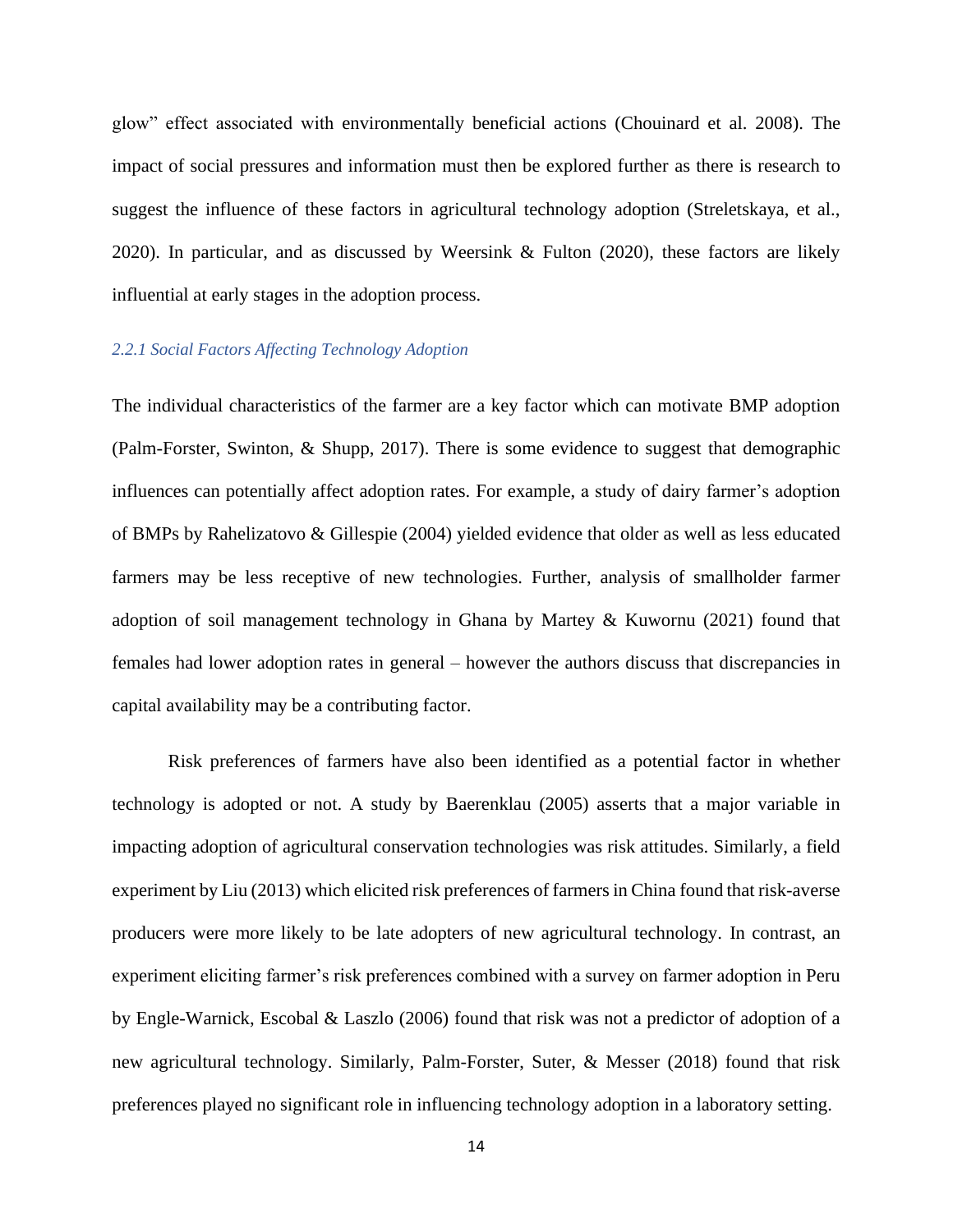#### *2.2.2 Social Networks*

Social networks have the potential to influence farmer behaviour and BMP adoption. The role of the social network in affecting new technology adoption rates amongst farmers is an area of contemporary interest amongst economists (Maertens & Barrett, 2012). In these social networks the practices of farmers within close proximity, both socially and geographically, may influence the behaviour of those around them. This effect can continue from neighbour to neighbour and may therefore have far-reaching effects throughout the social network<sup>1</sup>.

The actions of producers within the network can influence the behaviour of others which can even lend to feedback effects and alter economic outcomes in the network (Maertens & Barrett, 2012). Social networks can vary greatly in size and connectedness as well as in their characteristics. A farmer's network can include those who are socially close such as family, the greater community, and even information passed through formal institutions such as government outreach (Weersink & Fulton, 2020). Social networks may contain very similar producers with high levels of information about each other's actions or may be dissimilar with little communication between producers (Spraggon, 2013). Of particular importance to this work is the influence that information passed through a farmer's social network can have on individual decisions to adopt BMPs via a peer-effect. According to Weersink & Fulton (2020), awareness of new practices or technology, a starting point in the adoption process, can be influenced by the social network.

Choi, Gallo, & Kariv (2016) asset that observational learning occurs in a social network when individuals alter their behaviour in response to being informed of another's actions.

<sup>1</sup> Referred to by Baerenklau (2005) as the *'neighbourhood effect'* of social networks (p.3).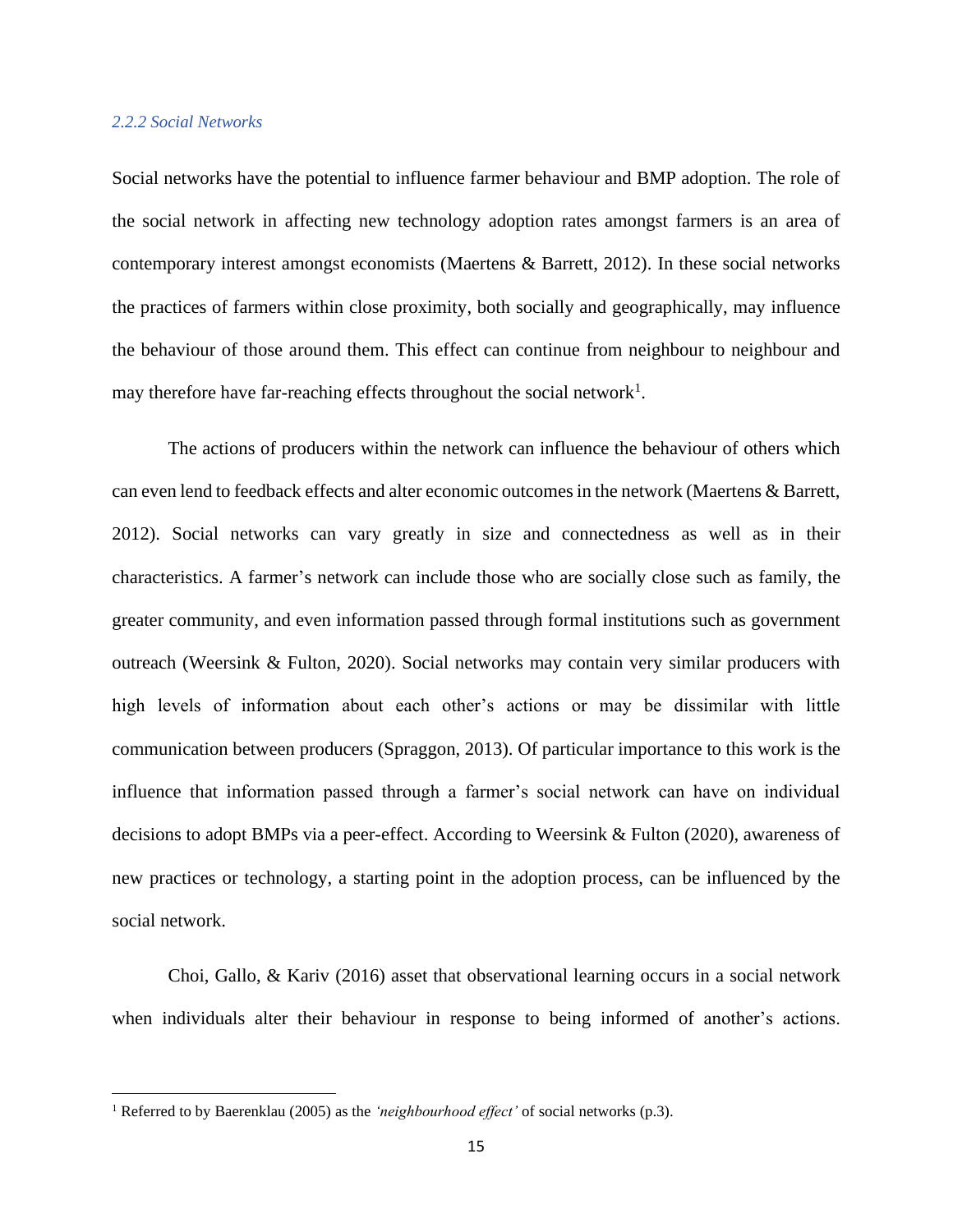Importantly, as discussed by Weersink & Fulton (2020) in a review of the agricultural adoption literature, a farmer's network can feasibly impact BMP adoption behaviour in both directions – it can motivate or dissuade adoption of new practices depending on the behaviour of others in the network. Social networks are therefore a tool that can potentially be used to motivate BMP adoption to reduce agricultural runoff - however care must be exercised in how information on conservation technology is disseminated. The network can also facilitate social pressures, discussed further in the subsequent sections, thereby affecting individual behaviour through the mechanism of group conformity (Weersink & Fulton, 2020).

#### *2.2.3 Effect of Information*

Transmission of information amongst farmers on available BMPs is a major driver of adoption. Initial awareness about a new practice can be influenced by the size and the connectedness of a farmer's social network (Weersink & Fulton, 2020). According to Choi, Gallo, & Kariv (2016) social networks can act as a catalyst for information dissemination amongst producers. There is also evidence that technology subsidies can be effective in encouraging adoption along the social network whereby individuals are motivated to adopt a new technology because they view their neighbour, who received a subsidy, doing so. This social learning effect as it pertains to subsidies has been found to have positive impacts on adoption behaviour even amongst individuals who did not receive the subsidy (Omotilewa, Ricker-Gilbert, & Ainembabazi, 2020; Dupas, 2014; Foster & Rosenzweig, 2010).

Baerenklau (2005) asserts that policies to encourage adoption can be reinforced most effectively by increasing the extent in which information can be shared amongst farmers rather than relying on a *laissez-faire* or "band-wagon" approach reliant on early adopters. Additionally, the literature finds that opportunities to learn about available BMPs to manage NPS pollution and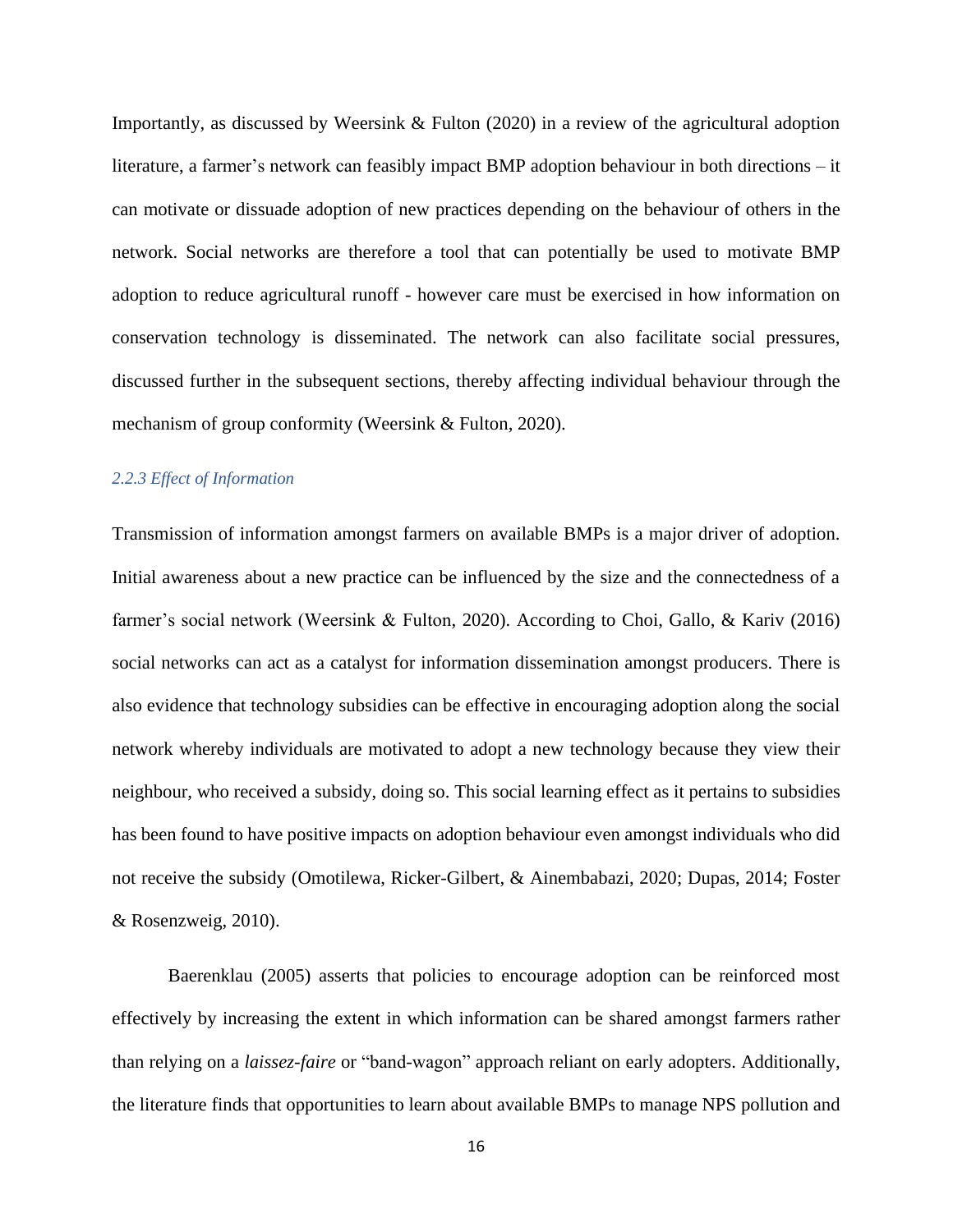the details of implementation can be key motivators of technology adoption (Baerenklau, 2005). Therefore, farmers can potentially have the opportunity to learn from early adopters about new practices which can in turn influence their own adoption behaviour (Weersink & Fulton, 2020).

The level of information flows within a network may also prove to be an important factor in influencing policy effectiveness. A laboratory experiment by Suter et al. (2008) which analyzed the effect of an ambient tax mechanism found that policy was most effective at achieving optimal emissions when producers in the experiment could communicate amongst one another. Similarly, evidence from the literature suggests that the type of information available and its method of dissemination are also key factors in influencing BMP adoption (Griesinger et al. 2017; Wu, Palm-Forster, & Messer, 2021). Of note, Choi, Gallo, & Kariv (2016) assert that assumptions of perfect information about the network structure in both theoretical and experimental research are prevalent – however in reality the actual extent of a social network is not known by an individual. Laboratory experiments are then a useful tool which can be employed to analyze the impact of the social network in influencing individual decision-making. The role of information transmission throughout the network is important in an analysis of social networks as they relate to BMP adoption decisions.

#### 2.3 Experimental Literature

The effectiveness of ambient instruments and information networks in inducing socially optimal behaviour can be analyzed effectively through economic experiments (Wu, Palm-Forster, & Messer, 2021). According to Choi, Gallo, & Kariv (2016), "despite being still relatively small, the experimental literature on communication and information networks has already accumulated insightful evidence on the role of network structure in equilibrium selection and coordination outcomes" (p. 16). Economic experiments can yield insight into human behaviour and preferences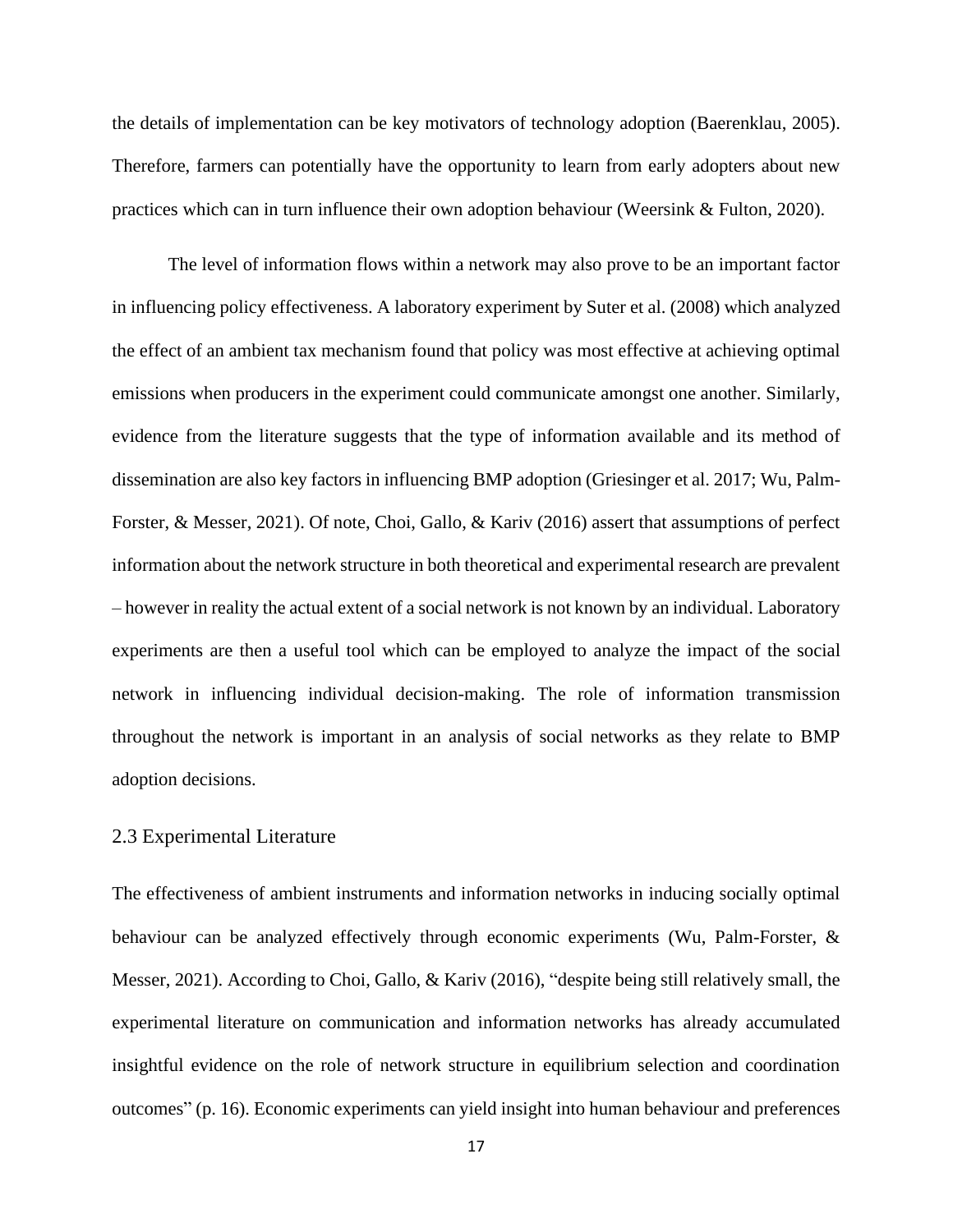which are otherwise not easily observable. In the context of agri-environmental problems, experiments can allow for effective analysis of treatments, including policy interventions and behavioural influences, on achieving efficient outcomes while controlling for exogenous factors (Palm-Forster et al. 2019; Choi, Gallo, & Kariv, 2016).

From this experimental literature interesting results regarding the factors which can affect effectiveness of NPS control policies are evident. Wu, Palm-Forster, & Messer (2021) emphasize that empirical work from experiments has yielded evidence that ambient policy mechanisms and other factors can feasibly reduce pollution to optimal levels. For instance, a laboratory experiment by Wu, Palm-Forster, & Messer (2021) found that, in the absence of pro-conservation nudges, heterogeneity in characteristics amongst producers led to higher than optimal pollution levels under an ambient control scheme. However, under the same conditions of producer heterogeneity, when information regarding past individual and group decisions was available, an ambient policy to manage NPS pollution levels was deemed effective. Experimental results from Banerjee et al. (2014) found that when participants in a circular network received information on other players actions that the coordination amongst the group was more efficient in a laboratory setting. A key finding from this study is then that policy to encourage socially optimal behaviour can benefit from assisting the pathways in which information can be communicated between farmers. In contrast, Spraggon (2013) asserts that there is evidence from the experimental literature that ambient policy instruments are not always able to generate efficient outcomes in controlled laboratory environments.

A key theme then emerges in the adoption literature regarding the role of conformity, whereby farmers may adopt a new technology or practice because another farmer did so (Weersink & Fulton, 2020; Sampson & Perry, 2018, Griesinger, 2017). Motivations to conform to others'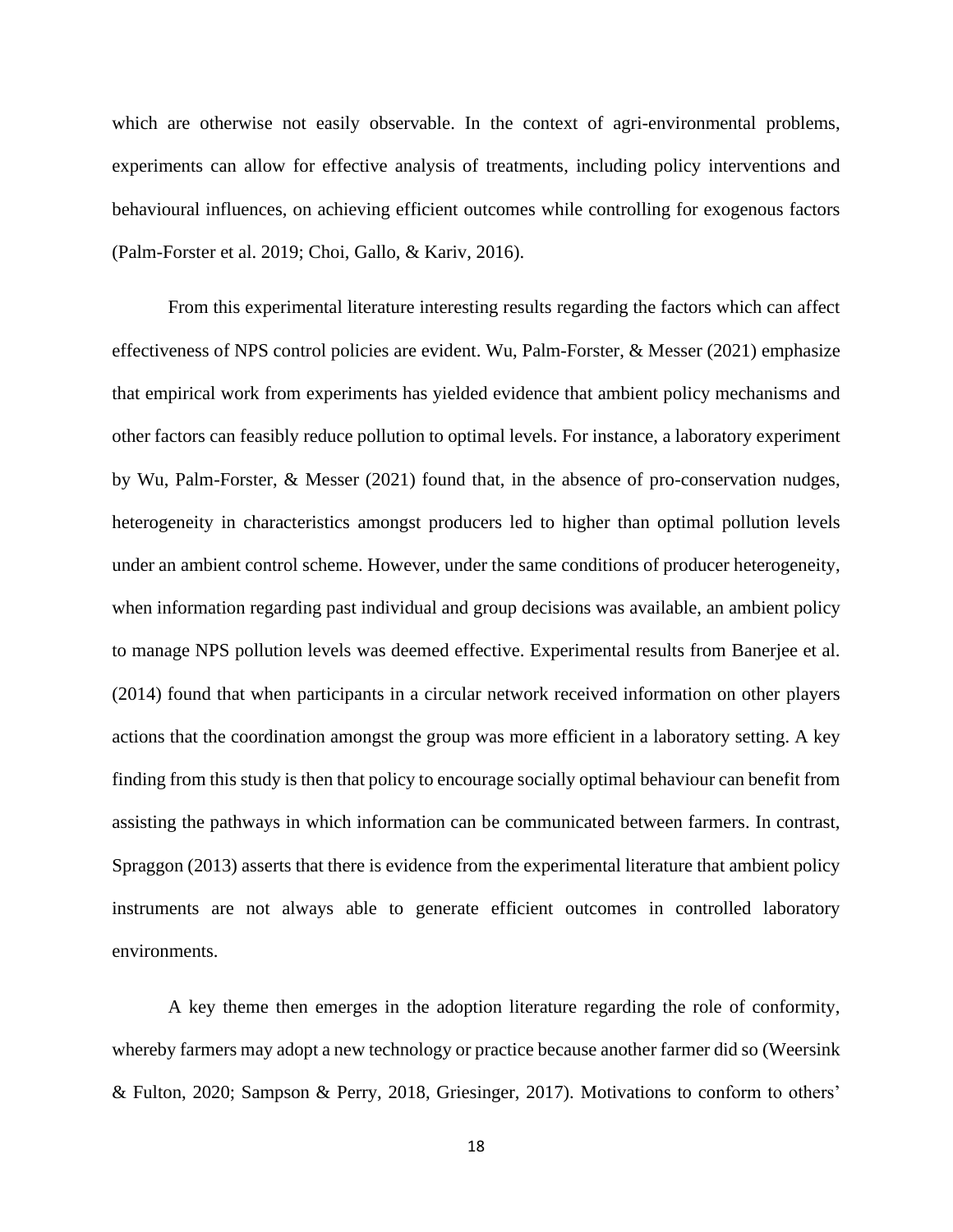behaviour are particularly evident in the experimental literature (Lopez et al. 2010). For example, a laboratory experiment by Griesinger (2017) found that when participants could signal their decision to adopt an emissions-reduction technology to others in a group setting that aggregate pollution in the experiment fell by 4.64% on average. Cason & Gangadharan (2013) also found that introducing an element of punishment amongst peers, which could reduce a participant's payoff, improved the efficiency of the ambient pollution reduction policy in a laboratory experiment. The impact of social pressure on adoption behaviour is therefore a valuable area of future study.

### 2.4 Contribution to the Literature

The research presented contributes to the growing literature on agricultural BMP adoption to manage NPS pollution with attention paid to the role of technology subsidy provision, the network effect, and pro-abatement messaging. In addition, this study considers how these factors interact in networks which vary in the level of information available about the adoption decisions of other producers. Analyzing the behavioural factors which can influence BMP adoption and reduce pollution levels will build on the prior literature which examines why farmers may be motivated to make decisions to reduce their own pollution levels.

Research regarding behavioural factors which influence NPS pollution abatement actions, including the role of nudges and information networks, has not been widely examined (Streletskaya et al., 2020; Wu, Palm-Forster, & Messer, 2021). Wu, Palm-Forster, & Messer (2021) state that, "it is reasonable to assume that information nudges can be used to improve efforts to abate NPS pollution, but few studies have addressed this question" (p. 3). According to Palm-Forster et al. (2019), as agri-environmental programs which encompass motivating new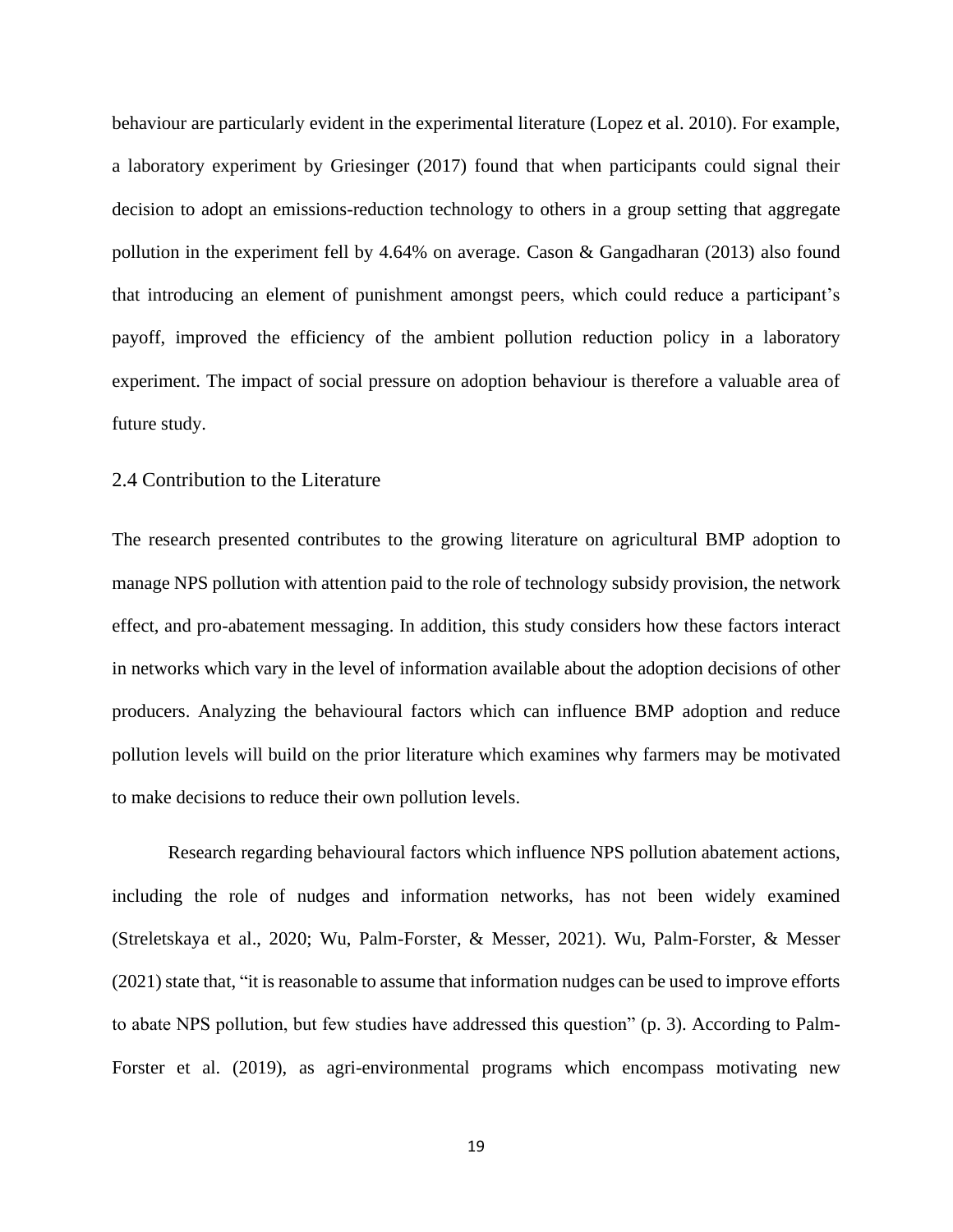technology adoption strive to influence long-term producer behaviour nudges may have unique impacts. In particular, Palm-Forster et al. (2019) emphasize the importance of understanding how nudges affect behaviour for agri-environmental issues such as pollution management. Notably, the role of a pro-abatement nudge in influencing producer decisions will be assessed in the research presented in this thesis and how varying levels of information interact with provision of a nudge to influence pollution levels. Additionally, as the experiment conducted was designed to analyze behaviour under an ambient tax, the results of this research can also inform policy which utilizes ambient control mechanisms or other threshold-based targets to manage NPS pollution levels.

The experimental design of this research builds on existing experimental work on technology adoption behaviour. As discussed by Palm-Forster, Suter, & Messer (2018) there is a need for experimental designs which mimic real-world conditions more accurately through offering multiple decision actions (Wu, Palm-Forster, & Messer, 2021). This research then employs an adoption decision in conjunction with an input condition whereby both actions affect participants' individual pollution levels. Furthermore, Omotilewa, Ricker-Gilbert, & Ainembabazi (2020) assert that, "with notable exceptions in Dupas (2014) and Carter et al. (2014) […] indirect information effects of [a] subsidy on neighbors who are non-subsidy recipients are seldom estimated" (p. 755). Of note, this research then builds on the previous literature by estimating both the direct and indirect effect of subsidy provision on abatement behaviour.

Finally, this research expands on the broader network literature through an experimental lens which is asserted as an area of need of future research by Choi, Gallo, & Kariv (2016). According to Maertens & Barrett (2012), while the influence of social networks is considered important by economists in influencing adoption of agricultural technology and pollution abatement, that this "this literature remains distinctly underdeveloped" (p. 358). Specifically, the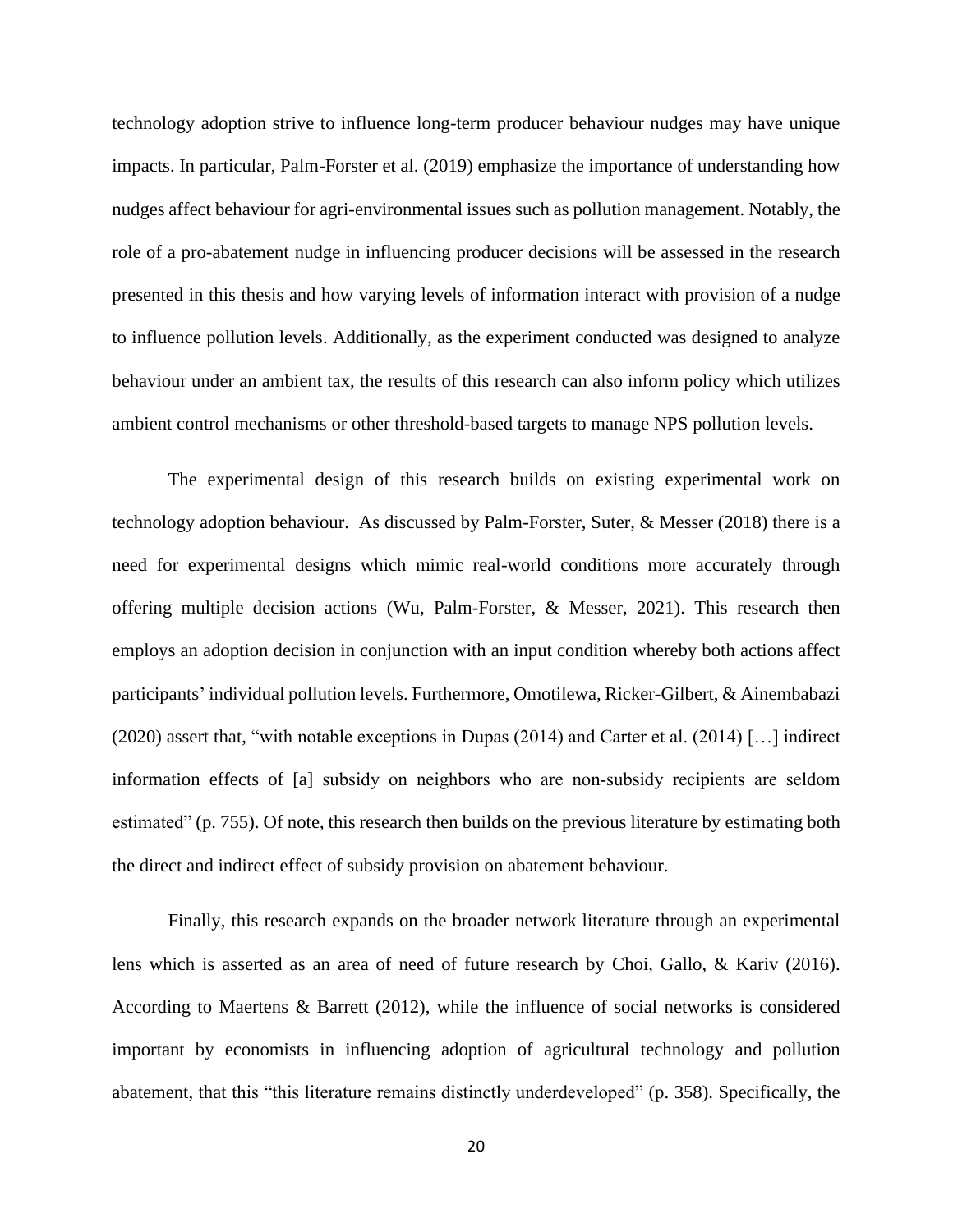experiment conducted addresses this gap by employing a circular network structure to facilitate information flows amongst participants which can be analyzed to assess the impact of social networks on abatement decisions under multiple levels of information within the network.

This research utilizes a context-free design to analyze the impact of the network effect, technology subsidies, and a nudge on NPS pollution levels and technology adoption. This design allows for greater control of exogenous factors in order to directly analyze the variables of interest. Additionally, the design of this research allows for an analysis of the economic theory surrounding individual behaviour in a NPS pollution setting under conditions of an ambient tax and can then act as a proof-of-concept study which can later be effectively adapted and employed to analyze producer behaviour.

# Chapter 3 Conceptual Framework and Experimental Design

#### 3.1 Information Network

Subjects in six-person groups are assumed to be arranged around a network in the experiment. Figure 1 represents a circular information network and, in the context of NPS pollution, is comparable to producers arranged around a shared water body. The circular network has been explored as a potential mechanism to study participant decision-making to some degree, for example by Banerjee (2017). Within the network described in Figure 1 it is assumed that the marginal damage function and production revenue functions of all producers are homogenous. The network employs a one-way information flow, also known as a uni-directional link, whereby participants have knowledge of only a singular neighbour's actions. The uni-directional network flow is a classic approach in the experimental and theoretical network literature (Choi, Gallo, & Kariv, 2016; Maertens & Barnett, 2012; Acemoglu et al., 2011; Conley & Udry, 2001). The use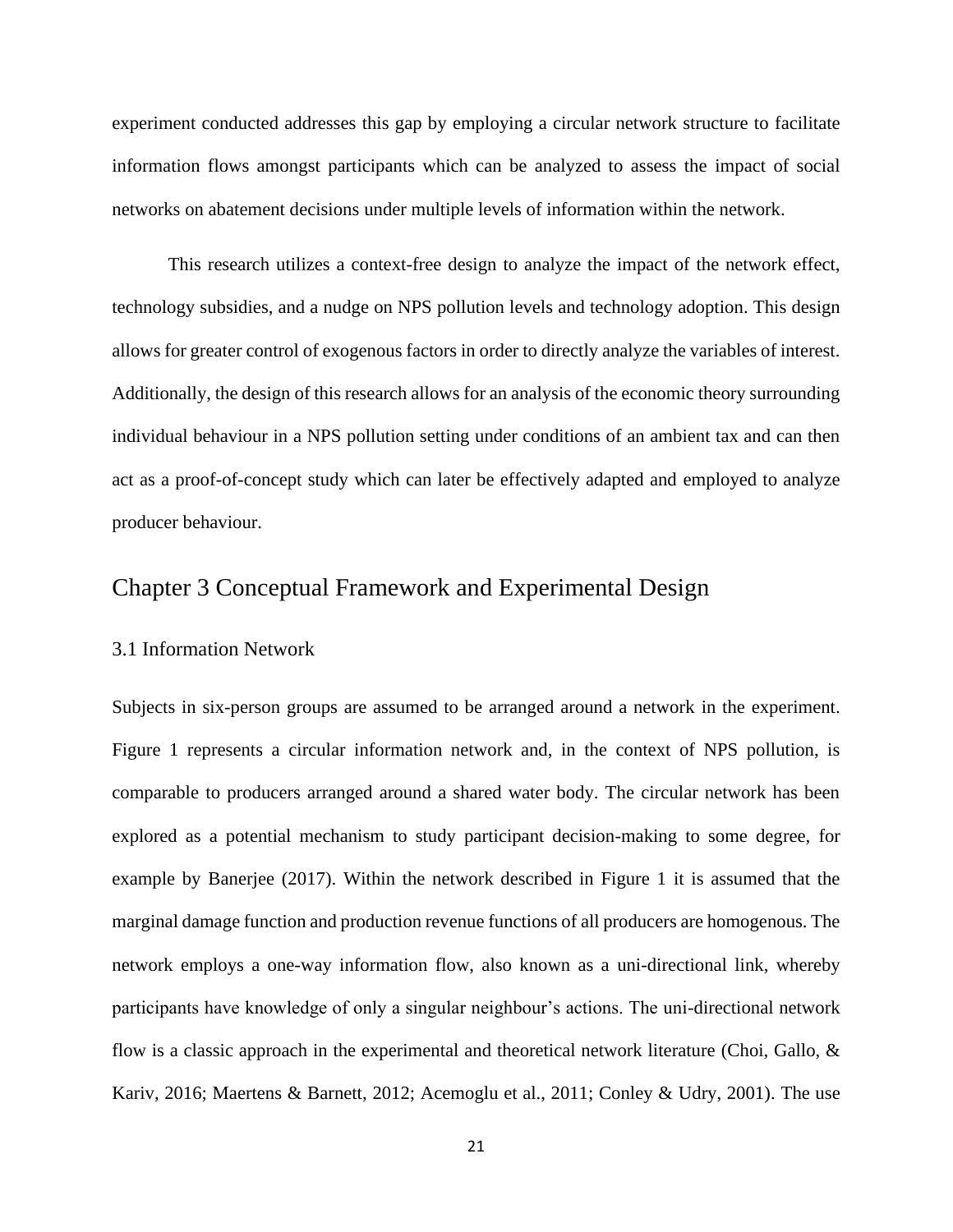of a simplified one-way information flow versus a scenario where information is transmitted in multiple directions is appropriate in the context of this experiment as the emissions-levels of other producers are assumed not to directly affect an individual's own production. In addition, there is evidence that a farmer's information network can realistically be characterised by fewer information nodes in which a farmer receives information from only a limited number of persons in the network (Conley & Udry, 2001). Employing a one-way information flow also allows for a more direct analysis of the impact of information networks on individual's abatement decisions.



#### <span id="page-28-0"></span>*Figure 1 Network of Participants*

Participants are assumed to be producers arranged around the circular network shown above for purpose of the experiment. The network employs a clockwise one-way information flow.

## 3.2 Treatments

The conceptual framework utilized to develop the experimental design builds upon the existing NPS pollution experimental literature including contributions by Zia, et al. (2020), Palm-Forster, Suter, & Messer (2018), Banerjee (2017), Wu, Palm-Forster, & Messer (2017), Spraggon (2013), Suter, Vossler, & Poe (2009), Cochard, Wilinger, & Xepapadeas (2005), Poe, Schulze, & Segerson (2004) and Spraggon (2002). In the experiment participants are organized into six-person fixed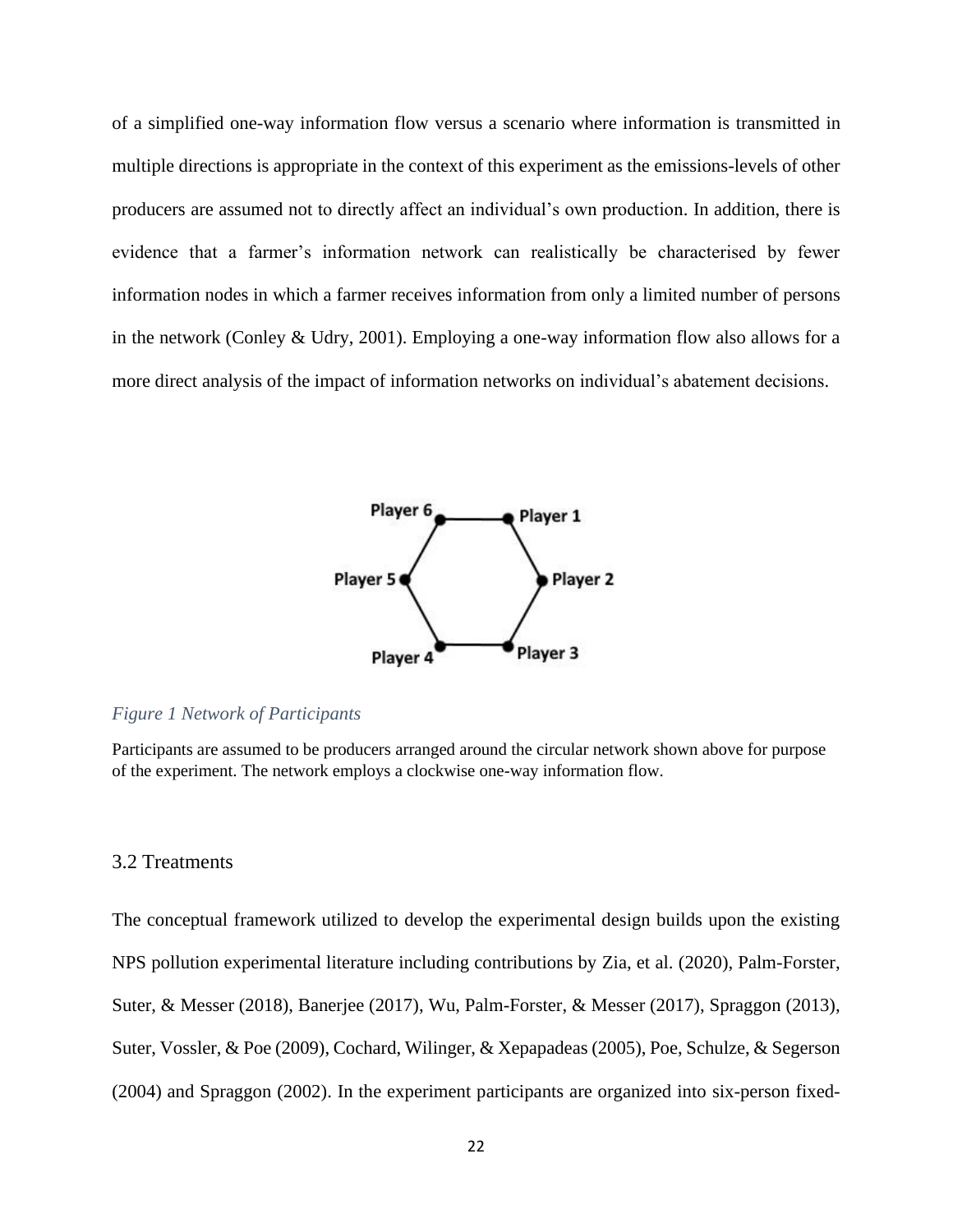groups and engage in 20 rounds of decision-making. In each round one subject in each group is randomly selected to receive a 50% technology subsidy<sup>2</sup>. The subsidy covers 50% of the emissions-reduction technology's cost the recipient subject can choose to adopt or not adopt the technology at the discounted price that round. A participant who receives a subsidy in that round will be notified on the decision page in which they make their input and technology decisions. The amount of the subsidy is fixed between subjects and between rounds.

A 3 x 2 between-group information treatment design is employed. The three information treatments vary in the level of information available on a neighbour's behaviour within the network and relies on the structure of the network in [Figure 1.](#page-28-0) In the Full Information treatment participants know if their direct-clockwise neighbour adopted the technology in previous rounds and whether this neighbour has received a technology subsidy. In the Partial Information treatment only the neighbour's adoption behaviour is known. In the No Information treatment the participant has no knowledge of their neighbour's actions. Descriptions of each treatment are provided below in Table 1 and the breakdown of participants in each treatment is provided in Table 2.

<sup>&</sup>lt;sup>2</sup> Subsidy-receivers are randomly selected from the group as in Miller and Mobarak (2015)'s experimental design. This subsidy level was selected as it aligns with the level of subsidy (as a percentage of cost) provided by several similar agri-environmental programs offered by the Ontario Ministry of Agriculture, Food and Rural Affairs to agricultural producers (CAP Program Guide, 2021).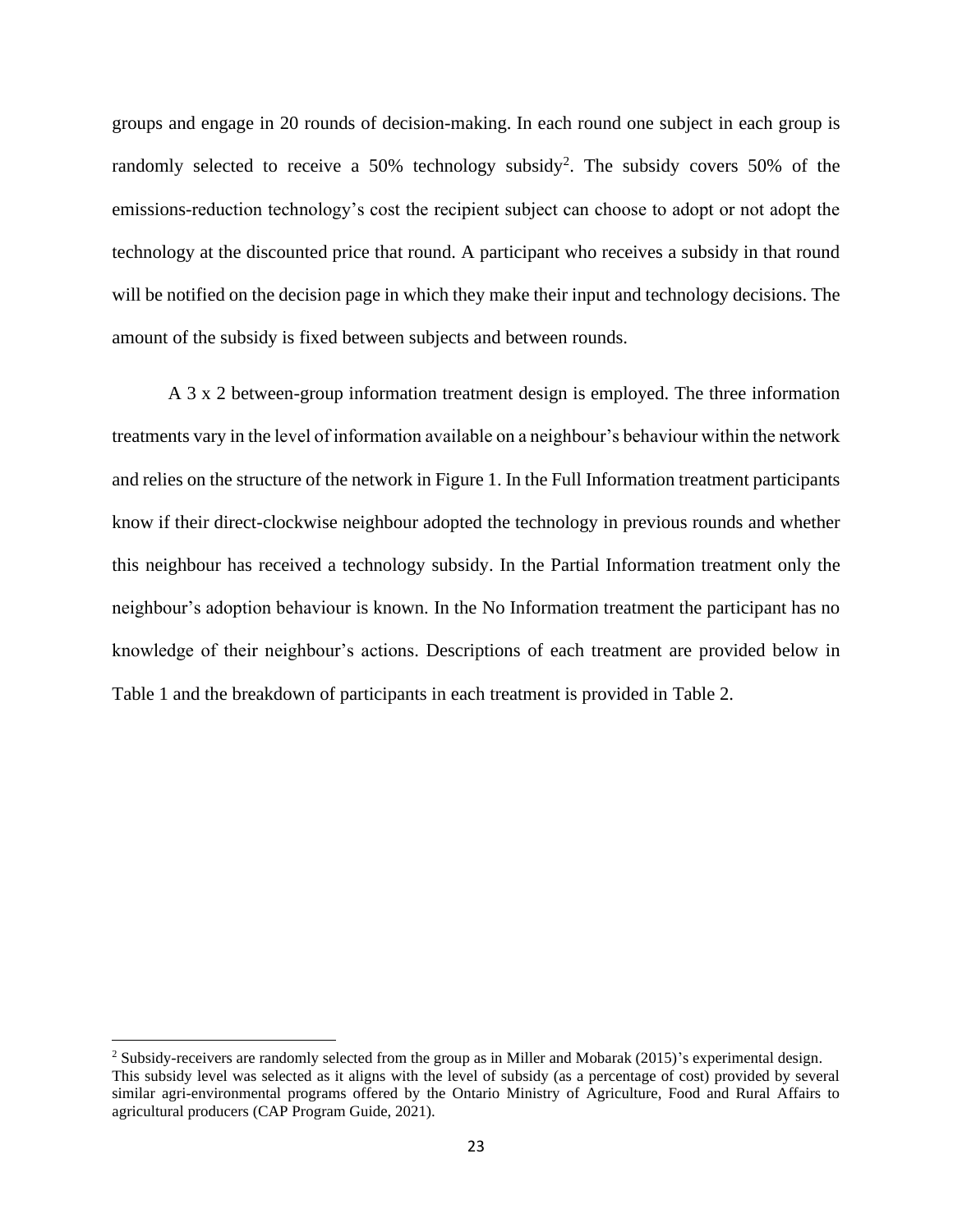|                                       | Information on   | Information on   | Nudge in      |
|---------------------------------------|------------------|------------------|---------------|
|                                       | direct-clockwise | direct-clockwise | rounds 11-20? |
|                                       | neighbour        | neighbour        |               |
|                                       | adoption?        | subsidy?         |               |
| <b>No Information - No Nudge</b>      |                  |                  | N             |
| <b>No Information - Nudge</b>         | N                | N                | Y             |
| <b>Partial Information - No Nudge</b> |                  | N                | Ñ             |
| <b>Partial Information - Nudge</b>    |                  | N                | Y             |
| <b>Full Information - No Nudge</b>    |                  |                  | N             |
| <b>Full Information - Nudge</b>       |                  |                  |               |

#### <span id="page-30-0"></span>*Table 1 3x2 Treatment Descriptions*

Outline of the 3x2 between-group treatment design. Note that "Y" denotes that the given treatment employs the information and/or nudge mechanism stated in each column, "N" denotes it does not.

|                         | No-Nudge | Nudge |
|-------------------------|----------|-------|
| No Information          | 36       | 42    |
| Partial Information     | 30       | 42    |
| <b>Full Information</b> | 36       | 42    |

#### <span id="page-30-1"></span>*Table 2 Treatment Breakdown*

Number of participants within each information and nudge treatment. Total n=228.

#### *3.2.1 Information Treatment Descriptions*

#### No Information

Under the No Information - No Nudge treatment subjects receive no information regarding other participant's adoption behaviour or whether other participants receive a subsidy.

#### Partial Information

In the decision stage of the experiment, before input and technology decisions are made, subjects are given information on whether their direct-clockwise neighbour adopted the emissions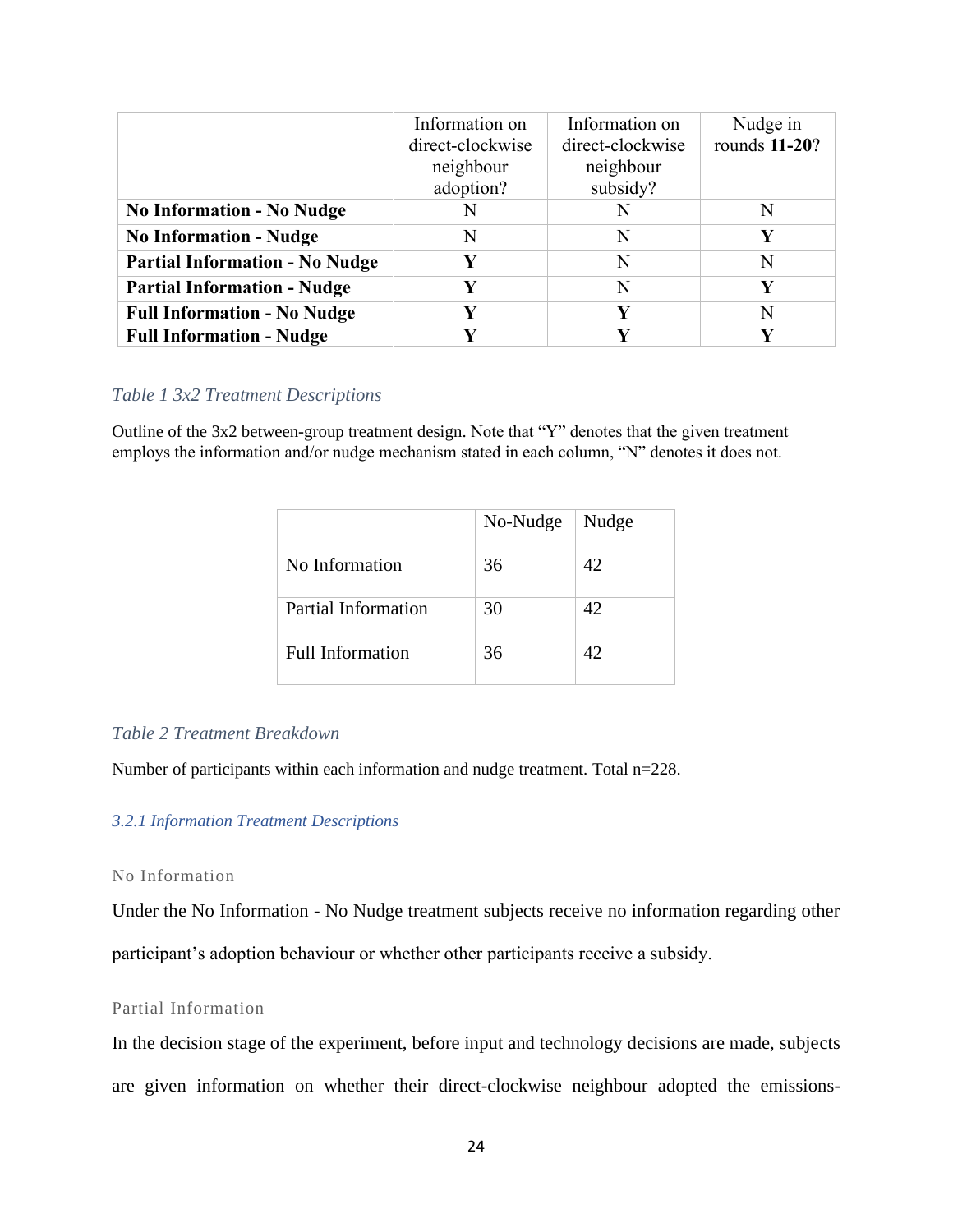reduction technology in the previous rounds. No information on whether other participants will receive a subsidy for the current round or previous rounds is provided.

#### Full Information

The Full Information treatment builds upon the Partial Information treatment by providing participants information on whether their direct neighbour will receive a subsidy in the current round. Therefore, in each round participants in this treatment will have knowledge of 1) whether their direct clockwise-neighbour adopted the technology in the previous rounds and 2) whether their direct clockwise-neighbour has received a subsidy in the current and previous round.<sup>3</sup>

The three information treatments are designed orthogonal to a pro-abatement nudge presented to half the groups, described below:

#### Nudge

To test the impact of messaging on input and technology decisions, which in turn affect an individual's own pollution level, participants in nudge treatment groups will receive a proabatement message on the decision page of the experiment. This message is provided to all participants in the nudge treatment groups and will be shown in rounds 11-20. The message shown is as follows:

*"Decreasing the number of Penalty Points will reduce the penalty. Help everyone in your group by reducing the Penalty Points you contribute."<sup>4</sup>*

<sup>3</sup> To control for memory, participants are able to view all past decisions and/or subsidy provision (treatment dependent) of their direct neighbour on the decision page in addition to current round information. The most up-todate information on the direct neighbour is available to the participant – this therefore includes up to the last round's technology adoption decision and the current round's subsidy provision of their clockwise-neighbour.

<sup>4</sup> Note that "Penalty Points" are synonymous to individual units of pollution contributed and the "penalty" refers to the ambient tax.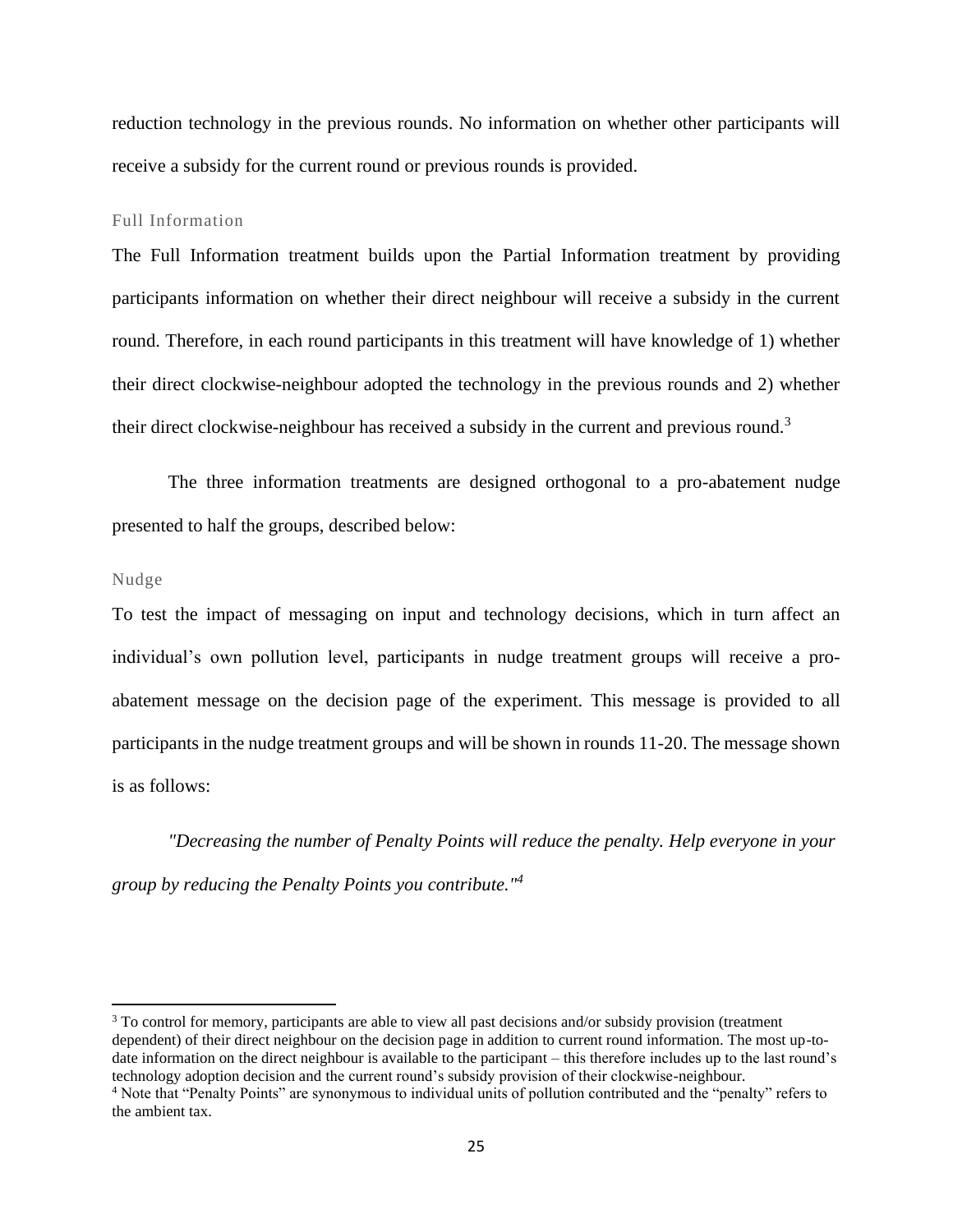Specifically, this nudge is shown as a standalone message after round 10 of decisionmaking concludes and is re-stated on all subsequent decision pages for the remainder of the experiment. Nudges are employed in the experimental economic literature to assess the impact of messaging on behavioural changes and there is evidence that nudges can improve policy effectiveness (Wu, Palm-Forster, & Messer, 2021; Barron & Nurminen, 2020). Inclusion of a nudge allows for an empirical assessment of the impact of messaging on individual-decision making and how this interacts with the information treatments, with respect to abatement decisions.

### 3.3 Payoff Calculation

In each round, participants must select an input level and choose to adopt or not adopt an emissions-reduction technology. An individual *n*'s input level, *xn*, will affect their production profit in each round.

The basic individual production profit function and parameters are adapted from Spraggon (2002) as follows:

Production profit<sub>n</sub> 
$$
(x_n) = 25 - \text{tech cost} - 0.002(100 - x_n)^2
$$
, for  $n = 1,...,6$  (1)

The quadratic form of this production profit function and the associated parameters are commonly employed in the experimental literature on NPS pollutants<sup>5</sup>. Participants are endowed with 100 points each round which they can allocate between input  $(x_n)$  and technology adoption. This is a viable approach in the NPS literature and is comparable to a scenario where a farmer

<sup>&</sup>lt;sup>5</sup> For example, the quadratic form of the production profit function is evidenced by Zia, et al. (2020), Guilfoos et al. (2019), Cason & Gangadharan (2013 & 2014), and Spraggon (2013). The production profit function is presented to participants in general terms, as a formula, and through the example input and technology adoption payoff table shown on each decision page.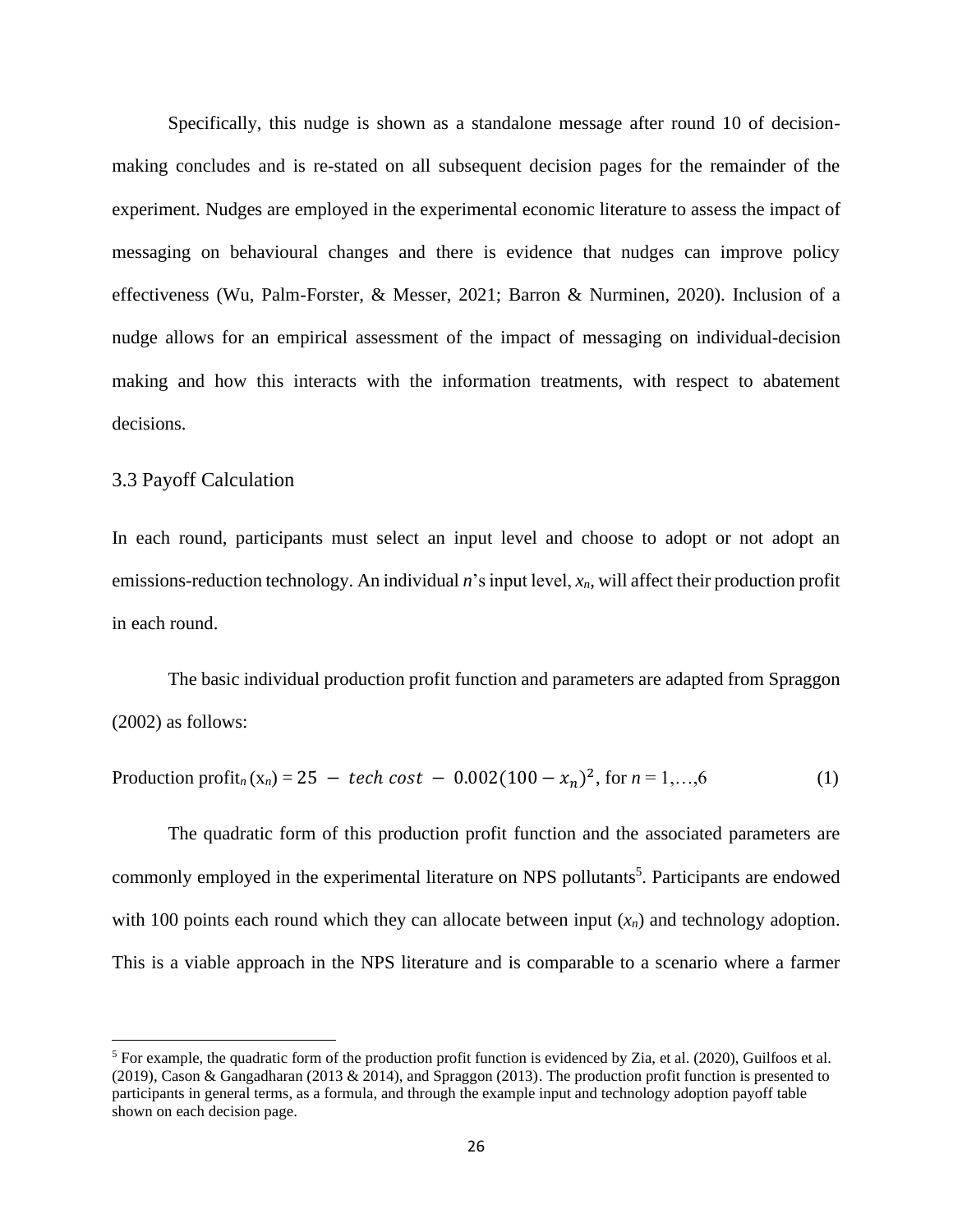must forgo some production capacity to adopt a BMP, such as employing cover cropping (Spraggon, 2002). Participants act in the role of producers within the context of the experiment. The input decisions made by participants are designed to represent the production decisions made by real-world firms. Additionally, for each unit of input supplied by participants pollutants are contributed to a shared pool. These pollutants are described to participants as "Penalty Points" contributed to a shared "Penalty Pool"<sup>6</sup>. Pollutants are added to the shared pool in each round according to the following equation:

$$
Pollutants \text{Continuted by Participant } n, P(x_n) = x_n, \text{ for } n = 1,...,6 \tag{2}
$$

The linear form of this pollution function is adapted from NPS pollution experimental literature (Suter, Vossler, & Poe, 2009; Poe, Schulze, & Segerson, 2004; Spraggon, 2002). The total level of pollutants contributed in each round by all participants is then:

Total Pollutants 
$$
P(X) = \sum_{n=1}^{6} P(x_n)
$$
 (3)

Note that the level of pollutants is assumed to not directly impact producer's production profit functions and only impacts the ambient tax which the participant may pay at the end of each round. The implementation of the ambient tax mechanism is explained further in a subsequent section.

### *3.3.1 Technology Decision*

In addition to an input choice, participants must also choose to adopt or not adopt an emissionsreduction technology in each round. The technology costs the participant 12 points that round should they choose to adopt it. If adopted, the technology will decrease the number of pollutants a

<sup>&</sup>lt;sup>6</sup> For the purpose of this section discussion of pollution levels is analogous to "Penalty Points" as viewed by participants.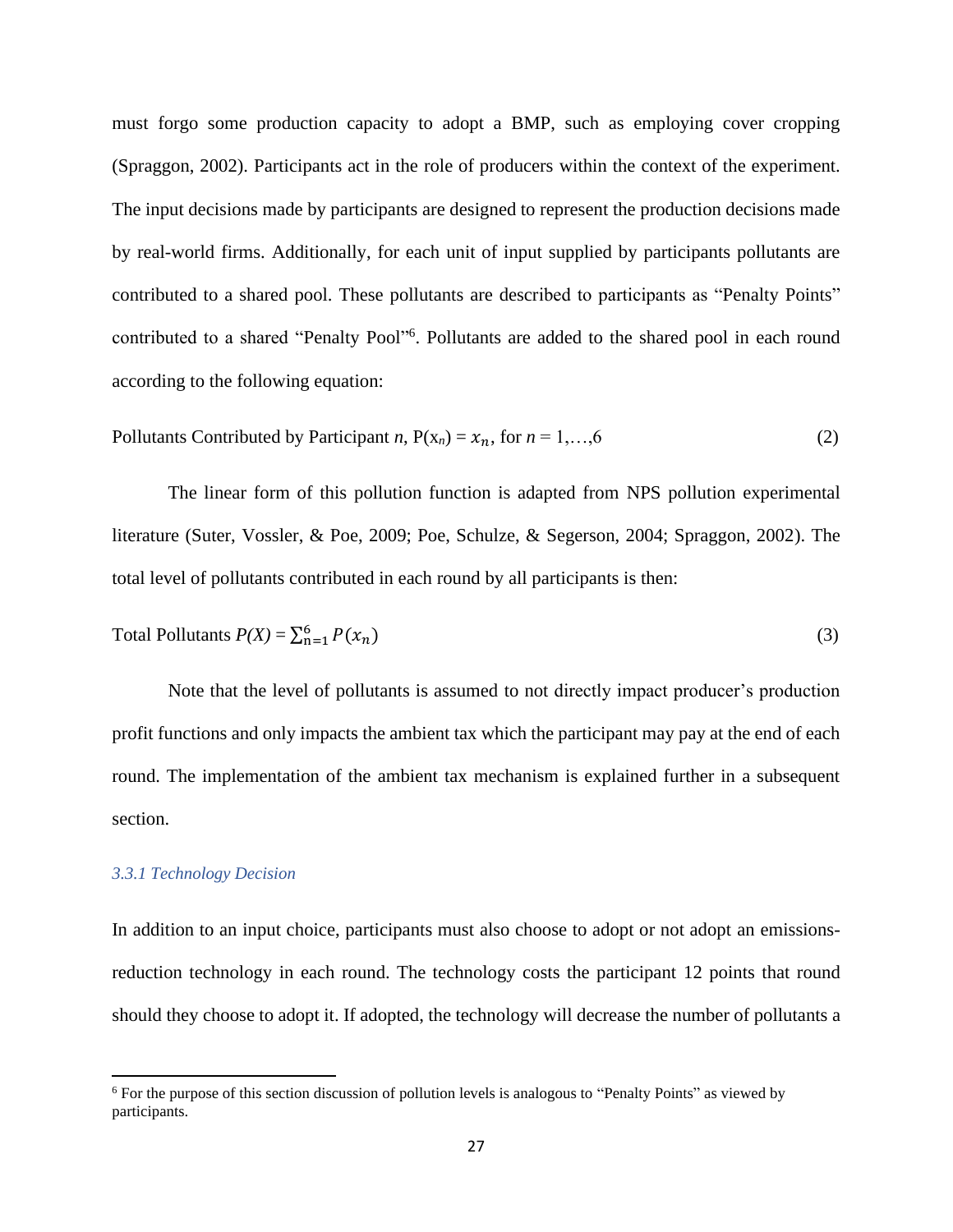participant contributes to the shared pool per-unit of input for that round according to the following equation:

$$
P(x_n) =\n\begin{cases}\n x_n \text{ if } \text{Technology} = \text{Not} \text{ adopted} \\
0.25 \times x_n \text{ if } \text{Technology} = \text{Adopted} \\
\end{cases}
$$
\n(4)

Note that the pollution produced is reduced by 75% when participants employ the technology. The cost of the technology and its emissions-reduction potential are analogous to any "high-cost high-reward" practice, or likely a combination of practices, to reduce runoff<sup>7</sup>. The inclusion of both an input choice and a binary technology adoption decision has been explored to some degree in the experimental economics literature by Wu, Palm-Forster, & Messer (2021) and Palm-Forster, Suter, & Messer (2018).

#### *3.3.2 Social Planner's Problem*

From Equation 3 it can then be seen that the total unabated level of inputs, in the scenario that each of the six participants in the group select a maximum input level of 100 points, is 600 units. This corresponds to a scenario where no technology adoption occurs and yields a maximum emissions level of 600 units.

The *social planner's problem*, adapted from Spraggon (2002, p. 430) which yields the optimal input level, is presented below for the extreme case where no technology adoption takes place:

*Social Planner's Problem* 

<sup>&</sup>lt;sup>7</sup> For example a technology such as conservation buffers which have the potential to decrease nutrient runoff by 50% (Wu, Palm-Forster, & Messer, 2021).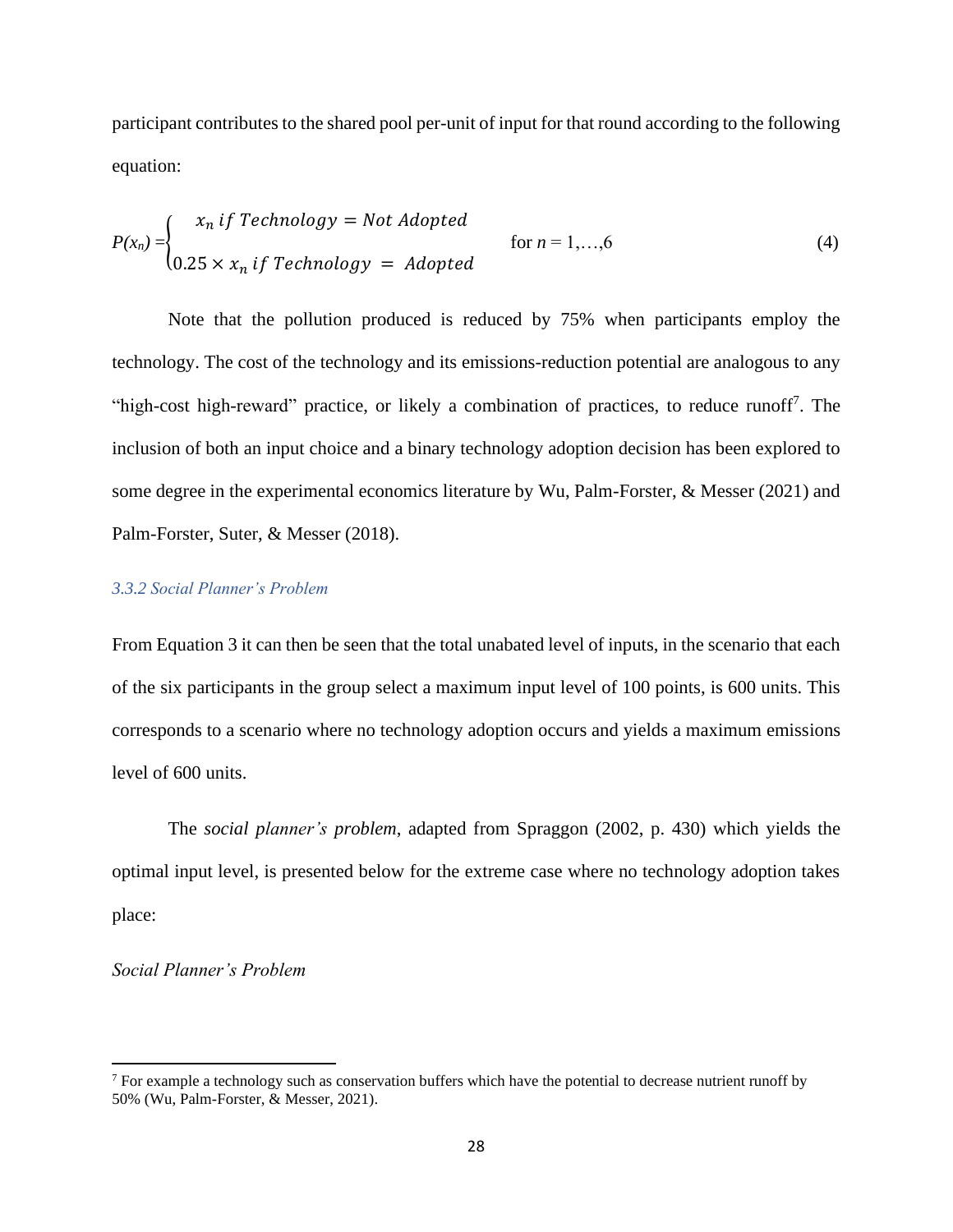$$
= max\left\{ \sum_{n=1}^{6} \left[ 25 - 0.002(100 - x_n)^2 \right] - 0.3 \times \sum_{n=1}^{6} x_n \right\}
$$
\n
$$
(5)
$$

The scalar multiplier (0.3) of the aggregate pollutant level relates the input level to the social cost of a participant's input decision, via the environmental damages generated from production, and is adapted from Spraggon (2002). The first-order derivation of Equation 5 yields an optimal input level of 25 units per participant in the scenario that technology is not adopted. Therefore, with no emissions-technology the optimal aggregate input level is then 150 units.<sup>8</sup> To maintain consistency with the previous non-point source literature and parameters, an aggregate level of 150 input units, which is derived from the social planner's problem in Equation 5, will be considered the optimal aggregate pollutant level for the purpose of this experiment. The optimal input level corresponds to the threshold pollutant level for the ambient tax mechanism discussed further in the following section. From the perspective of the social planner the socially optimal input level which corresponds to the optimal emissions level is calculated under the no-technology scenario presented in Equation 5. This will be referred to as the *status quo threshold* for the remainder of this paper.

The optimal aggregate pollutant level is calculated in the absence of emissions-reduction technology as this *status quo threshold* level would be feasibly observable to the social planner. Technology choice and additional variables such as subsidy provision are therefore fixed as exogenous factors. Additionally, if emissions-reduction technology were to be employed this would increase the optimal input level as determined by the social planner's problem as each unit of input now generates less emissions. Therefore, selection of the lower of the two potential optimal level via opting for the no-technology scenario to inform the *status quo threshold* value

 $8 \sum_{n=6}^{8} x_n = 150$  where  $x_n = 25$ .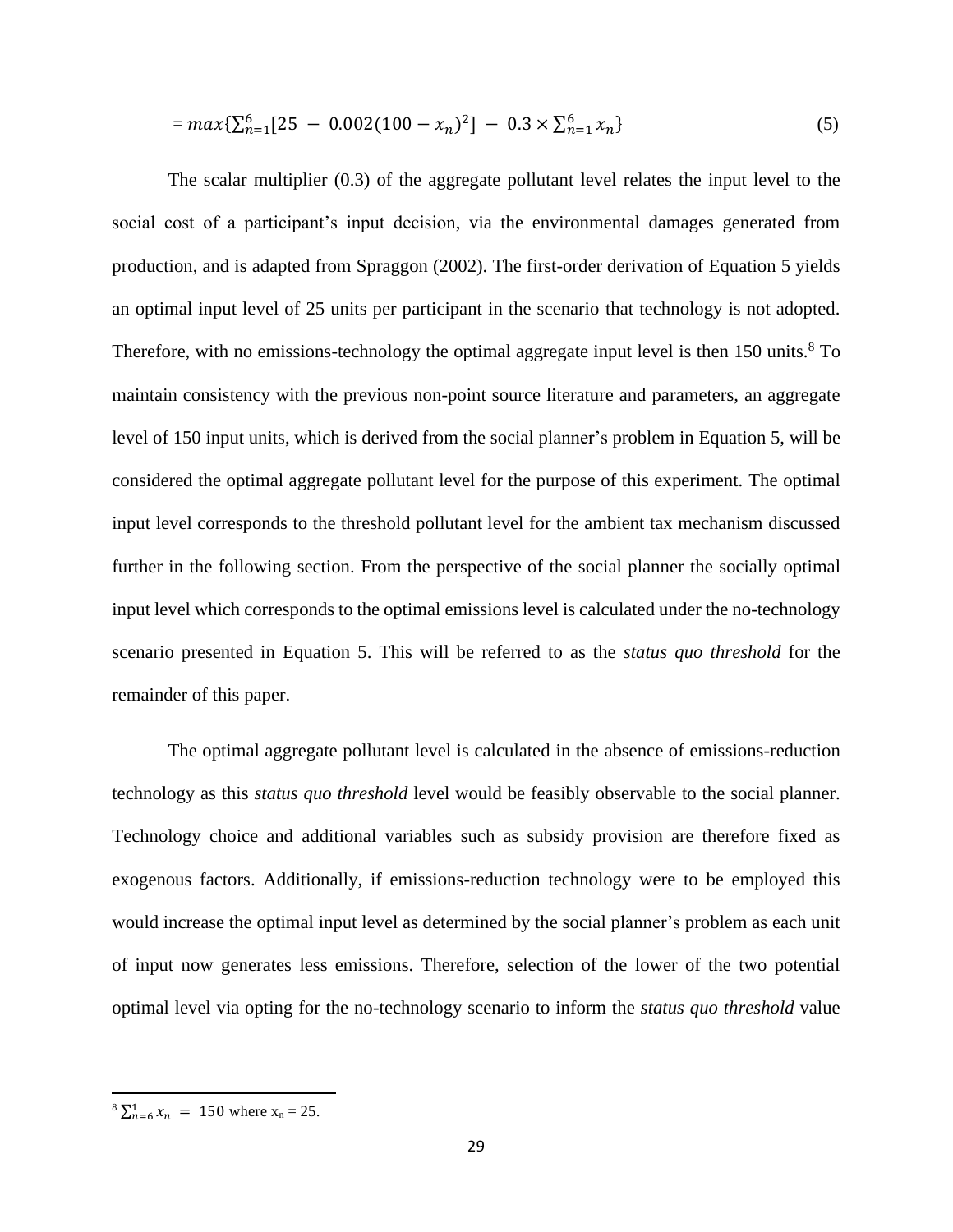also helps ensure that participants are faced with a tangible impact on their final payoffs with respect to their decisions. Additionally, this approach allows for a greater focus of this analysis on technology decisions by participants - a key variable of interest.

#### *3.3.3 Ambient Emissions Tax*

At the end of the round, after all decisions have been made by participants, a tax may be deducted from each participant which depends on the total number of pollutants. This tax is the same for each participant and is given by Equation 6 below:

$$
T = Tax[P(X)] = \begin{cases} 0 & \text{if } P(x) \le 150 \\ 0.3 \times [P(X) - 150] & \text{if } P(X) > 150 \end{cases}
$$
(6)

The use of a per-unit emissions tax as an instrument to induce lower pollution levels is presented in Segerson (1988) and Segerson & Wu (2006) and the parameters used in Equation 6 are adapted from Spraggon (2002). Following a standard approach in the non-point source pollutant literature participants are taxed if the aggregate level of emissions exceeds the optimal level which was determined in the previous section by the social planner's problem to be 150 units of emissions. The cost of the tax scales proportionally with each additional unit of input. Equation 6 is comparable to a scenario in which firms are taxed uniformly for the level of pollutants which could occur, for example, in a shared water body. Combining the tax given in Equation 6 and the production profit function in Equation 1 gives us the final payoff for an individual participant at the end of a round:

Payoff<sub>n</sub>(
$$
x_n
$$
) = 25 – 0.002(100 –  $x_n$ )<sup>2</sup> – *tech cost* – T[P(*X*)], for  $n = 1,...,6$  (7)

Where the Tax,  $T[P(X)]$ , is a function of the participant's input  $(x_n)$  and technology decision *(tech<sub>n</sub>)* as well as all other group member's participant's input  $(x_{n-1})$  and technology decisions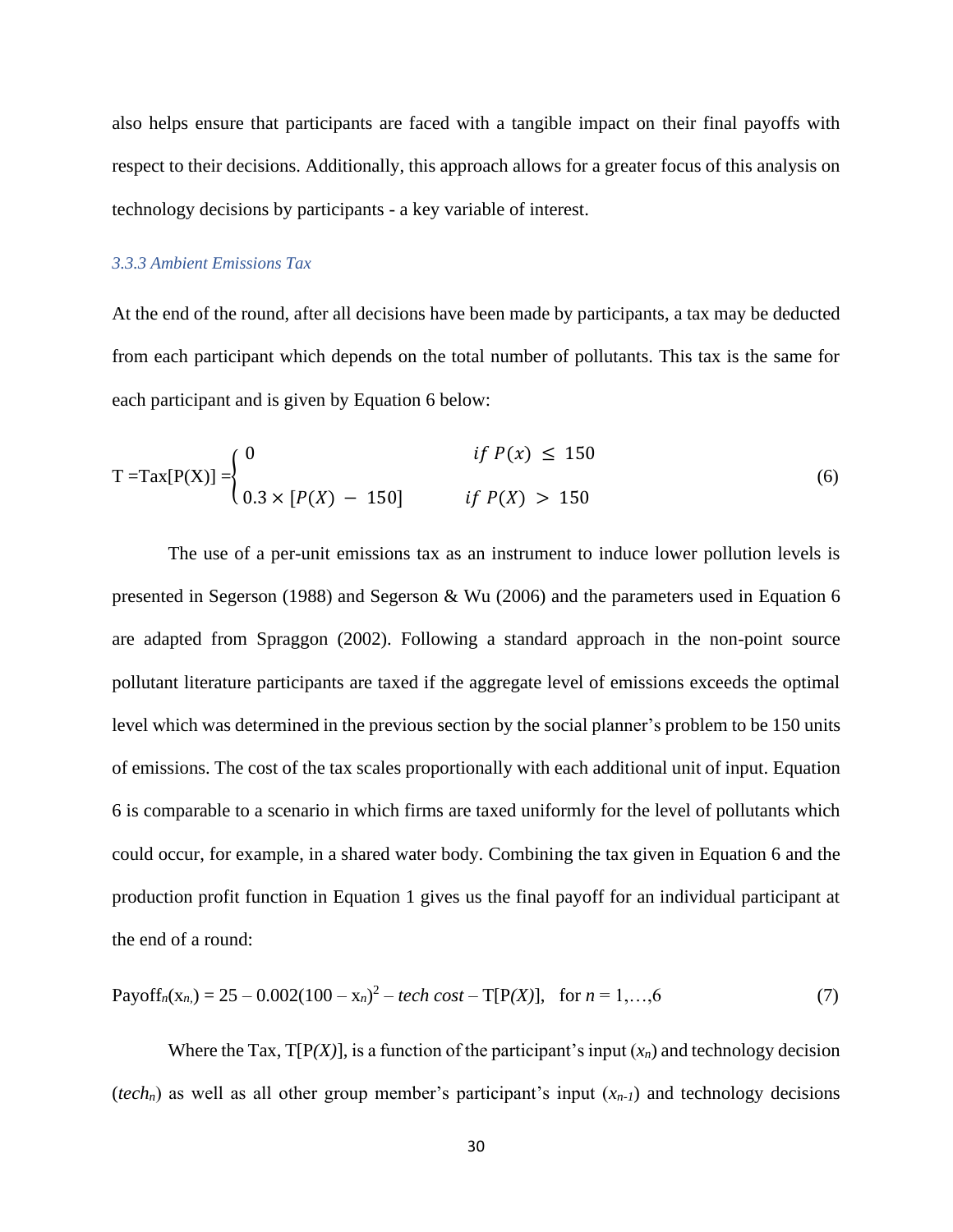(*techn-1*) (Equation 6). Recall that the technology costs 12 points if adopted in the absence of a subsidy. Note that if participants receive a subsidy for the technology adoption will cost 6 points. One subsidy will be provided randomly to each participant per round. This final payoff for each round is then shown to the participant in points and contributes to the participant's final earnings.

## 3.4 Nash Equilibrium

The following section analyzes the theoretical Nash Equilibrium (NE) for the laboratory experiment. To inform the experimental design and to select appropriate parameters employed in the equations described in the previous section it is beneficial to develop the NE of participants decision-making under the feasible scenarios. Therefore, the best response actions with regards to both a participant's input and technology choice are discussed in this section. The NE is first assessed under the absence of any subsidy provision in Table 3. Table 4 then develops this framework to account for the subsidy. The following analysis references the socially optimal input choices under both assumptions of no-technology and full-technology adoption, described in [Appendix C.1 Social Optimal Input Levels.](#page-88-0)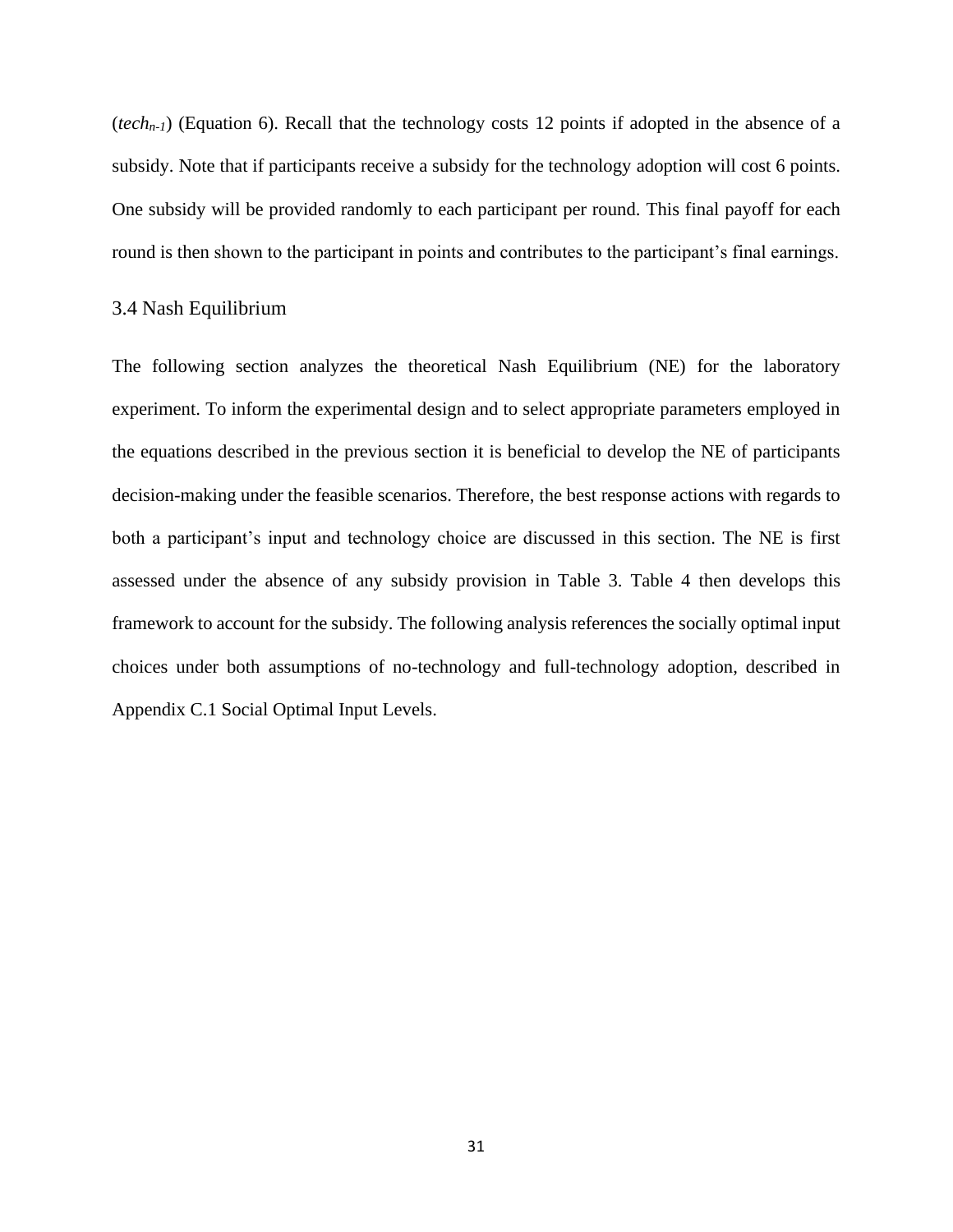Strategic Game: No Subsidy Provision

The best response actions for *Player 1* and *Player 2* are given below for each scenario (bolded in in the left value in each set for *Player 1* and the right value for *Player 2*):

| V<br>IJ. |  |
|----------|--|
|----------|--|

|        |                            |                        | No Technology   |                     | Technology     |                |
|--------|----------------------------|------------------------|-----------------|---------------------|----------------|----------------|
|        |                            |                        | $X_n^*$ no tech | $X_n^{max}$ no tech | $X_n^*$ tech   | $X_n^{max}$    |
|        | N <sub>o</sub>             | $X_n^*$ no tech        |                 | в                   |                |                |
|        | Technology                 |                        | (13.75, 13.75)  | $(-98.75,-87.5)$    | (13.75, 12.30) | (13.75, 12.71) |
| Player |                            | $x_n^{max}$<br>no tech |                 | F                   | G              |                |
|        |                            |                        | $(2.5,-8.75)$   | $(-110.0,-110.0)$   | $(9.53,-3.17)$ | $(7.0,-5.29)$  |
|        | $X_n^*$ tech<br>Technology |                        |                 |                     | K              |                |
|        |                            |                        | (12.30, 13.75)  | $(-98.80,-86.09)$   | (12.30, 12.30) | (12.30, 12.71) |
|        |                            | $x_n^{max}$<br>tech    | M               | N                   |                |                |
|        |                            |                        | (12.71, 13.75)  | $(-98.89,-86.6)$    | (12.71, 12.30) | (12.71, 12.71) |

## *Table 3 NE: No Subsidy*

Note:

Payoffs reported as (*Player 1, Player 2*) where *Player 1* = *Player n* and *Player 2* = *Player n<sup>-1</sup><sub>a</sub>*. *Player n* represents a singular participant in the game. *Players n-1* are all other players. Therefore, *Player*  $n^{-1}$ <sub>*a*</sub> (where  $a=1,...,5$ ) represents the actions of another individual player and assumes *Players n-1* act symmetrically.

Input levels are fixed to the optimal (\*) and maximum (max) possible input decisions under no technology adoption (*status quo*) and complete technology adoption scenarios for each participant, *n*, where no technology:  $x_n^*=25$ ,  $x_n^{\text{max}}=100$ ; with technology:  $x_n^*=81.25$ ,  $x_n^{\text{max}}=88$ . (See Appendix C [Nash Equilibrium Supplemental Information](#page-88-1) for a detailed calculation of these values)

From analysis of Table 3 a unique Nash Equilibrium (NE) exists, denoted as scenario *A*. Scenario *A* occurs when all participants act symmetrically and do not adopt the technology and all participants choose the optimal input decision,  $x_n^* = 25$ . Participants have no incentive to switch their input or technology decision in Scenario *A* given that no other player deviates from the NE.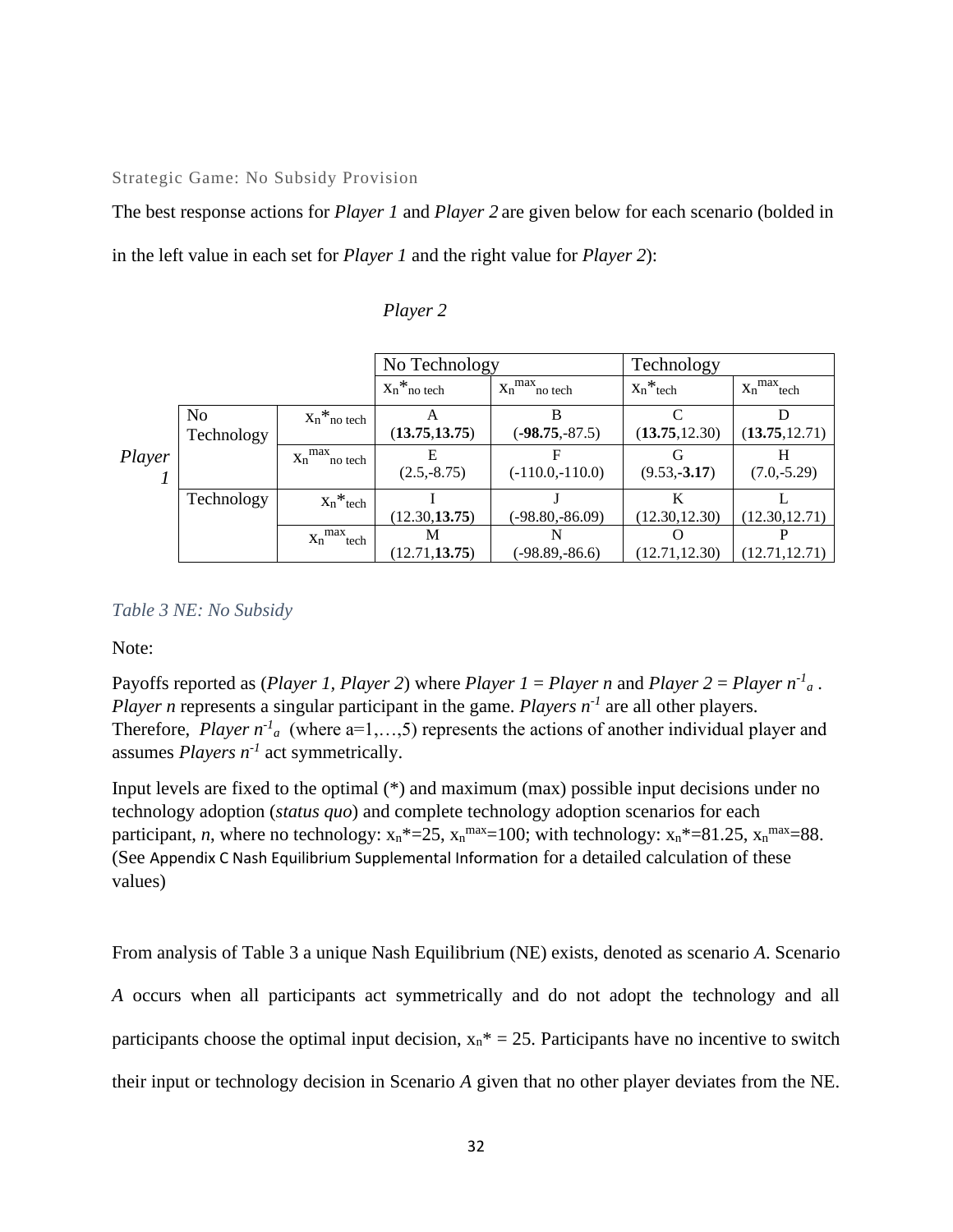Under the NE the total group payoff is the highest and the aggregate pollution is at the threshold level (See [Appendix C.2: Strategic Game \(No Subsidies\)](#page-89-0)).

Strategic Game: Subsidy Provision

|              |                |                        | No Technology   |                              | Technology     |                   |
|--------------|----------------|------------------------|-----------------|------------------------------|----------------|-------------------|
|              |                |                        | $X_n^*$ no tech | $X_n$ <sup>max</sup> no tech | $X_n^*$ tech   | $X_n^{\max}$ tech |
|              | N <sub>o</sub> | $X_n^*$ no tech        |                 | В                            |                |                   |
|              | Technology     |                        | (13.75, 13.75)  | $(-98.75,-87.5)$             | (13.75, 12.30) | (13.75, 12.71)    |
| Player 1     |                | $x_n^{max}$<br>no tech | Е               |                              |                | H                 |
| (Subsidized) |                |                        | $(2.5,-8.75)$   | $(-110.0,-110.0)$            | $(9.53,-3.17)$ | $(7.0,-5.29)$     |
|              | Technology     | $X_n^*$ tech           |                 |                              |                |                   |
|              |                |                        | (18.30, 13.75)  | $(-92.80,-86.09)$            | (18.30, 12.30) | (18.30, 12.71)    |
|              |                | $X_n^{max}$ tech       | М               | N                            |                |                   |
|              |                |                        | (18.93, 13.75)  | $(-93.12,-87.05)$            | (18.93, 12.30) | (18.93, 12.71)    |

*Player 2 (No Subsidy)*

## *Table 4 NE: Subsidy*

Note:

Payoffs reported as (*Player 1, Player 2*) where *Player 1* = *Player n* and *Player 2* = *Player n<sup>-1</sup><sub>a</sub>*. *Player n* represents a singular participant in the group who receives a subsidy in a given round. *Players n<sup>-1</sup>* are all other players who do not receive the subsidy. Therefore, *Player n<sup>-1</sup>*<sup>*a*</sup> (where a=1,…,5) represents the actions of another individual player and assumes *Players n-1* act symmetrically.

Input levels are fixed to the optimal (\*) and maximum (max) possible input decisions under no technology adoption (*status quo*) and complete technology adoption scenarios for each participant, *n*, where no technology:  $x_n^*=25$ ,  $x_n^{\text{max}}=100$ ; with technology:  $x_n^*=81.25$ ,  $x_n^{\text{max}}=94$ for Player 1 (due to the subsidized technology cost) and  $x_n^{\text{max}}=88$  for Player 2. (See [Appendix C](#page-88-1) [Nash Equilibrium Supplemental Information](#page-88-1) for a detailed calculation of these values)

From Table 4 a new NE is found, in Scenario *M*. When Player 1 is provided a 50% subsidy to cover the cost of the emissions-reduction technology the best response when the other participants all select the full input level  $(x_n^{max}=100)$  and no technology adoption is for Player 1 to adopt the technology. Therefore, with subsidy provision to one producer the NE moves from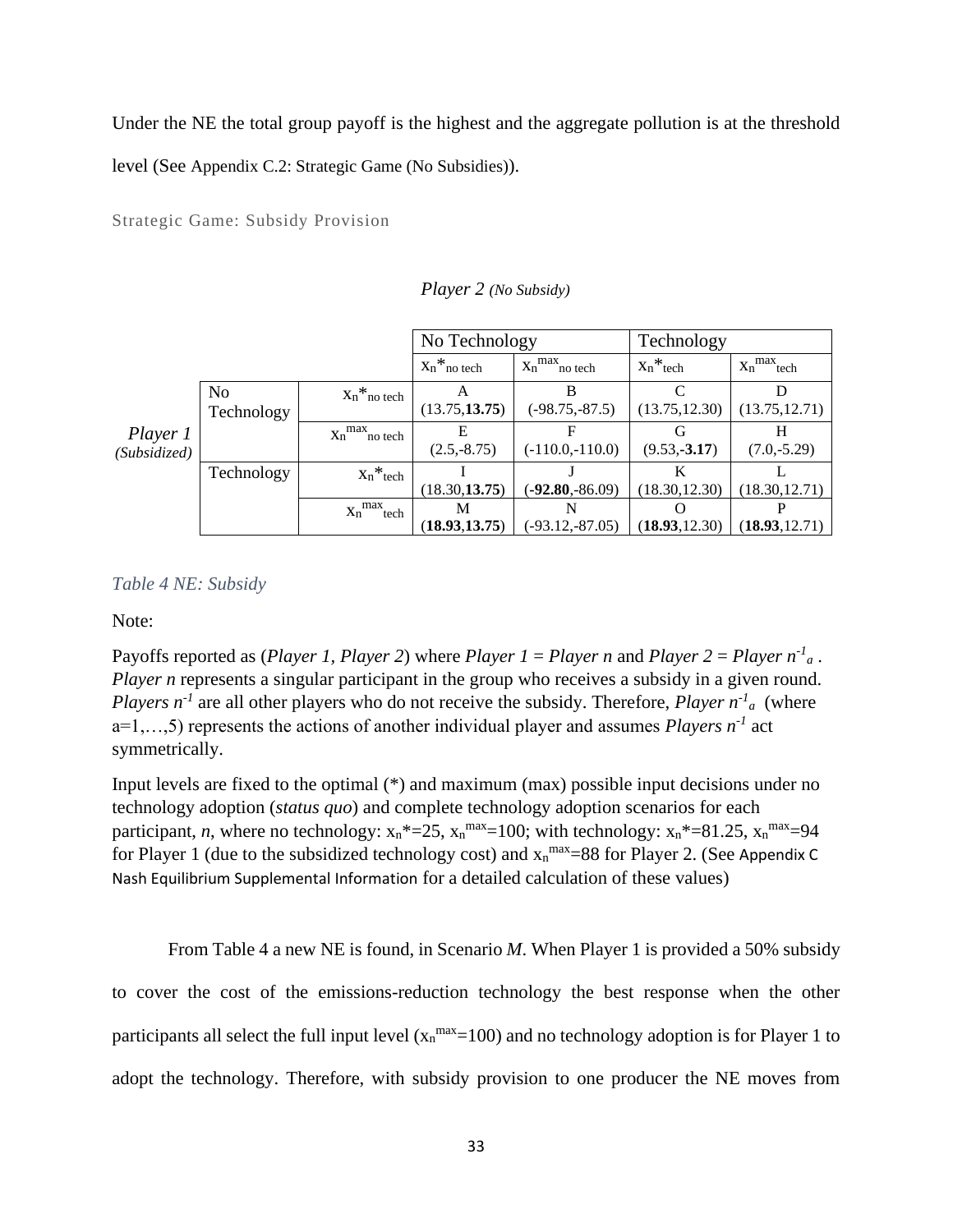Scenario *A* to *M*. When a subsidy is provided the pollutant level under the NE (Scenario *M* in [Appendix Table 4\)](#page-90-0) is lower than the NE in the absence of a subsidy for Player 1 (Scenario *A* Appendix Table 2). Note that the aggregate group payoff was 82.50 under the no-subsidy NE and is 87.68 in the new NE where Player 1 is subsidized. Therefore, the overall group total at NE is also higher in when a subsidy is allocated.

## 3.5 Experimental Design

This laboratory experiment is incentive-compatible whereby unboundedly rational participants act to maximize their own profit which corresponds to a real-world payoff as described above in Equation 7. The experiment takes place in a context-free environment. Therefore, information regarding the environmental nature of the problem is not disseminated to participants. All wording presented to participants employs neutral language – for example no mention of "pollution" is viewed by participants. The nature of the participant's role is discussed only as a general "producer". This design allows for direct and measurable analysis of technology adoption behaviour which aligns with the profit-maximation assumption of producers in absence of confounding factors such as environmental values and is standard in the literature on NPS experiments (Cochard, Wilinger, & Xepapadeas, 2005). The experiment was administered online using Python o-Tree (Chen, Schonger, & Wickens, 2016).

### *3.5.1 Organization of Rounds and Treatment Provision*

The experiment took place over 20 rounds. During the experiment the 50% technology subsidy was provided to one participant each round. Subsidy provision was implemented with replacement in which one participant would randomly receive the subsidy in each round. The information treatments were administered between groups. The nudge treatment was also provided between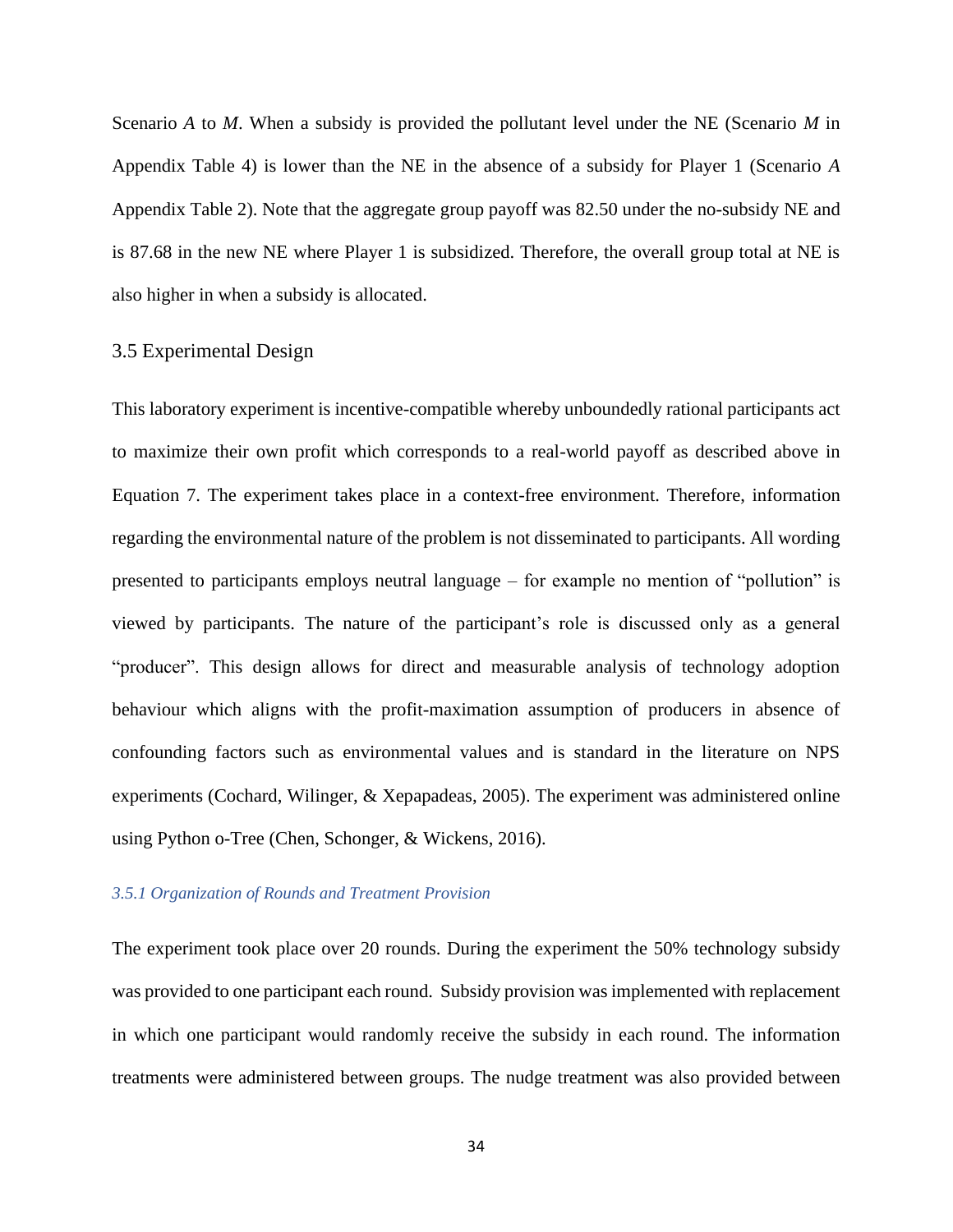groups whereby approximately half the groups in each information treatment receive a proabatement message for rounds 11-20 of the experiment and was designed orthogonal to the information treatments

#### *3.5.2 Post-experiment Questionnaire*

Standard demographic information was collected from participants through participation in a postexperiment questionnaire (see [Appendix B Questionnaire](#page-86-0)). The questionnaire elicited information including participant's age, gender, household income and education. The survey also elicited participant's risk preferences through the following question adapted from (Dohmen et al., 2011):

*"How do you see yourself: are you generally a person who is fully prepared to take risks or do you try to avoid taking risks? Please tick a box on the scale, where the value 0 means: 'not at all willing to take risks' and the value 10 means: 'very willing to take risks'."*

Participants could then select an option corresponding to this scale from 0 to 10. Dohmen et al. (2011) support the behavioural validity of this measure in the context of incentive-compatible experiments. The questionnaire was administered online via Python O-Tree directly following a participant's completion of the experiment (Chen, Schonger, & Wickens, 2016).

## 3.6 Testable Hypotheses

A table summarizing the testable hypotheses of this research and main conclusions is presented below. The testable hypotheses are discussed in further detail in the subsequent section.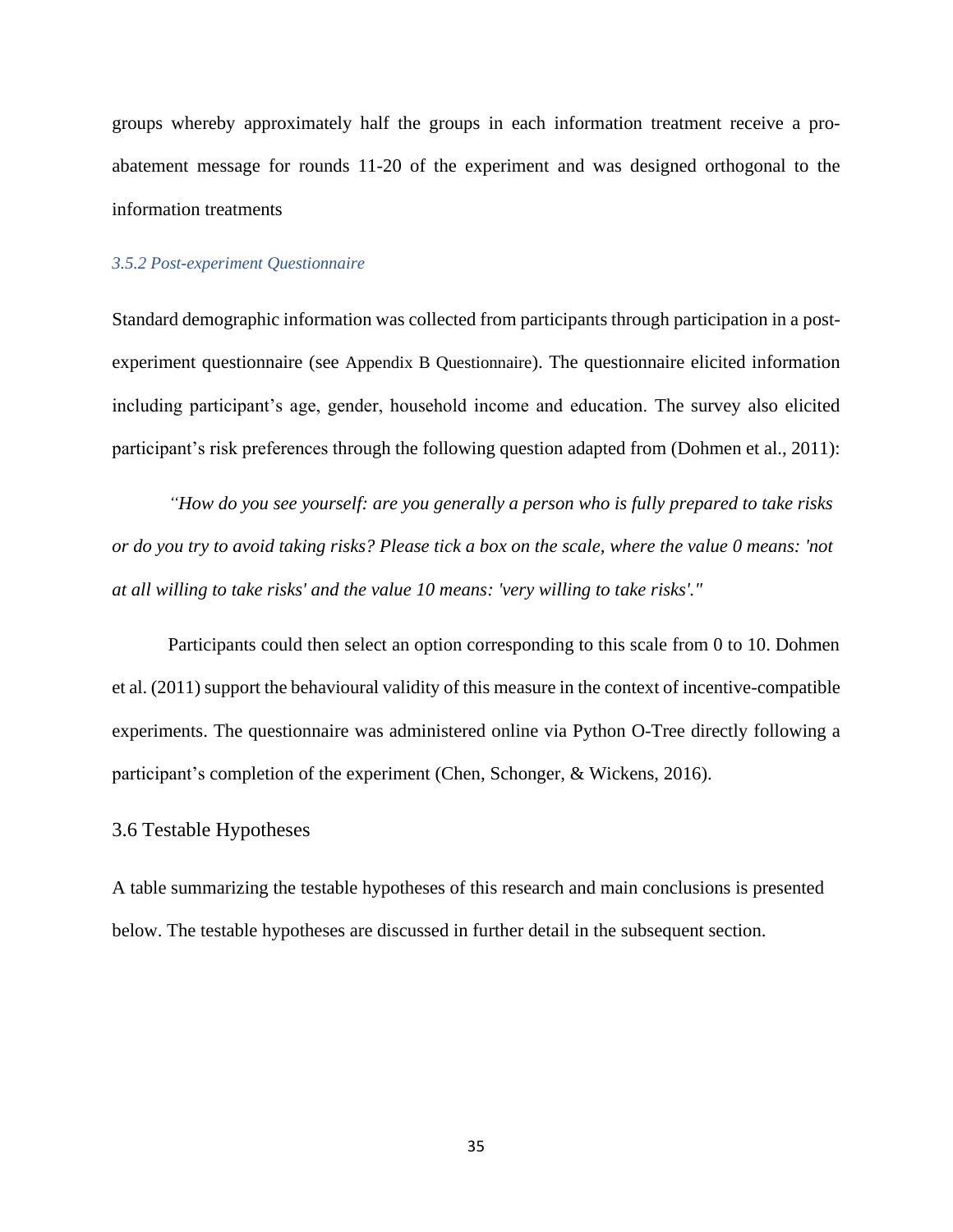| <b>Null</b>                     | Sub - Hypotheses                                                                                             | <b>Test Statistics</b>                                               | <b>Conclusion</b>                              |
|---------------------------------|--------------------------------------------------------------------------------------------------------------|----------------------------------------------------------------------|------------------------------------------------|
| <b>Hypotheses</b>               |                                                                                                              |                                                                      |                                                |
| $H01$ : The                     | The nudge has no effect on the aggregate pollutant level                                                     |                                                                      |                                                |
| pro-                            | within Nudge Treatments (Rounds 11-20):                                                                      | Table 9                                                              |                                                |
| abatement                       | $H01a$ : NInfo#nudge round = NInfo#no nudge                                                                  | NInfo: $\chi^2(1) = 6.69$<br>PInfo: $\chi^2(1) = 3.72$               | Reject at 1%                                   |
| nudge has no<br>effect on       | $H_01b$ : PInfo#nudge round = PInfo#no nudge<br>$H01c$ : FInfo#nudge round = FInfo#no nudge                  | FInfo: $\chi^2(1) = 0.09$                                            | Reject at 10%<br>Fail to Reject at 10%         |
| participant                     |                                                                                                              |                                                                      |                                                |
| behaviour.                      | The nudge will have no effect on technology adoption                                                         |                                                                      |                                                |
|                                 | within Nudge Treatments (Rounds 1-20):                                                                       | Table 11                                                             |                                                |
|                                 | $H_0$ 1d: NInfo#nudge round = NInfo#no nudge                                                                 | NInfo: $\chi^2(1) = 0.00$                                            | Fail to Reject at 10%                          |
|                                 | $H_0$ 1e: PInfo#nudge round = PInfo#no nudge                                                                 | PInfo: $\chi^2(1) = 14.66$                                           | Reject at 1%                                   |
|                                 | $H_0$ 1f: FInfo#nudge round = FInfo#no nudge                                                                 | FInfo: $\chi^2(1) = 2.27$                                            | Fail to Reject at 10%                          |
|                                 |                                                                                                              |                                                                      |                                                |
|                                 |                                                                                                              |                                                                      |                                                |
| $H02$ : The                     | The subsidy has no effect on individual pollutants                                                           |                                                                      |                                                |
| emissions-                      | (Rounds 1-20):                                                                                               | Table 10                                                             |                                                |
| reduction                       | $H02a$ : NInfo No N#subsidy = NInfo No N#no subsidy                                                          | NInfo (No N): $\chi^2(1) = 5.96$<br>PInfo (No N): $\chi^2(1) = 5.53$ | Reject at 5%                                   |
| technology<br>subsidy has       | $H_0 2b$ : PInfo No N#subsidy = PInfo No N#no subsidy<br>$H02c$ : FInfo No N#subsidy = FInfo No N#no subsidy | FInfo (No N): $\chi^2(1) = 24.27$                                    | Reject at 5%<br>Reject at 1%                   |
| no effect on                    | H <sub>0</sub> 2d: NInfo N#subsidy= NInfo N#no subsidy                                                       | NInfo (N): $\chi^2(1) = 1.99$                                        | Fail to Reject at 10%                          |
| participant                     | $H_0 2e$ : PInfo N#subsidy = PInfo N#no subsidy                                                              | PInfo (N): $\chi^2(1) = 15.47$                                       | Reject at 1%                                   |
| behaviour.                      | $H_02f$ : FInfo N#subsidy = FInfo N#no subsidy                                                               | FInfo (N): $\chi^2(1) = 19.41$                                       | Reject at 1%                                   |
|                                 |                                                                                                              |                                                                      |                                                |
|                                 | The subsidy has no effect on technology adoption                                                             |                                                                      |                                                |
|                                 | (Rounds 1-20):                                                                                               | Table 11                                                             |                                                |
|                                 | $H02g$ : NInfo No N#subsidy = NInfo No N#no subsidy                                                          | NInfo (No N): $\chi^2(1) = 38.88$                                    | Reject at 1%                                   |
|                                 | $H02h$ : PInfo No N#subsidy = PInfo No N#no subsidy                                                          | PInfo (No N): $\chi^2(1) = 38.87$                                    | Reject at 1%                                   |
|                                 | $H02i$ : FInfo No N#subsidy = FInfo No N#no subsidy                                                          | FInfo (No N): $\chi^2(1) = 49.06$                                    | Reject at 1%                                   |
|                                 | $H02j$ : NInfo N#subsidy= NInfo N#no subsidy                                                                 | NInfo (N): $\chi^2(1) = 29.96$                                       | Reject at 1%                                   |
|                                 | $H02k$ : PInfo N#subsidy = PInfo N#no subsidy<br>$H02l$ : FInfo N#subsidy = FInfo N#no subsidy               | PInfo (N): $\chi^2(1) = 58.98$<br>FInfo (N): $\chi^2(1) = 43.38$     | Reject at 1%<br>Reject at 1%                   |
| $H03$ : A direct                | A direct neighbour's adoption behaviour has no effect on an                                                  |                                                                      |                                                |
| neighbour's                     | individual's pollutant level (Rounds 1-20):                                                                  | Table 10                                                             |                                                |
| adoption                        | $H_0$ 3a: NInfo No N#neigh tech= NInfo No N#no neigh tech                                                    | NInfo (No N): $\chi^2(1) = 0.22$                                     | Fail to Reject at 10%                          |
| behaviour                       | $H03b$ : PInfo No N#neigh tech = PInfo No N#no neigh tech                                                    | PInfo (No N): $\chi^2(1) = 0.13$                                     | Fail to Reject at 10%                          |
| has no effect                   | $H_03c$ : FInfo No N#neigh tech = FInfo No N#no neigh tech                                                   | FInfo (No N): $\chi^2(1) = 1.77$                                     | Fail to Reject at 10%                          |
| on                              | H <sub>0</sub> 3d: NInfo N#neigh tech= NInfo N#no neigh tech                                                 | NInfo (N): $\chi^2(1) = 2.07$                                        | Fail to Reject at 10%                          |
| participant                     | $H_0$ 3e: PInfo N#neigh tech = PInfo N#no neigh tech                                                         | PInfo (N): $\chi^2(1) = 1.87$                                        | Fail to Reject at 10%                          |
| behaviour.                      | $H_0 3f$ : FInfo N#neigh tech = FInfo N#no neigh tech                                                        | FInfo (N): $\chi^2(1) = 0.97$                                        | Fail to Reject at 10%                          |
| (Note:                          |                                                                                                              |                                                                      |                                                |
| "neigh tech"                    | A direct neighbour's adoption behaviour has no effect on                                                     |                                                                      |                                                |
| <i>indicates a</i><br>neighbour | technology adoption (Rounds 1-20):<br>H <sub>0</sub> 3g: NInfo No N#neigh tech= NInfo No N#no neigh tech     | Table 11<br>NInfo (No N): $\chi^2(1) = 0.04$                         | Fail to Reject at 10%                          |
| adopted the                     | $H03h$ : PInfo No N#neigh tech = PInfo No N#no neigh tech                                                    | PInfo (No N): $\chi^2(1) = 4.17$                                     | Reject at 5%                                   |
| technology in                   | $H03i$ : FInfo No N#neigh tech = FInfo No N#no neigh tech                                                    | FInfo (No N): $\chi^2(1) = 0.29$                                     | Fail to Reject at 10%                          |
| the previous                    | $H03j$ : NInfo N#neigh tech= NInfo N#no neigh tech                                                           | NInfo (N): $\chi^2(1) = 0.75$                                        | Fail to Reject at 10%                          |
| round)                          | $H_03k$ : PInfo N#neigh tech = PInfo N#no neigh tech                                                         | PInfo (N): $\chi^2(1) = 1.82$                                        | Fail to Reject at 10%                          |
|                                 | $H03I$ : FInfo N#neigh tech = FInfo N#no neigh tech                                                          | FInfo (N): $\chi^2(1) = 0.01$                                        | Fail to Reject at 10%                          |
| $H_0$ 4:                        | A direct subsidy receipt has no effect on an individual's                                                    |                                                                      |                                                |
| A direct                        | pollutant level (Rounds 1-20):                                                                               | Table 10                                                             |                                                |
| neighbour's                     | H <sub>0</sub> 4a: NInfo No N#neigh sub= NInfo No N#no neigh sub                                             | NInfo (No N): $\chi^2(1) = 0.25$                                     | Fail to Reject at 10%                          |
| subsidy                         | $H_0 4b$ : PInfo No N#neigh sub = PInfo No N#no neigh sub                                                    | PInfo (No N): $\chi^2(1) = 0.00$                                     | Fail to Reject at 10%                          |
| receipt has<br>no effect on     | $H_0$ 4c: FInfo No N#neigh sub = FInfo No N#no neigh sub                                                     | FInfo (No N): $\chi^2(1) = 0.27$<br>NInfo (N): $\chi^2(1) = 0.14$    | Fail to Reject at 10%                          |
| participant                     | $H_04d$ : NInfo N#neigh sub= NInfo N#no neigh sub<br>$H_0$ 4e: PInfo N#neigh sub = PInfo N#no neigh sub      | PInfo (N): $\chi^2(1) = 0.86$                                        | Fail to Reject at 10%<br>Fail to Reject at 10% |
| behaviour.                      | $H_0$ 4f: FInfo N#neigh sub = FInfo N#no neigh sub                                                           | FInfo (N): $\chi^2(1) = 0.00$                                        | Fail to Reject at 10%                          |
| (Note:                          |                                                                                                              |                                                                      |                                                |
| "neigh sub"                     | A direct neighbour's subsidy receipt has no effect on                                                        |                                                                      |                                                |
| <i>indicates a</i>              | technology adoption (Rounds 1-20):                                                                           | Table 11                                                             |                                                |
| neighbour                       | $H_0$ 4g: NInfo No N#neigh sub= NInfo No N#no neigh sub                                                      | NInfo (No N): $\chi^2(1) = 0.15$                                     | Fail to Reject at 10%                          |
| received the                    | <b>H<sub>0</sub>4h</b> : PInfo No N#neigh sub = PInfo No N#no neigh sub                                      | PInfo (No N): $\chi^2(1) = 0.21$                                     | Fail to Reject at 10%                          |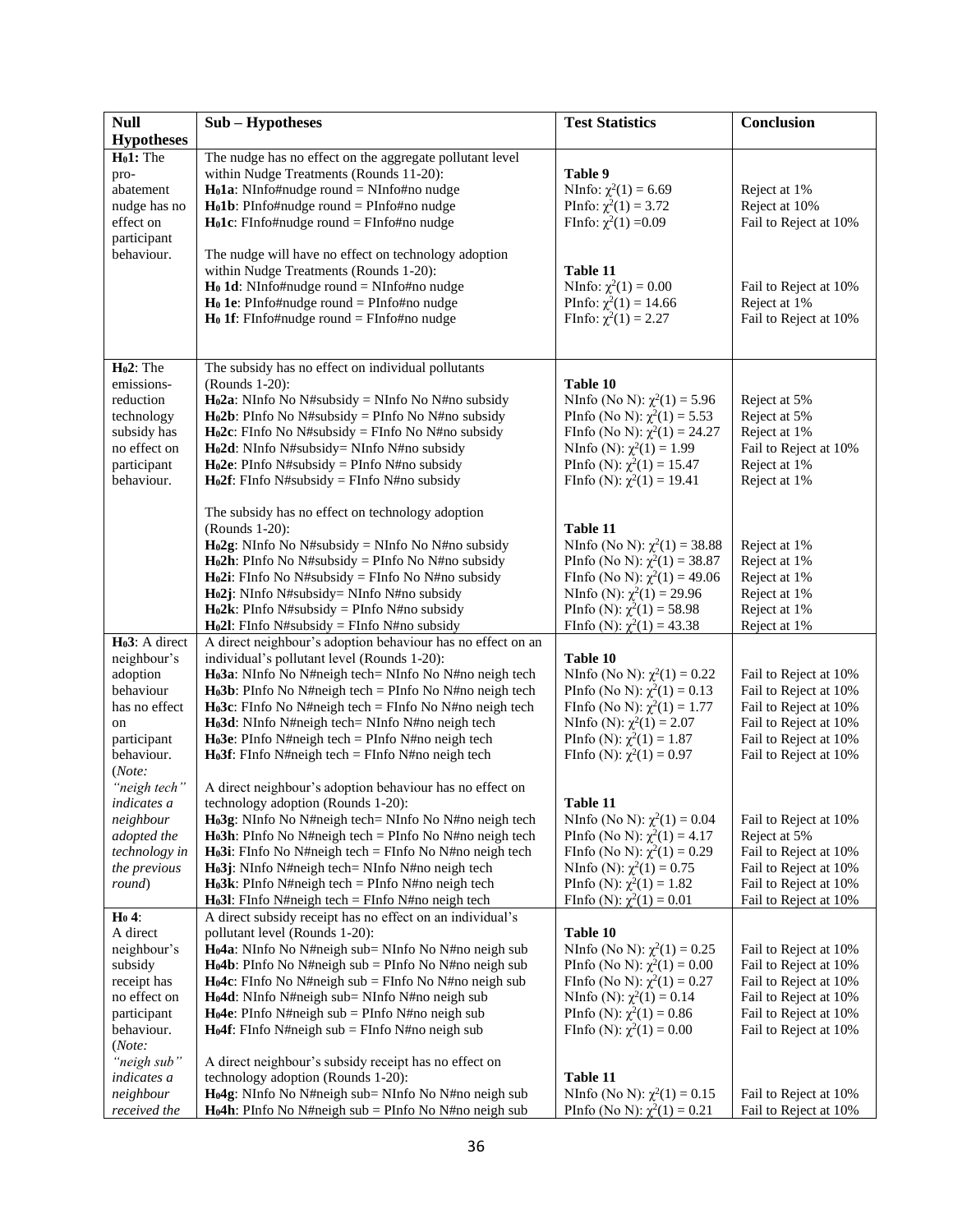| subsidy in   | <b>H</b> <sub>0</sub> 4 <b>i</b> : FInfo No N#neigh sub = FInfo No N#no neigh sub | FInfo (No N): $\chi^2(1) = 0.15$     | Fail to Reject at 10% |
|--------------|-----------------------------------------------------------------------------------|--------------------------------------|-----------------------|
| the current  | $H_04$ j: NInfo N#neigh sub= NInfo N#no neigh sub                                 | NInfo (N): $\chi^2(1) = 0.703$       | Fail to Reject at 10% |
| round)       | $H_04k$ : PInfo N#neigh sub = PInfo N#no neigh sub                                | PInfo (N): $\chi^2(1) = 0.97$        | Fail to Reject at 10% |
|              | $H_0$ 41: FInfo N#neigh sub = FInfo N#no neigh sub                                | FInfo (N): $\chi^2(1) = 0.01$        | Fail to Reject at 10% |
| $H0 5$ :     | The level of information does not affect the aggregate                            |                                      |                       |
| The level of | pollutant level, before the nudge (Rounds 1-10):                                  | Table 9                              |                       |
| information  | $H05a$ : FInfo = PInfo                                                            | FInfo Vs PInfo: $\chi^2(1) = 0.44$   | Fail to Reject at 10% |
| in a network | $H_0$ 5b: FInfo = NInfo                                                           | FInfo Vs NInfo: $\chi^2(1)$ =        | Fail to Reject at 10% |
| on other     | $H_0$ 5 $c$ : NInfo = PInfo                                                       | 0.60                                 | Fail to Reject at 10% |
| producer's   |                                                                                   | NInfo Vs PInfo: $\gamma^2(1) = 1.60$ |                       |
| behaviour    | The level of information does not affect the aggregate                            |                                      |                       |
| does not     | pollutant level, before the nudge (nudge-only treatments)                         |                                      |                       |
| affect the   | $(Rounds 1-10)$ :                                                                 | Table 7                              | Fail to Reject at 10% |
| aggregate    | $H_0$ 5d: FInfo N = PInfo N or NInfo N                                            | FInfo N Vs Non-FInfo N:              |                       |
| pollutant    |                                                                                   | $Pr( T  >  t ) = 0.7981$             | Fail to Reject at 10% |
| level.       | $H_0$ 5e: PInfo N = FInfo N or NInfo N                                            | PInfo N Vs Non-PInfo N:              |                       |
|              |                                                                                   | $Pr( T  >  t ) = 0.6148$             | Fail to Reject at 10% |
|              | $H_0$ 5f: NInfo N = FInfo N or PInfo N                                            | NInfo N Vs Non-NInfo N:              |                       |
|              |                                                                                   | $Pr( T  >  t ) = 0.4476$             |                       |
|              |                                                                                   |                                      |                       |

## *Table 5 Testable Hypotheses*

Note: "NInfo", "PInfo", and "FInfo" in the above table indicate one of the three information treatments, i.e. "No Information", "Partial Information" and "Full Information", respectively. "N" represents a nudge treatment and "No N" represents a non-nudge treatment.

With the common null hypothesis that the tested variables do not affect participants' behaviour,

alternative hypotheses are discussed below:

## **H1: Viewing a pro-abatement nudge will affect participant behaviour.**

Participants who view the nudge which encourages pollution abatement are hypothesized to be more likely to adopt the emissions-reduction technology. The aggregate pollutant level in nudge rounds is also expected to be lower. There is evidence of a positive impact of pro-social messaging on reducing pollution levels in the experimental literature (Wu, Palm-Forster, & Messer, 2017). The effectiveness of the nudge within each information treatment is of interest.

**H2: Receipt of a technology subsidy in a round will reduce individual pollutant levels and increase technology adoption.**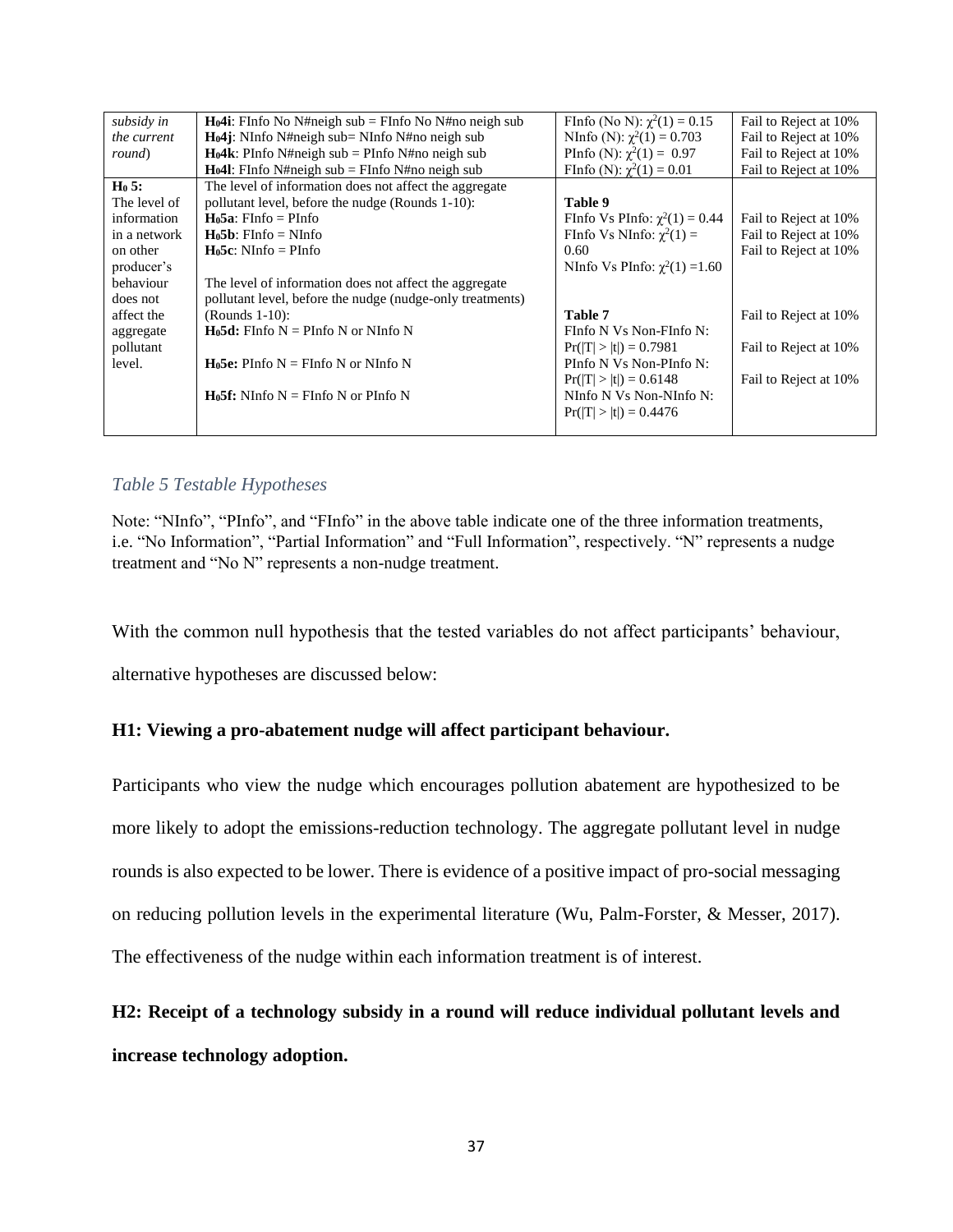**H2** signifies that receipt of a subsidy is hypothesized to yield lower pollutant levels in the round where the subsidy is received. Participants who receive a subsidy in a round are expected to be more likely to adopt the technology themselves that round. Field experiments by Omotilewa, Ricker-Gilbert, & Ainembabazi (2020) and Duflo, Kremer, & Robinson (2011) have found positive relationships between subsidy provision and agricultural-technology adoption.

# **H3: Adoption of the technology in the previous round by a participant's (clockwise) neighbour will affect the participant's own technology adoption.**

It is hypothesized that the likelihood that a participant will adopt the emissions-reduction technology will be impacted by whether their direct-clockwise neighbour adopts the technology. In the Partial and Full Information treatments it is expected that participants who view their neighbour's technology adoption choice will alter their own adoption behaviour, either by increasing or decreasing adoption. There is potential for participants to be more likely to adopt the emissions-reduction technology after being informed that their neighbour adopted in the previous round. Likewise, there is potential that participants who view that their neighbour has not adopted may be less inclined to adopt themselves. Oppositely, due to motivations of free-riding participants may be less likely to adopt if they see their neighbour has adopted the emissions-reduction technology.

The role of social pressure and a perceived obligation to conform, especially when decisions affect other group members as they do in the case of this experiment, has been identified in the BMP adoption and NPS pollution literature (Weersink & Fulton, 2020; Wu, Palm-Forster, & Messer, 2021; Griesinger et al., 2017). Additionally, the potential for free-riding behaviour when participants have knowledge of other's adoption of the group is also of interest as there is demonstrated evidence in the literature of this behaviour under ambient control methods (Wu,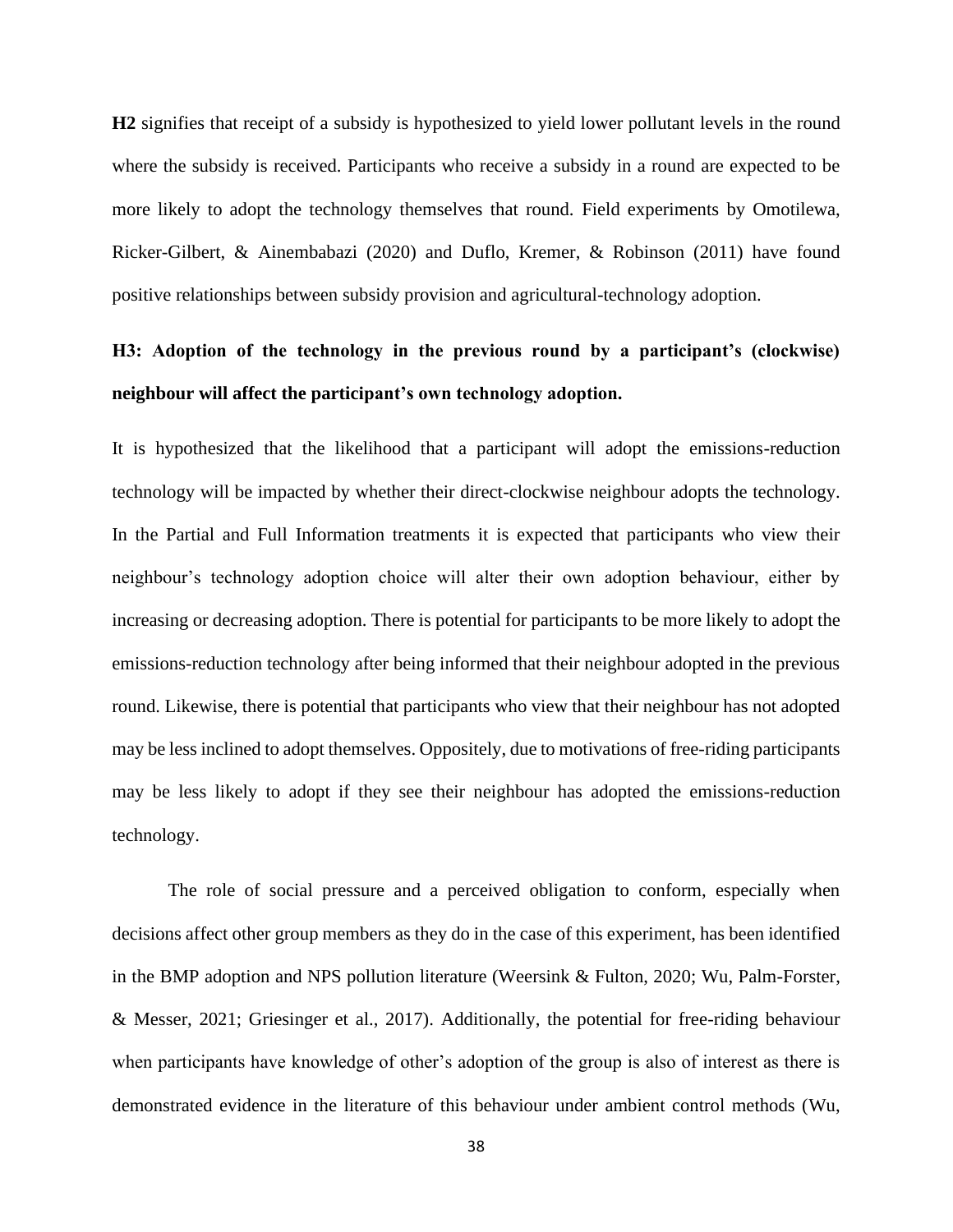Palm-Forster & Messer, 2021; Segerson 1988). In the absence of information on neighbour's adoption, there is the potential that a neighbour's adoption may affect a participant's own adoption indirectly through a spill-over effect, in either direction. Therefore, the effect of neighbour's adoption between the information treatments is valuable to analyze.

# **H4: Subsidy provision to a participant's (clockwise) neighbour will affect the participant's own technology adoption.**

**H4** hypothesizes that providing information on whether a neighbour receives a subsidy in a round may positively or negatively influence a participant's own likelihood of adoption. If **H3** yields evidence of a positive effect of neighbour's adoption behaviour on a participant's own adoption, potentially through the channel of social pressure, then viewing that a neighbour has received the subsidy may signal to the participant that their neighbour is more likely to adopt that round and therefore increase their own likelihood of adoption. Oppositely, participants who view their neighbour received the subsidy may decrease the likelihood a participant adopts in a given round. This may occur if participants feel that, when faced with knowledge that their neighbour has received the subsidy, they are less likely to adopt the technology themselves at full price. The effect of neighbour's subsidy receipt within the treatments where this information is not revealed, and in the Full Information treatment where this information is known, is of interest.

# **H5: The aggregate pollutant level will be different depending on the level of information available in the network.**

It is expected that participants who view their neighbour's technology adoption choice and/or subsidy receipt will alter their own abatement behaviour, either by increasing their pollutant levels or decreasing them. Provision of neighbour's adoption behaviour can feasibly impact aggregate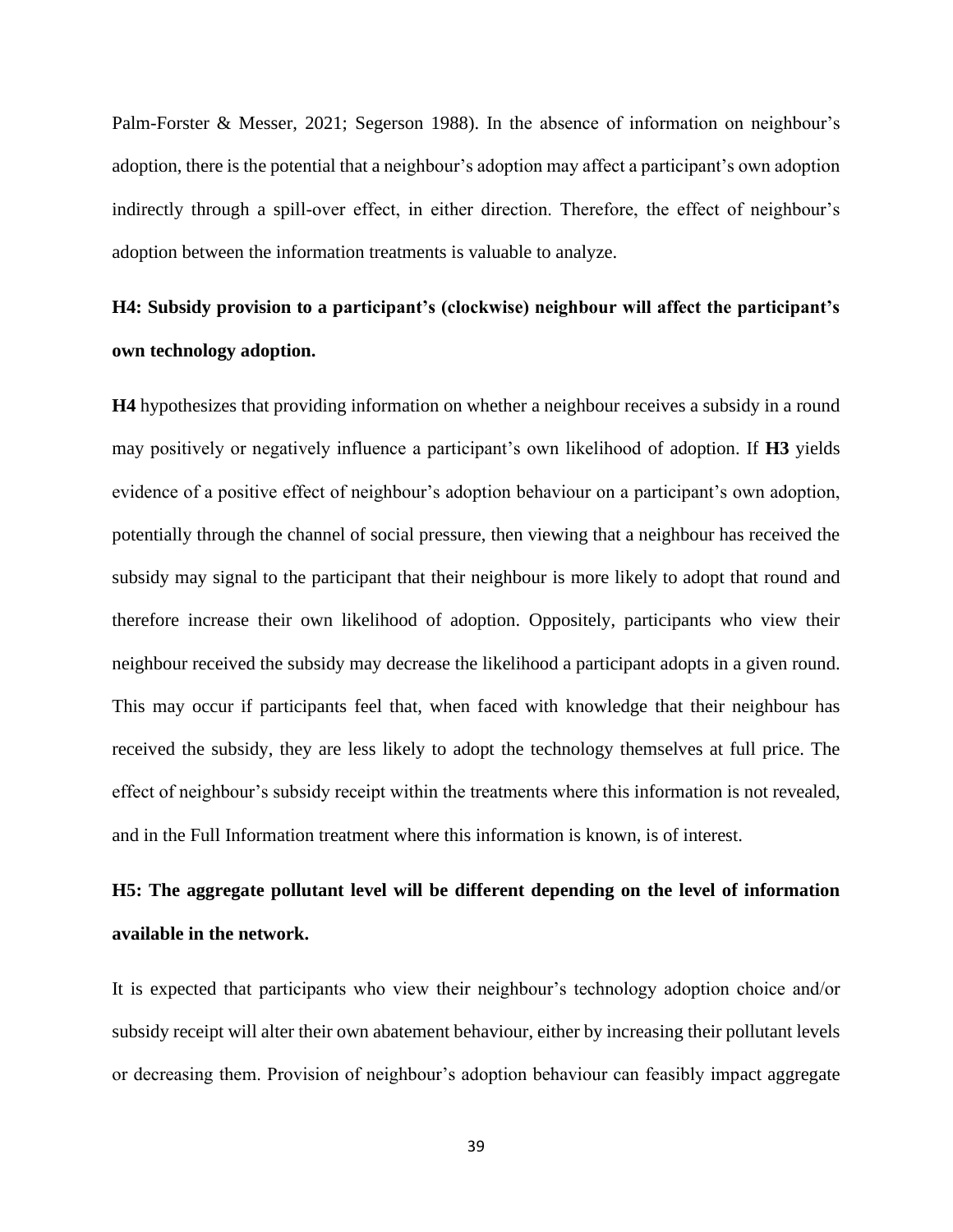pollution levels in either direction. As described in **H3**, it is possible that provision of adoption information can positively impact adoption, through the channel of social pressure. It is also possible that information about a neighbour's adoption behaviour can negatively impact a participant's adoption if they view their neighbour is not adopting, or potentially due to free-riding. In the Full Information treatment where neighbour's subsidy provision is known there is the potential that learning a neighbour received the subsidy can increase adoption behaviour through social pressure, or decrease it through free-riding. This analysis will therefore investigate how the level of information flows within a network influences the aggregate pollution level.

## 3.7 Experiment Administration, Payment and Timeline

Data collection took place from June to July 2021. The experiment was administered online and hosted by the University of Guelph FARE Laboratory for Experimental and Applied Economics (Guelph, ON, Canada) (REB#20-11-003). 228 people participated in the experiment in 24 sessions with one of the treatments described in Table 1 randomly allocated to all groups in particular session. Participants were compensated a base amount of \$20 CAD to limit the possibility of a negative payoff and points were earned during the experiment dependent on participant's decisions which affected the final payoff. Within the experiment 50 points equated 1 CAD and points were accrued at the end of every round. The minimum and maximum payoffs were \$15.38 and \$27.82, respectively. At the end of the experiment a participant's point total and base amount were summed by the computer and participants were paid electronically dependent on these earnings. An experiment session took approximately 1-1.5 hours to complete.

Prior to the start of the experiment the instructions were presented to participants within the online decision-making game screen and were also read aloud via a virtual meeting where participants could privately interact with the researchers and ask questions if needed. Following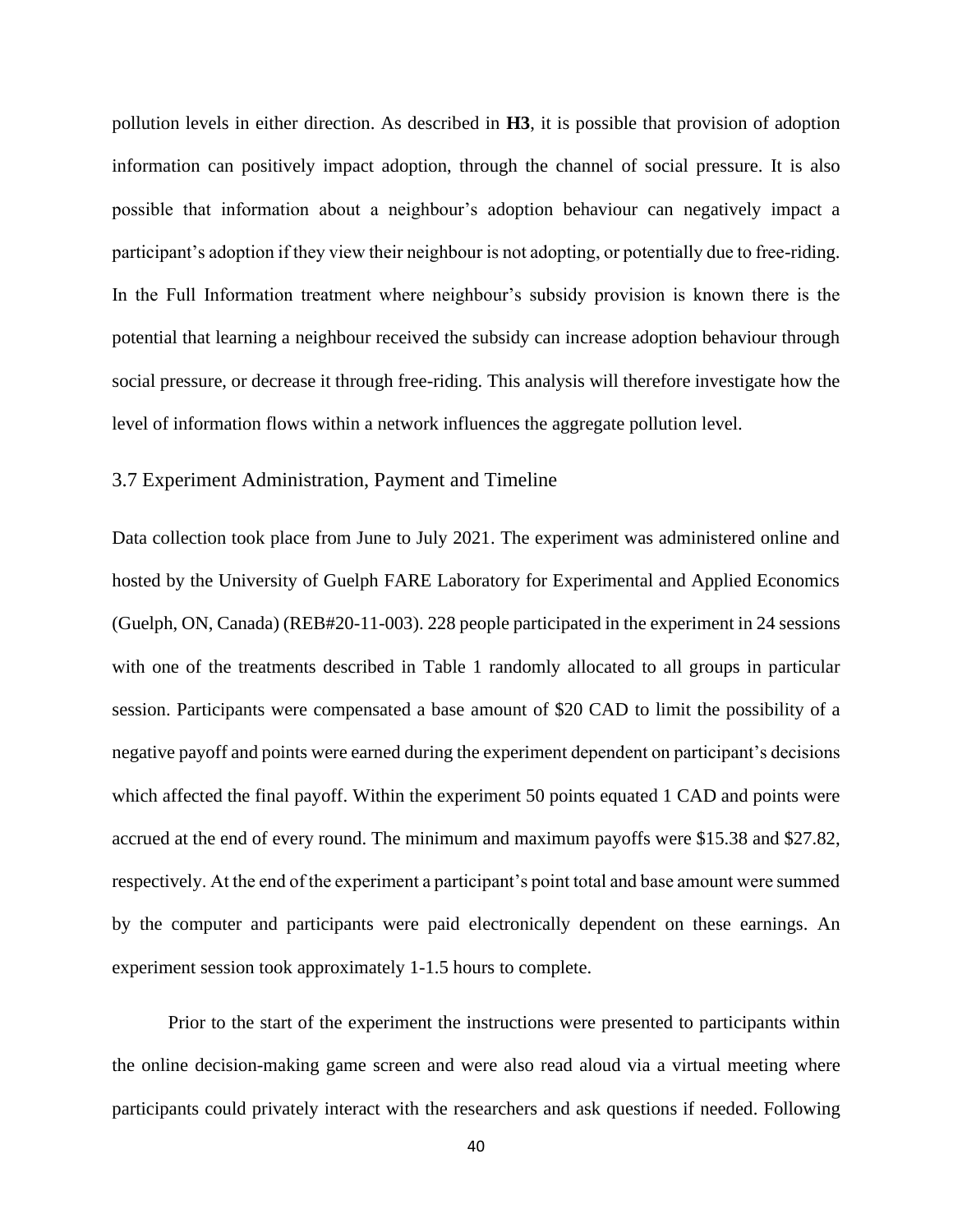the instruction pages a quiz to ensure understanding was provided to the participants [\(Appendix A](#page-82-0)  [Experiment Instructions\)](#page-82-0). The quiz was provided in multiple-choice format and the correct answers were revealed to participants after completion of the quiz. The instruction pages were also available at the bottom of participant's decision-making screens throughout all 20 rounds (See [Appendix A Experiment Instructions](#page-82-0) for the instructions viewed by participants). On each decision-making screen participants were able to view a payoff table with example input and technology decisions under subsidy and no-subsidy scenarios and the corresponding production profit values.

## Chapter 4 Data and Analysis

## 4.1 Summary Statistics

Table 6 presents the demographic breakdown of the 228 participants. Table 6 demonstrates that the majority of the participants were students and the majority identified themselves as women.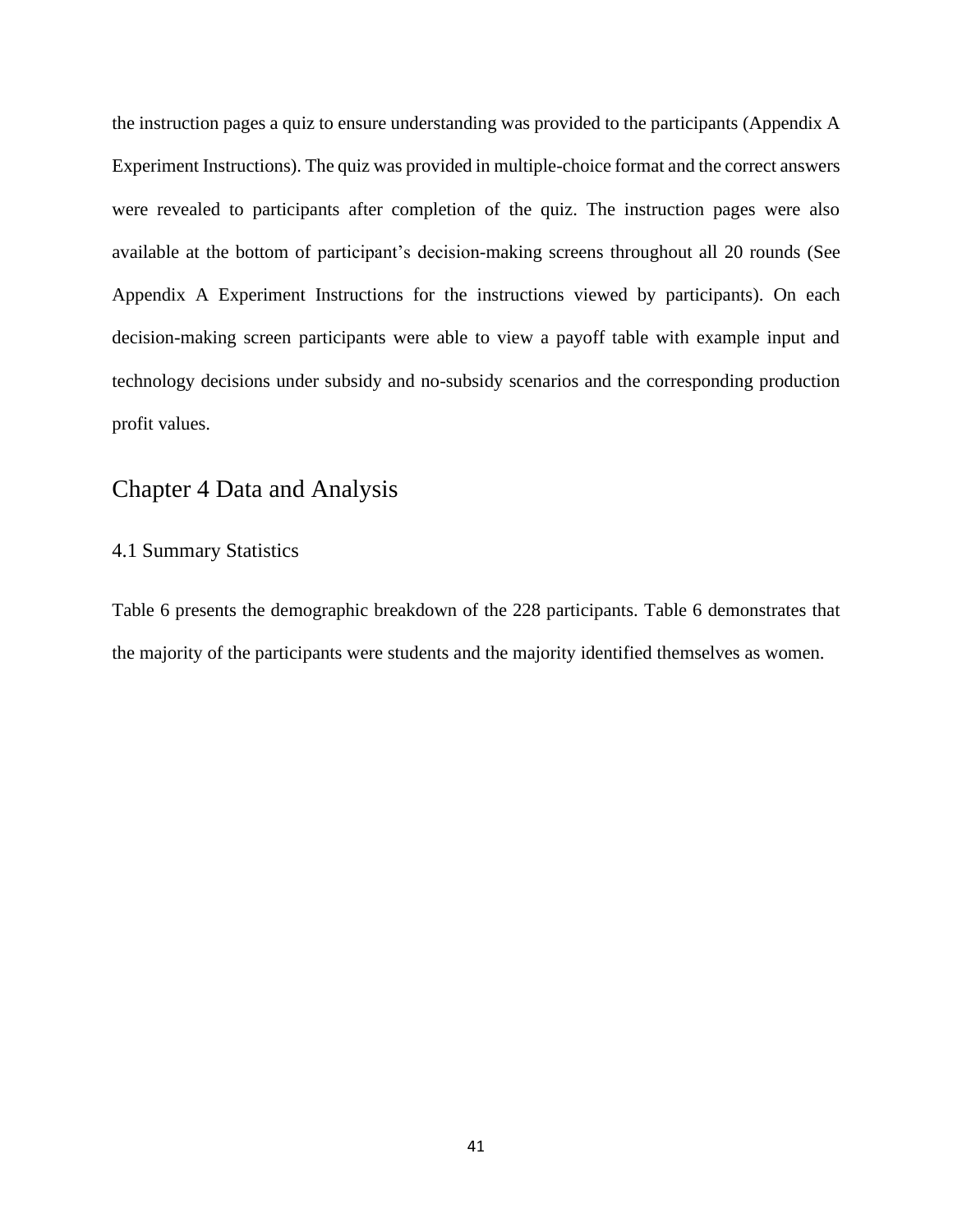| Variable               | Category                                        | Value/Percentage |
|------------------------|-------------------------------------------------|------------------|
| Age                    | Mean                                            | 26               |
|                        | Min                                             | 18               |
|                        | Max                                             | 73               |
| Gender                 | Woman                                           | 58.8%            |
|                        | Man                                             | 38.6%            |
|                        | Choose not to respond or identity<br>not listed | 2.6%             |
| Ethnicity              | Prefer not to respond                           | 2.2%             |
|                        | Black/African/Caribbean                         | 11.8%            |
|                        | Indigenous                                      | 1.3%             |
|                        | Latin American                                  | 0.88%            |
|                        | Other                                           | 21.93%           |
|                        | South Asian                                     | 13.2%            |
|                        | <b>West Asian</b>                               | 1.3%             |
|                        | White                                           | 47.4%            |
| <b>Education Level</b> | Prefer not to respond                           | 1.3%             |
|                        | Professional degree(s)                          | 4.4%             |
|                        | Completed graduate education                    | 13.2%            |
|                        | Some graduate education                         | 7.5%             |
|                        | Completed college/university                    | 31.6%            |
|                        | Some college/university                         | 38.2%            |
|                        | Completed high school                           | 3.1%             |
|                        | Apprenticeship training/trades                  | 0.44%            |
|                        | Some high school                                | 0.44%            |
| <b>Student</b>         | Yes                                             | 61.4%            |
|                        | N <sub>o</sub>                                  | 38.6%            |
| Income (CAD            | Choose not to respond                           | 18.9%            |
| 2020\$)                |                                                 |                  |
|                        | $<$ 20,000                                      | 13.6%            |
|                        | 20-39,999                                       | 13.2%            |
|                        | 40-59,999                                       | 14.5%            |
|                        | 60-79,999                                       | 12.7%            |
|                        | 80-99,999                                       | 11.8%            |
|                        | 100-149,999                                     | 7.9%             |
|                        | >150,000                                        | 7.5%             |

*Table 6 Demographic Summary Statistics*

Summary statistics and demographic profile of participants (n=228).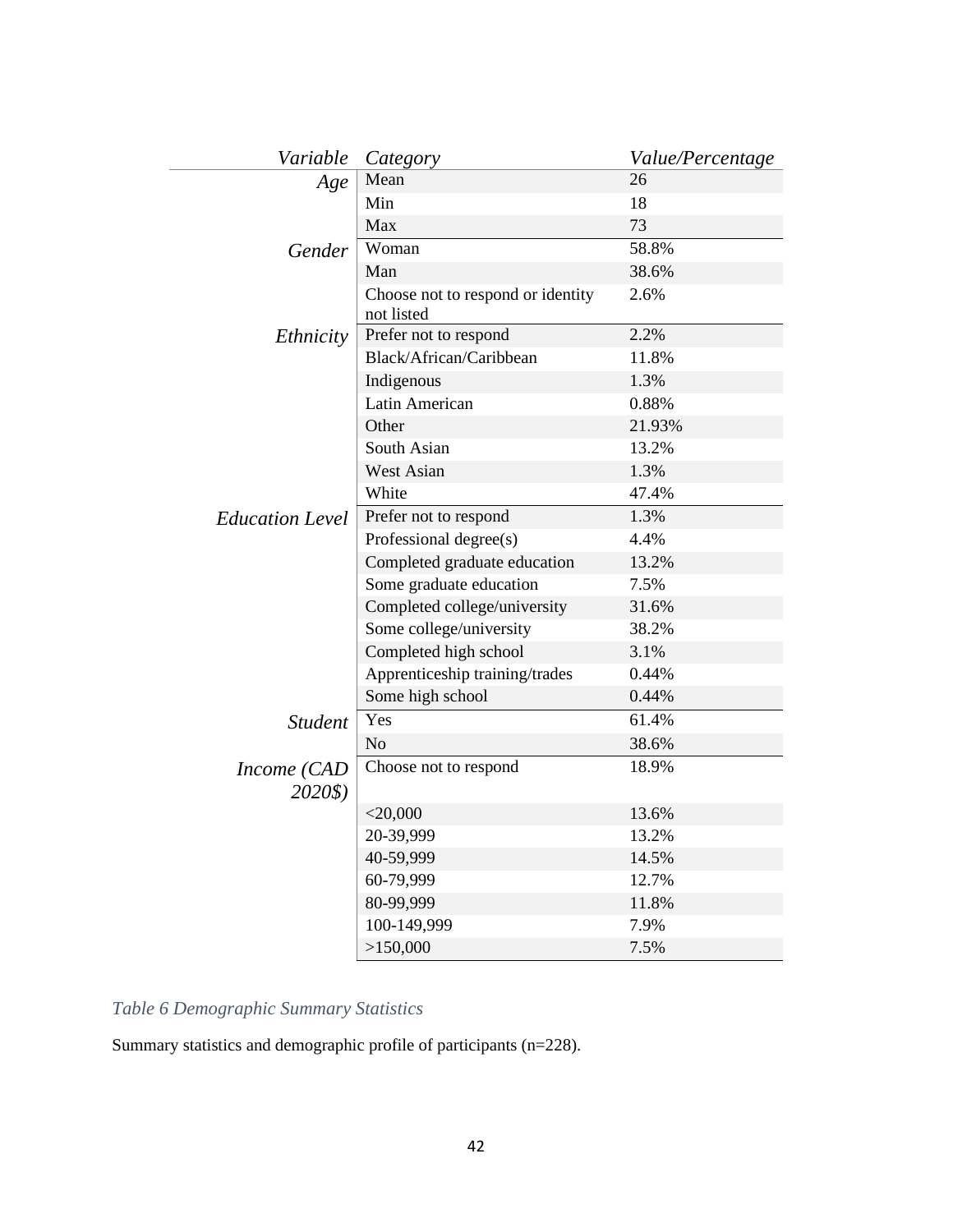## 4.2 Analysis of Aggregate Pollution Level

The aggregate pollutant level generated by a group through individual's input and technology decisions can be analyzed across treatments and across rounds. Of interest to this research is the aggregate pollutant level in each information treatment. In addition, the total group pollutants when the pro-abatement nudge is shown is analyzed in the subsequent sections.



#### *Figure 2 Mean Pollutants by Treatment*

Mean aggregate pollutant level in the last 10 rounds (after nudge), by information and nudge treatment. 95 % CI intervals presented for each treatment. N=380.

Figure 2 displays the mean aggregate pollutant level of the 38 groups for each of the treatments. The aggregate pollutant levels for the last 10 rounds of decision-making are shown to effectively demonstrate any potential impact of differing levels of information about others in the network, as well as the nudge shown only in the last 10 rounds, on pollution levels. Overall, the mean pollutant level across all treatments and rounds was 161 [95% C.I.157.7-164.6] units. Note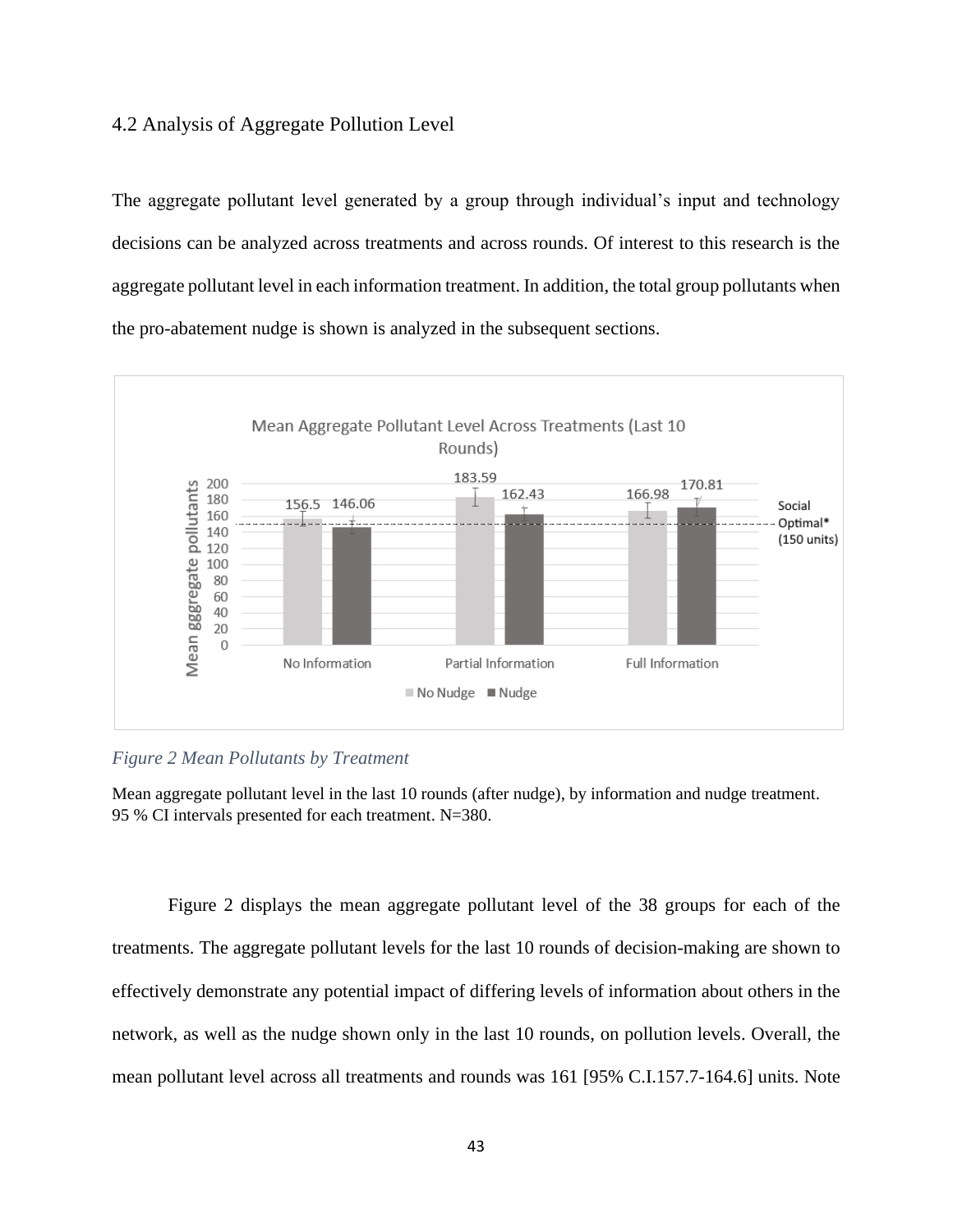that this aggregate level is 11 units higher than the socially optimal level as determined by the social planner's problem in Section 3.3.2, found to be 150 units.

For the last 10 rounds of decision-making after the nudge is in place, the highest pollutant level is observed in the Partial Information - No Nudge treatment with a mean of 184 units [95% C.I. 172.6-194.6]. During the same rounds, the lowest aggregate pollutant levels are observed in the No Information treatments, with the minimum level of 146 units in the No Information - Nudge treatment [95% C.I.137.5-154.4]. Of note, this is the only treatment which yields an average aggregate pollutant level below the *status quo threshold* value of 150 units. This provides some evidence that the ambient tax mechanism may be able to induce optimal pollutant levels in low information scenarios when pro-abatement messaging is in place.



## *Figure 3 Mean Pollutants: No Information*

Average aggregate pollutant levels per round for the No Information treatments. N=13 groups.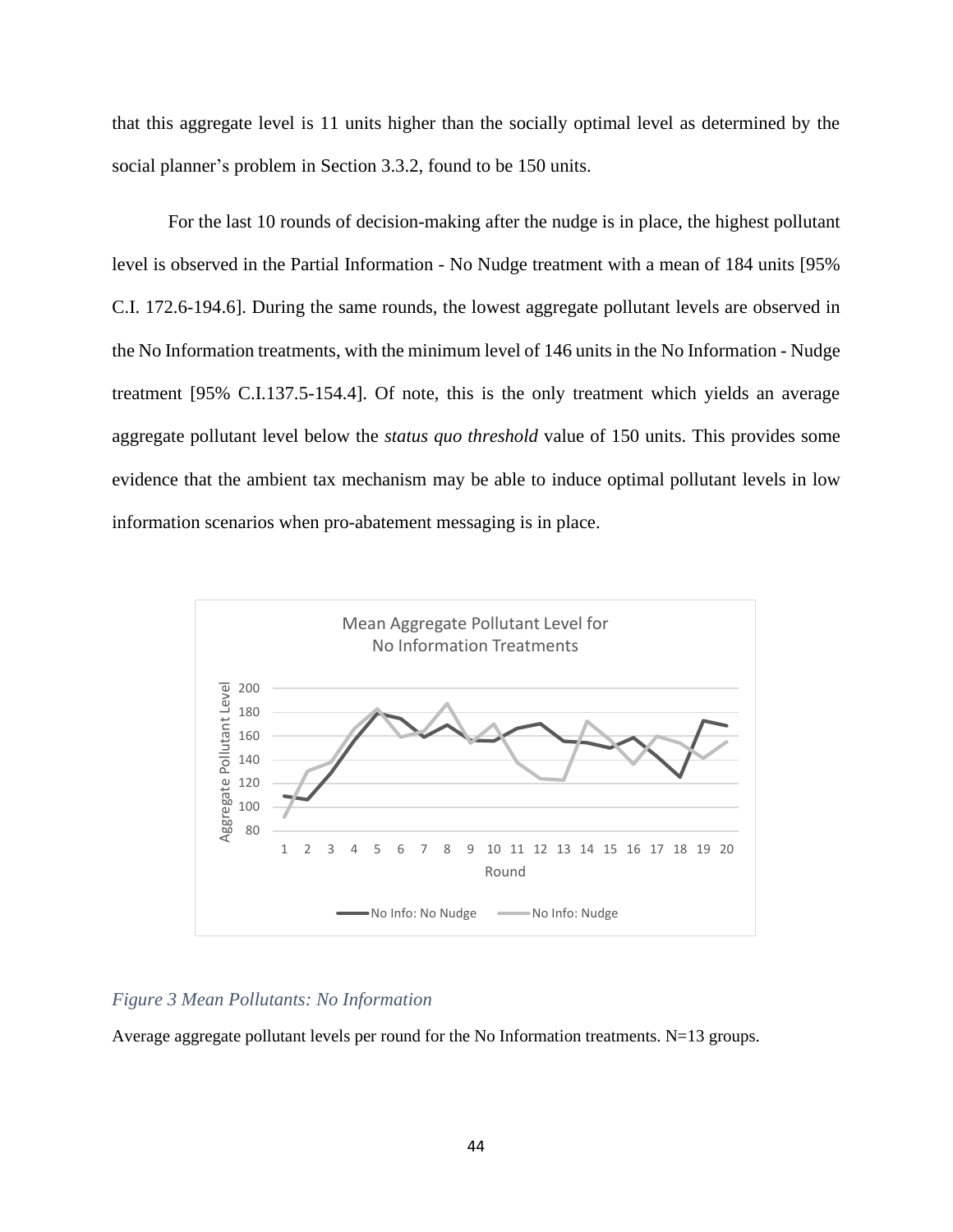

## *Figure 4 Mean Pollutants: Partial Information*

Average aggregate pollutant levels per round for the Partial Information treatments. N=13 groups.



## *Figure 5 Mean Pollutants: Full Information*

Average aggregate pollutant levels per round for the Full Information treatments. N=12 groups.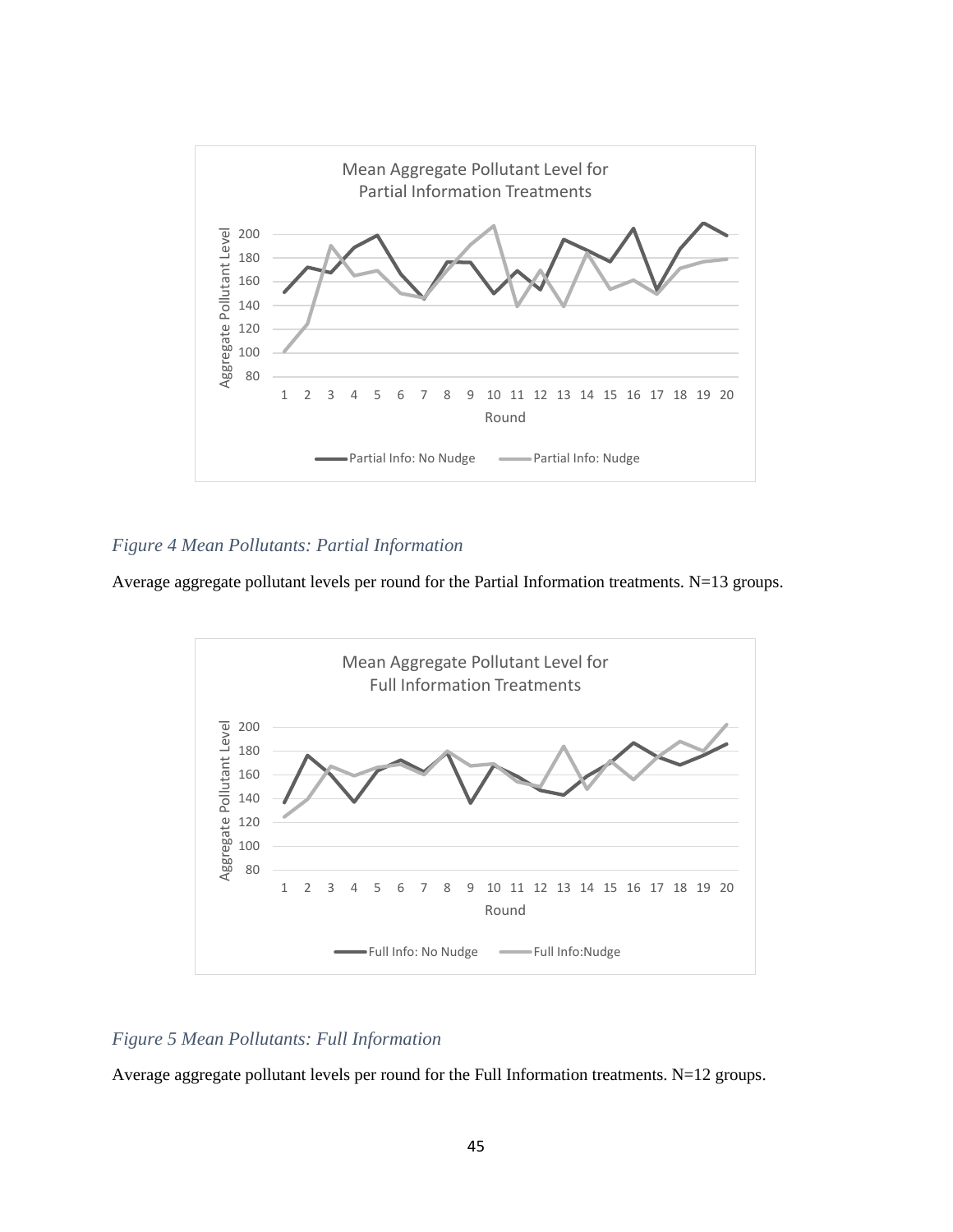Figure 3, Figure 4 and Figure 5 demonstrate the aggregate pollutant level across rounds for both the nudge and non-nudge groups for the No Information, Partial Information, and Full Information treatments, respectively. For the No Information - Nudge treatment in Figure 3 a decrease in the aggregate pollutant level in rounds 11-13 is observed. Note that this decrease follows immediately after the introduction of the nudge in round 11. Little difference in aggregate pollutant levels in the Full Information treatment between the nudge and non-nudge treatments are evident in Figure 5.

|                      | Mean   | Std. Err. | $[95\% \text{ C.I.}]$ |        |
|----------------------|--------|-----------|-----------------------|--------|
| No Info - Nudge      | 154.37 | 7.65      | 139.29                | 169.46 |
| Partial Info – Nudge | 161.59 | 6.56      | 148.66                | 174.52 |
| Full Info - Nudge    | 160.18 | 6.75      | 146.87                | 173.49 |

*Table 7 Aggregate Pollutants by Nudge Treatment (Rounds 1-10)*

Aggregate Pollutant Level by Treatment: Nudge only treatments, first 10 rounds before nudge.  $N = 210$ 

|                                                                | Mean   | Std. Err. |        | [95\% C.I.] |  |
|----------------------------------------------------------------|--------|-----------|--------|-------------|--|
| No Info - Nudge                                                | 146.06 | 4.23      | 137.73 | 154.39      |  |
| Partial Info – Nudge                                           | 162.43 | 4.05      | 154.44 | 170.42      |  |
| Full Info - Nudge                                              | 170.81 | 5.71      | 159.55 | 182.07      |  |
| Table 8 Aggregate Pollutants by Nudge Treatment (Rounds 11-20) |        |           |        |             |  |

Aggregate Pollutant Level by Treatment: Nudge only treatments, last 10 rounds after nudge.  $N = 210$ 

The aggregate pollutant levels between only the nudge treatments can be compared within

the three information scenarios to analyze the effect of pro-abatement messaging. Table 7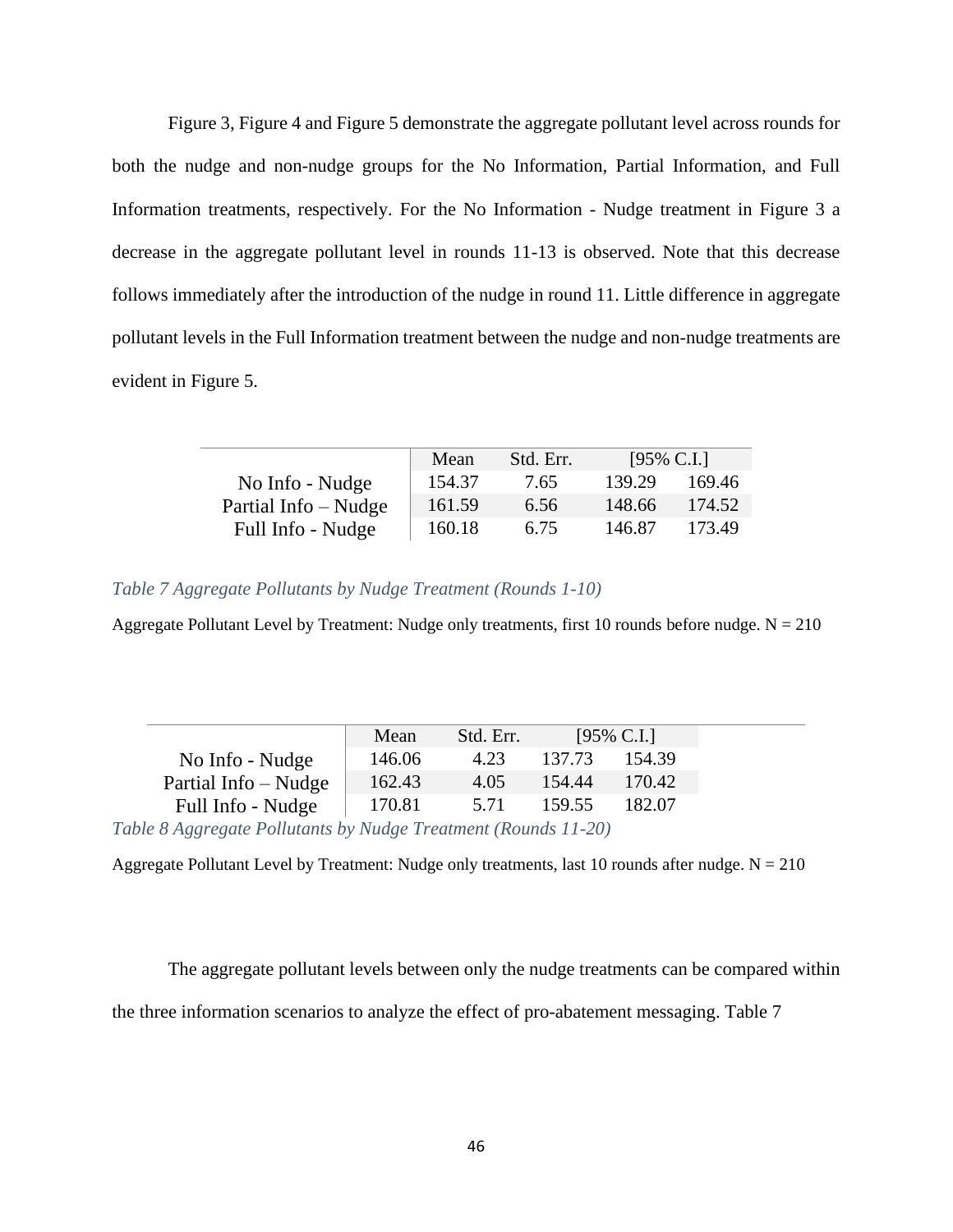demonstrates the aggregate pollutant level in the nudge treatments for the first 10 rounds of decision making before any nudge is seen by participants. T-test analysis yields no evidence of no significant difference in aggregate pollution level between the three information types. Table 8 displays the same comparison between the nudge treatments but for the last 10 rounds of decisionmaking after the pro-abatement messaging is displayed. After the nudge is employed it is found that groups in the No Information - Nudge treatment have significantly lower pollutants when compared to the groups in the other information treatments  $[Pr(T > t) < 0.000]$ . The Full Information - Nudge groups are found to have significantly higher pollutants in rounds 11-20 compared to groups in the other information treatments where the nudge is employed  $[Pr(T < t)]$ 0.003].

Therefore, from the analysis presented in this section evidence is not found to suggest that aggregate NPS pollution levels differ significantly between the three information scenarios in absence of a nudge. The results do suggest, however, that after the introduction of the proabatement nudge that groups in the No Information treatment have lower pollution levels compared to the groups in the Partial and Full Information treatments when participants have knowledge of their neighbour's adoption behaviour and/or whether the neighbour received a subsidy. These results suggest that use of a pro-abatement nudge may be more effective in the No Information scenario. This and other explanatory variable of interest will be explored further via regression analyses in the following section.

#### *4.2.1 Aggregate Pollution (Group-Level) GLS*

A random-effects GLS regression analysis was conducted to determine the factors which may affect the aggregate pollutant level. A random-effects specification is a common approach to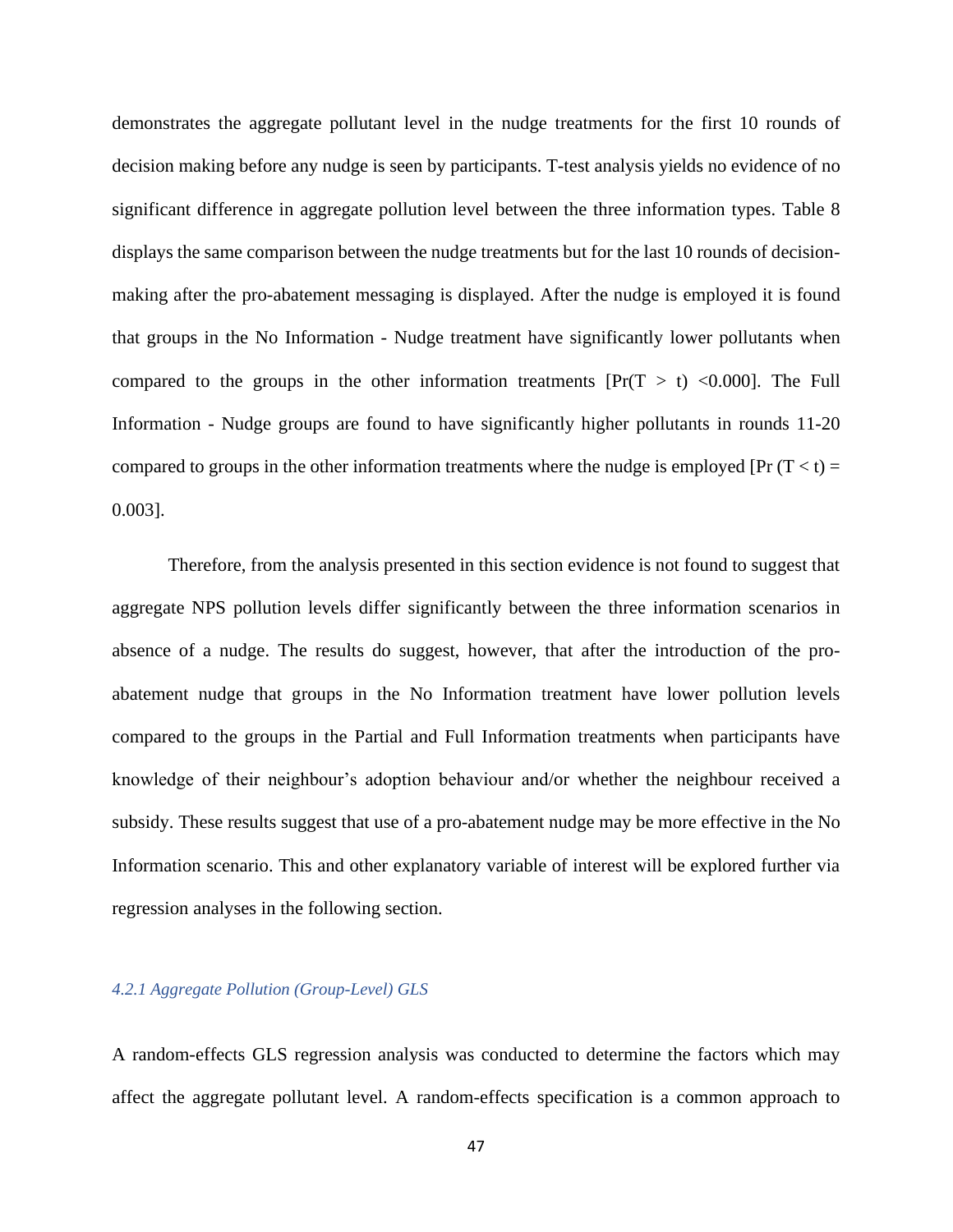analyze panel data collected from laboratory experiments (Palm-Forster, Suter, & Messer, 2018; Banerjee, 2017; Griesinger, 2017). For panel data generated from laboratory experiments the random-effects estimator provides consistent and efficient co-efficient estimates which assumes no correlation between unobserved heterogeneity in individual or group-level observations and the explanatory variables (Palm-Forster, Suter, & Messer, 2018).<sup>9</sup> Additionally, a GLS specification allows for the model to relax the OLS assumption of non-correlation between residuals which is necessary given the nature of laboratory experiment datasets containing multiple observations per individual (Fox & Sanford, 2019). The dependent variable for this analysis is a group's aggregate pollutant level in a round and is given by the following equation:

$$
Aggregate Pollutants_{gr} = \beta_{01} + \beta_{1}No Infog_{r} + \beta_{2}Full Infog_{r} + \beta_{3} Full Infog_{r} \times Nudge_{gr}
$$
 (8)  
+  $\beta_{4}Partial Infog_{r} \times Nudge_{gr} + \beta_{5}No Infog_{r} \times Nudge_{gr} + \mu_{g} + \varepsilon_{gr}$ 

The independent variable of interest to this model is the effect of each between-group information treatment on the aggregate-pollutant level. The subscripts *g* and *r* are indicators for the group and round number, respectively.  $\beta_1$  and  $\beta_2$  are  $\beta$  estimates which correspond to the effect of a group being in a No Information or Full Information treatment, respectively, on the aggregate pollutant level compared to the Partial Information treatment. The Partial Information treatment is selected as the baseline for Equation 8 as this treatment offers the median amount of information to participants, allowing only the neighbour's adoption to be viewed.  $\beta_3$ ,  $\beta_4$  and  $\beta_5$  estimate the interaction effect of a group, *g*, seeing a nudge in round *r* in the Full Information, Partial Information, or No Information treatment, respectively, compared to a group being in the same type of information treatment but not viewing a nudge in round *r*. Equation 8 is a random-effects

<sup>&</sup>lt;sup>9</sup> A Hausman test was also conducted to determine if a random-effects versus a fixed-effects model was appropriate (Hausman test Prob $> \chi^2 = 0.7072$ ) (Hausman, 1978).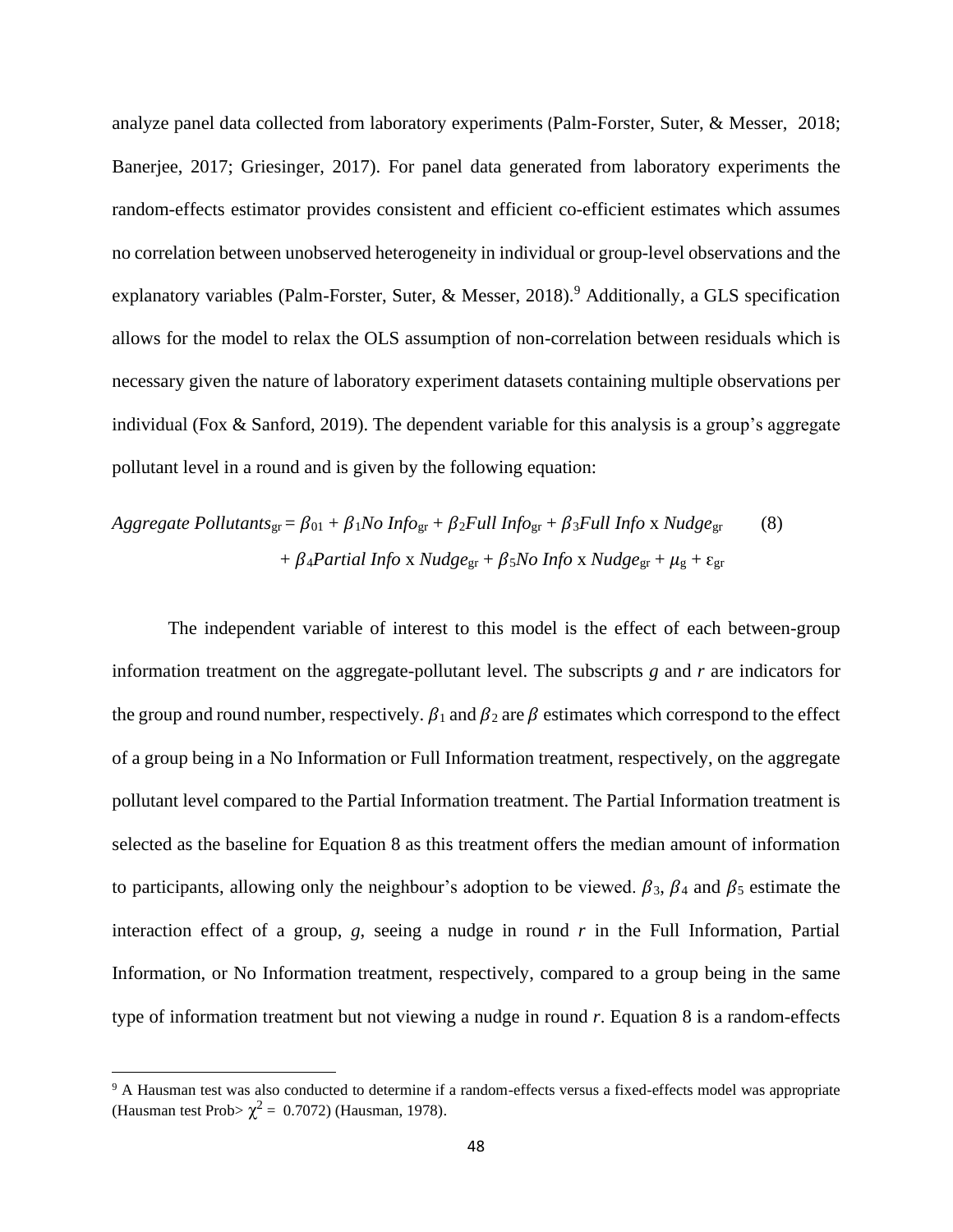regression model which can account for the unobserved individual, or in this case group-level, differences in the model (Greene, 2002). Therefore, the error term consists of two dimensions,  $\mu_{\rm g}$ and  $\varepsilon_{gr}$ , which represent the within-entity ( $\mu_g$ ) and between-entity ( $\varepsilon_{gr}$ ) errors, respectively (Griesinger 2017; McManus, 2015; Greene, 2002). Standard errors are clustered at the session level. Clustered standard errors can account for bias in the standard errors which may be underestimated if observations are not clustered at the higher session level (Chandar et al., 2019).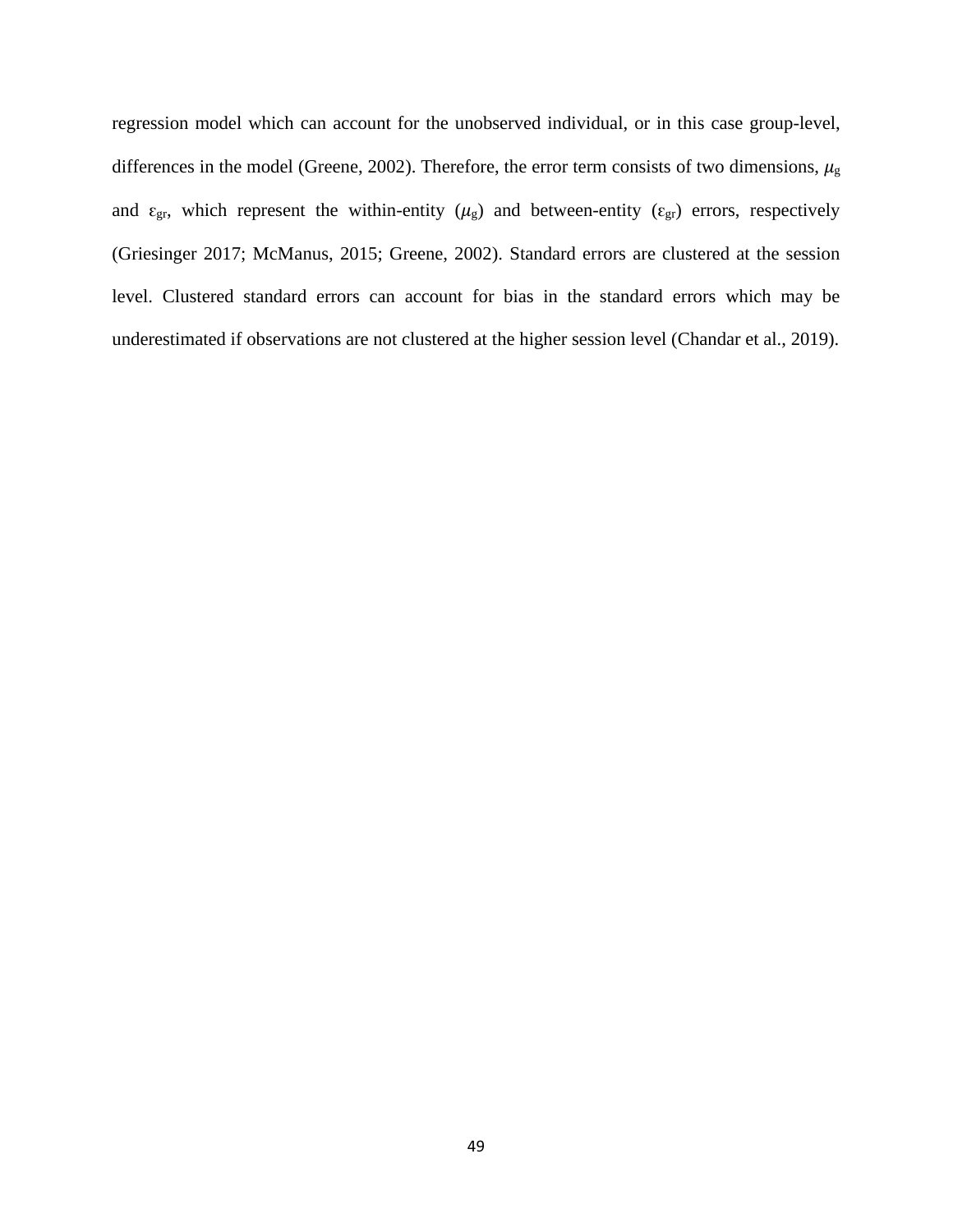| <b>Variables</b>     | (1)       | (2)       | (3)         |
|----------------------|-----------|-----------|-------------|
|                      | (Rounds   | (Rounds   | (Rounds     |
|                      | $1-20$    | $1-10$    | $11-20$     |
|                      | Coef. Est | Coef. Est | Coef. Est   |
| No Info              | $-14.9$   | $-12.73$  | $-27.09**$  |
|                      | (9.85)    | (10.07)   | (10.61)     |
| Full Info            | $-6.92$   | $-5.18$   | $-16.61$    |
|                      | (8.66)    | (7.81)    | (12.98)     |
| Full Info x Nudge    | 10.08**   | $\rm NA$  | 3.82        |
|                      | (4.84)    |           | (12.72)     |
| Partial Info x Nudge | $-1.79$   | NA        | $-21.16*$   |
|                      | (7.13)    |           | (10.97)     |
| No Info x Nudge      | $-8.05$   | $\rm NA$  | $-10.43***$ |
|                      | (10.89)   |           | (4.03)      |
| Constant             | 168.57*** | 164.86*** | 183.59***   |
|                      | (7.02)    | (5.79)    | (10.50)     |
| Prob > $\chi^2$      | 0.0058    | 0.4457    | 0.0006      |
| $\mathbf N$          | 760       | 380       | 380         |

## **Aggregate Pollutants**

## *Table 9 Random-Effects Regression Results: Aggregate-Level*

Random-effects GLS regression examining how information available in the network and the proabatement nudge affect aggregate pollution levels. Standard errors clustered at session-level (reported in brackets). \*,\*\*,\*\*\* represent significance of P>|z| at the 10%,5% and 1% significance level, respectively. Baseline comparison for *No Info* and *Full Info* indicator variables is being in a Partial Information treatment group.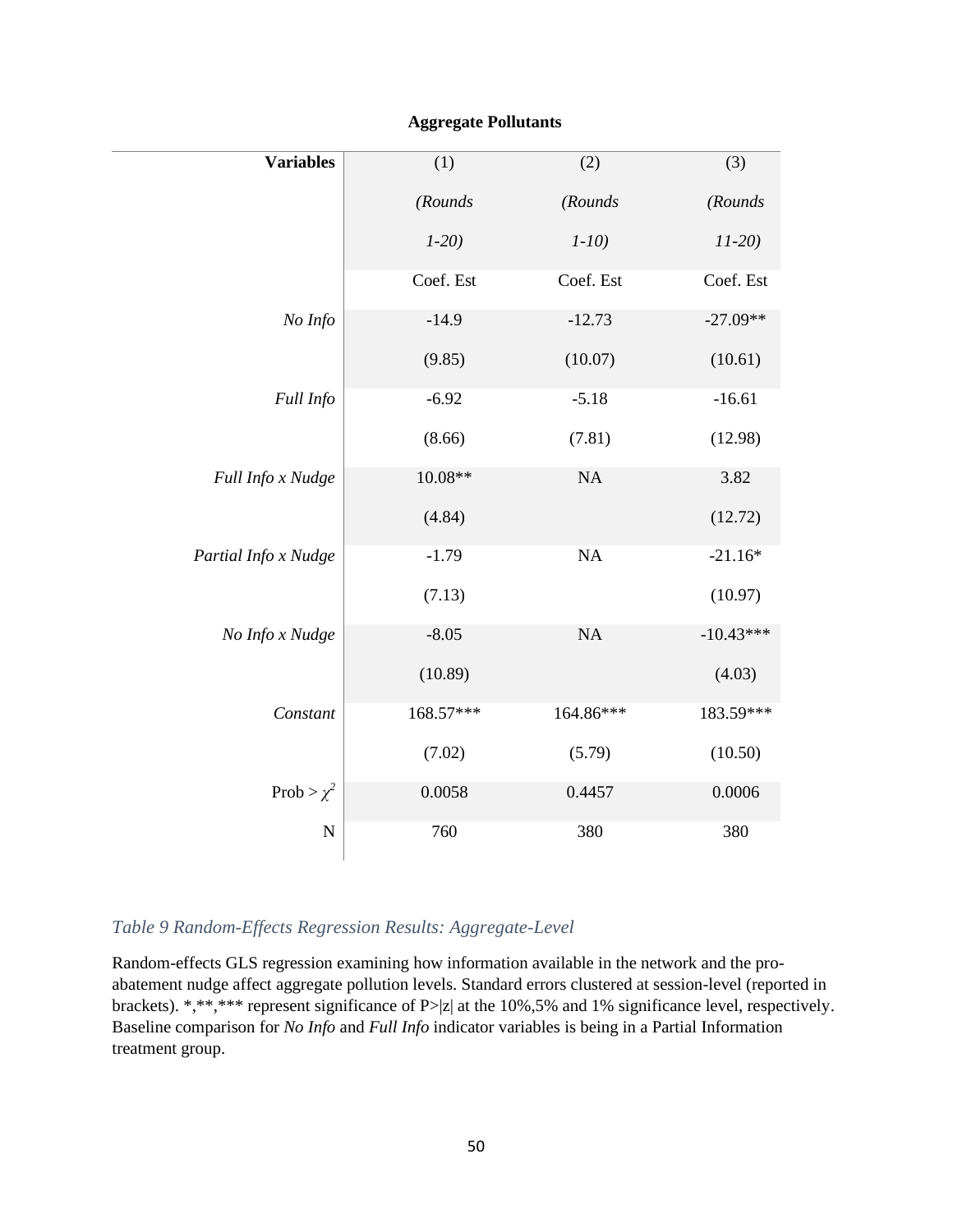From Table 9 the effect of each information treatment on the aggregate pollutant level can be analyzed. Column 1 of Table 9 displays the coefficient estimates of Equation 8 with observations from all 20 rounds of data. It is found that neither the No Information or the Full Information treatments differed significantly in aggregate pollutant level, compared to the Partial Information treatment. Note that the Full Information treatment and No Information treatments were also not significantly different from each other in aggregate pollutant levels across all 20 rounds  $[\chi^2(1) = 0.86, \text{Prob} > \chi^2 = 0.35]$ . When analyzing all rounds of decision-making no significant interaction effect is found between being in a nudge round versus not in a nudge round for either the Partial Information or No Information treatments. However, groups in the Full Information treatment and in a nudge round are observed to have an aggregate pollutant level 10.08 units higher compared to groups in a Full Information treatment, in a non-nudge round  $[\chi^2(1) =$ 4.34, Prob  $>\chi^2$  = 0.037). This demonstrates that the nudge may actually lend to an increase in the aggregate pollution level within the Full Information treatment.

By stratifying Equation 8 to the first 10 and last 10 rounds, before and after a nudge is implemented in any treatment, further analysis of the impact of information treatments and the pro-abatement nudge on aggregate pollutant levels can be conducted. Column 2 of Table 9 demonstrates the same equation as Equation 8 and analyzes the first 10 rounds of aggregate pollutants in the groups. As in Column 1, no significant difference in aggregate pollutant levels between the No Information and Full Information treatments are observed.

Column 3 of Table 9 outlines the analysis of Equation 8 stratified to the last 10 rounds of decision-making, after a nudge is implemented. Of note, there is evidence that the pro-abatement nudge is effective in the latter rounds of decision making within the Partial Information and No Information treatments. The results indicate that the No Information groups have an aggregate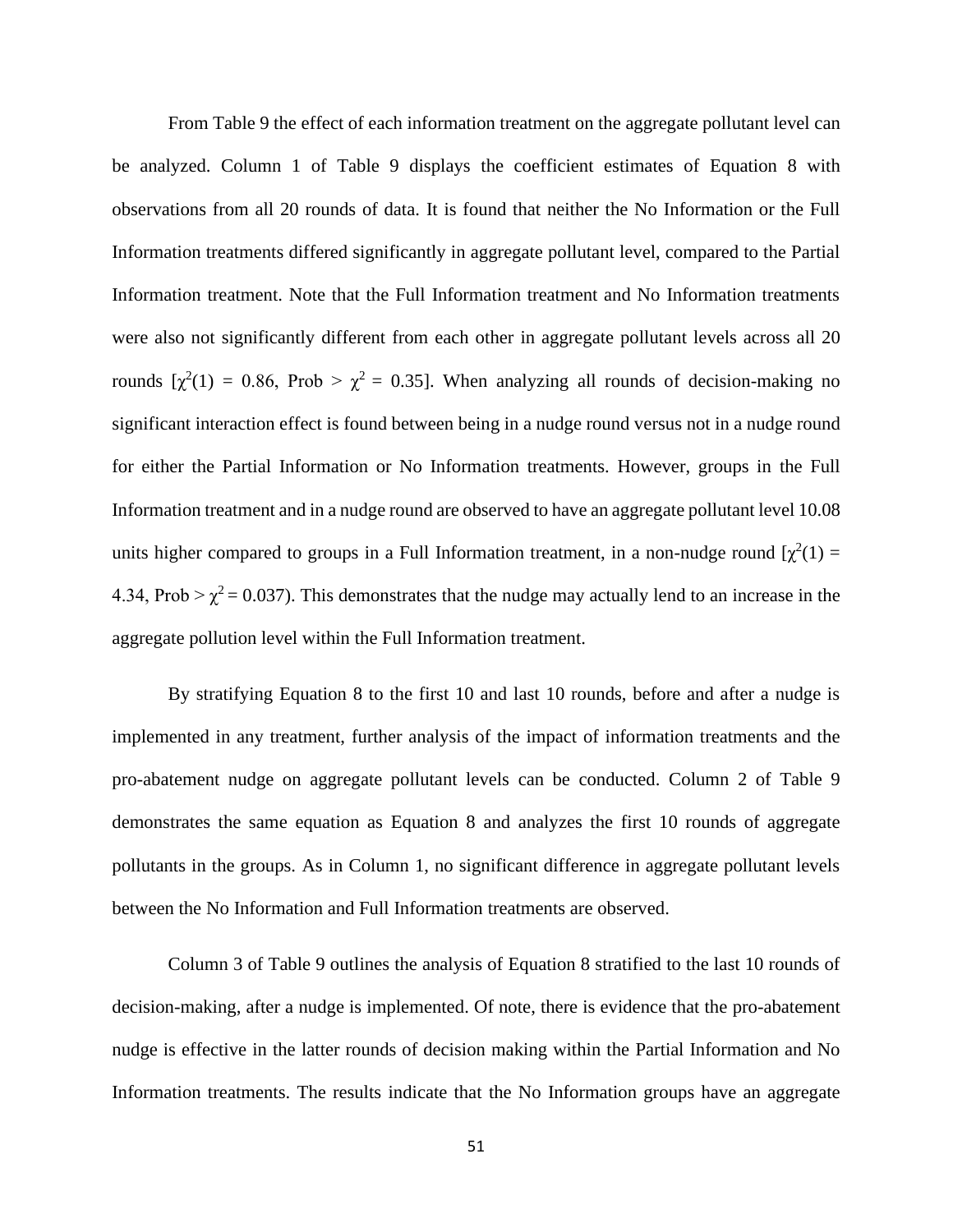pollutant level 27.09 units lower, on average, compared to the Partial Information groups  $[\chi^2(1) =$ 6.52, Prob >  $\chi^2$  = 0.0107]. Evidence is found that the interaction effect between being in the Full Information treatment, in a nudge round versus a non-nudge round, is not significant when stratifying the data to only the latter 10 rounds of decision-making. Finally, the results indicate that, compared to groups shown Partial Information with no nudge, the Partial Information groups who view a nudge in a round generate 21.16 units of pollutants less, on average  $[\chi^2(1) = 3.72$ , Prob  $>\chi^2$  = 0.054]. Similarly, within the No Information treatment groups who view a nudge have an aggregate pollution level 10.43 units lower, on average, compared to groups who do not view a nudge in a given round  $[\chi^2(1) = 6.69, \text{Prob} > \chi^2 = 0.0097]$ . Therefore, comparison of the interaction between the information treatment and whether a nudge was shown provides evidence to suggest a positive impact of the nudge in the No Information and Partial Information scenarios on aggregate, where information on a neighbour's technology subsidy receipt is not known.

Therefore, the results suggest that of the three information scenarios the No Information treatments have lower pollutant-levels on average after the nudge is employed. It is observed that being in the No Information treatment and viewing the nudge has a positive effect on reducing pollutants on aggregate. Note that in the last 10 rounds the No Information - Nudge treatment is the only treatment with a mean aggregate pollutant level below the target *status quo threshold* as determined by the Social Planner's Problem (seen in Figure 2). This is important to highlight as the mean average pollutant level across all treatments exceeded the threshold level. Therefore, the results indicate that the pro-abatement nudge may be effective at reducing pollutant to efficient levels below the threshold in the scenario where no information on neighbours' decision-making is available.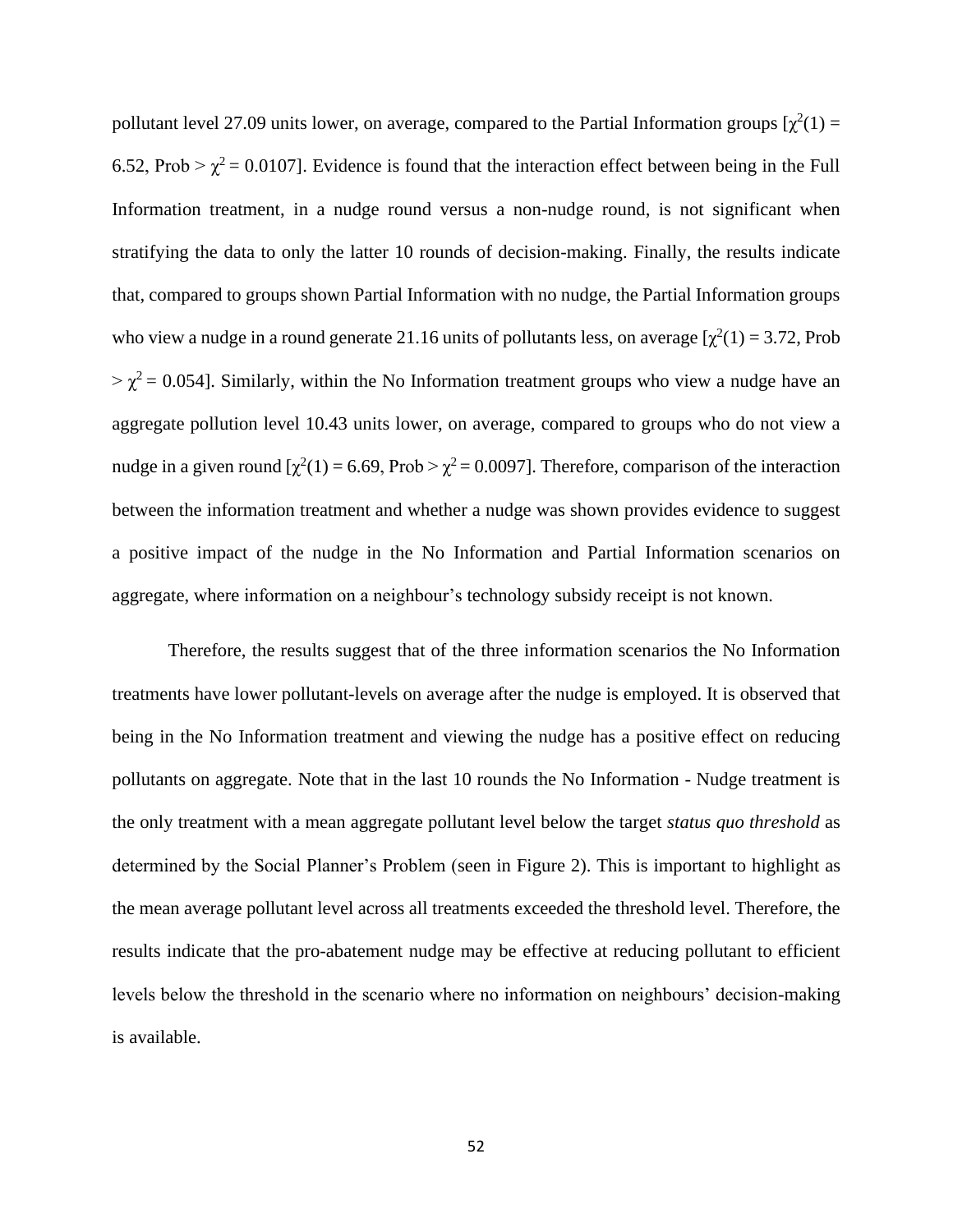Similarly, evidence was found to support that the nudge is effective at reducing pollutants when used in combination with the Partial Information treatment. Note that in both the No Information and Partial Information treatments information on whether their neighbour received the technology subsidy is not disclosed. In addition, when analyzing all 20 rounds of decision making, the results suggest that the interaction between being in the Full Information treatment and viewing a nudge yielded higher pollution levels on aggregate. These findings then demonstrate that a pro-abatement nudge under an ambient tax mechanism may be more effective in reducing pollution levels in scenarios where information about neighbours is not fully available. The subsequent section will develop the behavioural intuition of the factors which affect NPS pollution levels, including the effect of information and nudges, by analyzing individual's decision-making.

## 4.3 Analysis of Individual Pollution Level

#### *4.3.1 Individual-Level GLS*

Employing a random-effects GLS regression at the individual-participant level allows for further analysis into how subsidy provision, information, neighbour's actions, and the use of a proabatement nudge may impact individual abatement decisions. The GLS equation to analyze the impact of the independent variables on a participant's own pollution level in a round is as follows:

$$
Individual \text{ \textit{Pollutants}}_{ir} = \beta_{02} + \beta_{6} \text{Subsidy}_{ir} + \beta_{7} \text{Neighbour} \text{ \textit{Technic}}_{ir-1}
$$
\n
$$
+ \beta_{8} \text{Neighbour} \text{ \textit{Subsidy}}_{ir} + \beta_{9} \text{Nudge} \text{ \textit{Round}}_{ir} + \mu_{i} + \varepsilon_{ir}
$$
\n
$$
(9)
$$

The data is truncated to each of the six treatment types described in Table 1 and Equation 9 is then estimated for each treatment. The dependent variable of interest is the individual pollution-level generated in each round. The subscripts *i* and *r* are indicators for the participant and round number, respectively. For the independent variables, *Subsidy* is an indicator representing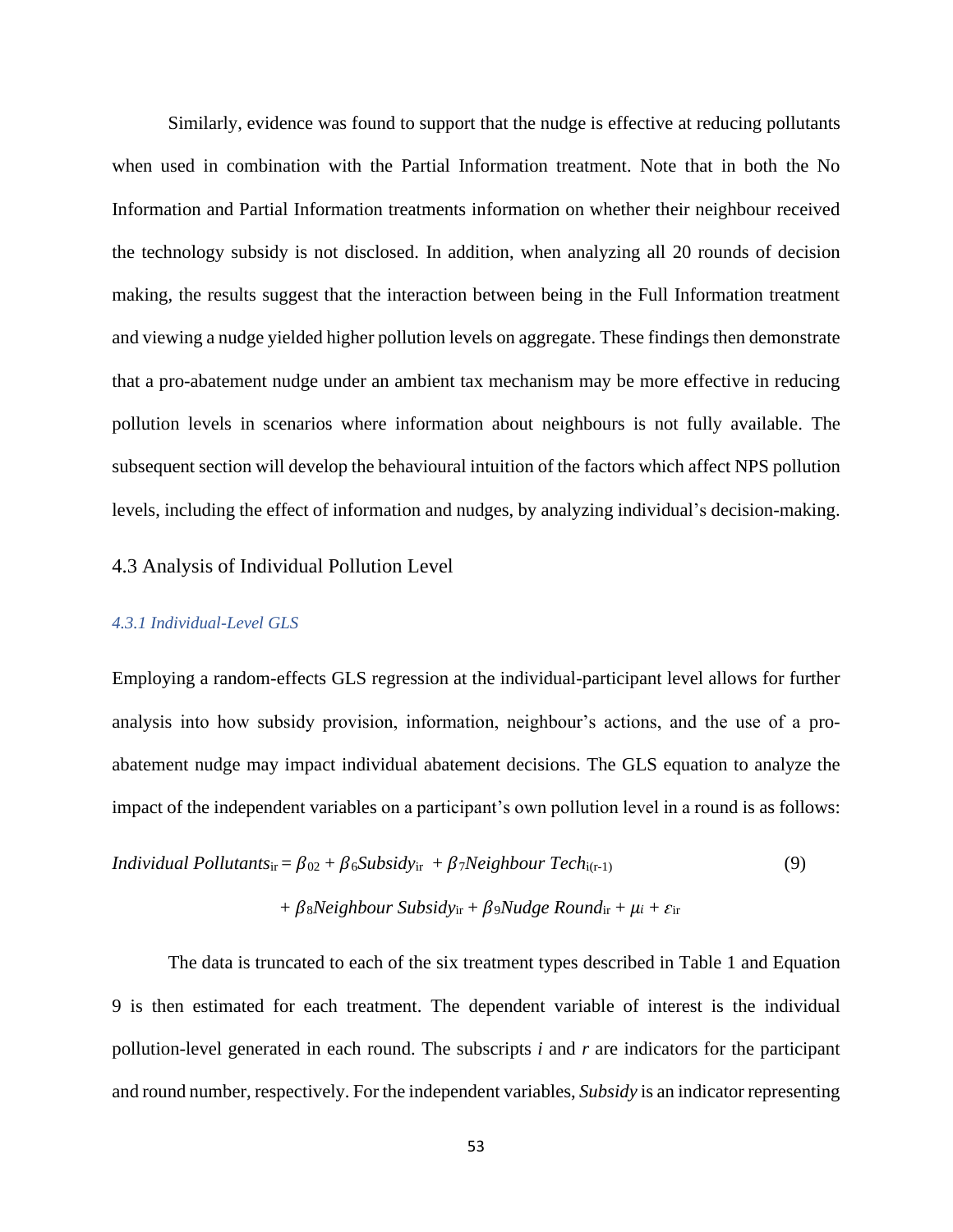if participant *i* was offered a subsidy in a given round, *r*. *Neighbour Tech* and *Neighbour Subsidy* are binary indictor variables for whether participant *i*'s direct neighbour adopted the technology in the previous round (*r*-1), or received a subsidy in the current round (*r*), respectively. *Nudge Round* indicates whether the current round, *r*, displays the nudge. Note that this indicator will be equal to 1 for the latter 10 rounds in the nudge treatments and this variable is be omitted for the non-nudge treatments. As in Equation 8, Equation 9 is a random-effects regression model and therefore the error term consists of two dimensions,  $\mu_i$  and  $\varepsilon_{i_r}$ , which represent the within-entity ( $\mu_i$ ) and between-entity  $(\varepsilon_{ir})$  errors, respectively. The model assumes that the individual-specific heterogeneity  $(\mu_i)$  and the observations for each independent variable at the individual- and roundlevel are unrelated and do not bias the  $\beta$  estimates (McManus, 2015; Greene, 2002).

|                 | No Info<br>No Nudge | Partial Info<br>No Nudge | Full Info<br>No Nudge | No Info<br>Nudge | Partial Info<br>Nudge | Full Info<br>Nudge |
|-----------------|---------------------|--------------------------|-----------------------|------------------|-----------------------|--------------------|
|                 | Coef. Est           | Coef. Est                | Coef. Est             | Coef. Est        | Coef. Est             | Coef. Est          |
| <b>Nudge</b>    | <b>NA</b>           | <b>NA</b>                | <b>NA</b>             | $-2.57**$        | $-1.26$               | 1.05               |
| Round           |                     |                          |                       | (1.23)           | (1.24)                | (1.35)             |
| Subsidy         | $-4.09**$           | $-4.60**$                | $-8.12***$            | $-2.43$          | $-6.86***$            | $-8.28***$         |
|                 | (1.67)              | (1.96)                   | (1.65)                | (1.72)           | (1.74)                | (1.88)             |
| Neighbour       | 0.70                | $-0.62$                  | $-2.10$               | $-2.28$          | $-1.93$               | $-1.50$            |
| Tech            | (1.49)              | (1.75)                   | (1.58)                | (1.58)           | (1.41)                | (1.53)             |
| Neighbour       | 0.84                | $-0.14$                  | $-0.86$               | 0.64             | $-1.62$               | $-0.03$            |
| Subsidy         | (1.67)              | (1.96)                   | (1.65)                | (1.72)           | (1.74)                | (1.88)             |
|                 |                     |                          |                       |                  |                       |                    |
| Cons            | 26.05***            | 30.78***                 | 29.90***              | 28.59***         | $30.54***$            | 29.50***           |
|                 | (2.16)              | (3.26)                   | (3.83)                | (2.86)           | (2.57)                | (2.87)             |
|                 |                     |                          |                       |                  |                       |                    |
|                 |                     |                          |                       |                  |                       |                    |
| Prob > $\chi^2$ | 0.062               | 0.1224                   | 0.0000                | 0.0676           | 0.0010                | 0.0002             |
| N               | 684                 | 570                      | 684                   | 798              | 798                   | 798                |
|                 |                     |                          |                       |                  |                       |                    |

# *Table 10 Random-Effects GLS Regression Results: Individual-Level*

Random-effects GLS regression examining how information available in the network and the proabatement nudge affect individual pollution levels. SE in brackets. \*,\*\*,\*\*\* represent significance of  $P>|z|$  at the 10%,5% and 1% significance level, respectively

Note: 19 observations per participant are presented as the *Neighbour Tech* variable is lagged 1 round, therefore no observations are included for round 1.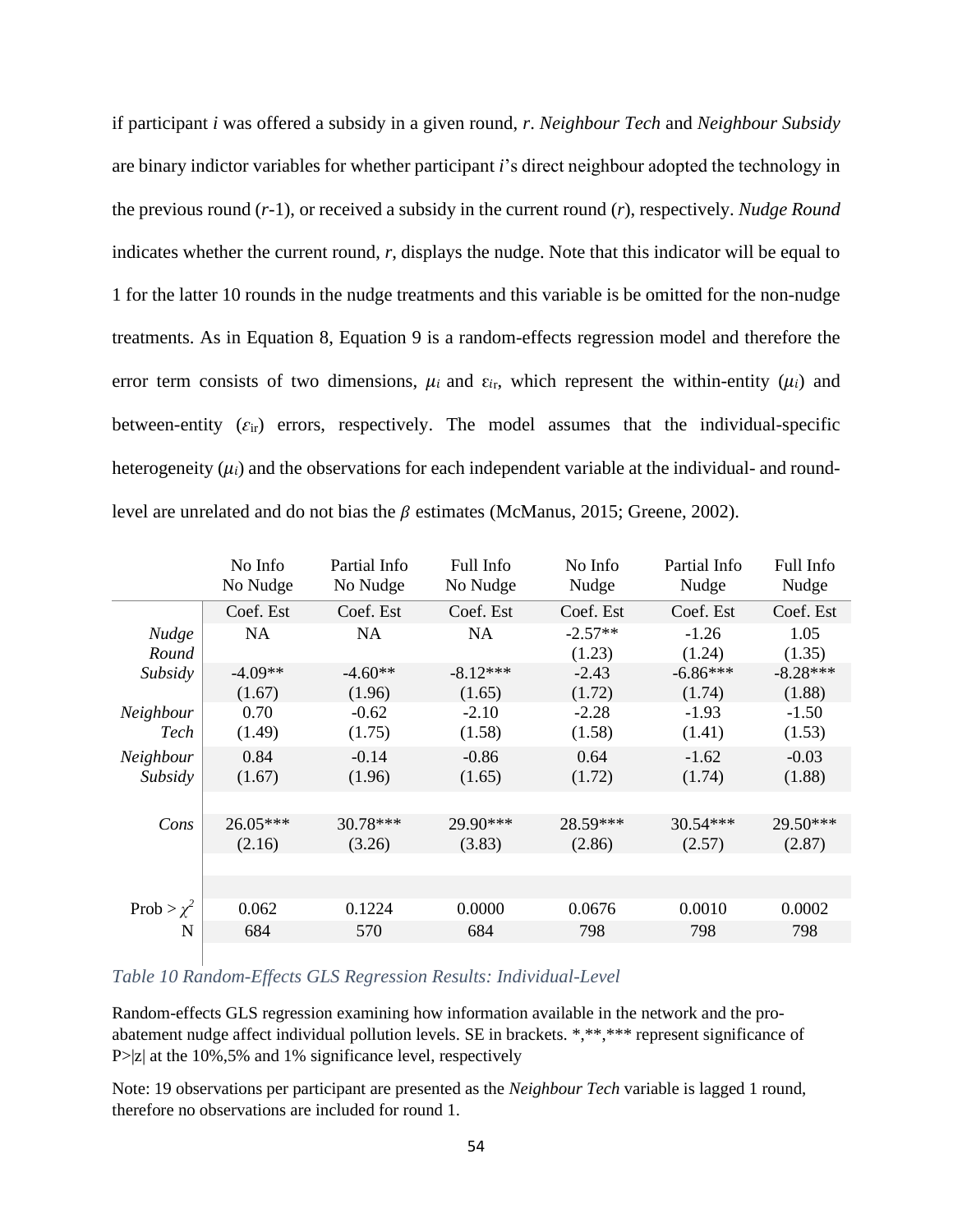Table 10 displays the results of Equation 9 for the information and nudge treatments. A positive and significant effect of subsidy provision to a participant in a round on inducing a lower pollutant level is found across all treatments, with the exception of the No Information - Nudge treatment. The results did not find evidence of significant impact of a direct neighbour's last-round technology decision on individual pollutant levels. Similarly, there is no significant impact of whether a direct neighbour receives a technology subsidy in the current round on a participant's own level of pollutants. With regards to the nudge treatments in the three information scenarios a significant effect of a nudge in lowering one's own pollutant level is found only in the No Information - Nudge treatment  $[\chi^2(1) = 4.41, Prob > \chi^2 = 0.036]$ . This supports the earlier findings at the aggregate-level analysis which yielded evidence that a nudge may be effective in No Information scenarios at reducing NPS pollution levels. In contrast, when analyzing the effectiveness of the nudge within the Partial Information - Nudge treatment no significant effect of being in a nudge round is found on individual pollution levels when controlling for subsidy receipt and neighbour's actions.

Appendix Table 6 demonstrates the results of Equation 9 with controls for demographic variables (See [Appendix D Supplementary Regression Tables\)](#page-92-0). The co-efficient estimates with respect to the direction of effect and significance are consistent with the estimates for the independent variables of interest, when compared to Table 10. Additionally, Equation 9 was conducted again for each treatment with a different variable capturing the effect of a participant's direct neighbour's adoption decision. For this specification an indicator for the neighbour's adoption-decision is included and is equal to 1 if the neighbour had *ever* adopted the technology in *any* round prior to the current round, *r*. These results can be viewed in Appendix Table 7. The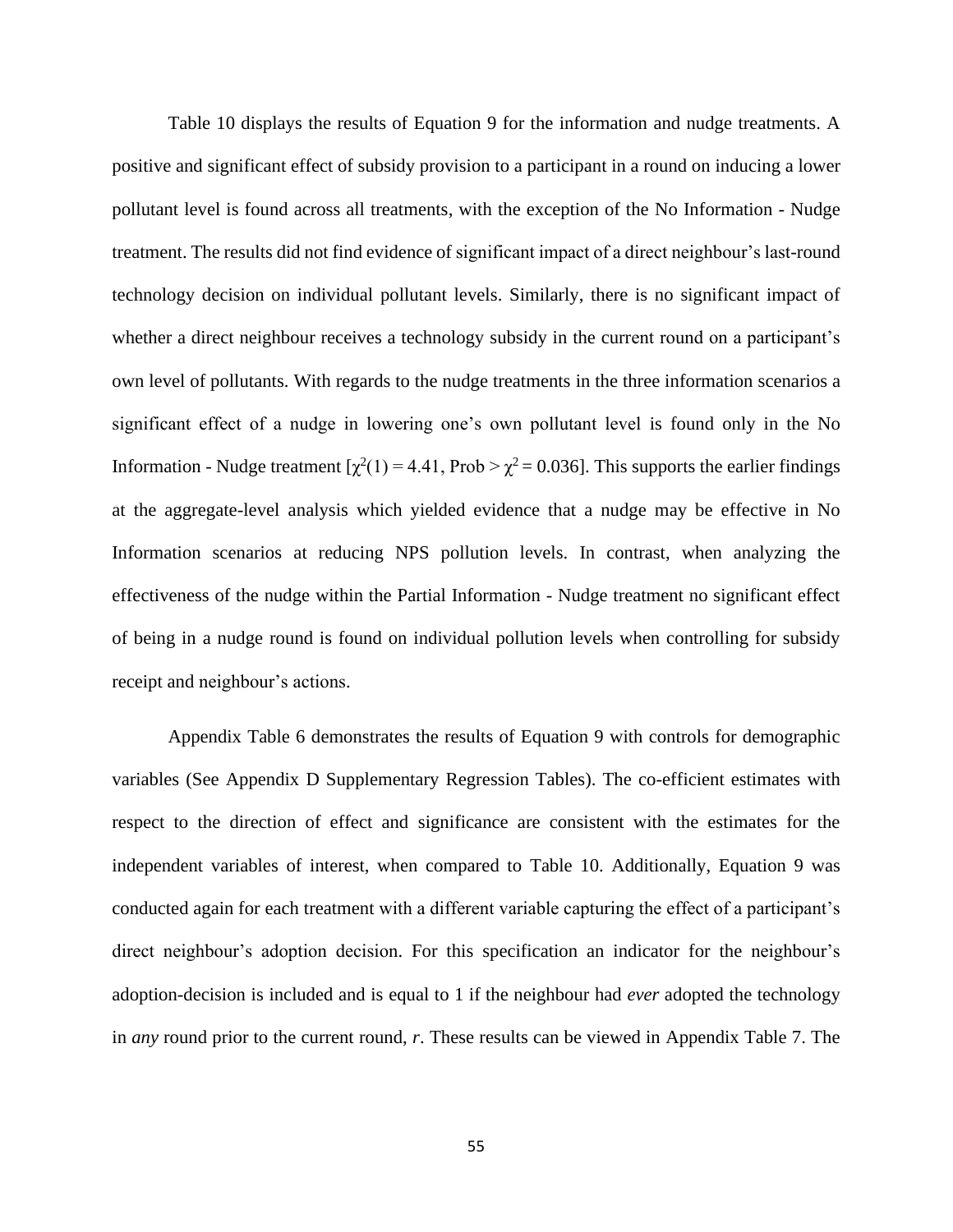results are consistent with Table 10 and no major deviations are observed for the co-efficient estimates for the independent variables of interest on individual pollutant levels.

Therefore, from the results presented in Table 10, evidence is found to support that a proabatement nudge may be effective in reducing individual pollution levels in the No Information scenario when no information regarding a neighbour's actions is provided. No evidence is found to suggest a significant impact of a neighbour's technology adoption decision or a neighbour's subsidy receipt in a round on a participant's own pollution level - even within the Partial and Full Information treatments where this knowledge is accessible. The effect of subsidies, neighbour decisions, and the pro-abatement nudge will be explored further in the subsequent section and how these factors may specifically impact technology adoption decisions.

### *4.3.2 Analysis of Technology Adoption*

Figure 6 demonstrates the level of technology adoption across the information and nudge treatments. Overall, technology adoption is observed to be higher in the No Information treatments and lowest in the Full Information treatment when participants have knowledge of their neighbour's technology decisions and whether the neighbour received a subsidy. Notably, it is seen that the nudge has appears to have a negative impact on technology adoption in the Partial Information scenario.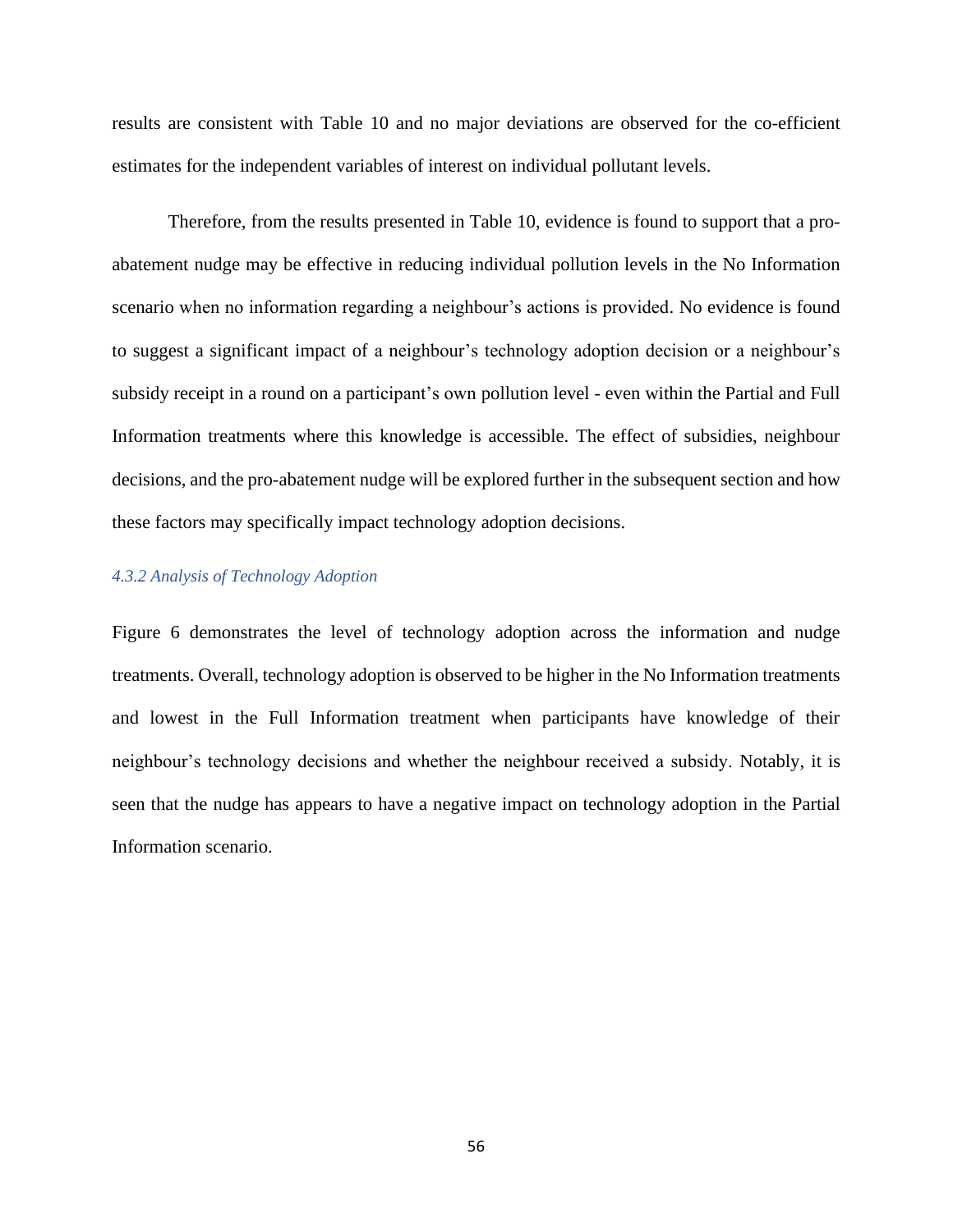

## *Figure 6 Technology Adoption by Treatment*

Technology adoption by treatment for the last 10 rounds of decision-making (n=228).

A random-effects logit regression is employed to analyze the impact of the explanatory variables of interest on decisions to adopt or not adopt the technology by participants - a binary response. Logit regression analysis is a common approach used to analyze discrete technology choices in the agri- and environmental adoption literature (Miller & Mobarak, 2015; Daberkow & McBride, 2003). The effect of subsidy provision, neighbour's adoption and subsidy provision, and the pro-abatement nudge are analyzed with respect to their impact on the dependent variable of technology adoption for each between-group treatment. The logit regression equation is therefore:

$$
Techn Choiceir = \beta_{03} + \beta_{10}Subsidyiir + \beta_{11}Neighbour Techi(r-1)
$$
  
+  $\beta_{12}Neighbour Subsidyir + \beta_{13}Nudge Roundir + \mui + \varepsilonir$  (10)

Equation 10 presents the equation for the random-effects logit model. This model is repeated for each of the information and nudge treatments given in Table 1. Note that the  $\beta$  values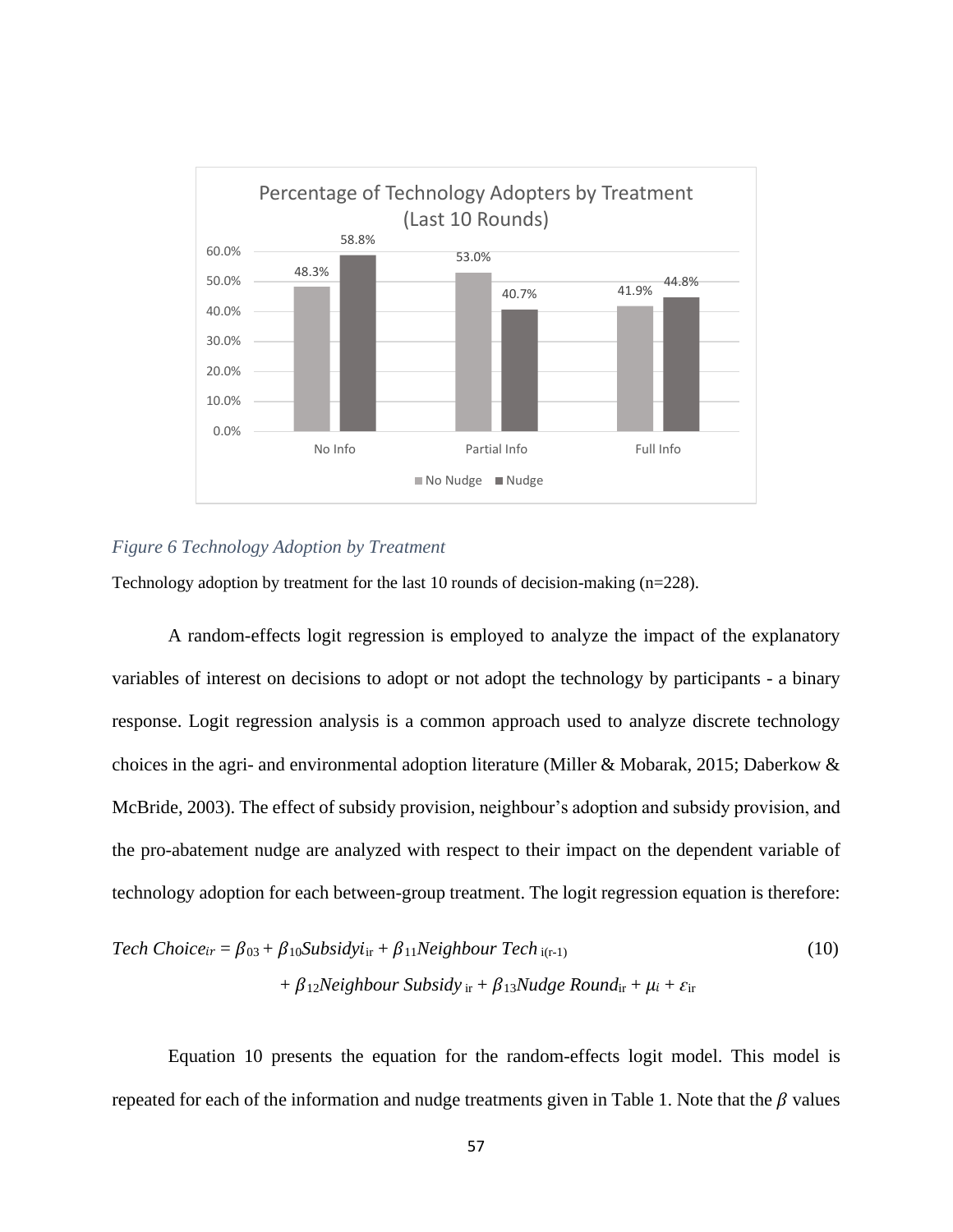demonstrate the effect of the stated independent variable on the likelihood of increasing a participant's own technology adoption. A positive  $\beta$  co-efficient demonstrates an increase in the likelihood of technology adoption. The subscripts *i* and *r* are indicators for the participant and round number, respectively. As in Equation 8 and 9, *Subsidy* is an indicator for whether a participant received the technology in the current round, *r*. *Neighbour Tech* and *Neighbour Subsidy* are indictor variables for whether participant *i*'s direct neighbour adopted the technology in the previous round (*r*-1), or received a subsidy in the current round (*r)*, respectively. *Nudge Round* indicates whether the current round *r* displays the nudge. Equation 10 is characterised as a partialequilibrium model approach as it accounts for a participant's technology decision (the dependent variable) but not the input decision. Therefore, this analysis isolates for the impact on adoption decision. The error term consists of two dimensions,  $\mu_i$  and  $\varepsilon_{ir}$ , which represent the within-entity and between-entity errors, respectively.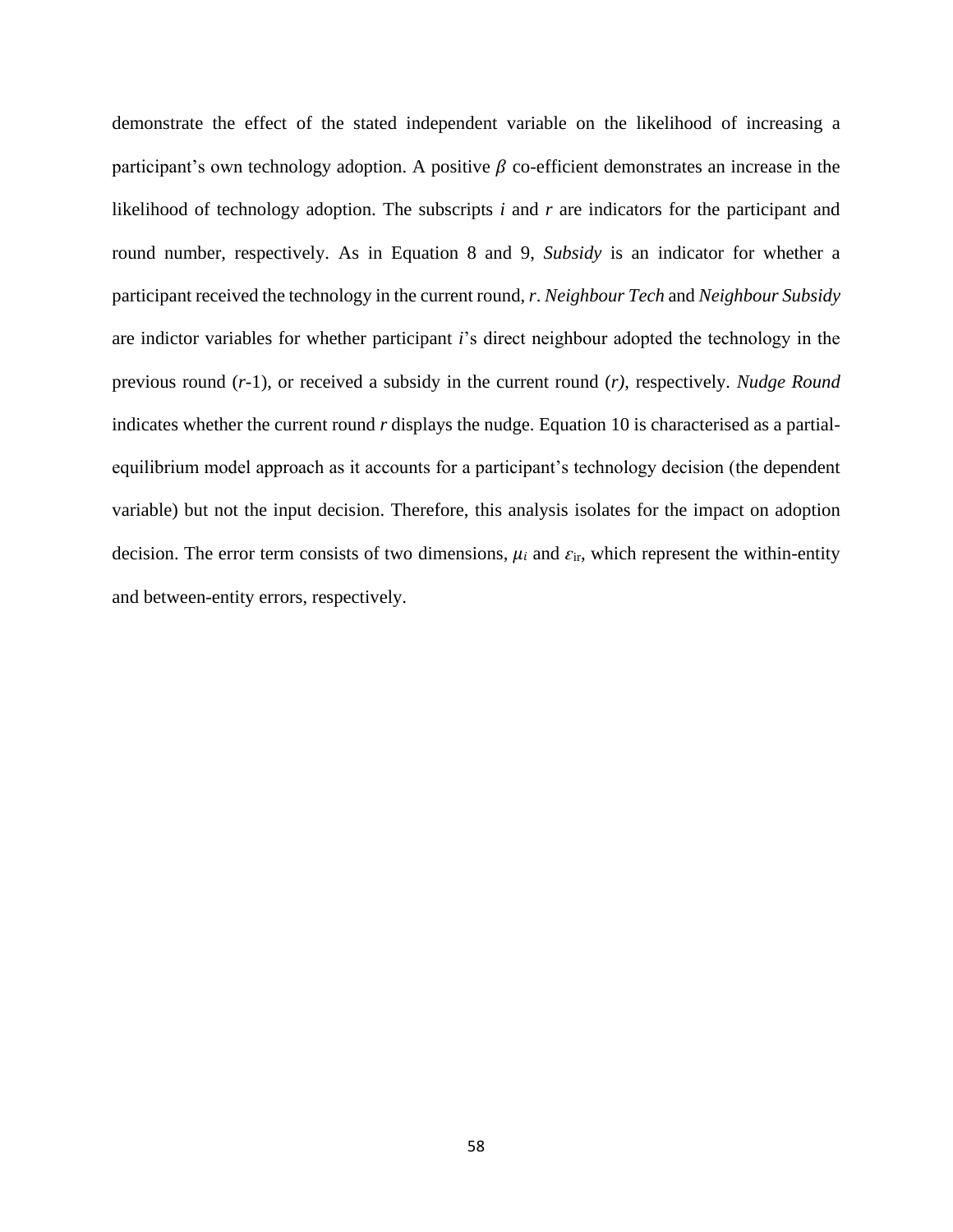| Marginal                      | No Info   | Partial Info | Full Info | No Info   | Partial Info | Full Info |
|-------------------------------|-----------|--------------|-----------|-----------|--------------|-----------|
| Effect<br>Estimate<br>(dy/dx) | No Nudge  | No Nudge     | No Nudge  | Nudge     | Nudge        | Nudge     |
| <b>Nudge</b>                  | NA        | NA           | NA        | $-0.002$  | $-0.11***$   | $-0.04$   |
| Round                         |           |              |           | (0.03)    | (0.03)       | (0.03)    |
| Subsidy                       | $0.26***$ | $0.31***$    | $0.30***$ | $0.22***$ | $0.35***$    | $0.30***$ |
|                               | (0.04)    | (0.05)       | (0.04)    | (0.04)    | (0.04)       | (0.04)    |
| Neighbour                     | 0.007     | $0.08**$     | 0.02      | 0.03      | 0.04         | 0.004     |
| Technology                    | (0.03)    | (0.04)       | (0.04)    | (0.03)    | (0.03)       | (0.03)    |
| Neighbour                     | $-0.01$   | $-0.02$      | 0.01      | 0.01      | 0.04         | $-0.003$  |
| Subsidy                       | (0.04)    | (0.04)       | (0.04)    | (0.04)    | (0.04)       | (0.04)    |
| Prob > chi2                   | < 0.0000  | < 0.0000     | < 0.0000  | < 0.0000  | < 0.0000     | < 0.0000  |
|                               |           |              |           |           |              |           |
| Log<br>likelihood             | $-341.98$ | $-280.34$    | $-316.99$ | $-394.03$ | $-444.27$    | $-471.88$ |
| ${\bf N}$                     | 684       | 570          | 684       | 798       | 798          | 798       |

*Table 11 Random-Effects Logit Regression Results on Technology Adoption*

Random-effects logit regression for each treatment presented as average marginal effects (calculated via the delta method) where the dependent variable is technology adoption. SE in brackets. \*,\*\*,\*\*\* represent significance of  $P > |z|$  at the 10%, 5% and 1% significance level, respectively.

Note: 19 observations per participant are presented as the *Neighbour Tech* variable is lagged 1 round, therefore no observations are included for round 1.

From the results in Table 11 subsidy provision is found to increase the likelihood a participant will adopt the technology in a round across treatments. For example, the results indicate that, on average, technology adoption increases by 26% when a participant receives a subsidy in a round in the No Information - No Nudge treatment compared to non-subsidy recipients  $[\chi^2(1) =$ 38.88, Prob >  $\chi^2$  = <0.000]. The nudge is not observed to be a significant influence in increasing the marginal effect of technology adoption in the No Information - Nudge treatment. This finding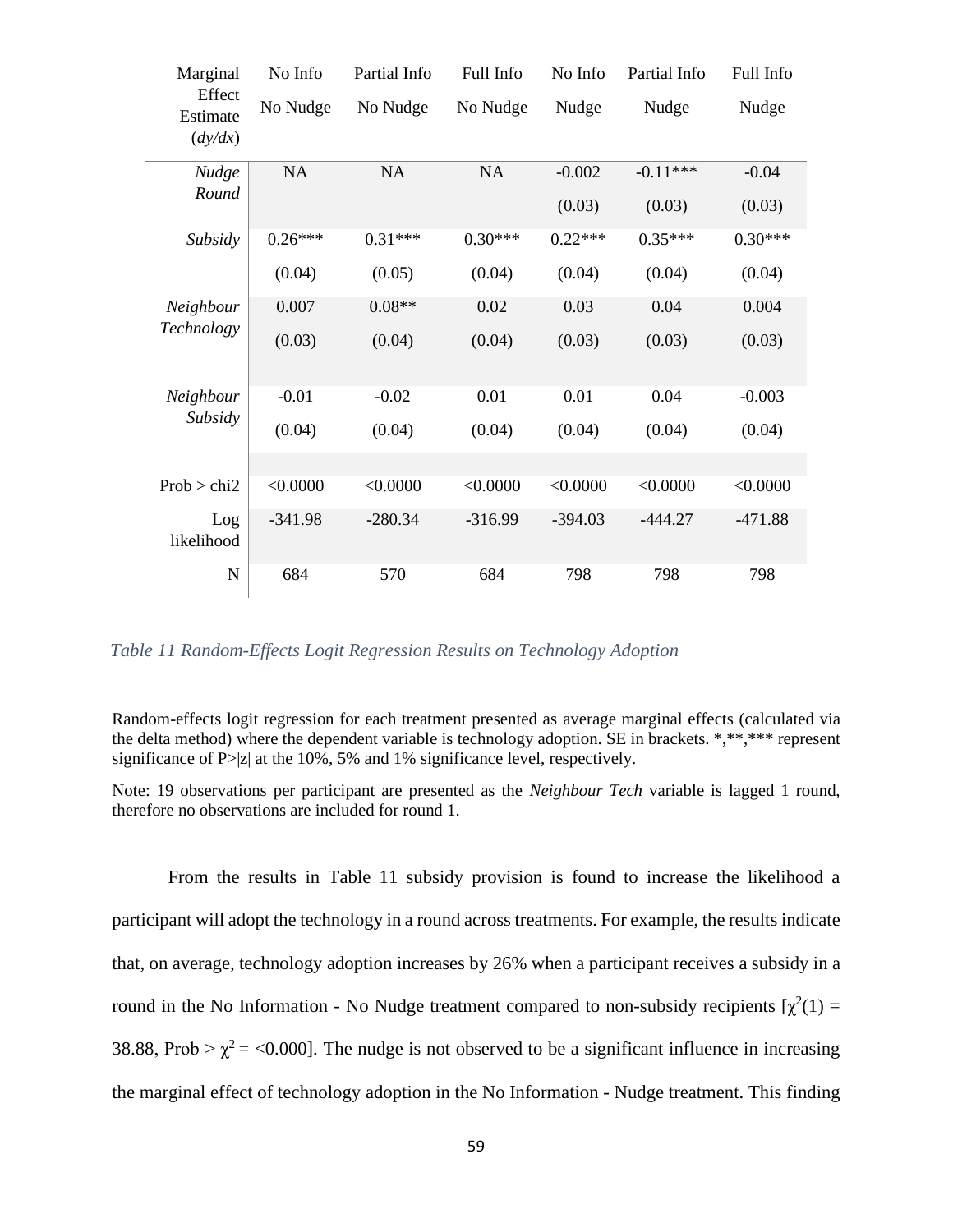may indicate that lower pollutant levels achieved in the nudge rounds within this treatment, as observed in Table 10, are more greatly affected by participant's input decisions rather than their technology decisions. This result is reasonably associated with the general wording of the nudge itself which promotes pollution reduction but not specifically technology adoption. Furthermore, when comparing the effect of the nudge within the Partial Information - Nudge treatment the results indicate that participants were less likely to adopt the technology. In nudge rounds, the likelihood of adoption in the Partial Information - Nudge treatment decreases by 11%  $[\chi^2(1) =$ 14.66, Prob  $> \chi^2 = 0.0001$ ].

As in Table 10, generally a direct-neighbour's technology decisions or a neighbour's subsidy provision is not observed to influence a participant's own adoption behaviour. However, the exception of isthis isfound for the Partial Information - No Nudge treatment where a neighbour adopting a technology in the previous round significantly increased the likelihood of a participant's own adoption, on average, by 8%  $[\chi^2(1) = 4.17$ , Prob  $>\chi^2 = 0.041$ ]. This finding could potentially align with the fact that in this treatment only a neighbour's technology decisions are visible while the neighbour's subsidy provision is not known and provides some evidence of a peer-effect of adoption behaviour.

Therefore, further evidence is found that receipt of a subsidy increases pollution reduction behaviours of the recipient, via increasing the likelihood of adopting the emissions-reduction technology, and that this effect is significant across all treatments. The results indicate that, while there is evidence that a pro-abatement nudge can decrease both aggregate and individual-level pollutants (Table 9, Table 10), that a nudge which encourages generally worded emissionsreduction message does not necessarily translate to significantly different technology adoption behaviour.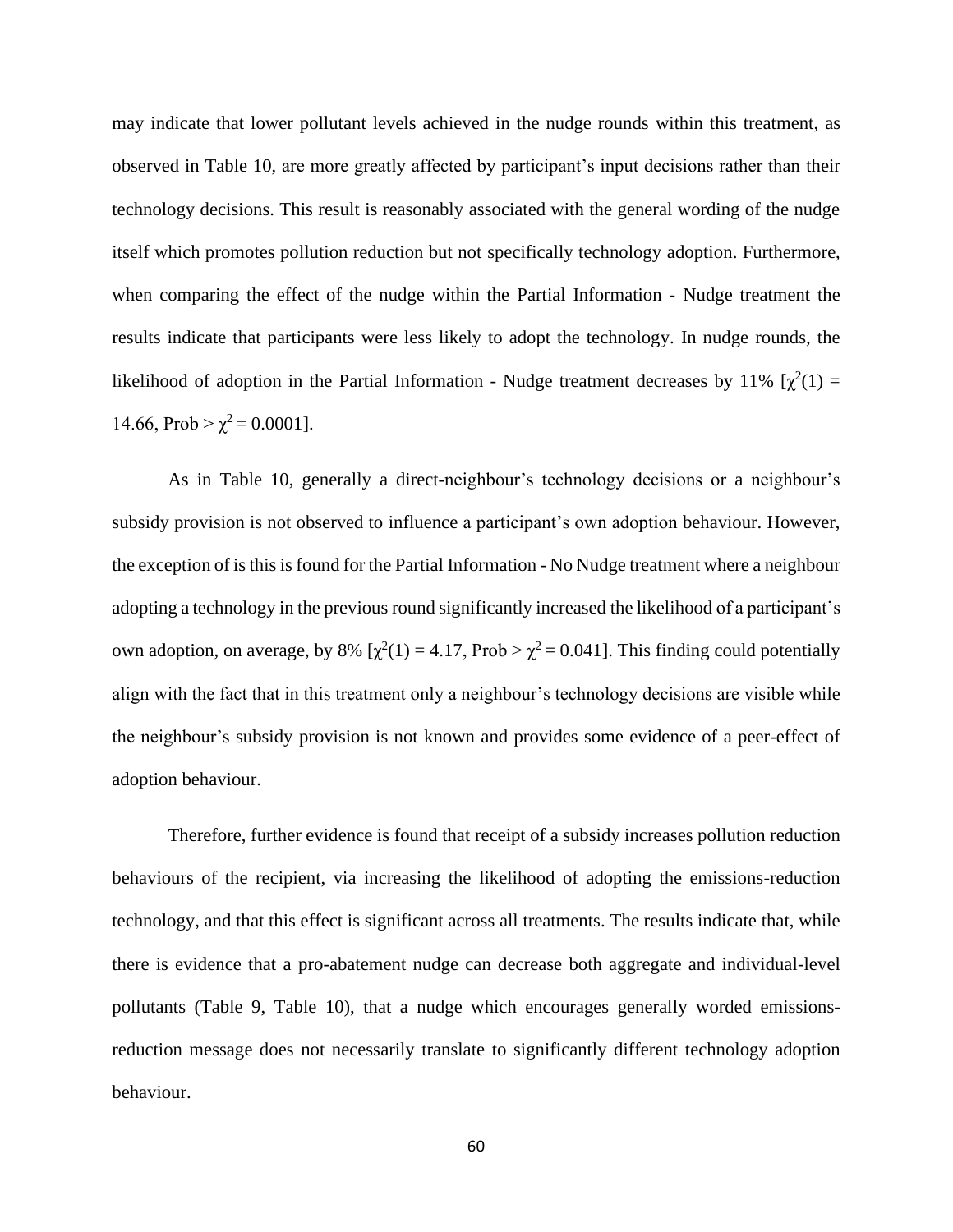Finally, evidence of a negative effect of the nudge on adoption rates was found within the Partial Information - Nudge treatment. Technology adoption within this treatment was lowest when the nudge was is presented. Therefore, participants may be less inclined to adopt the technology when pro-social messaging is presented and this is more salient, and significant, in the treatment where participants have access to information on solely their neighbour's adoption decision. In addition, the results indicate that when participants in the Partial Information – No Nudge treatment viewed that a direct neighbour adopted the technology in the previous round that this increases the likelihood that the participants will adopt the technology themselves in the current round. As this treatment allows participants to view only their neighbours' adoption behaviour this then presents some evidence of a peer-effect within the network - whereby when participants view that their neighbour is not adopting the technology that they themselves are less likely to adopt.

# Chapter 5 Discussion and Conclusion

#### 5.1 Importance and Contribution

NPS pollution is a challenging environmental issue to manage due to its diffuse nature. According to the OECD, reduction of runoff is critical as this form of pollution can lead to water quality degradation which can lend to a variety of issues including negative impacts to aquatic species and ecosystem health, fishing, and recreation (Moxey, 2012). Within agriculture, motivating adoption of BMPs which can help reduce runoff from farming is necessary to lessen NPS water pollution and the environmental externalities of production. The need to manage NPS pollution from agriculture will be critical as runoff is expected to increase in upcoming years due to increased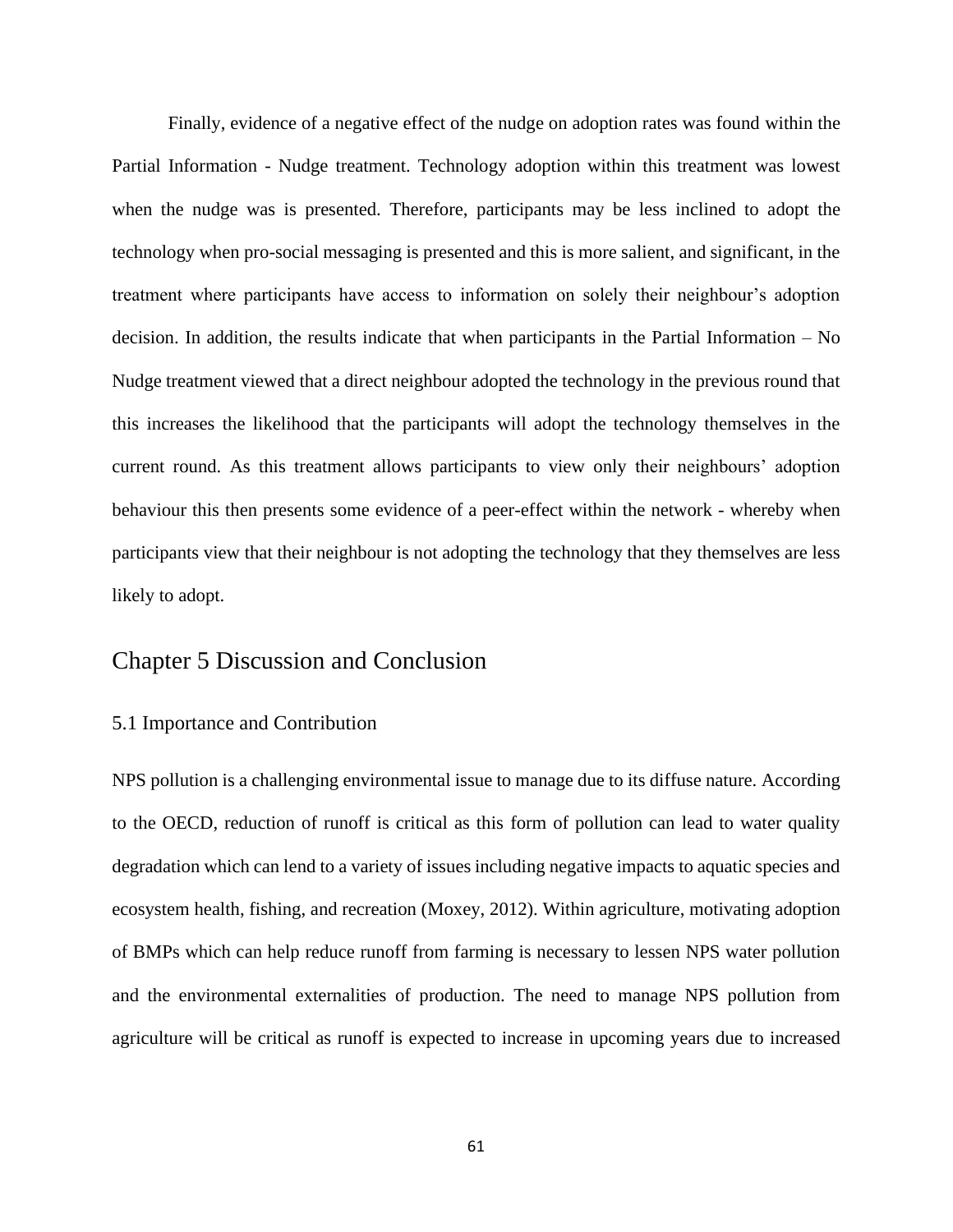snowmelt attributed to climate change as well as higher densities of livestock and intensified cropping operations to meet demand (Government of Canada, 2016; Jain & Singh, 2019).

Policy motivating adoption of BMPs to manage agricultural pollution can be effectively informed through analyzing the behavioural factors which affect farmer's adoption decisions. As discussed by Weersink & Fulton (2020), the BMP adoption process is rooted in behavioural change which necessitates an understanding of the motivators of farmer decision-making. Understanding these behavioural mechanisms can also lend insight into where improvements in existing policy frameworks can be made (Streletskaya et al, 2020). Additionally, analyzing the role of information and messaging and how these factors may facilitate the adoption process is meaningful for NPS pollution policy development. Well-designed and holistic policy which intends to utilize BMP adoption to manage water pollution therefore requires not only recognition of the economic factors which influence abatement actions but also the behavioural factors which affect farmer's decisions.

Within the topic of NPS pollution abatement the factors of subsidy provision, information networks, and the role of nudges are key areas of research which require further development. Proabatement messaging is one such behavioural mechanism which requires further study with regards to its effectiveness in inducing lower NPS pollution levels (Wu, Palm-Forster, & Messer, 2021). In the context of agricultural runoff, nudges and their role in influencing NPS pollution abatement are a necessary element in developing realistic and effective policy. Similarly, research regarding how the level of information in a producer's network can affect abatement behaviour is also valuable - but little research into how networks affect BMP adoption and abatement decisions is available (Wu, Palm-Forster, & Messer, 2017; Maertens & Barnett, 2012). Additionally, limited literature exists with regards to the effect of information between subsidy and non-subsidy recipients on an individual's own abatement behaviour (Omotilewa, Ricker-Gilbert, &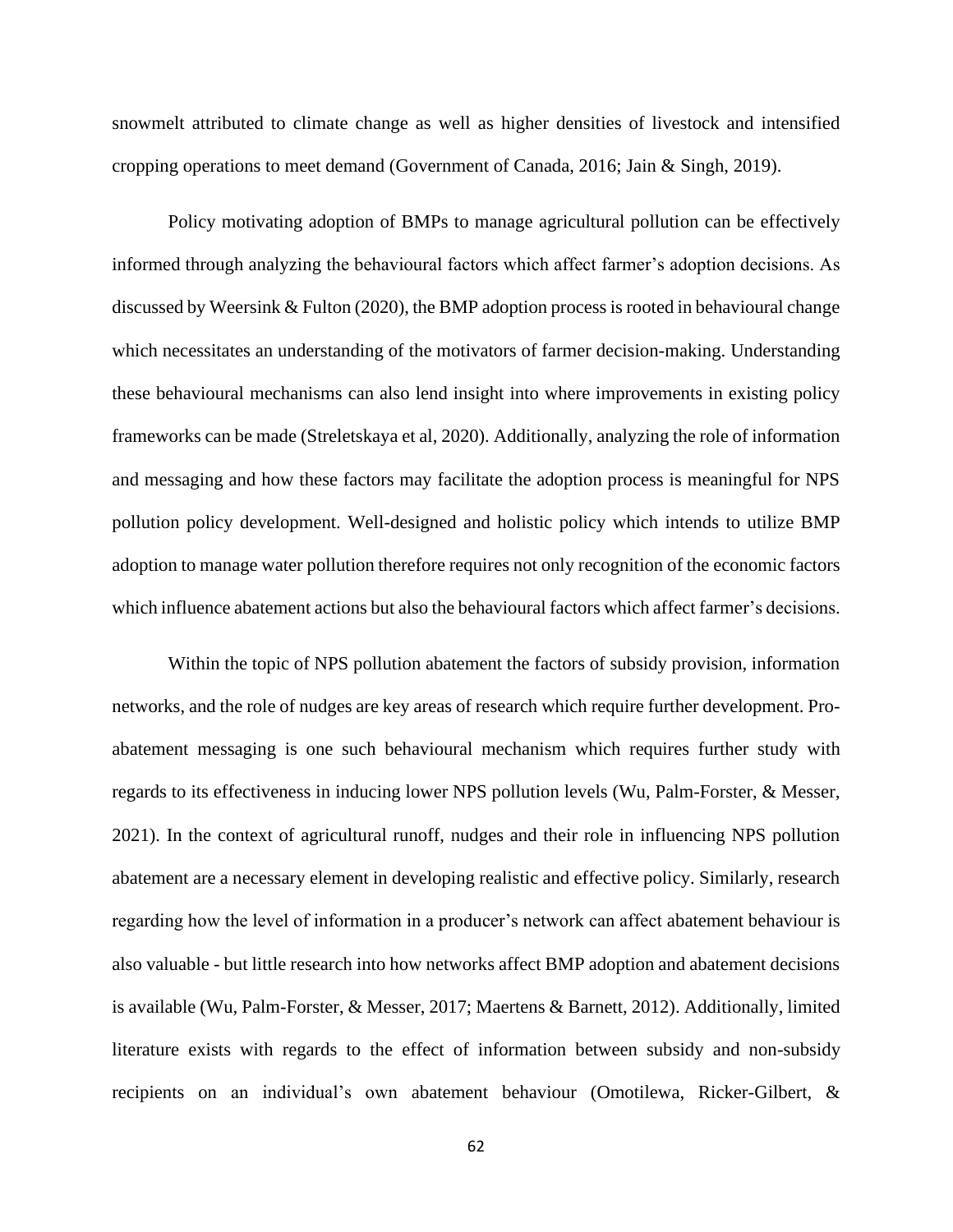Ainembabazi, 2020). Understanding how nudges, subsidy provision, and the level of information flows within a network impact NPS pollution is therefore a valuable contribution to the literature. In addition, research into how these factors interact with one another can enhance the experimental literature on NPS pollution abatement and help inform comprehensive policy.

## 5.2 Summary of Findings

This research employed a laboratory experiment with 228 participants to analyze the impact of information within a network, subsidy provision, and a pro-abatement nudge on aggregate NPS pollution levels under conditions of an ambient tax. In groups of six, participants engaged in 20 rounds of decision-making with two management decisions: an input level and a binary adoption choice of an emissions-reduction technology. Both decisions affected individual pollution contributions to the group. A subsidy for technology adoption was randomly allocated to one participant per group in each round. This experiment utilized a 3x2 treatment design which incorporated three information scenarios. The information treatments varied in the level of information the participants in a group could view regarding their direct neighbour's adoption decision and whether the neighbour received the technology subsidy. In the "No Information" treatment participants had no knowledge of their neighbour's actions, in the "Partial Information" treatment participants were informed of their direct neighbour's technology adoption decisions in previous rounds, and in the "Full Information" treatment participants were informed of both their direct neighbour's technology adoption decision as well as if their neighbour received a technology subsidy. Finally, orthogonal to the information treatments, a nudge encouraging pollution abatement behaviour was randomized and shown to approximately half the groups in each information treatment.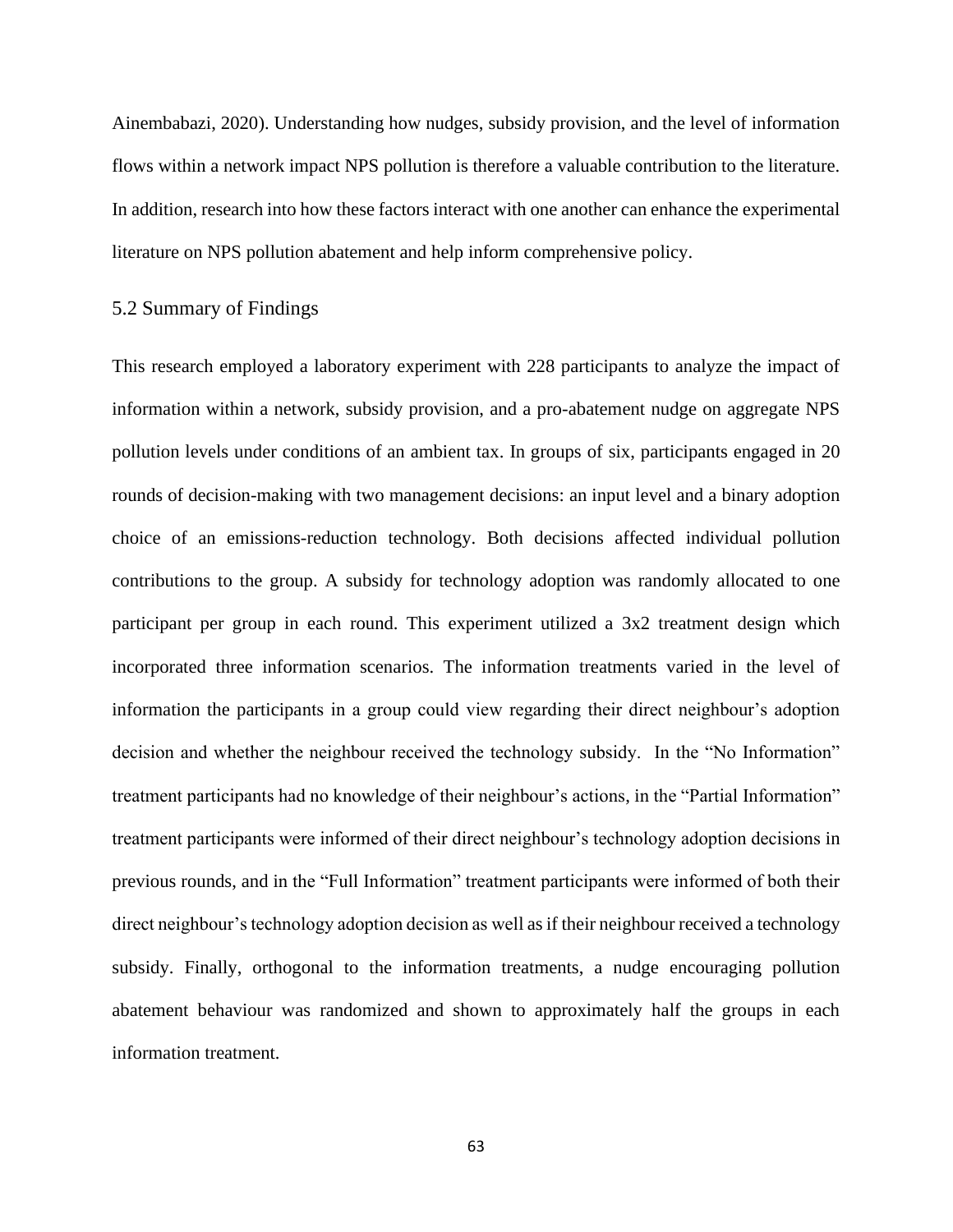The results indicate that subsidy provision for an emissions-reduction technology can reduce NPS pollution levels. Participants who received a subsidy in a round generated lower individual pollution levels on average in that round. Additionally, the results of this experiment indicate that subsidy provision increased the likelihood a participant will adopt the emissionsreduction technology across all information scenarios. It was found that, on average, participants who receive a subsidy in a round are more likely to adopt the technology by 22-35% that round. The finding that BMP subsidies can effectively increase adoption rates has been evidenced in the related agri-environmental literature (Duflo, Kremer, & Robinson, 2011; Chouinard et al. 2008). Furthermore, the field experimental literature has yielded similar results when analyzing the impact of a 50% subsidy as employed in this research – such as the experiment by Duflo, Kremer, & Robinson (2011) which found that a 50% subsidy paid to farmers for inputs led to an increase in fertilizer use by 13-14%.

Overall, the average aggregate pollutant level was found to be above the threshold value as determined optimal by the social planner's problem. This finding aligns with Spraggon (2013) which determined that ambient policy instruments, as employed in this research through an ambient tax, are not always able to induce efficient outcomes in laboratory settings. The exception however was the No Information - Nudge treatment for which the aggregate pollution level was below the optimal level in the last 10 rounds of decision-making after the nudge was shown. The results indicate that the Partial Information and Full Information treatments, where information on neighbour's actions is available, do not produce more efficient pollution levels compared to the No Information scenario. This result contradicts findings by Banerjee et al. (2014) who utilized a laboratory experiment to analyze coordination of land-use which affected generation of ecosystem services and found that allowing information between neighbours on others' actions increased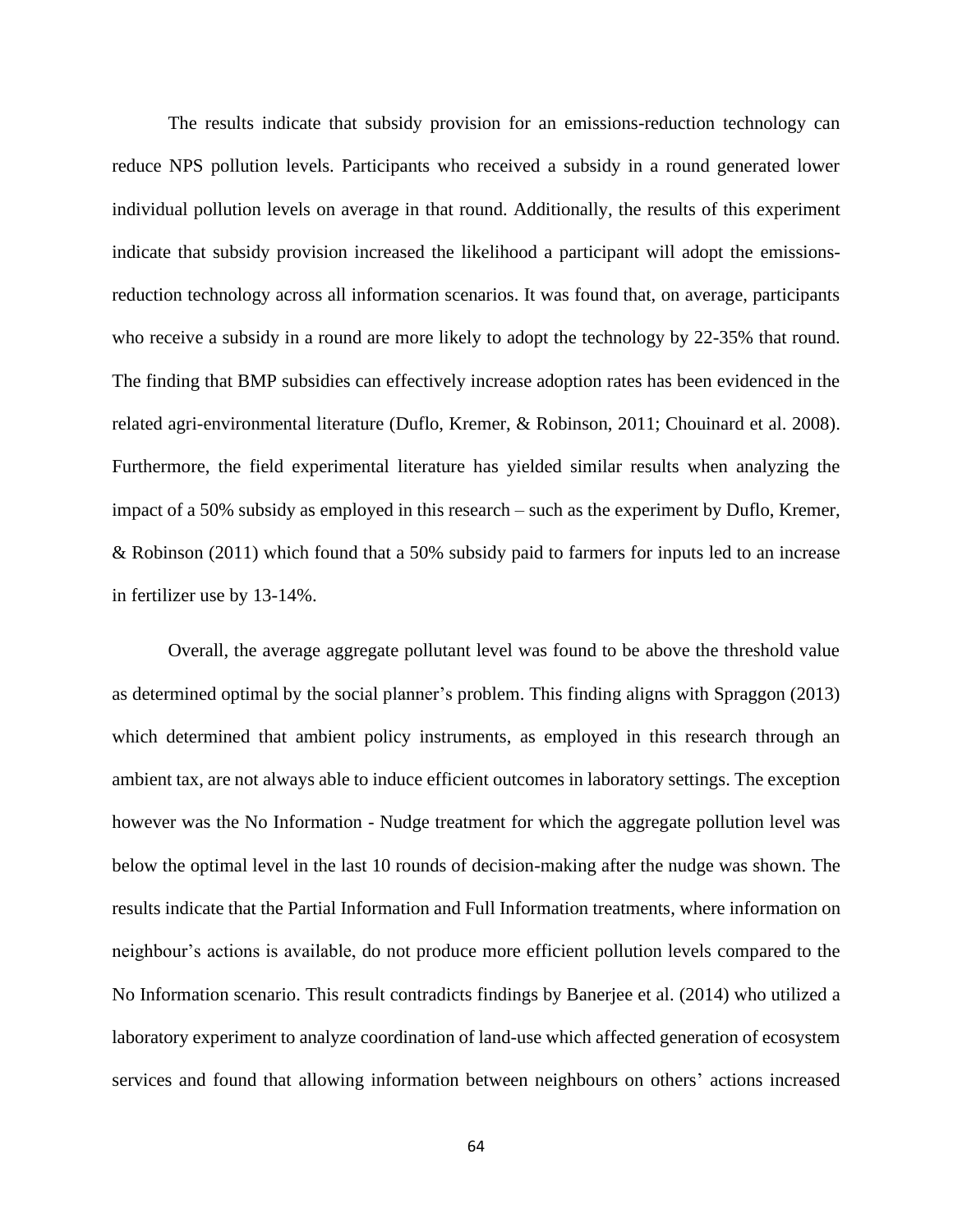policy effectiveness. This result aligns with the laboratory experiment by Spraggon (2013) who found the reducing the amount of information available about other producers in the network did not decrease the effectiveness of an ambient policy mechanism.

A pro-abatement nudge was found effective at lowering pollution levels within the No Information treatment in which participants did not have any information about their neighbour's actions. As noted, the No Information - Nudge treatment was the only between-group treatment which, on average, did not exceed the threshold pollutant level during the nudge rounds of decision-making. This finding signals that nudges encouraging pollution reduction may prove effective in generating efficient pollution levels in scenarios with limited communication amongst producers. However, evidence was found to suggest that when nudges are worded to encourage general abatement that lower pollution levels can be achieved through producers' input decisions - but that this wording does not necessitate increases in adoption of emissions-reduction technology.

Additionally, it is observed that the nudge had a negative impact on technology adoption within the Partial Information - Nudge treatment. Participants who received information about their neighbour's adoption were 11% less likely to adopt the technology when the nudge was shown. Therefore, the results indicate a heterogenous impact of a pro-abatement nudge on technology adoption depending on the level of information in a network. Additionally, the results of the experiment indicate that the nudge was ineffective at reducing pollution levels on aggregate when information on neighbour's adoption and neighbour's subsidy receipt was available in the Full Information treatment. These findings then necessitate that care must be taken in the wording and targeting of such nudges which attempt to reduce NPS pollution and encourage BMP adoption - particularly amongst networks with greater information flows between producers.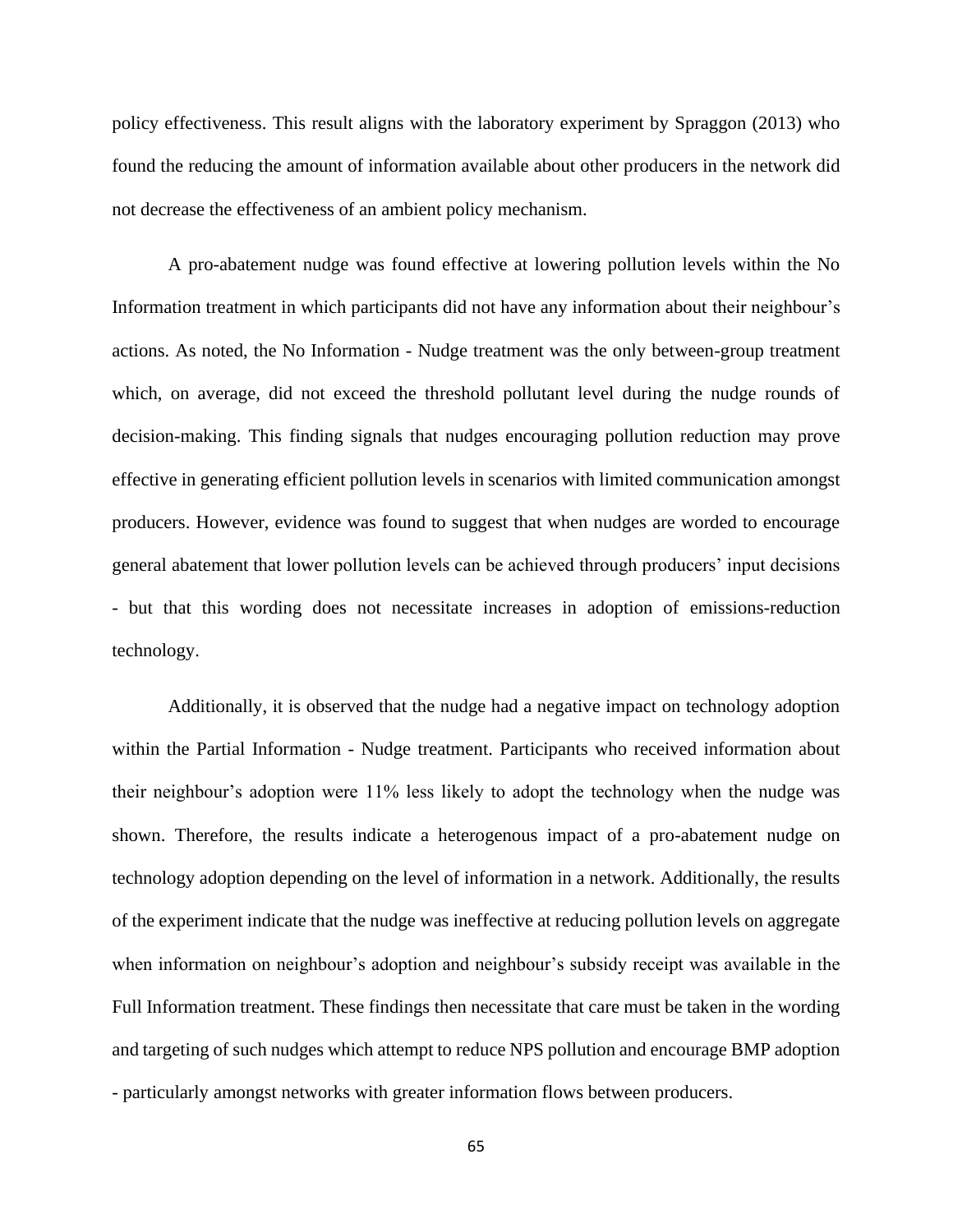In general, no evidence is found to suggest that a neighbour's subsidy receipt impacts an individual's own adoption behaviour. Evidence was found to suggest that a neighbour's technology adoption behaviour may affect an individual's own likelihood to adopt under certain conditions. Notably, within the Partial Information - No Nudge treatment the results indicate that participants who viewed their neighbour adopted the technology were more likely adopt the technology themselves, and vice versa. These results yield interesting insight into the potential effect of peer-influence and information on adoption behaviour when a producer can know only their neighbour's adoption behaviour. This form of altering one's behaviour in response to another's actions is observed in the network and broader agricultural adoption literature (Choi, Gallo, & Kariv, 2016; Baerenklau, 2005). This finding may arise from several behavioural channels including intentions of free-riding – a common occurrence under ambient control methods seeking to manage pollution (Wu, Palm-Forster, & Messer, 2021; Griesinger et al. 2017; Segerson, 1988). Further research into whether this finding may stem from motivations of freeriding, or potentially a "spite effect" - characterized in public goods problems as stemming from non-optimal decision making in response to an individual's desire to outperform the others in a group - would prove constructive (Brunton, Hasan & Mestelman, 2001).

#### 5.3 Policy Implications

The results of this research can motivate comprehensive policy formation with the goal of reducing NPS pollution. The findings indicate that messaging encouraging pollution reduction are more effective in situations where there is little communication amongst farmers and where the BMP adoption of others is not easily observed – such as in dispersed communities or where limited interaction amongst producers can feasibly occur. The results provide evidence that in these networks with limited information flows that pro-abatement nudges, such as messaging facilitated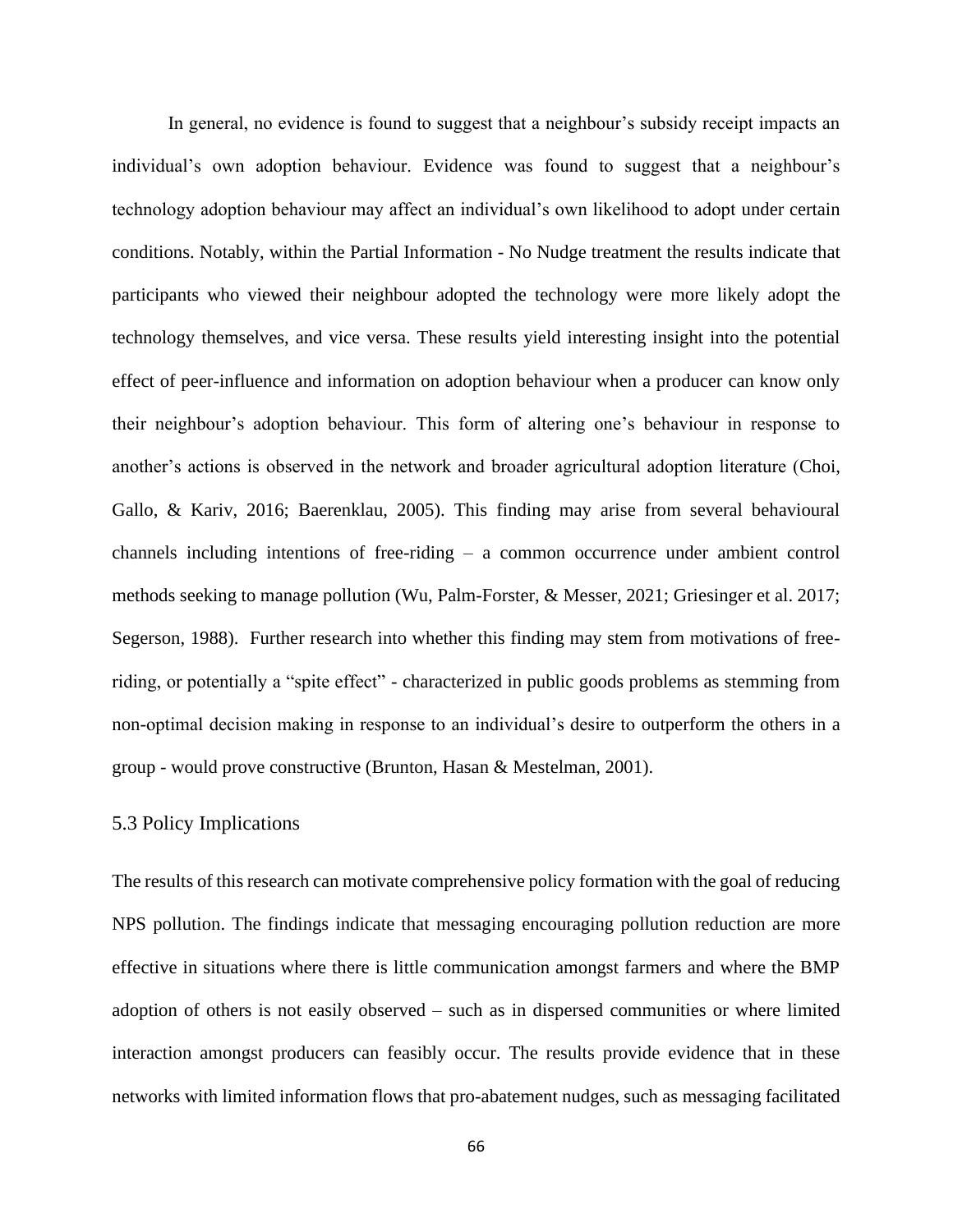through government outreach, may be able to induce efficient NPS emissions levels under an ambient tax mechanism. However, this research indicates that careful consideration of the effect of peer-influence and free-riding between producers must be taken in social networks with higher levels of information about others' BMP adoption. In these more connected social networks characterized by greater information flows general messaging to encouraging emissions reduction may prove ineffective in inducing lower NPS pollution levels and encouraging BMP adoption.

Additionally, this research indicates that provision of subsidies for BMPs can be effective in lowering NPS pollution levels as well as in motivating adoption. The findings of this research signal that subsidy provision has the potential to induce lower pollution levels and encourage adoption regardless of the level of information flows between producers in a network and both with and without the use of pro-abatement messaging.

As discussed by Segerson (1988), results from NPS water pollution experiments can also be applied to other forms of diffuse emissions problems such as groundwater pollution. To date however there has been little research within the field of behavioural economics specifically on issues which link agriculture and the environment (Palm-Forster et al., 2019). Furthermore, other environmental and resource issues characterized by limited information available to a regulator can benefit from research related to NPS pollution management (Cochard, Wilinger, & Xepapadeas, 2005). The research presented in this thesis can therefore not only assist in the development of policy which seeks to manage NPS pollution from agriculture, but also can be applied to policy which tackles broader agri- environmental issues.

#### 5.4 Limitations and Future Research

67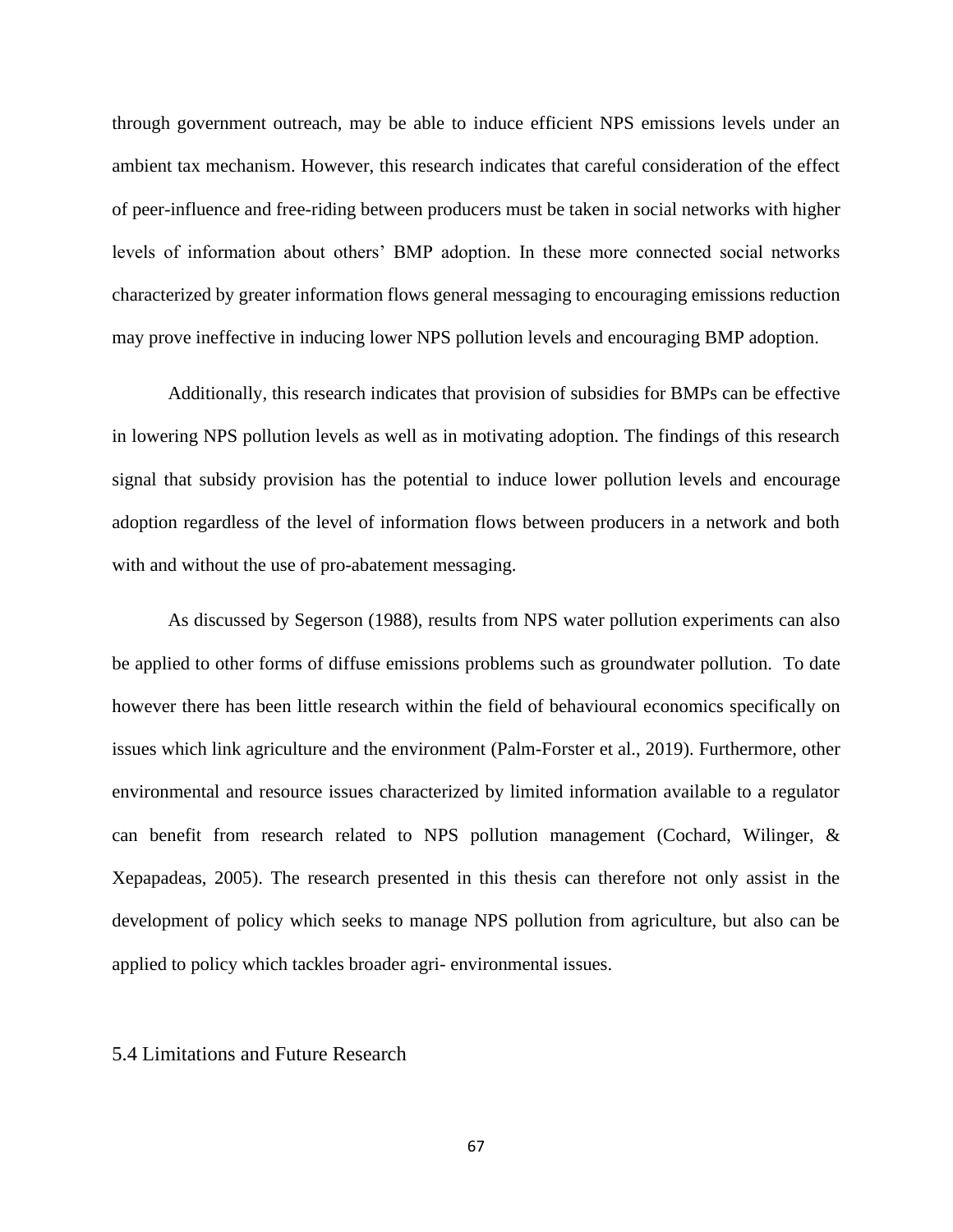Several areas of potential future research emerge from this work. This experiment analyzed multiple behavioural and policy variables and their effect on inducing lower levels of NPS pollutants. The main factors analyzed included the role of information networks, subsidies, and pro-abatement messaging via a nudge. This experiment was limited in its approach in evaluating the effect of subsidy provision on BMP adoption and associated pollution levels since only a fixed subsidy percentage allocated to one participant at a time was employed. This design was selected to simplify the parameters associated with the social planner's problem and Nash Equilibrium calculations and to offer a more straightforward analysis of the interaction effects between subsidy provision and information available in a network. Future studies can develop the experimental design presented here by employing treatments with both heterogenous and homogenous subsidy provision amongst the network, as well as applying an additional within-subject treatments which vary the subsidy amount between rounds.

This laboratory experiment utilized an ambient-based policy approach via an ambient emissions tax dependent on a threshold NPS pollutant level. While ambient policy instruments are often discussed as a potential mechanism to encourage abatement actions in the experimental and theoretical NPS pollution literature the real-world application of ambient-based approaches is currently limited. Notably, the design of this experiment can yield further insight into regulations which rely on threshold-based mechanisms which may be implemented to meet explicit environmental quality objectives. In addition, future research can modify the design of this experiment to analyze the conventional policy approaches presented in this research, namely BMP subsidy provision and pro-abatement messaging from government agencies, and their impact on inducing lower NPS pollution levels and encouraging BMP adoption in the absence of an ambient policy mechanism.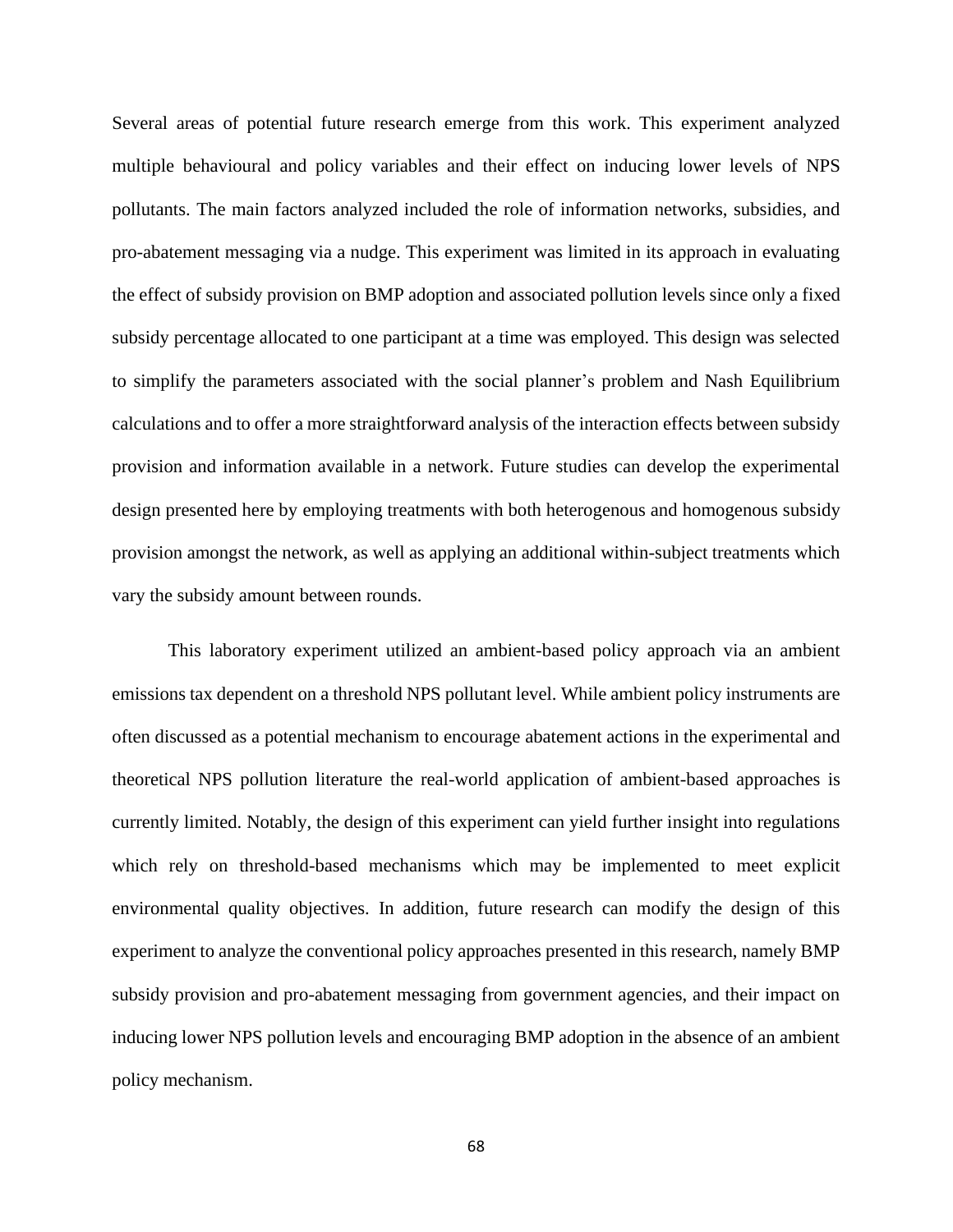Additionally, laboratory experiments can develop this design through analysis of larger and more complex network structures. For example, linear networks of producers are a potential structure which could more accurately mimic real-world scenarios categorized by heterogenous impacts of pollution amongst producers. Furthermore, analyzing the effect of diverse nudges in the context of this experiment would also prove effective as this research only considered the impact of a singular, generically worded pro-abatement nudge. The impact of messaging which targets decisions concerning quasi-public goods, as evidenced in this research, versus messaging designed to affect behaviour in a pure-public goods context will be a helpful extension of the literature regarding the behavioural impacts of nudges. In addition, future experiments can incorporate messaging which specifically motivates the adoption of BMPs in production decisions and can therefore compare the effect of more general versus targeted wording on influencing abatement decisions.

Laboratory experiments can effectively measure direct variables of interest and are a valuable approach to analysing more complex economic theory as presented in this research. Notably, this work acts as a proof-of-concept study which can inform the design of future experiments at larger scales. Behavioural research in the context of NPS pollution can therefore benefit from adapting the research presented in this thesis into randomized controlled trials (RCTs) which consider real-world factors. Novel experimental design can potentially allow for longer decision-making time horizons as this can more accurately capture farmers' motivations to adopt available practices to manage agricultural runoff. In addition, experiments which account for heterogenous incentives and payoffs amongst decision-makers can assist in the development of comprehensive policy. Future research can build on this work to analyze the effectiveness of not only different subsidy mechanisms, but also the welfare effect generated by BMP subsidies.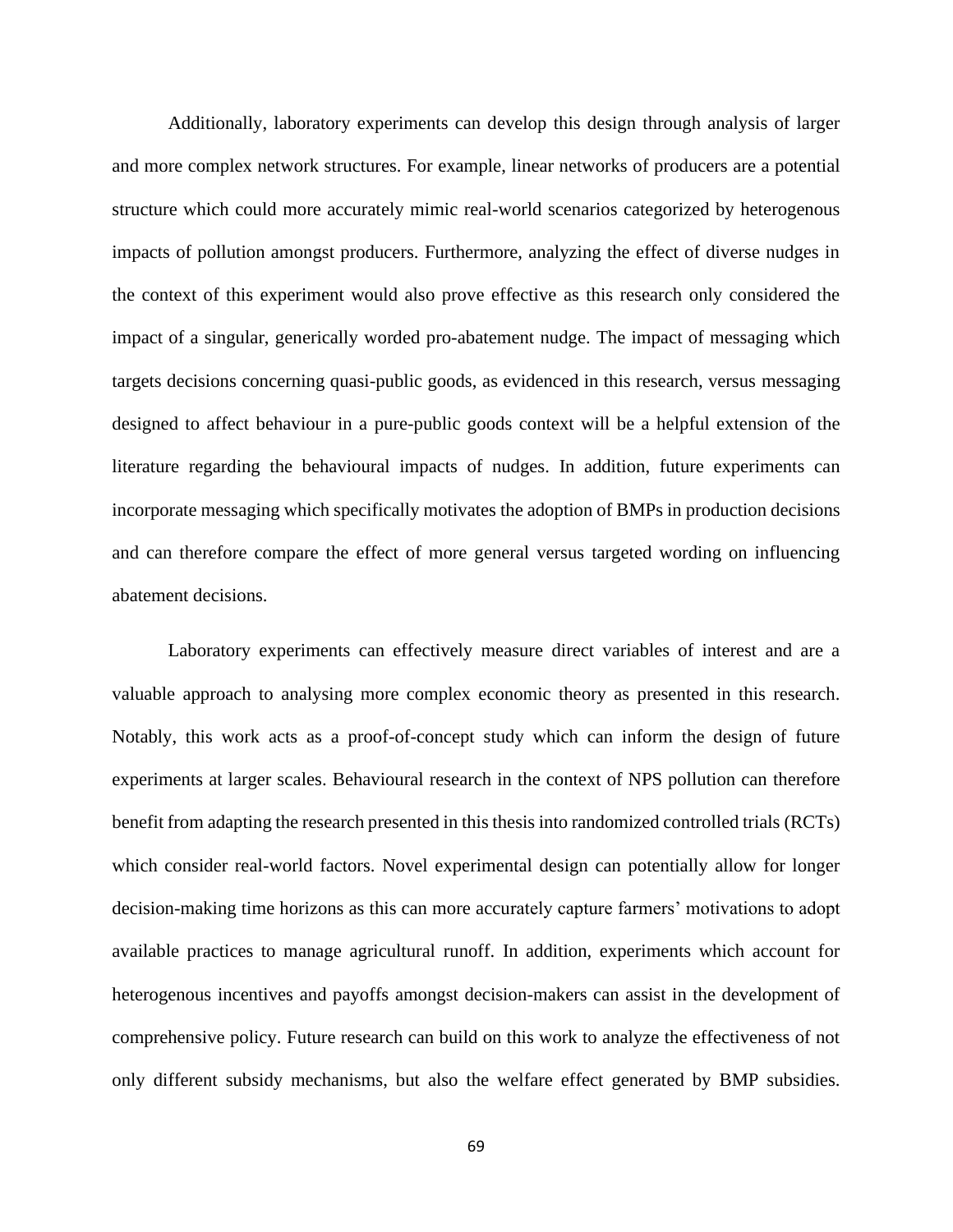Finally, field experiments can adapt the design presented here to further investigate the behavioural factors which may link individual emissions and BMP adoption of producers. In particular, research which analyzes how these outcomes may relate to one another and be influenced through various behavioural mechanisms, such as peer-influence, moral-licensing and free-riding motivations, will be a valuable contribution to the literature.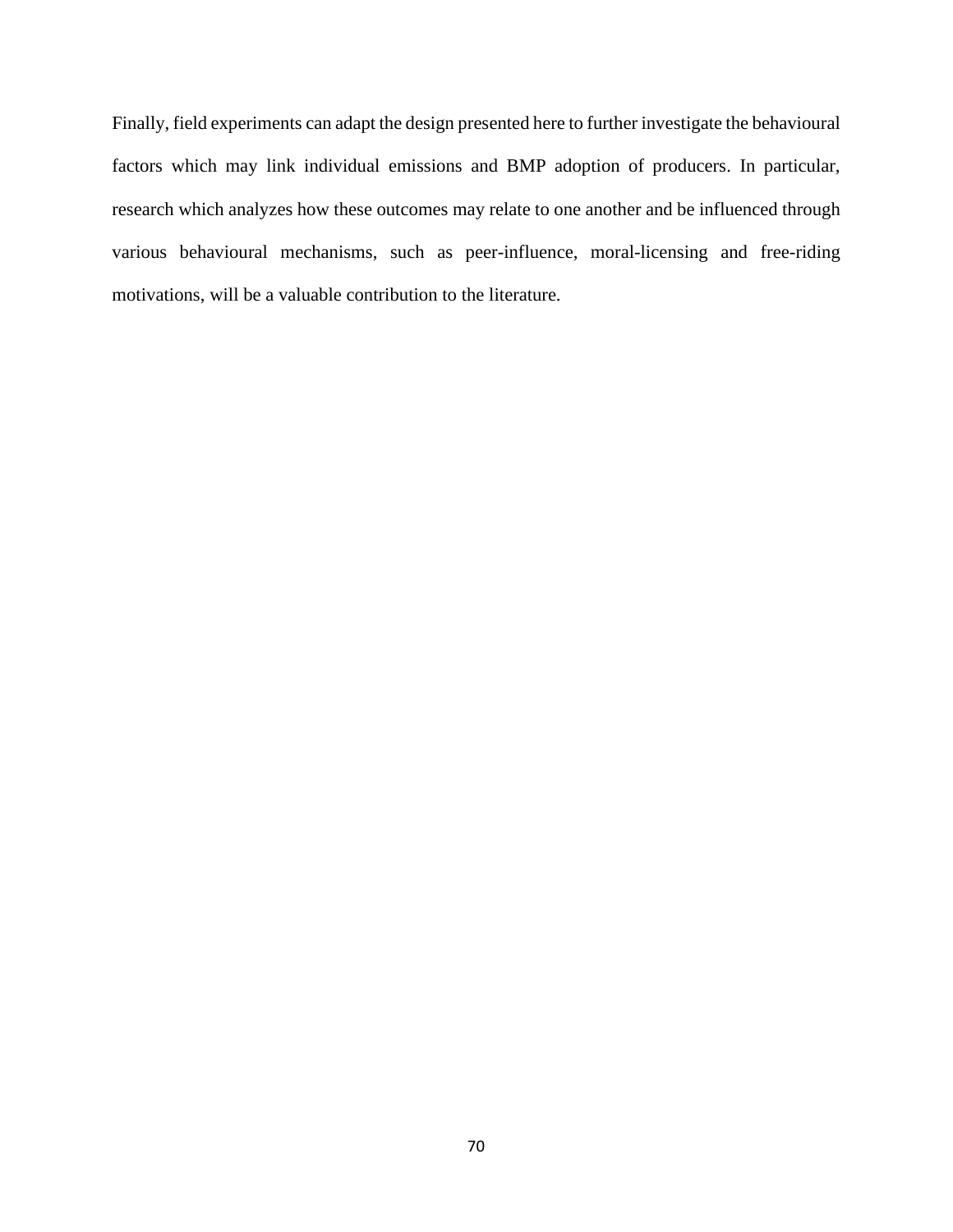### References

- Acemoglu, D., Dahleh, M., Lobel, I., & Ozdaglar, A. (2011). Bayesian learning in social networks. *Review of economic studies, 78*(4), 1201-1236.
- Al-Ubaydli, O., Lee, M., List, J., Mackevicius, C., & Suskind, D. (2019). How Can Experiments Play a Greater Role in Public Policy? 12 Proposals from an Economic Model of Scaling. Chicago: University of Chicago, Becker Friedman Institute for Economics.
- Baerenklau, K. (2005). Toward an Understanding of Technology Adoption: Risk, Learning, and Neighborhood Effects. *Land Economics, 81*(1), 1-19.
- Banerjee, S. (2017). Improving spatial coordination rates under the agglomeration bonus scheme: A laboratory experiment with a pecuinary and a non-pecuinary mechanism (Nudge). *American Journal of Agricultural Economics, 100*(1), 172-197.
- Banerjee, S., de Vries, F., Hanley, N., & Van Soest, D. (2014). The Impact of Information Provision on Agglomeration Bonus Performance: An Experimental Study on Local Networks. *American Journal of Agricultural Economics, 96*(4), 1009-1029.
- Barron, K., & Nurminen, T. (2020). Nudging cooperation in public goods provision. *Journal of Behavioural and Experimental Economics, 88*, 101542.
- Brunton, D., Hasan, R., & Mestelman, S. (2001). The 'spite' dilemma: spite or no spite, is there a dilemma? *Economics Letters, 71*(3), 405-412.
- Canadian Agricultural Partnership. (2021). Runoff Control for Livestock Facilities. Retrieved from https://ontarioprogramguides.net/pc-en-esim-pd-h/
- Carter, M. R., Laajaj, R., & Yang, D. (2014). Subsidies and the Persistence of Technology Adoption: Field Experimental Evidence from Mozambique. *National Bureau of Economic Research Working Papers*, 20465.
- Cason, T., & Gangadharan, L. (2013). Empowering neighbours versus imposing regulations: An experimental analysis of pollution reduction schemes. *Journal of Environmental Economics and Management, 65*(3), 469-484.
- Cason, T., & Gangadharan, L. (2014). Swords without covenants do not lead to self-governance. *Journal of Theoretical Politics, 28*(1), 44-73.
- Chandar, B., Hortaçsu, A., List, J., Muir, I., & Wooldridge, J. (2019). Design and Analysis of Cluster-Randomized Field Experiments in Panel Data Settings. *National Bureau of Economic Research*, No. w26389.
- Channa, H., Chen, A., Pina, P., Ricker-Gilbert, J., & Stein, D. (2019). What drives smallholder farmers' willingness to pay for a new farm technology? Evidence from an experimental auction in Kenya. *Food Policy, 85*, 64-71.
- Chen, D.L., Schonger, M., & Wickens, C. (2016). oTree—An open-source platform for laboratory, online, and field experiments. *Journal of Behavioural and Experimental Finance*, *9*, 88-97
- Choi, S., Gallo, E., & Kariv, S. (2016). Networks in the laboratory. In *The Oxford Handbook of the Economics of Networks.* Oxford: Oxford Univesity Press.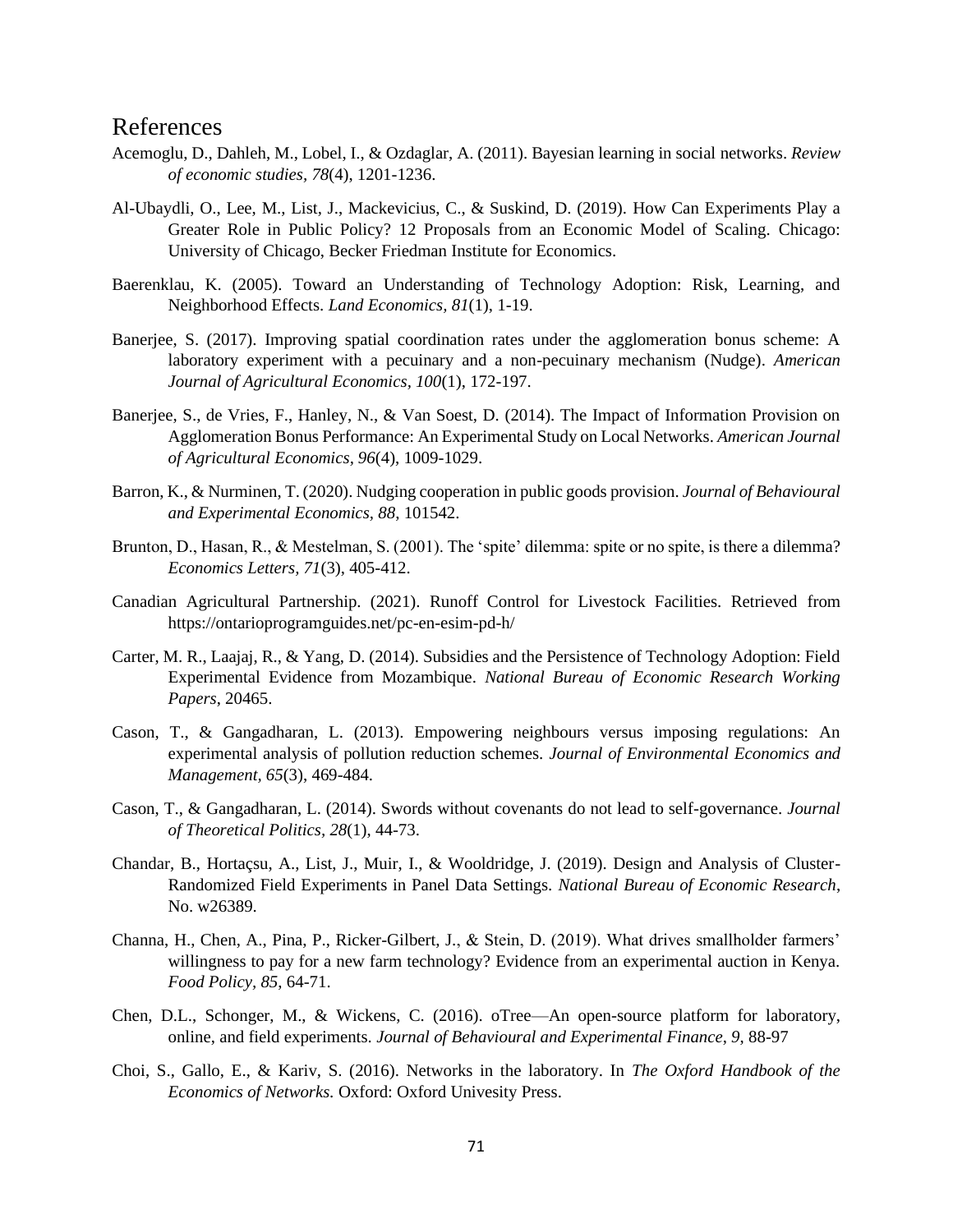- Chouinard, H., Paterson, T., Wandschneider, P., & Ohler, A. (2008). Will Farmers Trade Profits for Stewardship? Heterogeneous Motivations for Farm Practice Selection. *Land Economics, 84*(1), 66- 82.
- Cochard, F., Wilinger, M., & Xepapadeas, A. (2005). Efficiency of Nonpoint Source Pollution Instruments: An Experimental Study. *Environmental and Resource Economics, 30*, 393-422.
- Conley, T., & Udry, C. (2001). Social Learning Through Networks: The Adoption of New Agricultural Technologies in Ghana. *American Journal of Agricultural Economics, 83*(3), 668-673.
- Czap, N., Czap, H., Banerjee, S., & Burbach, M. (2019). Encouraging farmers' participation in the Conservation Stewardship Program: A field experiment. *Ecological Economics, 161*, 130-143.
- Daberkow, S., & McBride, W. (2003). Farm and Operator Characteristics Affecting the Awareness and Adoption of Precision Agriculture Technologies in the US. *Precision Agriculture, 4*, 163-177.
- de Janvry, A., Emerick, K., Sadoulet, E., & Dar, M. (2016). The Agricultural Technology Adoption Puzzle: What Can We Learn From Field Experiments? *Development, 178*.
- Dohmen, T., Huffman, D., Schupp, J., Falk, A., Sunde, U., & Wagner, G. (2011). Individual risk atti-tudes: Measurement, determinants, and behavioural consequences. *Journal of the European Economic Assosication, 9*(3), 522-550.
- Duflo, E., Kremer, M., & Robinson, J. (2011). Nudging Farmers to Use Fertilizer: Theory and Experimental Evidence from Kenya. *American Economic Review, 101*(6), 2350-2390.
- Dupas, P. (2014). Short Run Subsidies and Long Run Adoption of New Health Products: Evidence from a Field Experiment. *Econometrica, 82*(1), 197-228.
- Engle-Warnick, J., Escobal, J., & Laszlo, S. (2006). Risk Preference, Ambiguity Aversion and Technology Choice: Experimental and Survey Evidence from Peru. Presented at NEUCD.
- Food and Agriculture Organization of the United Nations. (2017). Water pollution from agriculture: a global review. Rome: Food and Agriculture Organization of the United Nations.
- Foster, A., & Rosenzweig, M. (2010). Microeconomics of Technology Adoption. *Annual Review of Economics, 1*, 395-424.
- Fox, J., & Sanford, W. (2019). Time-Series Regression and Generalized Least Squares in R. *An R Companion to Applied Regression, 3rd Edition.* SAGE Publications, Inc., Thousand Oaks, California.
- Government of Canada. (2016). Risk to soil and water quality from agriculture. Retrieved from https://www.canada.ca/en/environment-climate-change/services/environmental-indicators/risksoil-water-quality-agriculture.html

Greene, W.H. (2002). Econometric Analysis, 5<sup>th</sup> Ed. Pearson Education, Inc., Upper Saddle River,

New Jersey.

Griesinger, M. (2017). Testing the effects of social pressures through signaling, shaming, & communication to reduce pollution [Master's thesis, University of Delaware]. University of Delaware, Department of Applied Economics and Statistics.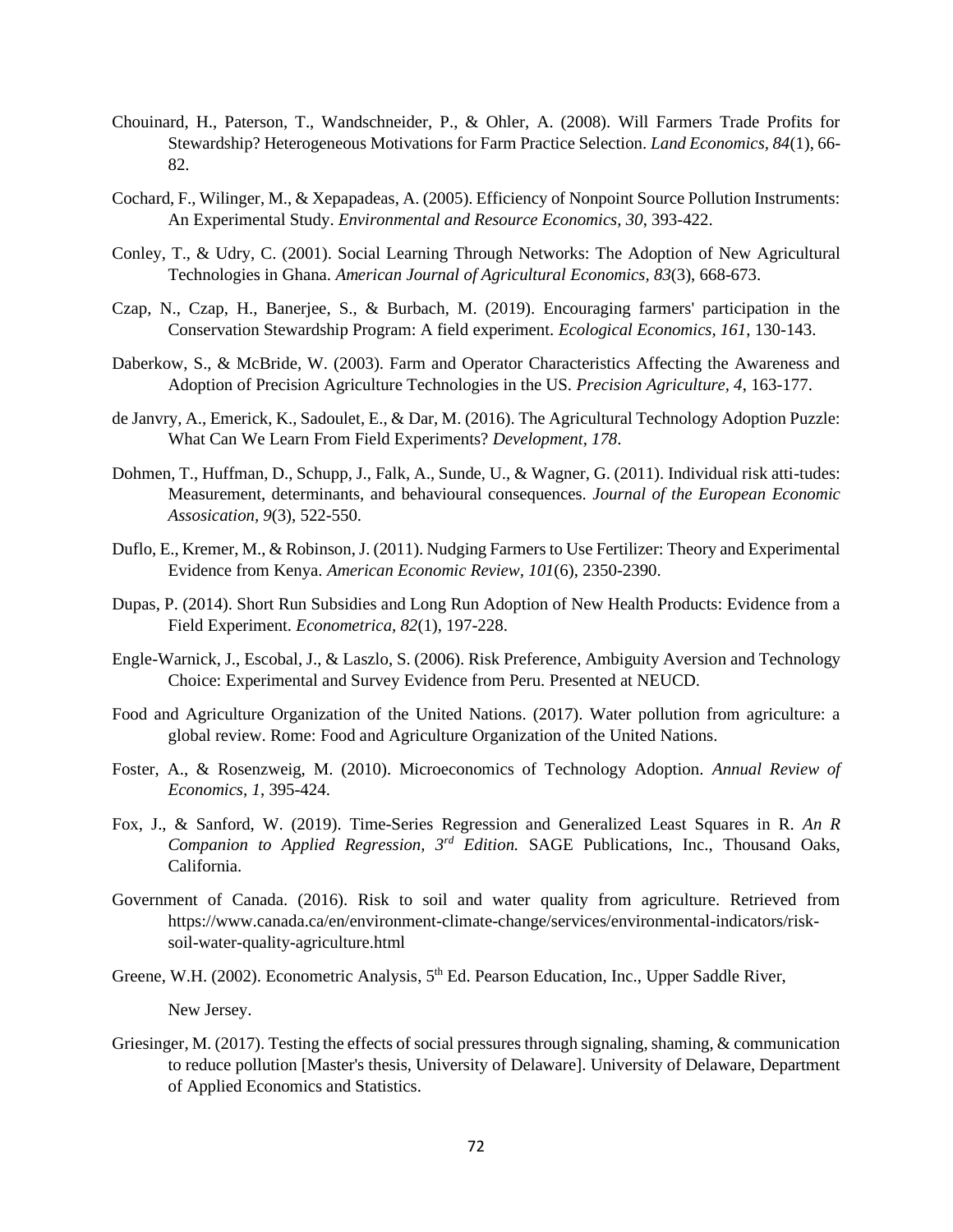- Griesinger, M. R., Palm-Forster, L. H., Messer, K. D., Butler, J., & Fooks, J. (2017). Stewardship signaling and the power of using social pressures to reduce nonpoint source pollution. 2017 Annual Meeting (p. 259153). Chicago, Illinois: Agricultural and Applied Economics Association.
- Guilfoos, T., Miao, H., Tranfafir, S., & Uchida, E. (2019). Social Learning and communication with threshold uncertainty. *Resource and Energy Economics, 55*, 81-101.
- Hausman, J. (1978). Specification Tests in Econometrics. *Econometrica, 46*, 1251-1271.
- Hayek, F. (1945). The Use of Knowledge in Society. *The American Economic Review, 35*(4), 519-530.
- Jaffe, A., Newell, R., & Stavins, R. (2005). A tale of two market failures: Technology and environmental policy. *Ecological Economics, 2*(3), 164-174.
- Jain, C., & Singh, S. (2019). Best management practices for agricultural nonpoint source pollution: Policy interventions and way forward. *World Water Policy, 5*(2), 207-228.
- Krishnan, P., & Patnam, M. (2013). Neighbors and Extension Agents in Ethopia: Who Matters More for Technology Adoption? *American Journal of Agricultural Economics, 96*(1), 308-327.
- Li, T., Fooks, J., Messer, K., & Ferrero, P. (2021). A field experiment to estimate the effects of anchoring and framing on residents' willingness to purchase water runoff. *Resource and Energy Economics, 63*, 101107.
- Liu, E. (2013). Time to Change What To Sow: Risk Preferences and Technology Adoption Deicisons of Cotton Farmers in China. *The Review of Economics and Statistics, 95*(4), 1386-1403.
- Lopez, M., Murphy, J., Spraggon, J., & Stranlund, J. (2010). Comparing the effectiveness of regulation and pro-social emotions to enhance cooperation: experimental evidence from fishing communities in Colombia. *Economic Inquiry, 50*(1), 131-142.
- Lourenço, J., Ciriolo, E., Almeida, S., & Troussard, X. (2016). Behavioural Insights Applied to Policy. Publications Office of the European Union. doi:10.2760/903938
- Maertens, A., & Barrett, C. (2012). Measuring Social Networks' Effects on Agricultural Technology Adoption. *American Journal of Agricultural Economics, 95*(2), 353-359.
- Martey, E., & Kuwornu, J. (2021). Perceptions of Climate Variability and Soil Fertility Management Choices Among Smallholder Farmers in Northern Ghana. *Ecological Economics, 180*, 106870.
- McManus, P. (2015). Introduction to Regression Models for Panel Data Analysis . Workshop in Methods. Indiana University.
- Miller, G., & Mobarak, A. (2015). Learning about new technologies through social networks: Experimental evidence on non-traditional stoves in Bangladesh. *Marketing Science, 34*(4), 473-626.
- Moxey, A. (2012). Agriculture and Water Quality: Monetary Costs and Benefits across OECD Countries. Organisation for Economic Co-Operation and Development (OECD). Pareto Consulting, Edinburgh, Scotland, United Kingdom.
- Omotilewa, O., Ricker-Gilbert, J., & Ainembabazi, J. (2020). Subsidies for agricultural technology adoption: Evidence from a randomized experiment with improved grain storage bags in Uganda. *American Journal of Agricultural Economics, 101*(3), 753-772.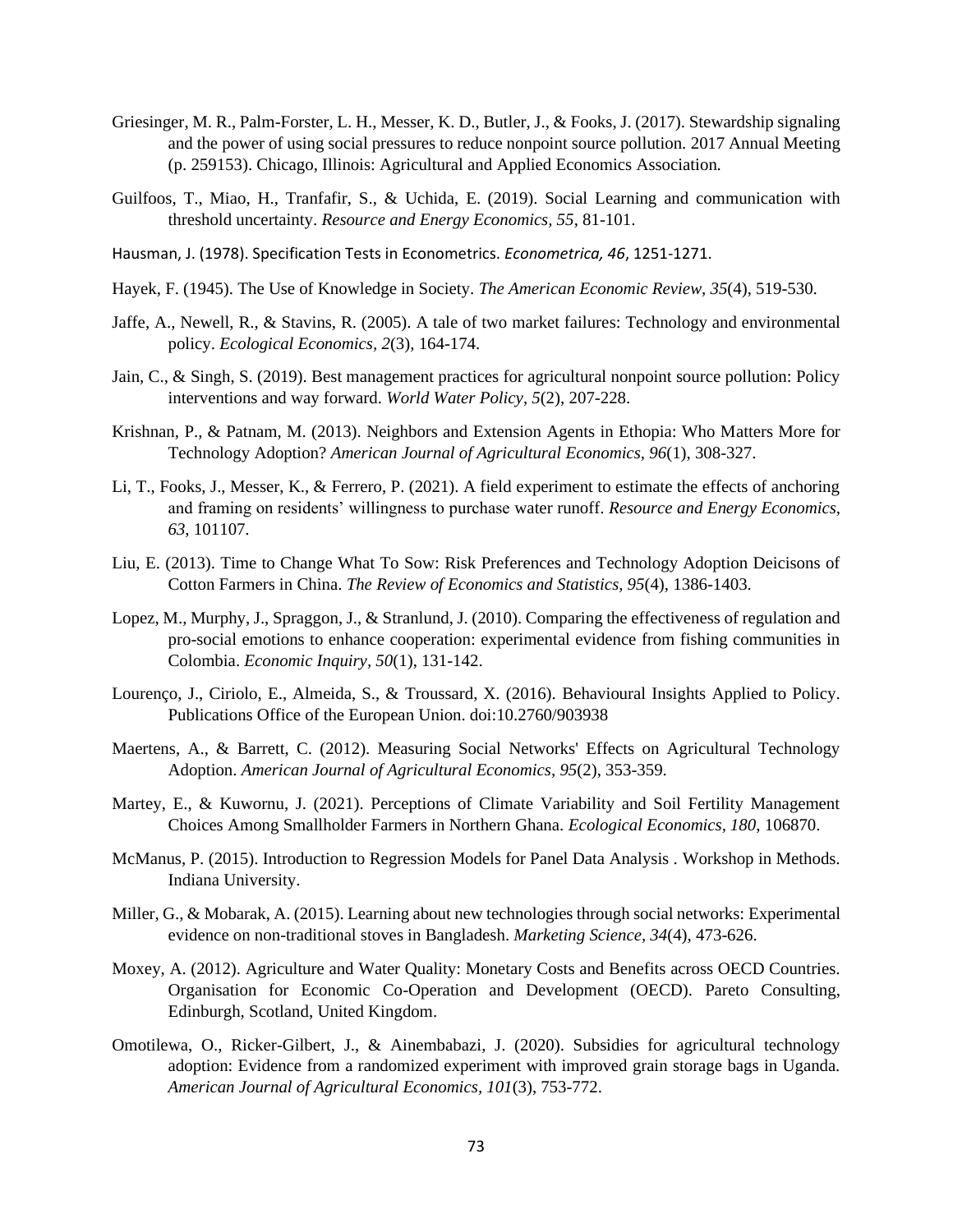- Palm-Forster, L., Ferraro, P., Janusch, N., Vossler, C., & Messer, K. (2019). Behavioural and Experimental Agri-Environmental Research: Methodological Challenges, Literature Gaps, and Recommendations. *Environmental and Resource Economics, 73*, 719-742.
- Palm-Forster, L., Suter, J., & Messer, K. (2018). Experimental evidence on policy approaches that link agricultural subsidies to water quality outcomes. *American Journal of Agricultural Economics, 101*(1), 109-133.
- Palm-Forster, L., Swinton, S., & Shupp, R. (2017). Farmer preferences for conservation incentives that promote voluntary phosphorus abatement in agricultural watersheds. *Journal of Soil and Water Conservation, 72*(5), 493-505.
- Pett, B.W. (2001). The Management of Manure and Non-Point Source Contamination of Water Quality In Ontario. Ontario Water Works Association and the Ontario Municipal Water Associated. Retrieved from the state of the state of the state of the state of the state of the state of the state of the state of the state of the state of the state of the state of the state of the state of the state of the state of http://www.archives.gov.on.ca/en/e\_records/walkerton/part2info/partieswithstanding/pdf/O WWA6.pdf
- Pigou, A. (1921). The Economics of Welfare. *The Economic Journal, 31*(122), 206-213.
- Poe, H., Schulze, W., & Segerson, K. (2004). Exploring the performance of ambient-based policy instruments when nonpoint source polluters can cooperate. *American Journal of Agricultural Economics, 86*(5), 1203-1210.
- Rahelizatovo, N. C., & Gillespie, J. M. (2004). Factors influencing the implementation of best management practices in the dairy industry. *Journal of Soil and Water Conservation, 59*, 166-175.
- Sampson, G., & Perry, E. (2018). The Role of Peer Effects in Natural Resource Appropriation The Case of Groundwater. *American Journal of Agricultural Economics, 101*(1), 154-171.
- Segerson, K. (1988). Uncertainty and incentives for nonpoint pollution control. *Journal of Environmental Economics and Management, 15*(1), 87-98.
- Segerson, K., & Wu, J. (2006). Nonpoint pollution control: Inducing first-best outcomes through the use of threats. *Journal of Environmental Economics and Management, 51*, 165-184.
- Spraggon, H. (2002). Exogenous targeting instruments as a solution to group moral hazards. *Journal of Public Economics, 84*, 427-256.
- Spraggon, J. (2013). The impact of information and cost heterogeneity on firm behaviour under an ambient tax/subsidy instrument. *Journal of Environmental Management, 122*, 137-143.
- StataCorp. (2021). Stata Statistical Software: Release 17. College Station, TX: StataCorp LLC.
- Streletskaya, N., Bell, S., Kecinksi, M., Li, T., Banerjee, S., Palm-Forster, L., & Pannell, D. (2020). Agricultural Adoption and Behavioural Economics: Bridging the Gap. *Applied Economic Perspectives and Policy, 42*(1), 54-66.
- Suter, J., Vossler, C., & Poe, G. (2009). Ambient-based pollution mechanisms: A comparison of homogenous and heterogenous groups of emitters. *Ecological Economics, 68*(6), 1883-1892.
- Suter, J., Vossler, C., Poe, G., & Segerson, K. (2008). Experiments on Damage-Based Ambient Taxes for Nonpoint Source Polluters. *American Journal of Agricultural Economics, 90*(1), 86-102.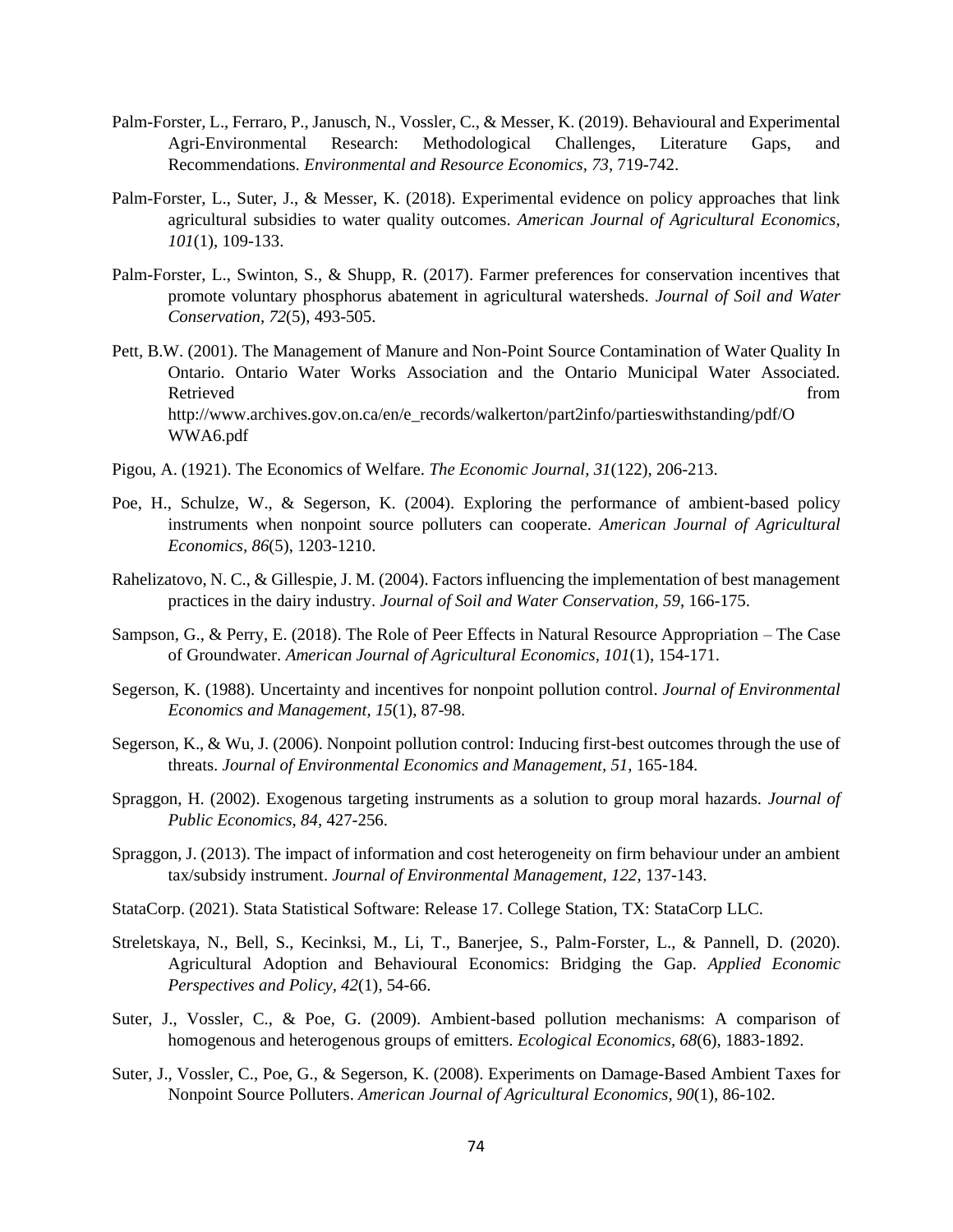- U.S Environmental Protection Agency. (2021)*.* Basic Information About Nonpoint Source (NPS) Pollution. Retrieved from United States Environmental Protection Agency: https://www.epa.gov/nps/basicinformation-about-nonpoint-source-nps-pollution
- Weersink, A., & Fulton, M. (2020). Limits to profit maximization as a guide to behaviour change. *Applied Economic Perspectives and Policy, 42*(1), 67-79.
- Weersink, A., Livernois, J., Shogren, J., & Shortle, J. (1998). Economic Instruments and Environmental Policy in Agriculture. *Canadian Public Policy, 24*(3), 309-327.
- Wu, S., Palm-Forster, L., & Messer, K. (2017). Heterogenous agents and information nudges in non-point source water pollution management. Department of Applied Economics and Statistics. University of Delaware, Newark, DE: APEC Research Reports.
- Wu, S., Palm-Forster, L., & Messer, K. (2021). Impact of peer comparisons and firm heterogeneity on nonpoint source water pollution: An experimental study. *Resource and Energy Economics*, 101142.
- Xepapadeas, A. (2011). The Economics of Non-Point-Source Pollution. *Annual Review of Resource Economics, 3*, 355-373.
- Zia, A., Ding, S., Messer, K., Miao, H., Suter, J., Fooks, J., . . . Koliba, C. (2020). Characterizing heterogenous behaviour of non-point-source polluters in a spatial game under alternate sensing and incentive designs. *Journal of Water Resources Planning and Management, 146*(8), 04020054.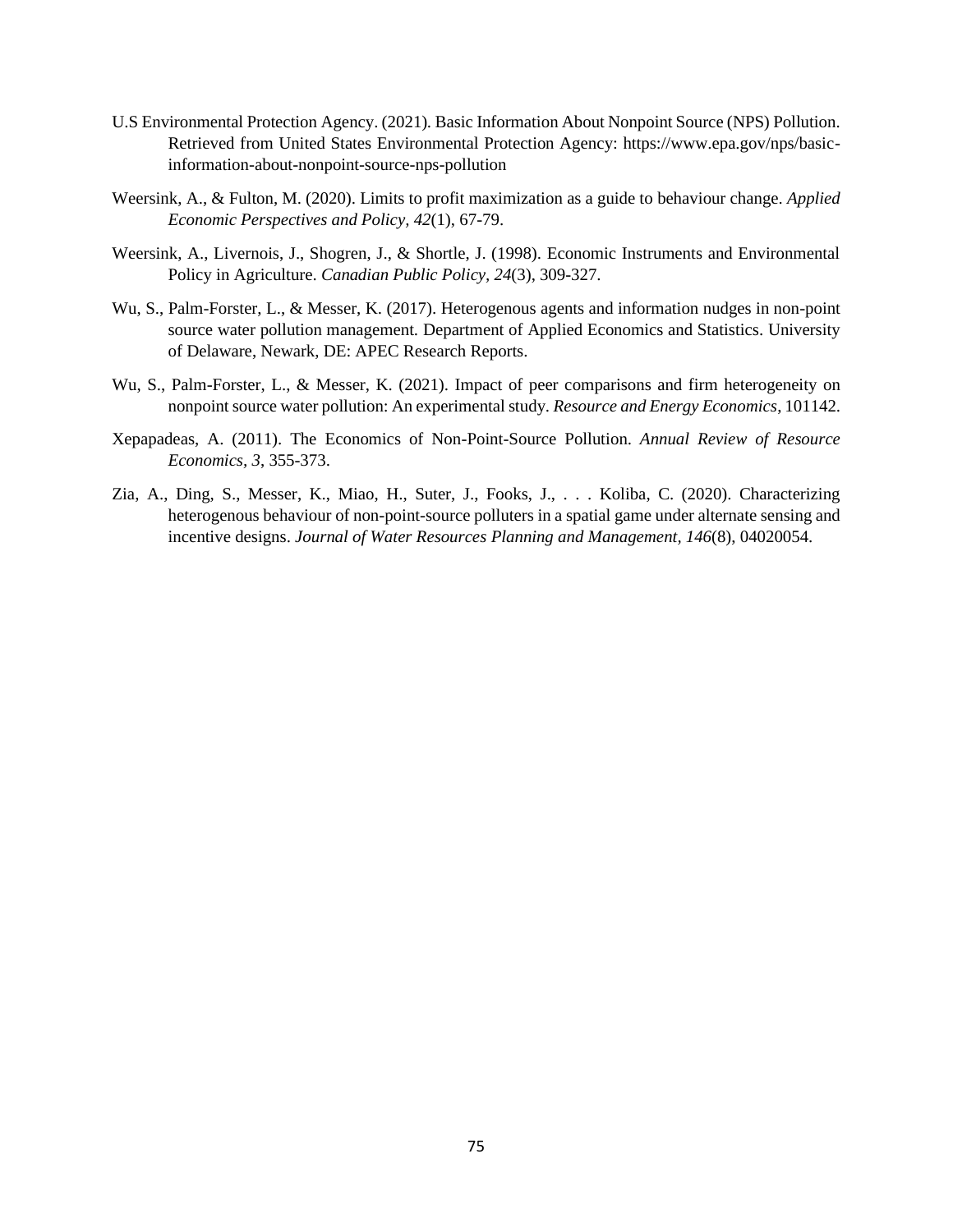# Appendix A Experiment Instructions

### Introduction

Thank you for participating in today's experiment.

This study session will last approximately 60-90 minutes.

You will be paid \$20 CAD compensation for completing the entire experiment and a questionnaire at the end. Your final earnings will depend on your decisions and the decisions of the other participants. During the experiment, your earnings will be shown in points. Points will be converted to CAD at the end of the session and paid to you electronically in cash. *Note that 50 points equal \$1 CAD.* 

**Your Role:** You are a producer. In each round participants will individually choose: 1) An input level (0-100) 2) To adopt or not adopt a production technology

**The PENALTY Pool:** For each unit of input, you will add one Penalty Point to a PENALTY POOL. The PENALTY POOL is shared by all participants. Adopting the production technology will cost you points but will reduce the number of Penalty Points you contribute to the shared PENALTY POOL. If you ADOPT the technology you will contribute 75% less Penalty Points that round. Note that the number of Penalty Points in the PENALTY POOL does not carry between rounds.

**PENALTY:** In each round, if the total number of Penalty Points contributed by all participants in the group exceeds 150 a PENALTY will be incurred. The penalty will be the same for all participants. The PENALTY is calculated at the end of the round once all participants have chosen their input level and technology decision. The total number of Penalty Points in the PENALTY POOL will not be known to you before input and technology decisions have been made by all participants.

**Subsidy:** In each round you may receive a subsidy to adopt the technology. You will be notified if you receive a subsidy in a round. If you receive a subsidy you will know how much of the technology cost will be covered by the subsidy.

**Information on Your Neighbour:** There are 6 players in the group including you. **[Full Information:**  One other player will be your neighbour in the game. The screen where you make your decisions will display information about your neighbour's decisions and whether they received a subsidy. Specifically, you will know whether your neighbour chose to adopt the technology in the previous rounds. You will also know if your neighbour received a technology subsidy in the current as well as the previous rounds. You will have the same neighbour for all 20 rounds. Every player will have a different neighbour. You will never know the identity of your neighbour and no other player will know your identity.**] [Partial**  Information: One other player will be your neighbour in the game. The screen where you make your decisions will display information about your neighbour's decisions. Specifically, you will know whether your neighbour chose to adopt the technology in the previous rounds. You will have the same neighbour for all 20 rounds. Every player will have a different neighbour. You will never know the identity of your neighbour and no other player will know your identity.]

**Total Round earnings:** This is the amount of points you earn in each round. Your earnings will depend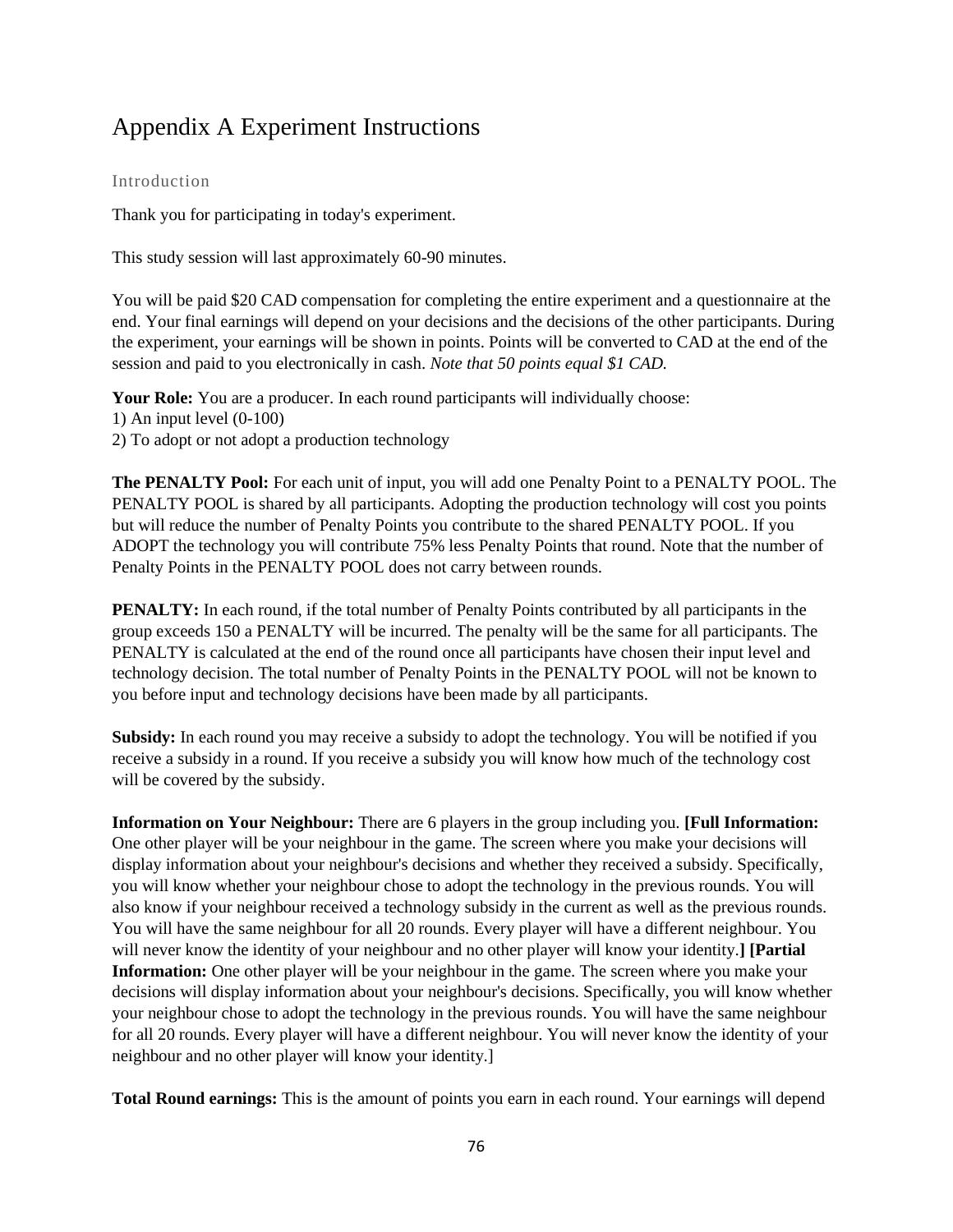on your production revenue and the total Penalty Points shared by your entire group. Your round earnings will be cumulative and will determine your final payoff in the experiment.

Payoffs

Your total earnings for each round and the penalty are calculated as follows:

**Total round earnings in points:** *Your Total Round Earnings = Revenue – Penalty*

**Full equation for your total round earnings:** *Your Total Round Earnings* =  $25 - 0.002(100 - input level)^2 - (technology cost if technology is$ *adopted) - (PENALTY)*

**The PENALTY will be calculated as follows: If Total Penalty Points**  $\leq 150$  **| Penalty = 0 If Total Penalty Points**  $> 150$  | Penalty = 0.3(Total Penalty Points - 150)

You will be able to view this equation on your decision screen. You will be able to view a Payoff Table each round which displays the corresponding revenue and Penalty Points you will contribute for multiple example input decisions.

**PENALTY:** Recall that the PENALTY will be incurred if the total number of Penalty Points in the PENALTY POOL contributed by all group members exceeds 150.

**Result:** At the end of each round, you will be notified about the outcome, and you will find out how many points you earned in that round. Your round earnings will affect your final payoff in the experiment.

### Example

Sandra is a participant in this this experiment. In each round, she must decide whether or not she wants to adopt a technology which costs 12 points and will reduce the available input level from 100 to 88. This technology will reduce her Penalty Points added to the PENALTY POOL. She will also choose her input level.

Sandra's total round earnings are then calculated as follows:

*Sandra's Total Earnings = 25 - 0.002(100 - input level)<sup>2</sup> – (technology cost if technology is adopted) - (PENALTY)*

### Sandra decides to select an **input level of 45**

If Sandra **does not adopt the technology**: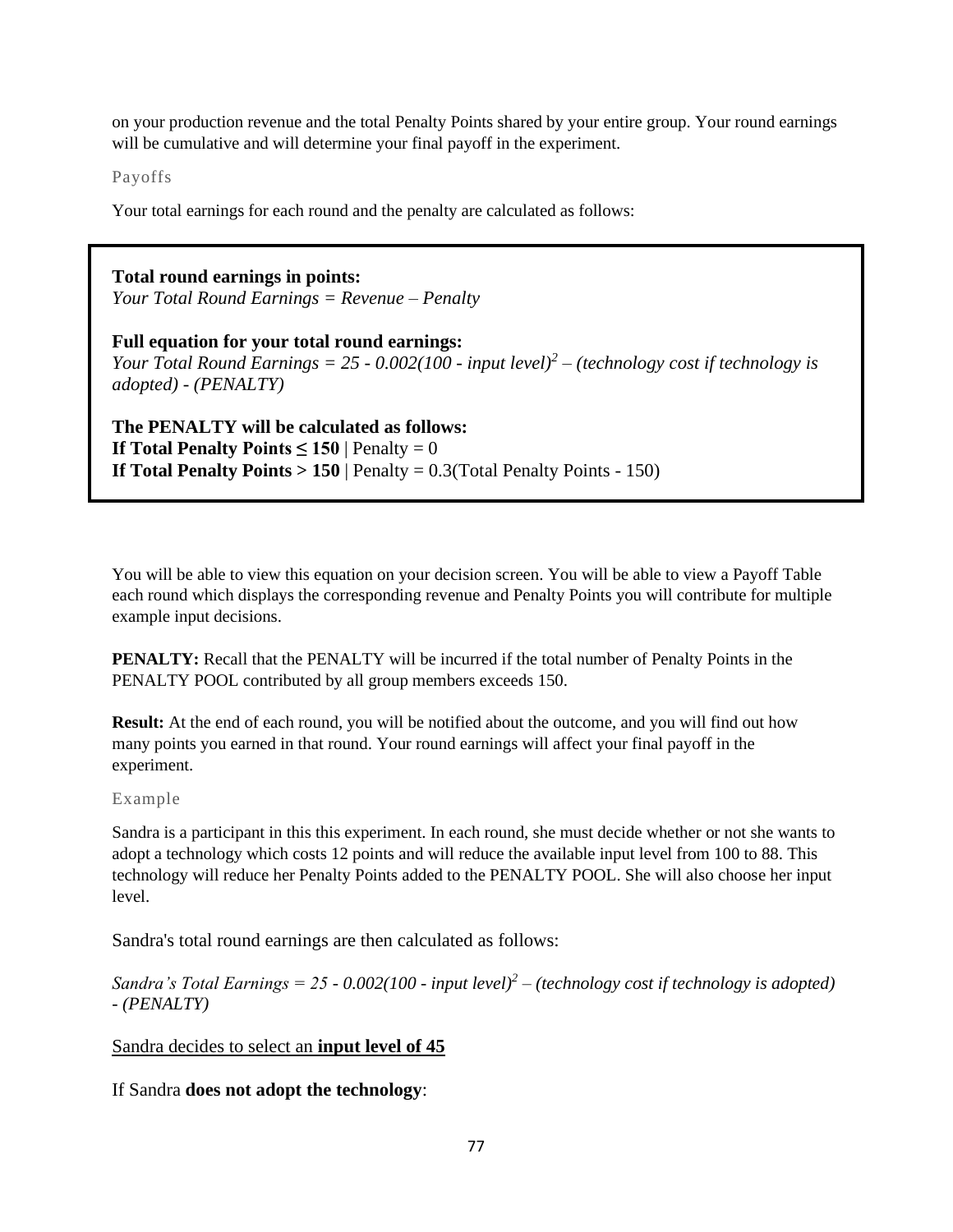**Total Earnings** =  $25 - 0.002(100 - input)^2$  – (technology cost) – PENALTY  $= 25 - 0.002(100 - 45)^{2} - (0) - PENALTY$  $= 25 - 0.002(3025) - 0$  - PENALTY  $= 25 - 6.05 - 0$  - PENALTY  $= 18.95$  - PENALTY

If Sandra **adopts the technology**:

**Total Earnings** =  $25 - 0.002(100 - input)^2$  – (technology cost) – PENALTY  $= 25 - 0.002(100 - 45)^{2} - (12) - PENALTY$  $= 25 - 6.05 - 12$  - PENALTY  $= 6.95$  - PENALTY

**How many Penalty Points will she add to the PENALTY POOL?**

If Sandra **does not adopt the technology** :

**Penalty Points added to PENALTY POOL** = input  $= 45$ 

If Sandra **adopts the technology** her Penalty Points added to the PENALTY POOL will be:

**Penalty Points added to PENALTY POOL** = 0.25\*input  $= 0.25*(45)$ 

 $= 11.25$ 

At the end of the round if the total number of Penalty Points contributed by her and the other five group members exceeds 150 the PENALTY will be incurred and will depend on the total number of Penalty Points in the PENALTY POOL.

The PENALTY will be calculated as follows:

**If Total Penalty Points**  $\leq 150$  **| Penalty = 0 If Total Penalty Points**  $> 150$  | Penalty = 0.3(Total Penalty Points - 150)

Sandra will then be shown her total earnings for the round in points.

General Experiment Guidelines

All decisions will be made online via your personal device (e.g. computer). You will participate in 20 rounds of decision-making. After the 20 rounds are over, you will be asked to complete a questionnaire. Once all activities are over, the computer will sum your earnings from all activities, and you will be paid based on these earnings. Please remember that your decisions in the game will influence your final payoff.

*Please Remember*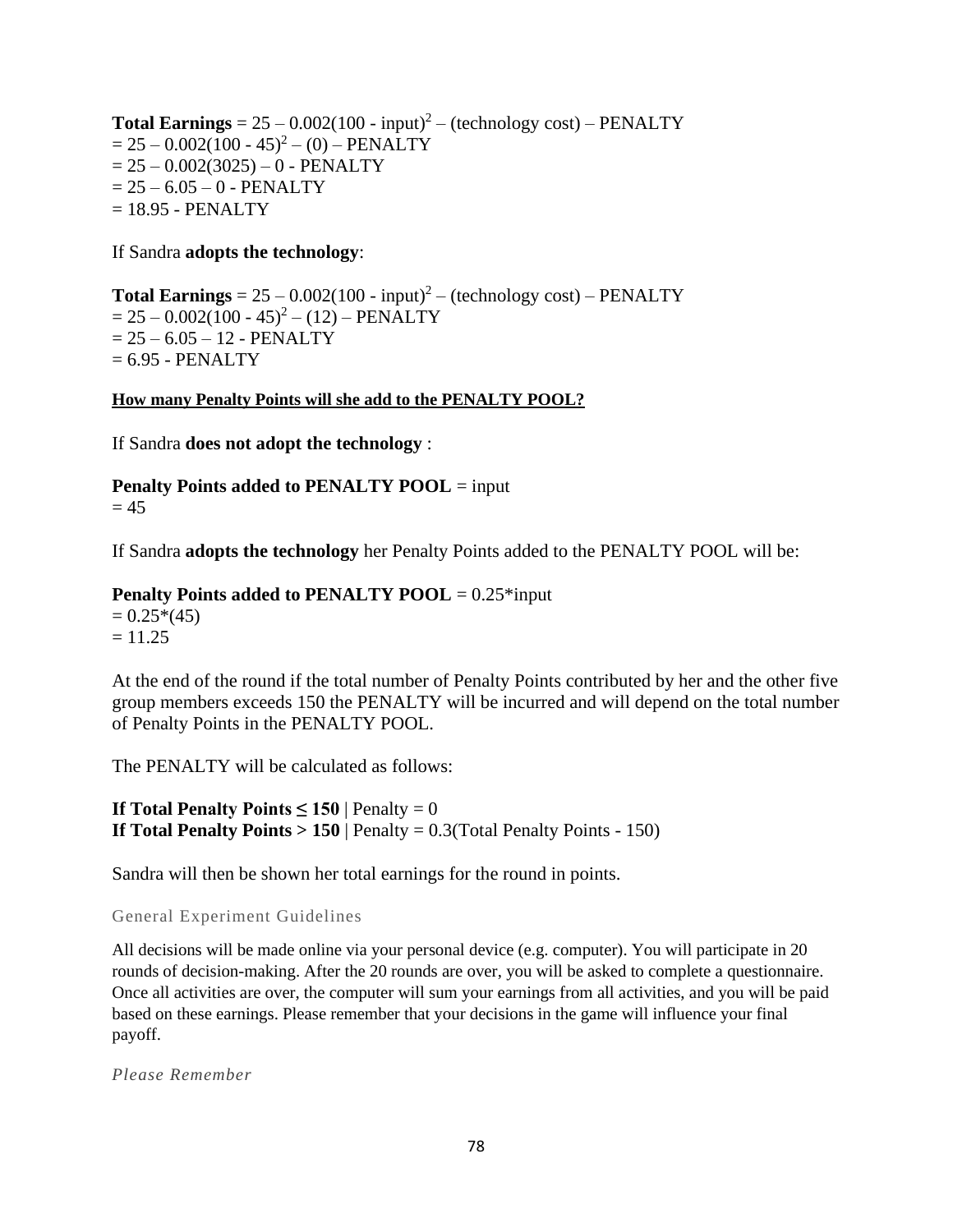- Make your decision promptly to help the study move forward in a timely manner.
- DO NOT communicate with other participants.
- YOU CANNOT GO BACK to a previous screen. Once you finish a round, you cannot change your decision in that round.

#### **We are now ready to begin the experiment.**

On the next screen you will participate in a quiz to gauge your understanding of the experiment's instructions. Please note that your answers in this quiz will not influence your payoffs at the end of the experiment.

Quiz Questions

True or False: You will know if you receive the technology subsidy?

True/False

How many rounds of decision making will there be?

5/10/15/20

How many players are there in this group?

2/6/12

You will incur a point penalty only if the number of Penalty Points in the PENALTY POOL exceeds 150?

True/False

True or False: You will know if your neighbour adopted the technology in the previous rounds?

True/False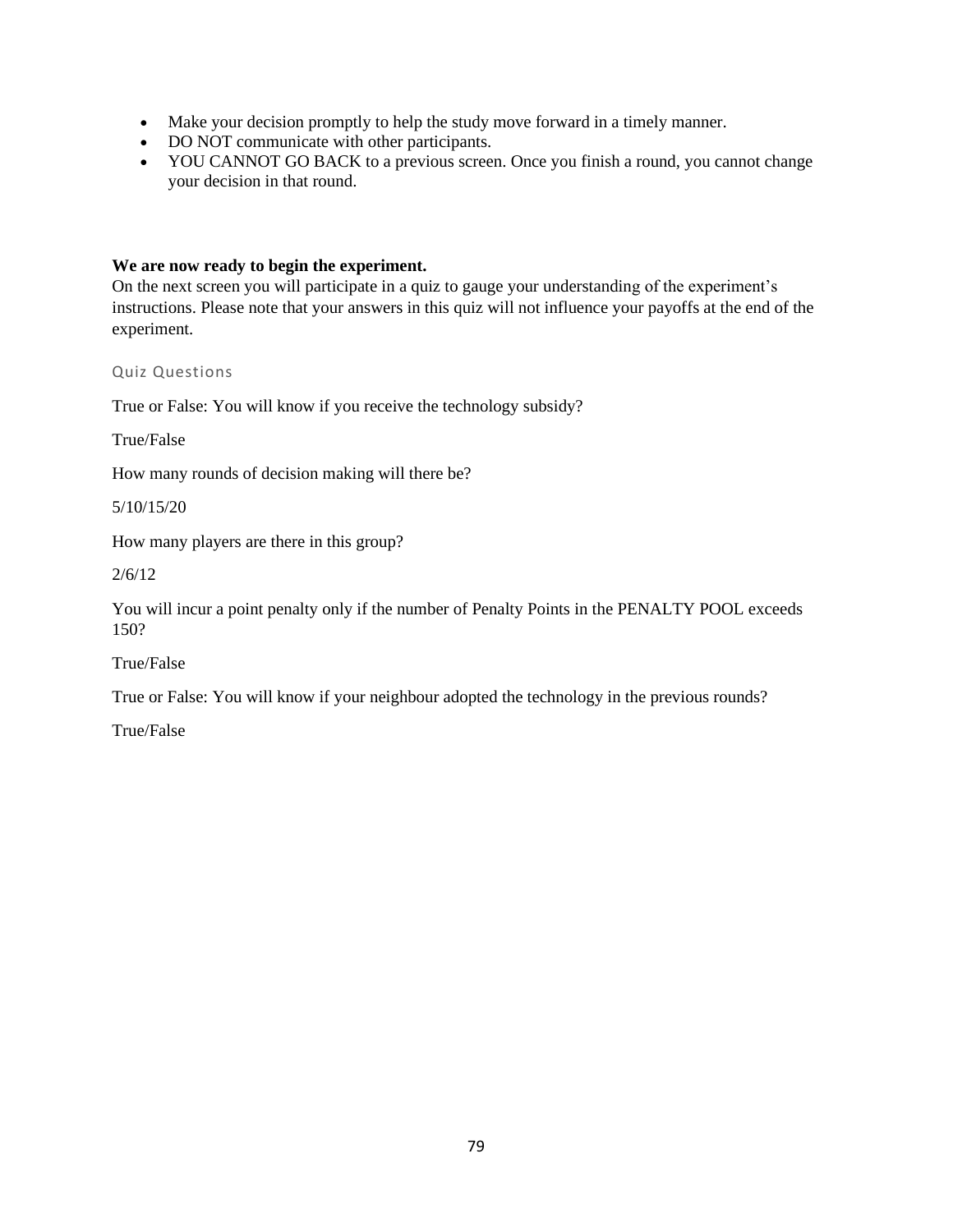# Appendix B Questionnaire

- 1. What is your current municipality (city/town) of residence?
- 2. How old are you?
- 3. What is your gender?
	- o Woman
		- o Man
	- o My gender identity is not listed above
	- o Choose not to respond
- 4. If your gender identity is not listed above please specify (optional):
- 5. What of the following BEST describes your ethnic background?
	- o Indigenous (Inuit/First Nations/Métis)
	- o White/European
	- o Black/African/Caribbean
	- o Arab (Saudi Arabian, Palestinian, Iraqi, etc)
	- o South Asian (East Indian, Sri Lankan, etc)
	- o Latin American (Costa Rican, Guatemalan, Brazilian, Colombian, etc)
	- o West Asian (Iranian, Afghani, etc)
	- o Other (please specify)
	- o Prefer not to respond
- 6. If your ethnic background is not listed above please specify
- 7. Which of the following best describes your HIGHEST level of education?
	- o Some high school
	- o Completed high school
	- o Some college/university
	- o Apprenticeship training and trades
	- o Completed college/university
	- o Some graduate education
	- o Completed graduate education
	- o Professional degree
	- o Prefer not to respond
- 8. Are you currently a student?
	- o Yes
	- o No
- 9. What is your profession? (if not applicable leave blank)
- 10. How many hours do you work each week? (if not applicable leave blank)
	- o Part-time, less than 40 hours per week
	- o Full-time, approximately 40 hours per week
	- o Full-time, more than 50 hours per week
	- o Choose not to respond
- 11. What was your annual household income in 2020?
	- o Below 20,000 CAD
	- $O$  20,000 CAD 39,999 CAD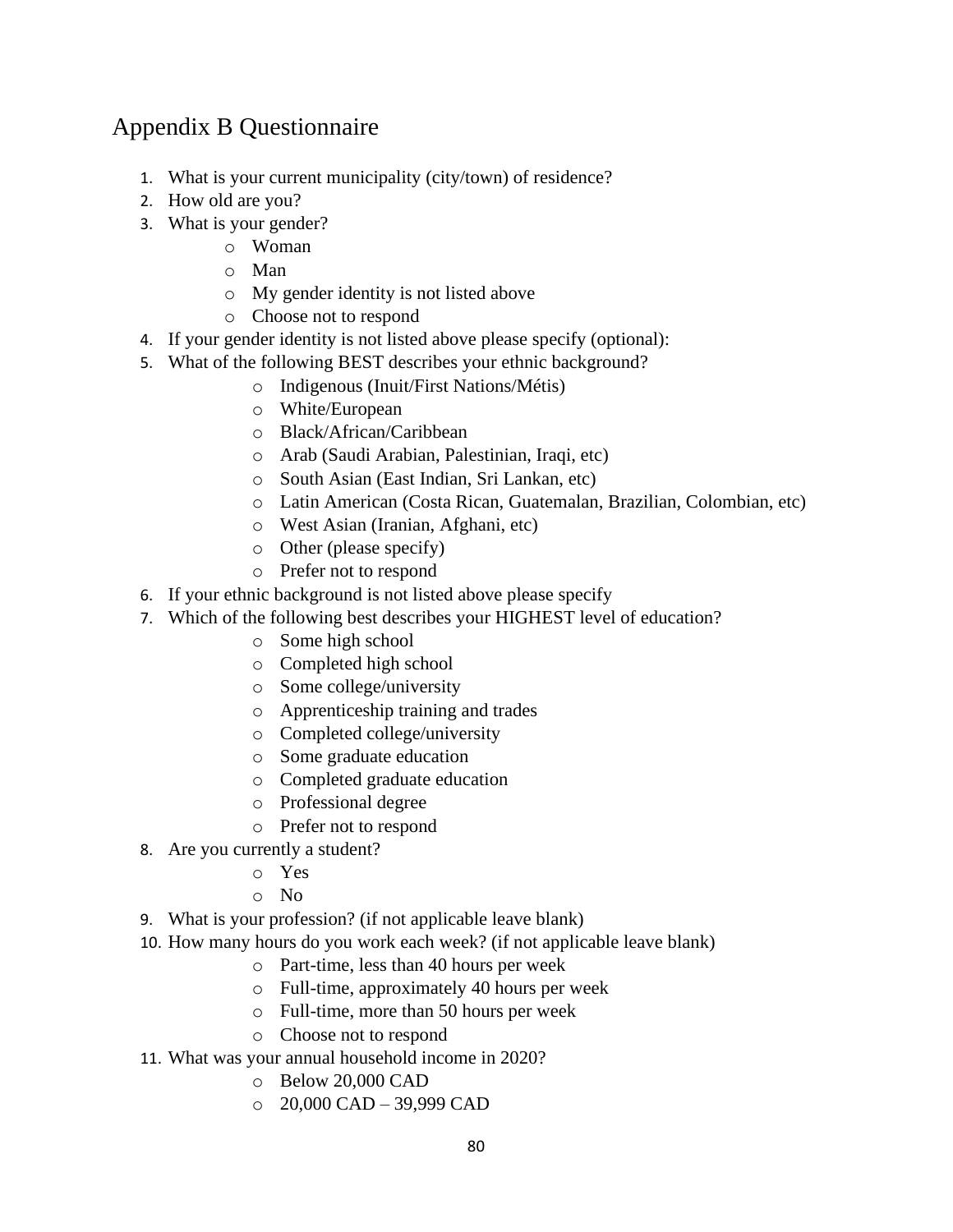- o 40,000 CAD 59,999 CAD
- $\circ$  60,000 CAD 79,999 CAD
- o 80,000 CAD 99,999 CAD
- o 100,000 CAD 149,999 CAD
- o Above 150,000 CAD
- o Choose not to respond
- 12. Including yourself, how many people live in your household?
	- o I live alone
	- o 2
	- o 3
	- o 4
	- o 5 or more
	- o Prefer not to respond
- 13. How do you see yourself: Are you generally a person who is fully prepared to take risks or do you try to avoid taking risks? Please select an option on the scale, where the value 0 means: 'not at all willing to take risks' and the value 10 means: 'very willing to take risks'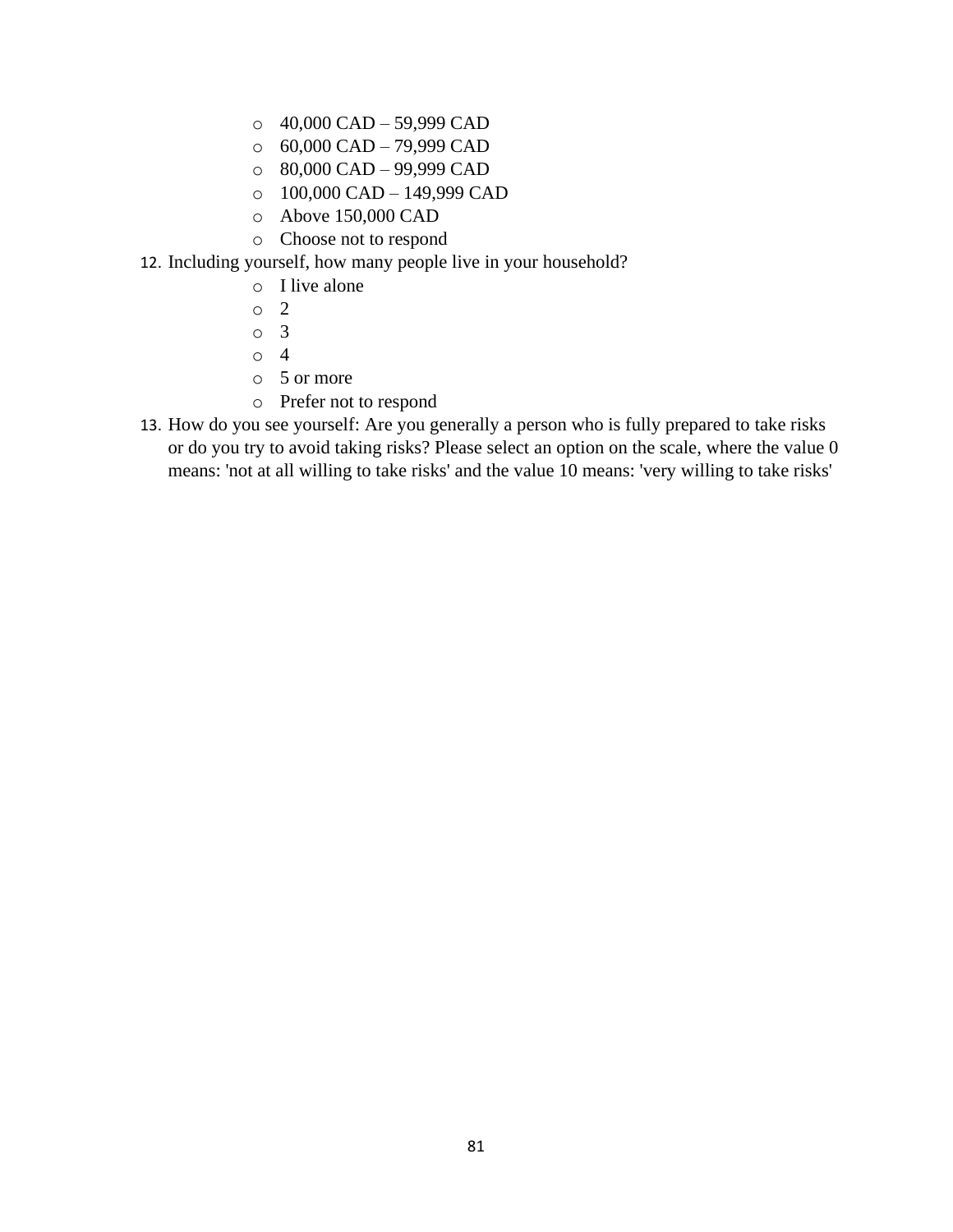# Appendix C Nash Equilibrium Supplemental Information

Appendix C.1 Social Optimal Input Levels

Case A: No Technology

The Social Planner's problem derived is as follows:

$$
SP_{\text{no tech}} = max_{x1\ldots x6} \left( \sum_{n=1}^{6} [25 - 0.002(100 - x_n)^2] - 0.3 \times \sum_{n=1}^{6} x_n \right)
$$
  
0= 0.004(100 - x<sub>n</sub>) - 0.3  
0.1= 0.004x<sub>n</sub>  

$$
x_n *_{\text{no tech}} = 25
$$

 $10$ Therefore, with no technology the social optimum level of group input is:

$$
\sum_{n=6}^{1} x_{n \text{ no tech}} = X \cdot 150.
$$

Case B: With Technology

The Social Planner's problem derived is as follows:

$$
SP_{\text{tech}} = max_{x1\ldots x6} \left( \sum_{n=1}^{6} [25 - \text{tech cost} - 0.002(100 - x_n)^2] - 0.3 \times \right)
$$
  

$$
S_{n=1}^{6} 0.25x_n
$$
  

$$
0 = 0.004(100 - x_n) - 0.075
$$
  

$$
0.325 = 0.004x_n
$$

<sup>&</sup>lt;sup>10</sup> Note that the tax, i.e. the final term  $0.3 \times \sum_{n=1}^{6} x_n$ , is only incurred if the total pollution exceeds the threshold value.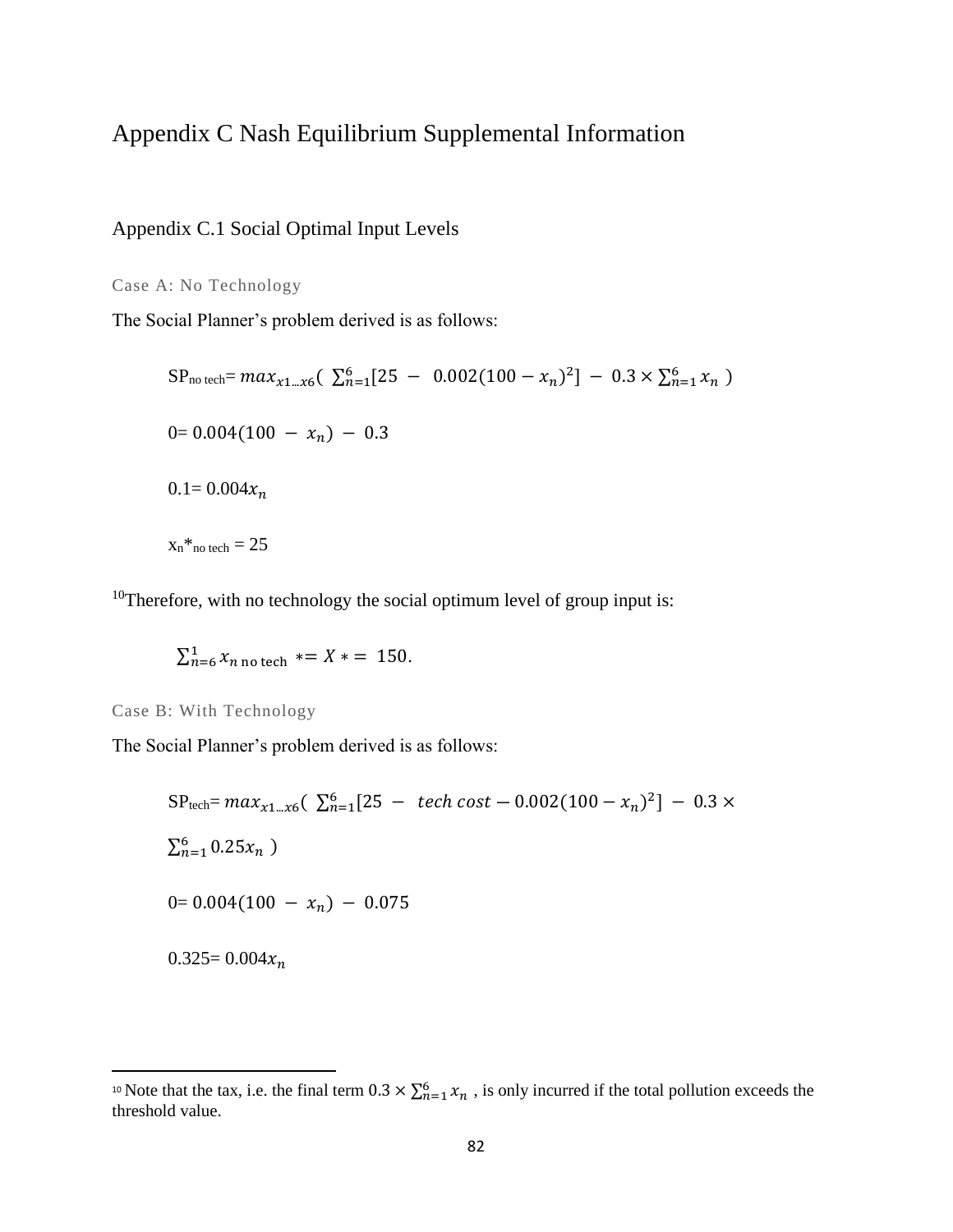$$
x_n*_{tech} = 81.25
$$

Optimal and Maximum input choices, fixed for no technology (Case A) and with technology

adoption (Case B) are therefore:

|                             | Case A: No<br><b>Technology</b> | <b>Case B: With Technology</b>                |       |  |  |
|-----------------------------|---------------------------------|-----------------------------------------------|-------|--|--|
|                             |                                 | <b>No Subsidy</b><br><b>Subsidy Provision</b> |       |  |  |
| Optimal input, $x_n^*$      | 25                              | 81.25                                         | 81.25 |  |  |
| Maximum input, $x_n^{\max}$ | 100                             | 88                                            | 94    |  |  |

*Appendix Table 1 : Optimal and Maximum Input Choices*

Optimal and maximum input choices available to participants with and without technology adoption and with and without subsidy provision.

Appendix C.2: Strategic Game (No Subsidies)

|          |                |                     | No Technology   |                     | Technology   |             |  |
|----------|----------------|---------------------|-----------------|---------------------|--------------|-------------|--|
|          |                |                     | $X_n^*$ no tech | $X_n^{max}$ no tech | $X_n^*$ tech | $X_n^{max}$ |  |
|          | N <sub>o</sub> | $X_n^*$ no tech     | A               | B                   | C            |             |  |
|          | Technology     |                     | 150.00          | 525.00              | 126.56       | 135.00      |  |
| Player 1 |                | $X_n^{max}$ no tech | Е               | F                   | G            | H           |  |
|          |                |                     | 225.00          | 600.00              | 201.56       | 210.00      |  |
|          | Technology     | $X_n^*$ tech        |                 |                     | K            |             |  |
|          |                |                     | 145.31          | 520.31              | 121.88       | 130.31      |  |
|          |                | $X_n^{max}$ tech    | M               | N                   | $\Omega$     | P           |  |
|          |                |                     | 147.00          | 522.00              | 123.56       | 132.00      |  |

### *Player 2*

*Appendix Table 2 NE Group Pollutant Levels (No Subsidies)*

Group Pollutant Level, X, by scenario; no subsidies.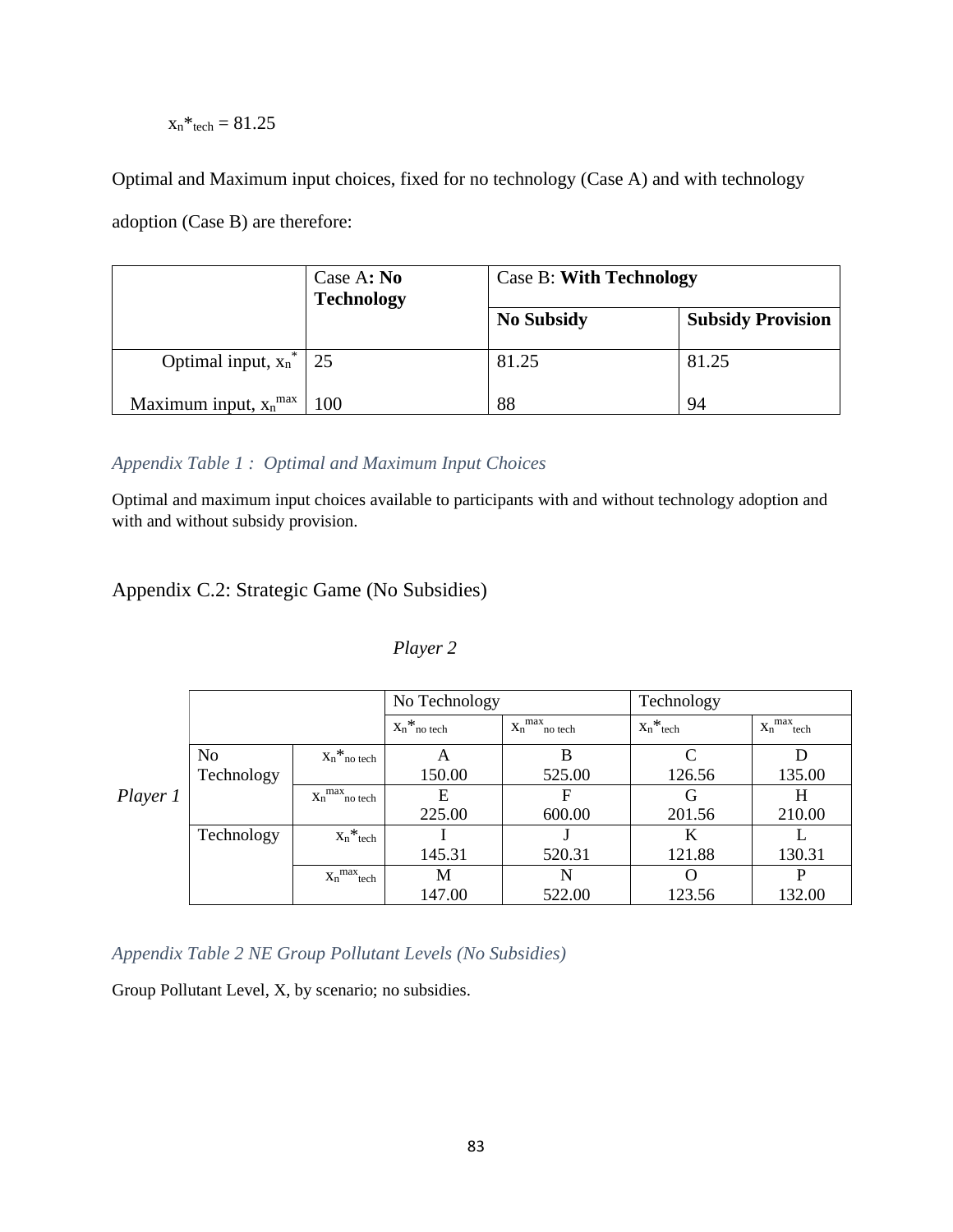| $\mu$ |  |
|-------|--|
|       |  |

|          |                |                     | No Technology   |                     | Technology   |                         |  |
|----------|----------------|---------------------|-----------------|---------------------|--------------|-------------------------|--|
|          |                |                     | $X_n^*$ no tech | $X_n^{max}$ no tech | $X_n^*$ tech | $X_n^{\text{max}}$ tech |  |
|          | N <sub>o</sub> | $X_n^*$ no tech     | А               | B                   | C            | D                       |  |
|          | Technology     |                     | 82.50           | $-536.25$           | 75.23        | 77.31                   |  |
| Player 1 |                | $X_n^{max}$ no tech | E               | F                   | G            | H                       |  |
|          |                |                     | $-41.25$        | $-660.00$           | $-6.33$      | $-19.44$                |  |
|          | Technology     | $X_n^*$ tech        |                 |                     | K            |                         |  |
|          |                |                     | 81.05           | $-529.27$           | 73.78        | 75.86                   |  |
|          |                | $x_n^{max}$         | M               | N                   | O            | P                       |  |
|          |                |                     | 81.46           | $-531.89$           | 74.20        | 76.27                   |  |

*Appendix Table 3 NE Group Payoffs (No Subsidies)*

Total group payoff,  $\sum_{n=1}^{6}$  payoff<sub>n</sub>; no subsidies.

# Appendix C.3: Strategic Game with Subsidy Provision

|              |                |                        | No Technology                                     |        | Technology   |             |
|--------------|----------------|------------------------|---------------------------------------------------|--------|--------------|-------------|
|              |                |                        | $X_n^{max}$ no tech<br>$X_n$ <sup>*</sup> no tech |        | $X_n^*$ tech | $X_n^{max}$ |
|              | N <sub>o</sub> | $X_n^*$ no tech        | A                                                 | B      | $\Gamma$     |             |
|              | Technology     |                        | 150.00                                            | 525.00 | 126.56       | 135.00      |
| Player 1     |                | $x_n^{max}$<br>no tech | E                                                 | F      | G            | H           |
| (Subsidized) |                |                        | 225.00                                            | 600.00 | 201.56       | 210.00      |
|              | Technology     | $X_n^*$ tech           |                                                   |        | K            |             |
|              |                |                        | 145.31                                            | 520.31 | 121.88       | 130.31      |
|              |                | $X_n^{max}$            | M                                                 | N      | $\theta$     |             |
|              |                |                        | 148.50                                            | 523.50 | 125.06       | 133.50      |

## *Player 2 (No Subsidy)*

*Appendix Table 4 NE Group Pollutant Levels (w/ Subsidies)*

Group Pollutant Level, X, by scenario; with subsidy allocated to Player 1.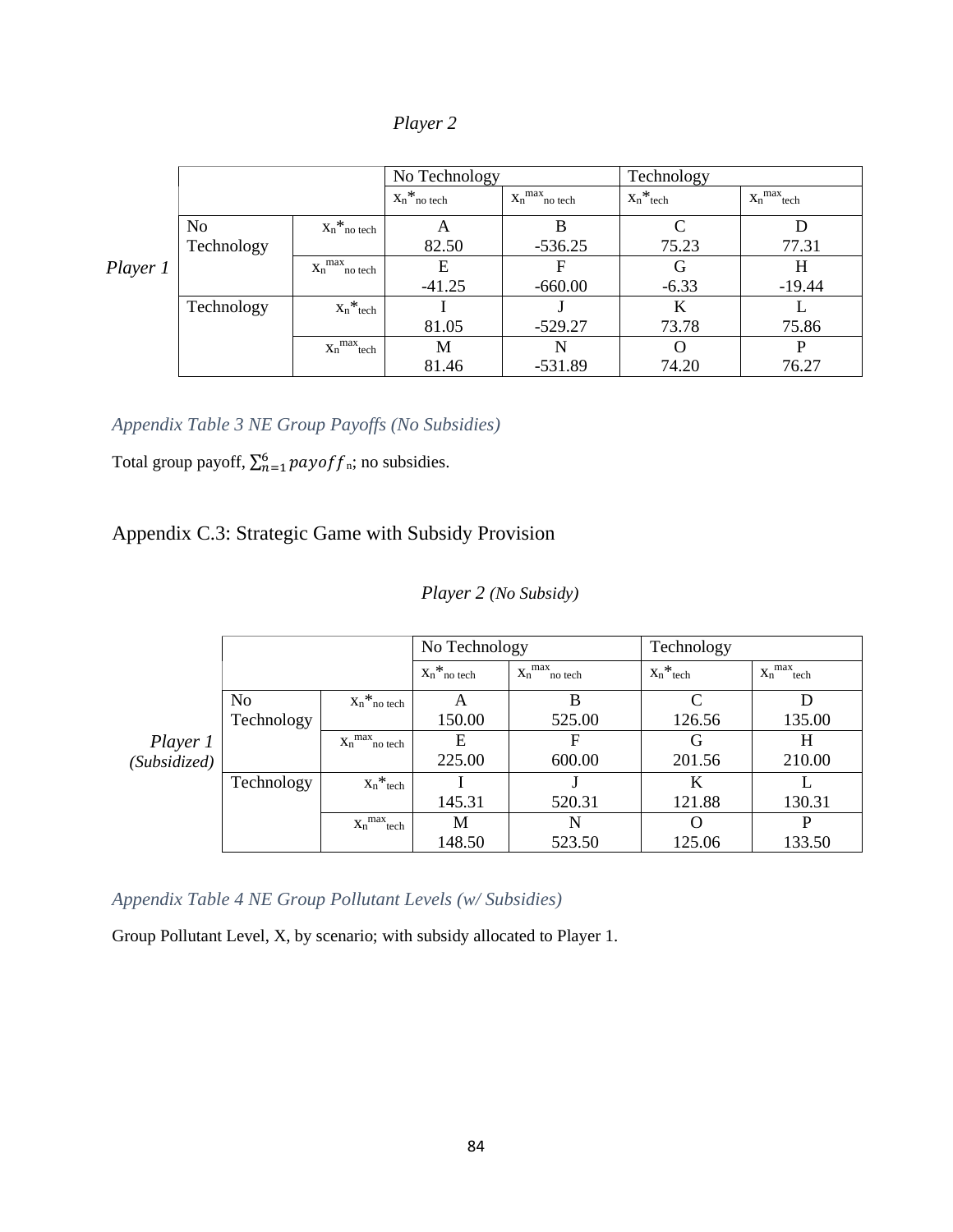|              |            |                             | No Technology   |                     | Technology   |                  |
|--------------|------------|-----------------------------|-----------------|---------------------|--------------|------------------|
|              |            |                             | $X_n^*$ no tech | $X_n^{max}$ no tech | $X_n^*$ tech | $X_n^{max}$ tech |
|              | <b>No</b>  | $X_n^*$ no tech             | A               | B                   | C            | D                |
|              | Technology |                             | 82.50           | $-536.25$           | 75.23        | 77.31            |
| Player 1     |            | $X_n^{max}$ no tech         | E               | F                   | G            | H                |
| (Subsidized) |            |                             | $-41.25$        | $-660.00$           | $-6.33$      | $-19.44$         |
|              | Technology | $X_n^*$ tech                |                 |                     | K            |                  |
|              |            |                             | 87.05           | $-523.27$           | 79.78        | 81.86            |
|              |            | $X_n^{max}$ <sub>tech</sub> | M               | N                   | $\Omega$     | P                |
|              |            |                             | 87.68           | $-528.37$           | 80.41        | 82.49            |

*Player 2 (No Subsidy)*

# *Appendix Table 5 NE Group Payoffs (w/ Subsidies)*

Total group payoff,  $\sum_{n=1}^{6}$  payoff<sub>n</sub>; with subsidy allocated to Player 1.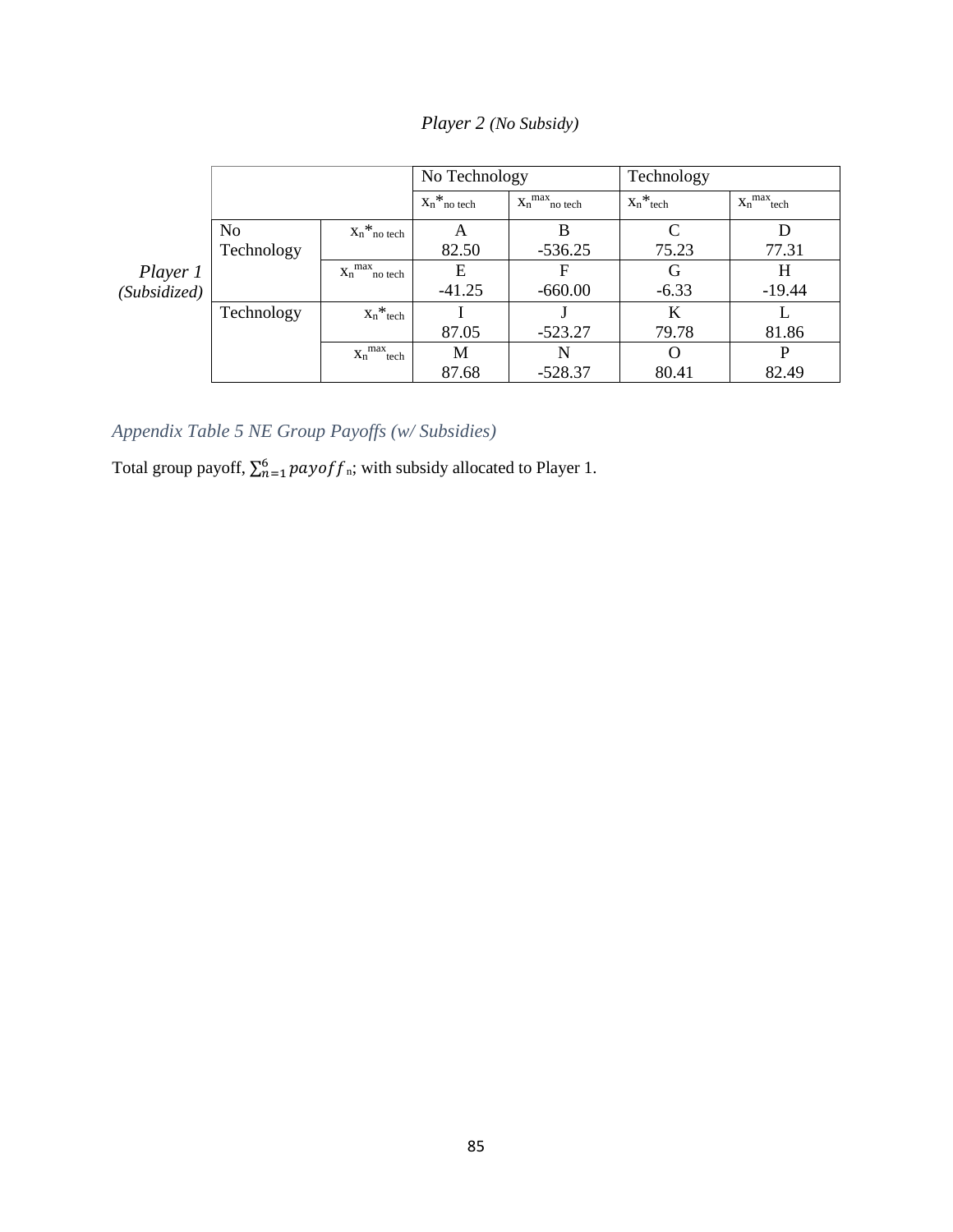|                 | No Info    | Partial Info | Full Info  | No Info             | Partial Info      | Full Info      |
|-----------------|------------|--------------|------------|---------------------|-------------------|----------------|
|                 | No Nudge   | No Nudge     | No Nudge   | Nudge               | Nudge             | Nudge          |
|                 | Coef. Est  | Coef. Est    | Coef. Est  | Coef. Est           | Coef. Est         | Coef. Est      |
| Nudge Round     | NA         | NA           | NA         | $-2.57**$<br>(1.23) | $-1.25$<br>(1.24) | 1.17<br>(1.37) |
| Subsidy         | $-4.39***$ | $-4.52**$    | $-8.36***$ | $-2.44$             | $-6.86***$        | $-8.62***$     |
|                 | (1.71)     | (1.95)       | (1.70)     | (1.72)              | (1.74)            | (1.92)         |
| Neighbour       | 0.45       | $-0.44$      | $-2.50$    | $-2.44$             | $-1.90$           | $-1.46$        |
| <b>Tech</b>     | (1.53)     | (1.74)       | (1.62)     | (1.58)              | (1.41)            | (1.56)         |
| Neighbour       | 0.87       | $-0.06$      | $-0.85$    | 0.65                | $-1.48$           | $-0.10$        |
| Subsidy         | (1.71)     | (1.95)       | (1.70)     | (1.72)              | (1.74)            | (1.90)         |
| <b>Risk</b>     | 0.90       | 4.46***      | 1.95       | $2.16*$             | 3.41***           | 0.59           |
| Preference      | (0.78)     | (1.72)       | (1.40)     | (1.16)              | (1.14)            | (1.13)         |
| Education       | 0.04       | 0.11         | $-1.69$    | $-1.73$             | $-1.64$           | $-1.19$        |
|                 | (1.30)     | (2.63)       | (1.97)     | (1.90)              | (2.26)            | (2.34)         |
| Female          | 12.90***   | $-1.49$      | $-4.30$    | $-0.51$             | $-13.33***$       | $-11.55$       |
|                 | (3.83)     | (7.04)       | (6.84)     | (5.54)              | (4.99)            | (5.56)         |
|                 |            |              |            |                     |                   |                |
| Cons            | 14.58*     | 7.21         | $27.75**$  | 24.73*              | $26.52*$          | 38.44***       |
|                 | (7.92)     | (17.40)      | (13.87)    | (13.23)             | (15.98)           | (13.75)        |
|                 |            |              |            |                     |                   |                |
| Prob > $\chi^2$ | 0.0028     | 0.0225       | 0.0000     | 0.0751              | 0.0000            | 0.0002         |
| N               | 665        | 570          | 665        | 798                 | 798               | 779            |

# Appendix D Supplementary Regression Tables

### *Appendix Table 6 Random-Effects GLS Regression Results: Demographic Controls*

Individual-level random-effects GLS with demographic controls where dependent variable is individual pollution level in a round; Education: representing a participant's stated highest level of education (ordered, categorical); Female = 1 if participant selected "Woman" as gender identity; Risk preference selected from 1-10 (discrete integer).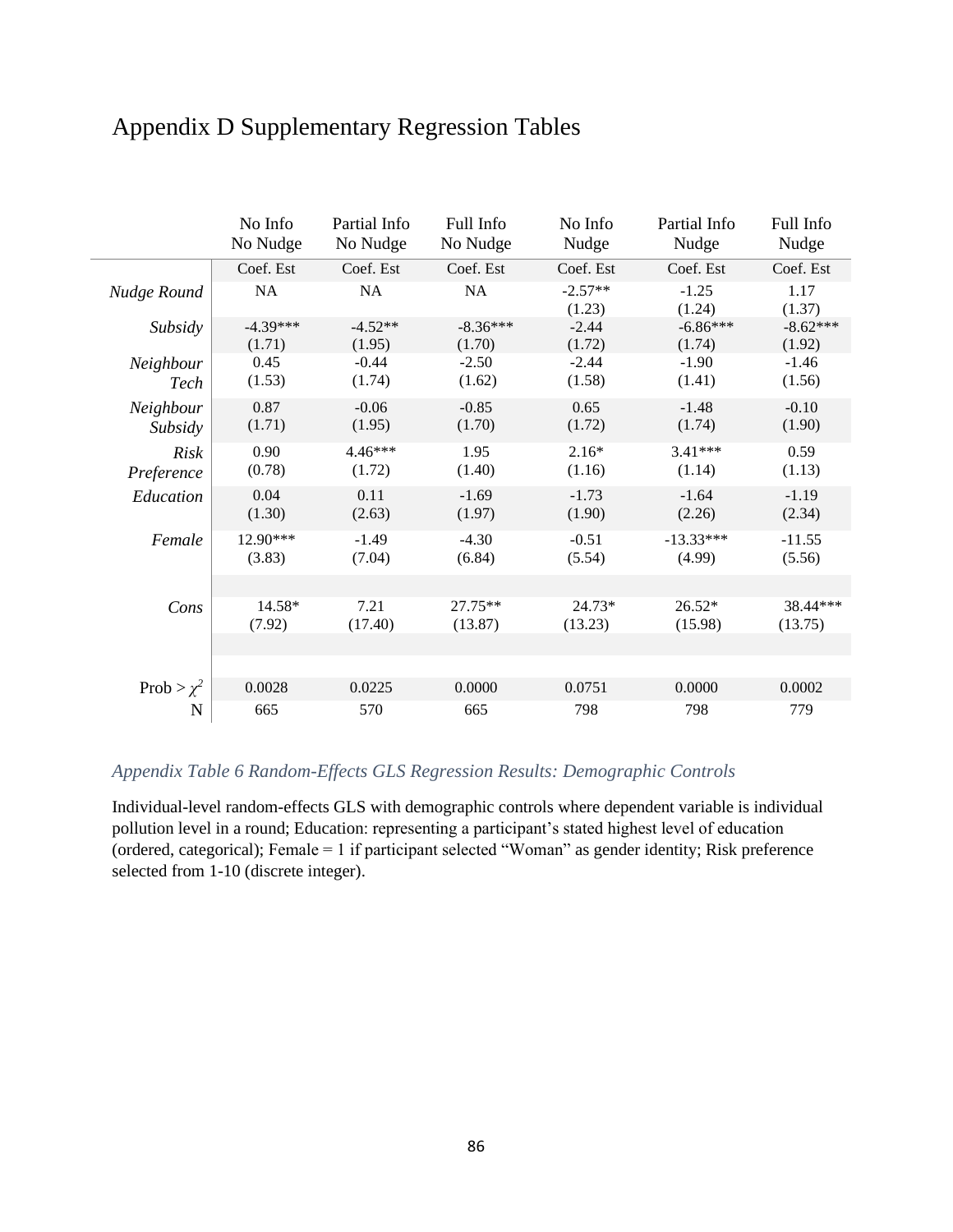|                              | No Info<br>N <sub>o</sub><br>Nudge | Partial Info<br>No Nudge | Full Info<br>No Nudge | No Info<br>Nudge    | Partial Info<br>Nudge | Full Info<br>Nudge   |
|------------------------------|------------------------------------|--------------------------|-----------------------|---------------------|-----------------------|----------------------|
|                              | Coef. Est                          | Coef. Est                | Coef. Est             | Coef. Est           | Coef. Est             | Coef. Est            |
| Nudge<br>Round               | <b>NA</b>                          | NA                       | NA                    | $-2.63**$<br>(1.24) | $-0.67$<br>(1.25)     | 1.23<br>(1.37)       |
| Subsidy                      | $-4.13**$<br>(1.66)                | $-4.58**$<br>(1.96)      | $-8.11***$<br>(1.65)  | $-2.41$<br>(1.73)   | $-6.83***$<br>(1.74)  | $-8.31***$<br>(1.87) |
| Neighbour<br>ever<br>adopted | 3.78<br>(3.07)                     | $-1.86$<br>(3.81)        | $-2.50$<br>(3.62)     | 2.00<br>(5.19)      | $-3.39$<br>(3.24)     | $-2.03$<br>(4.18)    |
| Neighbour<br>Subsidy         | 0.84<br>(1.66)                     | $-0.14$<br>(1.96)        | $-0.84$<br>(1.65)     | 0.66<br>(1.73)      | $-1.61$<br>(1.74)     | 0.06<br>(1.88)       |
|                              |                                    |                          |                       |                     |                       |                      |
| Cons                         | 22.94***<br>(3.57)                 | $32.20***$<br>(4.67)     | 30.98***<br>(4.80)    | 25.31***<br>(5.56)  | $32.43***$<br>(3.78)  | $30.51***$<br>(4.63) |
|                              |                                    |                          |                       |                     |                       |                      |
| Prob > $\chi^2$              | 0.0330                             | 0.1149                   | 0.0000                | 0.1463              | 0.0015                | 0.0003               |
| N                            | 684                                | 570                      | 684                   | 798                 | 798                   | 798                  |

### *Appendix Table 7 Random-Effects GLS Regression Results: Alternate Specification*

Equation 9 with indicator for whether a participant's neighbour adopted the technology in any round prior to the current round. Dependent variable is individual pollution level. SE in brackets. (\*,\*\*,\*\*\*) represent significance of P>|z| at the 10%,5% and 1% significance level, respectively.